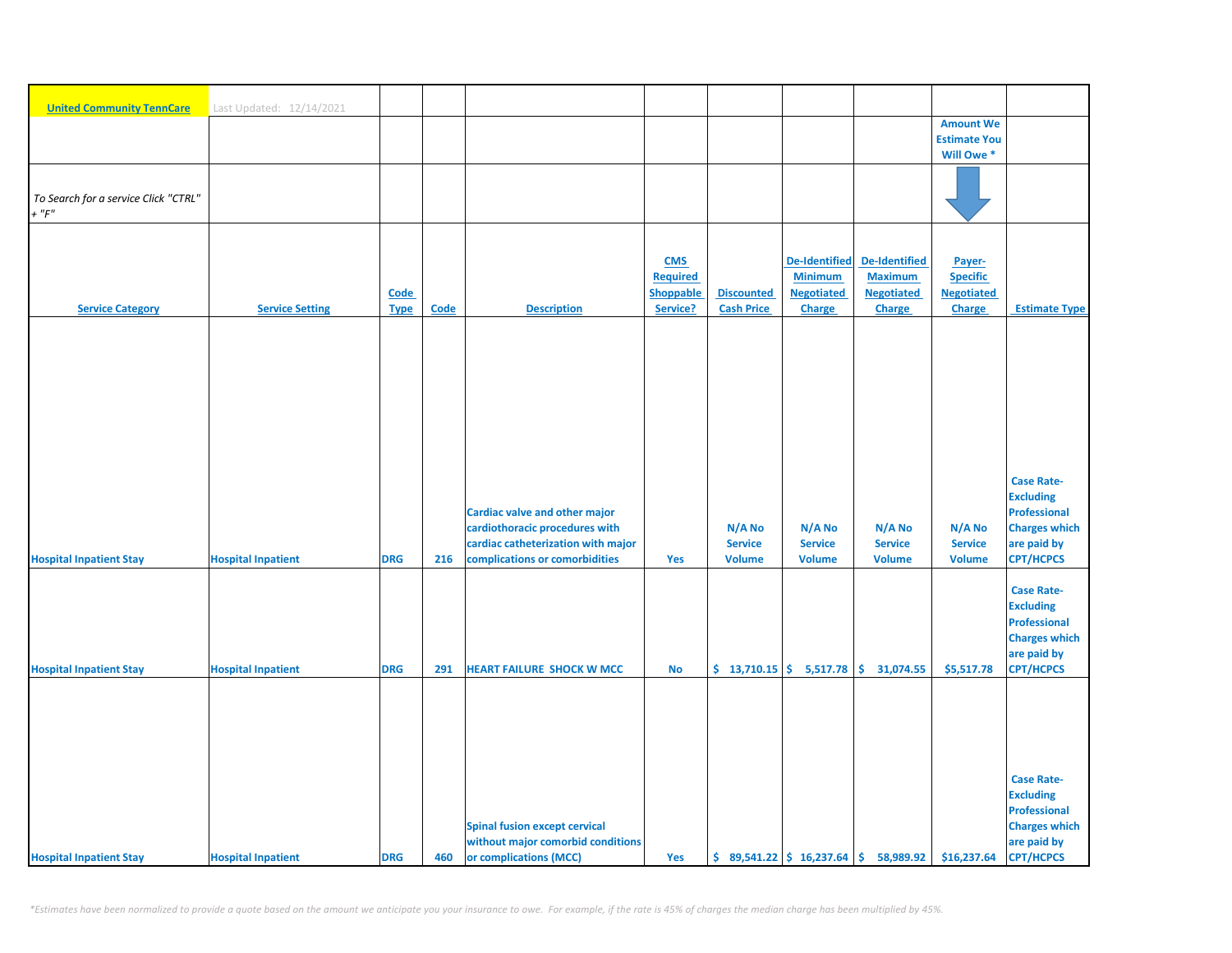|                                      |                           |             |             |                                                                                                                                      |                  |                   |                              |                                                                            | <b>Amount We</b>    |                                                                                                                         |
|--------------------------------------|---------------------------|-------------|-------------|--------------------------------------------------------------------------------------------------------------------------------------|------------------|-------------------|------------------------------|----------------------------------------------------------------------------|---------------------|-------------------------------------------------------------------------------------------------------------------------|
|                                      |                           |             |             |                                                                                                                                      |                  |                   |                              |                                                                            | <b>Estimate You</b> |                                                                                                                         |
|                                      |                           |             |             |                                                                                                                                      |                  |                   |                              |                                                                            | Will Owe *          |                                                                                                                         |
|                                      |                           |             |             |                                                                                                                                      |                  |                   |                              |                                                                            |                     |                                                                                                                         |
| To Search for a service Click "CTRL" |                           |             |             |                                                                                                                                      |                  |                   |                              |                                                                            |                     |                                                                                                                         |
| $+$ " $F$ "                          |                           |             |             |                                                                                                                                      |                  |                   |                              |                                                                            |                     |                                                                                                                         |
|                                      |                           |             |             |                                                                                                                                      |                  |                   |                              |                                                                            |                     |                                                                                                                         |
|                                      |                           |             |             |                                                                                                                                      |                  |                   |                              |                                                                            |                     |                                                                                                                         |
|                                      |                           |             |             |                                                                                                                                      | <b>CMS</b>       |                   | <b>De-Identified</b>         | De-Identified                                                              | Payer-              |                                                                                                                         |
|                                      |                           |             |             |                                                                                                                                      | <b>Required</b>  |                   | <b>Minimum</b>               | <b>Maximum</b>                                                             | <b>Specific</b>     |                                                                                                                         |
|                                      |                           | Code        |             |                                                                                                                                      | <b>Shoppable</b> | <b>Discounted</b> | <b>Negotiated</b>            | <b>Negotiated</b>                                                          | <b>Negotiated</b>   |                                                                                                                         |
| <b>Service Category</b>              | <b>Service Setting</b>    | <b>Type</b> | <b>Code</b> | <b>Description</b>                                                                                                                   | Service?         | <b>Cash Price</b> | <b>Charge</b>                | Charge                                                                     | <b>Charge</b>       | <b>Estimate Type</b>                                                                                                    |
|                                      |                           |             |             |                                                                                                                                      |                  |                   |                              |                                                                            |                     |                                                                                                                         |
| <b>Hospital Inpatient Stay</b>       | <b>Hospital Inpatient</b> | <b>DRG</b>  | 470         | <b>Major joint replacement or</b><br>reattachment of lower extremity<br>without major comorbid conditions<br>or complications (MCC). | Yes              |                   | $$26,747.32 \mid $8,070.44]$ | \$37,721.88                                                                | \$8,070.44          | <b>Case Rate-</b><br><b>Excluding</b><br><b>Professional</b><br><b>Charges which</b><br>are paid by<br><b>CPT/HCPCS</b> |
|                                      |                           |             |             |                                                                                                                                      |                  |                   |                              |                                                                            |                     |                                                                                                                         |
|                                      |                           |             |             |                                                                                                                                      |                  |                   |                              |                                                                            |                     |                                                                                                                         |
|                                      |                           |             |             |                                                                                                                                      |                  |                   |                              |                                                                            |                     | <b>Case Rate-</b>                                                                                                       |
|                                      |                           |             |             |                                                                                                                                      |                  |                   |                              |                                                                            |                     | <b>Excluding</b>                                                                                                        |
|                                      |                           |             |             | <b>Cervical spinal fusion without</b>                                                                                                |                  |                   |                              |                                                                            |                     | Professional                                                                                                            |
|                                      |                           |             |             | comorbid conditions (CC) or major                                                                                                    |                  |                   |                              |                                                                            |                     | <b>Charges which</b>                                                                                                    |
|                                      |                           |             |             | comorbid conditions or                                                                                                               |                  |                   |                              |                                                                            |                     | are paid by                                                                                                             |
| <b>Hospital Inpatient Stay</b>       | <b>Hospital Inpatient</b> | <b>DRG</b>  | 473         | complications (MCC).                                                                                                                 | Yes              |                   |                              | $\binom{2}{3}$ 37,083.10 $\binom{2}{3}$ 10,123.74 $\binom{2}{3}$ 62,430.00 | \$10,300.84         | <b>CPT/HCPCS</b>                                                                                                        |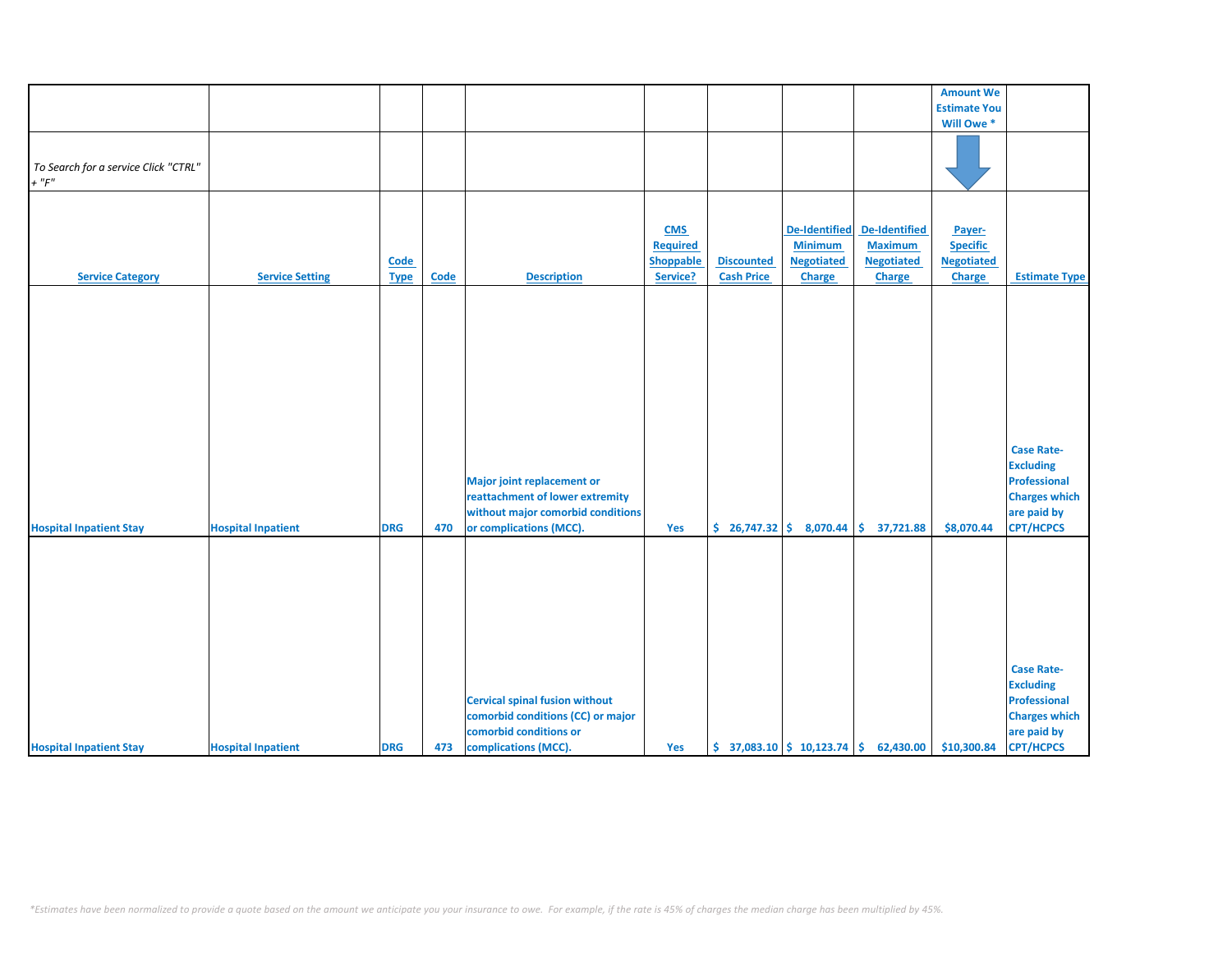|                                      |                           |             |             |                                     |                  |                   |                           |                                                                           | <b>Amount We</b>    |                      |
|--------------------------------------|---------------------------|-------------|-------------|-------------------------------------|------------------|-------------------|---------------------------|---------------------------------------------------------------------------|---------------------|----------------------|
|                                      |                           |             |             |                                     |                  |                   |                           |                                                                           | <b>Estimate You</b> |                      |
|                                      |                           |             |             |                                     |                  |                   |                           |                                                                           | Will Owe*           |                      |
|                                      |                           |             |             |                                     |                  |                   |                           |                                                                           |                     |                      |
|                                      |                           |             |             |                                     |                  |                   |                           |                                                                           |                     |                      |
| To Search for a service Click "CTRL" |                           |             |             |                                     |                  |                   |                           |                                                                           |                     |                      |
| $+$ " $F"$                           |                           |             |             |                                     |                  |                   |                           |                                                                           |                     |                      |
|                                      |                           |             |             |                                     |                  |                   |                           |                                                                           |                     |                      |
|                                      |                           |             |             |                                     |                  |                   |                           |                                                                           |                     |                      |
|                                      |                           |             |             |                                     | <b>CMS</b>       |                   | <b>De-Identified</b>      | De-Identified                                                             | Payer-              |                      |
|                                      |                           |             |             |                                     | <b>Required</b>  |                   | <b>Minimum</b>            | <b>Maximum</b>                                                            | <b>Specific</b>     |                      |
|                                      |                           | <b>Code</b> |             |                                     | <b>Shoppable</b> | <b>Discounted</b> | <b>Negotiated</b>         | <b>Negotiated</b>                                                         | <b>Negotiated</b>   |                      |
| <b>Service Category</b>              | <b>Service Setting</b>    | <b>Type</b> | <b>Code</b> | <b>Description</b>                  | Service?         | <b>Cash Price</b> | <b>Charge</b>             | <b>Charge</b>                                                             | Charge              | <b>Estimate Type</b> |
|                                      |                           |             |             |                                     |                  |                   |                           |                                                                           |                     |                      |
|                                      |                           |             |             |                                     |                  |                   |                           |                                                                           |                     |                      |
|                                      |                           |             |             |                                     |                  |                   |                           |                                                                           |                     | <b>Case Rate-</b>    |
|                                      |                           |             |             |                                     |                  |                   |                           |                                                                           |                     | <b>Excluding</b>     |
|                                      |                           |             |             |                                     |                  |                   |                           |                                                                           |                     | <b>Professional</b>  |
|                                      |                           |             |             |                                     |                  |                   |                           |                                                                           |                     | <b>Charges which</b> |
|                                      |                           |             |             | <b>HIP FEMUR PROCEDURES EXCEPT</b>  |                  |                   |                           |                                                                           |                     | are paid by          |
| <b>Hospital Inpatient Stay</b>       | <b>Hospital Inpatient</b> | <b>DRG</b>  | 480         | <b>MAJOR JOINT W MCC</b>            | <b>No</b>        |                   | $$58,727.97$$ \$12,375.85 | \$.<br>48,933.51                                                          | \$12,375.85         | <b>CPT/HCPCS</b>     |
|                                      |                           |             |             |                                     |                  |                   |                           |                                                                           |                     |                      |
|                                      |                           |             |             |                                     |                  |                   |                           |                                                                           |                     |                      |
|                                      |                           |             |             |                                     |                  |                   |                           |                                                                           |                     | <b>Case Rate-</b>    |
|                                      |                           |             |             |                                     |                  |                   |                           |                                                                           |                     |                      |
|                                      |                           |             |             |                                     |                  |                   |                           |                                                                           |                     | <b>Excluding</b>     |
|                                      |                           |             |             |                                     |                  |                   |                           |                                                                           |                     | <b>Professional</b>  |
|                                      |                           |             |             |                                     |                  |                   |                           |                                                                           |                     | <b>Charges which</b> |
|                                      |                           |             |             | <b>HIP FEMUR PROCEDURES EXCEPT</b>  |                  |                   |                           |                                                                           |                     | are paid by          |
| <b>Hospital Inpatient Stay</b>       | <b>Hospital Inpatient</b> | <b>DRG</b>  | 481         | <b>MAJOR JOINT W CC</b>             | <b>No</b>        |                   | $$48,507.14$$ $$8,559.98$ | \$.<br>38,996.68                                                          | \$8,559.98          | <b>CPT/HCPCS</b>     |
|                                      |                           |             |             |                                     |                  |                   |                           |                                                                           |                     |                      |
|                                      |                           |             |             |                                     |                  |                   |                           |                                                                           |                     |                      |
|                                      |                           |             |             |                                     |                  |                   |                           |                                                                           |                     |                      |
|                                      |                           |             |             |                                     |                  |                   |                           |                                                                           |                     | <b>Case Rate-</b>    |
|                                      |                           |             |             |                                     |                  |                   |                           |                                                                           |                     | <b>Excluding</b>     |
|                                      |                           |             |             |                                     |                  |                   |                           |                                                                           |                     | <b>Professional</b>  |
|                                      |                           |             |             |                                     |                  |                   |                           |                                                                           |                     | <b>Charges which</b> |
|                                      |                           |             |             | <b>HIP FEMUR PROCEDURES EXCEPT</b>  |                  |                   |                           |                                                                           |                     | are paid by          |
| <b>Hospital Inpatient Stay</b>       | <b>Hospital Inpatient</b> | <b>DRG</b>  | 482         | <b>MAJOR JOINT W/O CC/MCC</b>       | No               |                   |                           | $\binom{1}{2}$ 35,733.50 $\binom{2}{3}$ 6,745.73 $\binom{3}{2}$ 37,731.25 | \$6,745.73          | <b>CPT/HCPCS</b>     |
|                                      |                           |             |             |                                     |                  |                   |                           |                                                                           |                     |                      |
|                                      |                           |             |             |                                     |                  |                   |                           |                                                                           |                     |                      |
|                                      |                           |             |             |                                     |                  |                   |                           |                                                                           |                     |                      |
|                                      |                           |             |             |                                     |                  |                   |                           |                                                                           |                     | <b>Case Rate-</b>    |
|                                      |                           |             |             |                                     |                  |                   |                           |                                                                           |                     | <b>Excluding</b>     |
|                                      |                           |             |             |                                     |                  |                   |                           |                                                                           |                     | <b>Professional</b>  |
|                                      |                           |             |             |                                     |                  |                   |                           |                                                                           |                     | <b>Charges which</b> |
|                                      |                           |             |             | <b>LOWER EXTREM HUMER PROC</b>      |                  |                   |                           |                                                                           |                     | are paid by          |
| <b>Hospital Inpatient Stay</b>       | <b>Hospital Inpatient</b> | <b>DRG</b>  | 493         | <b>EXCEPT HIP, FOOT, FEMUR W CC</b> | <b>No</b>        |                   |                           | $\binom{6}{5}$ 46,392.83 $\binom{6}{5}$ 9,438.20 $\binom{6}{5}$ 41,283.64 | \$9,438.20          | <b>CPT/HCPCS</b>     |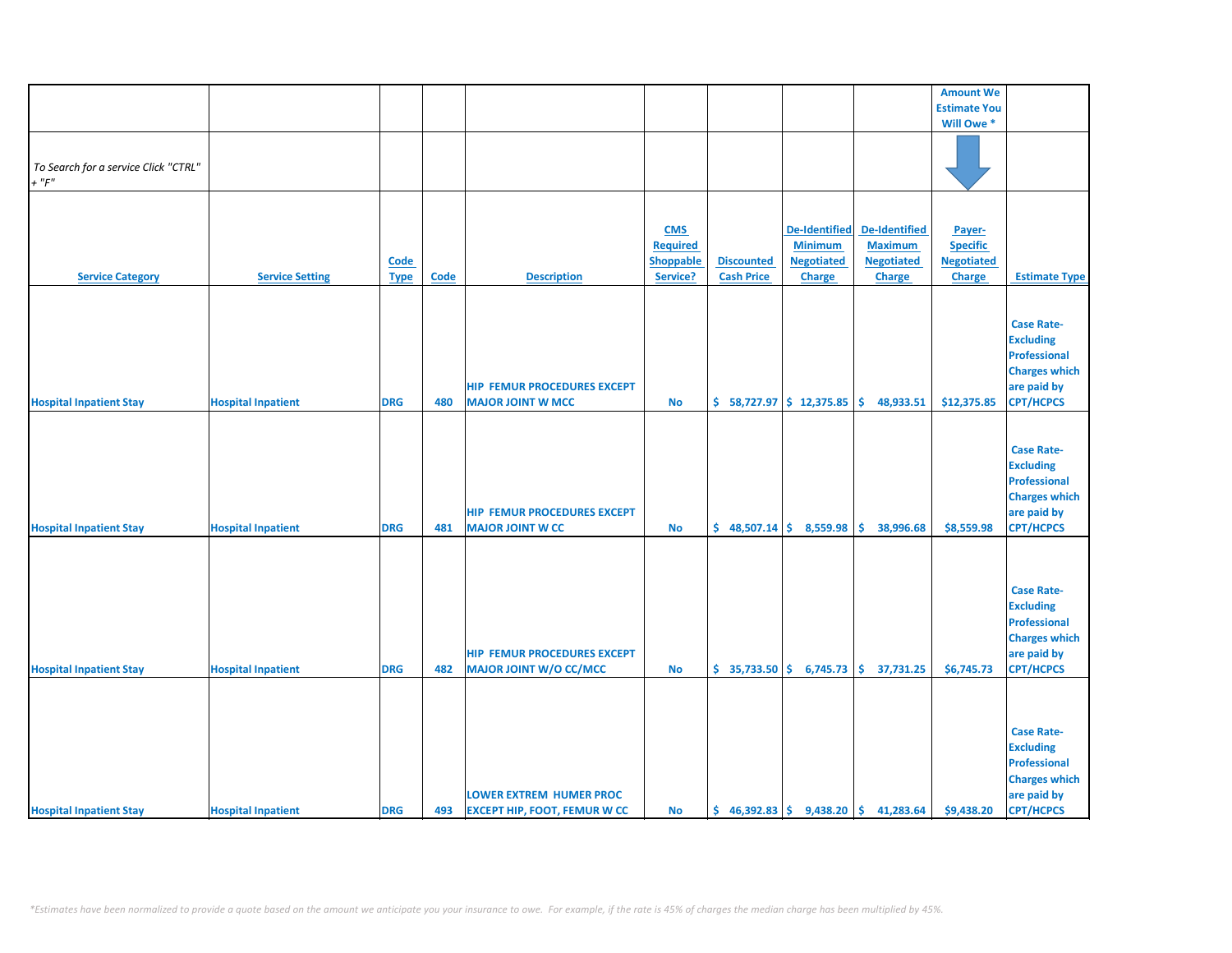|                                      |                           |             |      |                                          |                 |                                                |                      |                                                           | <b>Amount We</b>    |                      |
|--------------------------------------|---------------------------|-------------|------|------------------------------------------|-----------------|------------------------------------------------|----------------------|-----------------------------------------------------------|---------------------|----------------------|
|                                      |                           |             |      |                                          |                 |                                                |                      |                                                           | <b>Estimate You</b> |                      |
|                                      |                           |             |      |                                          |                 |                                                |                      |                                                           | Will Owe *          |                      |
|                                      |                           |             |      |                                          |                 |                                                |                      |                                                           |                     |                      |
|                                      |                           |             |      |                                          |                 |                                                |                      |                                                           |                     |                      |
|                                      |                           |             |      |                                          |                 |                                                |                      |                                                           |                     |                      |
| To Search for a service Click "CTRL" |                           |             |      |                                          |                 |                                                |                      |                                                           |                     |                      |
| $+$ " $F"$                           |                           |             |      |                                          |                 |                                                |                      |                                                           |                     |                      |
|                                      |                           |             |      |                                          |                 |                                                |                      |                                                           |                     |                      |
|                                      |                           |             |      |                                          |                 |                                                |                      |                                                           |                     |                      |
|                                      |                           |             |      |                                          |                 |                                                |                      |                                                           |                     |                      |
|                                      |                           |             |      |                                          | <b>CMS</b>      |                                                | <b>De-Identified</b> | <b>De-Identified</b>                                      | Payer-              |                      |
|                                      |                           |             |      |                                          | <b>Required</b> |                                                | <b>Minimum</b>       | <b>Maximum</b>                                            | <b>Specific</b>     |                      |
|                                      |                           | Code        |      |                                          | Shoppable       | <b>Discounted</b>                              | <b>Negotiated</b>    | <b>Negotiated</b>                                         | <b>Negotiated</b>   |                      |
|                                      |                           |             |      |                                          |                 |                                                |                      |                                                           |                     |                      |
| <b>Service Category</b>              | <b>Service Setting</b>    | <b>Type</b> | Code | <b>Description</b>                       | Service?        | <b>Cash Price</b>                              | Charge               | <b>Charge</b>                                             | <b>Charge</b>       | <b>Estimate Type</b> |
|                                      |                           |             |      |                                          |                 |                                                |                      |                                                           |                     |                      |
|                                      |                           |             |      |                                          |                 |                                                |                      |                                                           |                     |                      |
|                                      |                           |             |      |                                          |                 |                                                |                      |                                                           |                     |                      |
|                                      |                           |             |      |                                          |                 |                                                |                      |                                                           |                     |                      |
|                                      |                           |             |      |                                          |                 |                                                |                      |                                                           |                     |                      |
|                                      |                           |             |      |                                          |                 |                                                |                      |                                                           |                     | <b>Case Rate-</b>    |
|                                      |                           |             |      |                                          |                 |                                                |                      |                                                           |                     | <b>Excluding</b>     |
|                                      |                           |             |      |                                          |                 |                                                |                      |                                                           |                     |                      |
|                                      |                           |             |      |                                          |                 |                                                |                      |                                                           |                     | <b>Professional</b>  |
|                                      |                           |             |      | <b>LOWER EXTREM HUMER PROC</b>           |                 |                                                |                      |                                                           |                     | <b>Charges which</b> |
|                                      |                           |             |      | <b>EXCEPT HIP, FOOT, FEMUR W/O</b>       |                 |                                                |                      |                                                           |                     | are paid by          |
| <b>Hospital Inpatient Stay</b>       | <b>Hospital Inpatient</b> | <b>DRG</b>  | 494  | <b>CC/MCC</b>                            | No              | $\frac{1}{2}$ 34,304.81 $\frac{1}{2}$ 7,426.74 |                      | \$.<br>43,066.25                                          | \$7,426.74          | <b>CPT/HCPCS</b>     |
|                                      |                           |             |      |                                          |                 |                                                |                      |                                                           |                     |                      |
|                                      |                           |             |      |                                          |                 |                                                |                      |                                                           |                     |                      |
|                                      |                           |             |      |                                          |                 |                                                |                      |                                                           |                     |                      |
|                                      |                           |             |      |                                          |                 |                                                |                      |                                                           |                     |                      |
|                                      |                           |             |      |                                          |                 |                                                |                      |                                                           |                     |                      |
|                                      |                           |             |      |                                          |                 |                                                |                      |                                                           |                     |                      |
|                                      |                           |             |      |                                          |                 |                                                |                      |                                                           |                     |                      |
|                                      |                           |             |      |                                          |                 |                                                |                      |                                                           |                     |                      |
|                                      |                           |             |      |                                          |                 |                                                |                      |                                                           |                     |                      |
|                                      |                           |             |      |                                          |                 |                                                |                      |                                                           |                     |                      |
|                                      |                           |             |      |                                          |                 |                                                |                      |                                                           |                     |                      |
|                                      |                           |             |      |                                          |                 |                                                |                      |                                                           |                     |                      |
|                                      |                           |             |      |                                          |                 |                                                |                      |                                                           |                     |                      |
|                                      |                           |             |      |                                          |                 |                                                |                      |                                                           |                     |                      |
|                                      |                           |             |      |                                          |                 |                                                |                      |                                                           |                     |                      |
|                                      |                           |             |      |                                          |                 |                                                |                      |                                                           |                     | <b>Case Rate-</b>    |
|                                      |                           |             |      |                                          |                 |                                                |                      |                                                           |                     | <b>Excluding</b>     |
|                                      |                           |             |      |                                          |                 |                                                |                      |                                                           |                     |                      |
|                                      |                           |             |      | <b>Uterine and adnexa procedures for</b> |                 |                                                |                      |                                                           |                     | <b>Professional</b>  |
|                                      |                           |             |      | non-malignancy without comorbid          |                 |                                                |                      |                                                           |                     | <b>Charges which</b> |
|                                      |                           |             |      | conditions (CC) or major comorbid        |                 |                                                |                      |                                                           |                     | are paid by          |
|                                      |                           | <b>DRG</b>  | 743  | conditions or complications (MCC)        | Yes             | $$18,033.90 \;   \; $3,828.29$                 |                      | \$.<br>28,968.03                                          | \$4,708.85          | <b>CPT/HCPCS</b>     |
| <b>Hospital Inpatient Stay</b>       | <b>Hospital Inpatient</b> |             |      |                                          |                 |                                                |                      |                                                           |                     |                      |
|                                      |                           |             |      |                                          |                 |                                                |                      |                                                           |                     |                      |
|                                      |                           |             |      |                                          |                 |                                                |                      |                                                           |                     | <b>Case Rate-</b>    |
|                                      |                           |             |      |                                          |                 |                                                |                      |                                                           |                     | <b>Excluding</b>     |
|                                      |                           |             |      |                                          |                 |                                                |                      |                                                           |                     |                      |
|                                      |                           |             |      |                                          |                 |                                                |                      |                                                           |                     | <b>Professional</b>  |
|                                      |                           |             |      |                                          |                 |                                                |                      |                                                           |                     | <b>Charges which</b> |
|                                      |                           |             |      | <b>RED BLOOD CELL DISORDERS W</b>        |                 |                                                |                      |                                                           |                     | are paid by          |
|                                      |                           |             | 811  | <b>MCC</b>                               |                 |                                                |                      | $\binom{23,221.02}{5}$ 4,255.93 $\binom{25,31,015.82}{5}$ |                     | <b>CPT/HCPCS</b>     |
| <b>Hospital Inpatient Stay</b>       | <b>Hospital Inpatient</b> | <b>DRG</b>  |      |                                          | <b>No</b>       |                                                |                      |                                                           | \$5,495.23          |                      |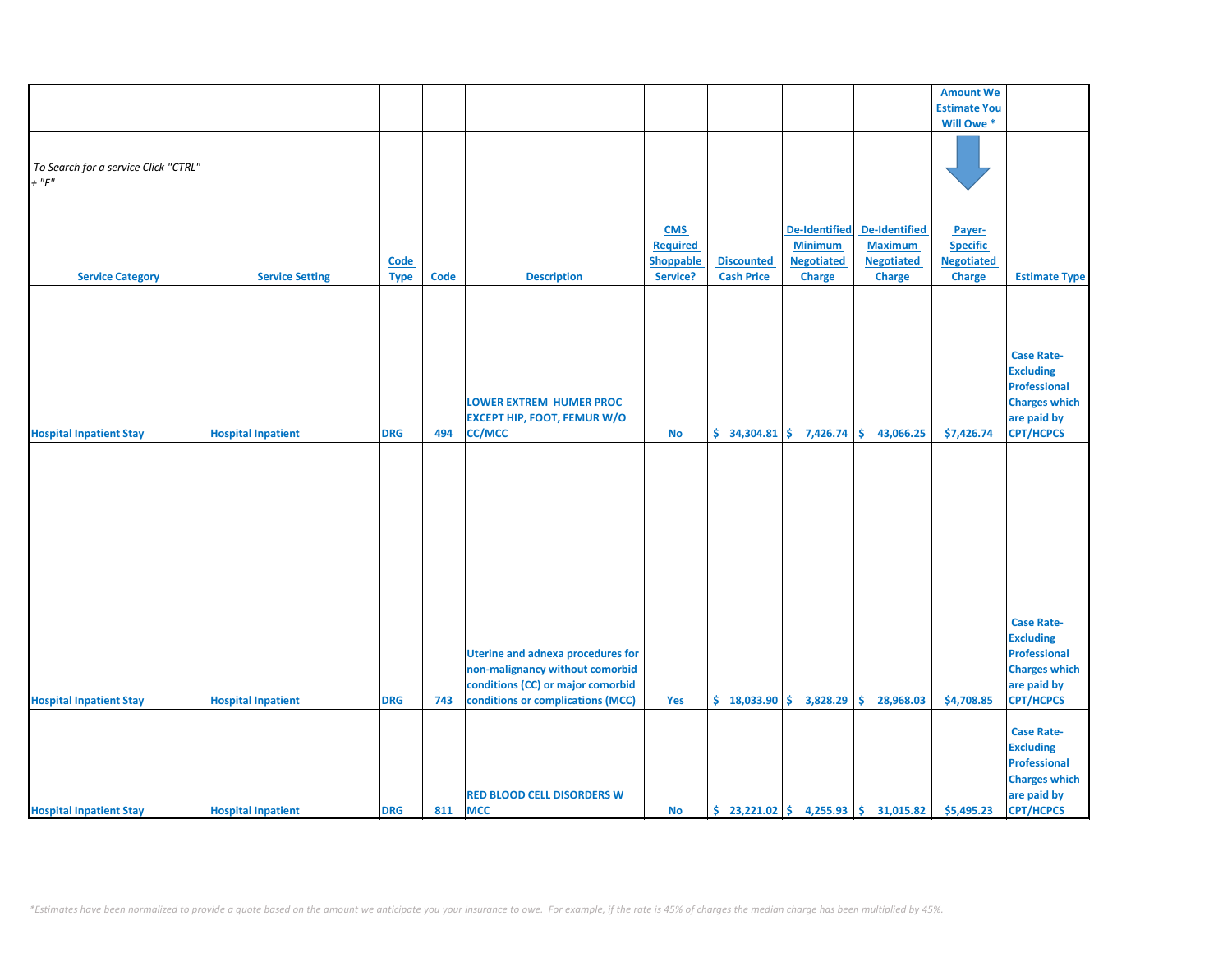|                                      |                           |             |      |                                      |                  |                   |                                                |                                                                             | <b>Amount We</b>    |                      |
|--------------------------------------|---------------------------|-------------|------|--------------------------------------|------------------|-------------------|------------------------------------------------|-----------------------------------------------------------------------------|---------------------|----------------------|
|                                      |                           |             |      |                                      |                  |                   |                                                |                                                                             | <b>Estimate You</b> |                      |
|                                      |                           |             |      |                                      |                  |                   |                                                |                                                                             | Will Owe *          |                      |
|                                      |                           |             |      |                                      |                  |                   |                                                |                                                                             |                     |                      |
|                                      |                           |             |      |                                      |                  |                   |                                                |                                                                             |                     |                      |
| To Search for a service Click "CTRL" |                           |             |      |                                      |                  |                   |                                                |                                                                             |                     |                      |
| $+$ " $F$ "                          |                           |             |      |                                      |                  |                   |                                                |                                                                             |                     |                      |
|                                      |                           |             |      |                                      |                  |                   |                                                |                                                                             |                     |                      |
|                                      |                           |             |      |                                      |                  |                   |                                                |                                                                             |                     |                      |
|                                      |                           |             |      |                                      |                  |                   |                                                |                                                                             |                     |                      |
|                                      |                           |             |      |                                      | <b>CMS</b>       |                   | <b>De-Identified</b>                           | <b>De-Identified</b>                                                        | Payer-              |                      |
|                                      |                           |             |      |                                      | <b>Required</b>  |                   | <b>Minimum</b>                                 | <b>Maximum</b>                                                              | <b>Specific</b>     |                      |
|                                      |                           | Code        |      |                                      | <b>Shoppable</b> | <b>Discounted</b> | <b>Negotiated</b>                              | <b>Negotiated</b>                                                           | <b>Negotiated</b>   |                      |
| <b>Service Category</b>              | <b>Service Setting</b>    | <b>Type</b> | Code | <b>Description</b>                   | Service?         | <b>Cash Price</b> | <b>Charge</b>                                  | Charge                                                                      | Charge              | <b>Estimate Type</b> |
|                                      |                           |             |      |                                      |                  |                   |                                                |                                                                             |                     |                      |
|                                      |                           |             |      |                                      |                  |                   |                                                |                                                                             |                     | <b>Case Rate-</b>    |
|                                      |                           |             |      |                                      |                  |                   |                                                |                                                                             |                     | <b>Excluding</b>     |
|                                      |                           |             |      |                                      |                  |                   |                                                |                                                                             |                     | <b>Professional</b>  |
|                                      |                           |             |      |                                      |                  |                   |                                                |                                                                             |                     | <b>Charges which</b> |
|                                      |                           |             |      |                                      |                  |                   |                                                |                                                                             |                     |                      |
|                                      |                           |             |      | <b>RED BLOOD CELL DISORDERS W/O</b>  |                  |                   |                                                |                                                                             |                     | are paid by          |
| <b>Hospital Inpatient Stay</b>       | <b>Hospital Inpatient</b> | <b>DRG</b>  | 812  | <b>MCC</b>                           | <b>No</b>        |                   | $\frac{1}{2}$ 17,544.11 $\frac{1}{2}$ 2,955.18 | \$.<br>26,002.03                                                            | \$3,569.87          | <b>CPT/HCPCS</b>     |
|                                      |                           |             |      |                                      |                  |                   |                                                |                                                                             |                     |                      |
|                                      |                           |             |      |                                      |                  |                   |                                                |                                                                             |                     |                      |
|                                      |                           |             |      |                                      |                  |                   |                                                |                                                                             |                     | <b>Case Rate-</b>    |
|                                      |                           |             |      |                                      |                  |                   |                                                |                                                                             |                     | <b>Excluding</b>     |
|                                      |                           |             |      |                                      |                  |                   |                                                |                                                                             |                     | <b>Professional</b>  |
|                                      |                           |             |      |                                      |                  |                   |                                                |                                                                             |                     | <b>Charges which</b> |
|                                      |                           |             |      |                                      |                  |                   |                                                |                                                                             |                     |                      |
|                                      |                           |             |      | <b>FULL THICKNESS BURN W SKIN</b>    |                  |                   |                                                |                                                                             |                     | are paid by          |
| <b>Hospital Inpatient Stay</b>       | <b>Hospital Inpatient</b> | <b>DRG</b>  | 928  | <b>GRAFT OR INHAL INJ W CC/MCC</b>   | <b>No</b>        |                   |                                                | $\binom{6}{5}$ 81,430.86 $\binom{6}{5}$ 21,639.28 $\binom{6}{5}$ 150,000.00 | \$25,399.09         | <b>CPT/HCPCS</b>     |
|                                      |                           |             |      |                                      |                  |                   |                                                |                                                                             |                     |                      |
|                                      |                           |             |      |                                      |                  |                   |                                                |                                                                             |                     |                      |
|                                      |                           |             |      |                                      |                  |                   |                                                |                                                                             |                     | <b>Case Rate-</b>    |
|                                      |                           |             |      |                                      |                  |                   |                                                |                                                                             |                     | <b>Excluding</b>     |
|                                      |                           |             |      |                                      |                  |                   |                                                |                                                                             |                     | <b>Professional</b>  |
|                                      |                           |             |      |                                      |                  |                   |                                                |                                                                             |                     | <b>Charges which</b> |
|                                      |                           |             |      |                                      |                  |                   |                                                |                                                                             |                     |                      |
|                                      |                           |             |      | <b>FULL THICKNESS BURN W SKIN</b>    |                  |                   |                                                |                                                                             |                     | are paid by          |
| <b>Hospital Inpatient Stay</b>       | <b>Hospital Inpatient</b> | <b>DRG</b>  | 929  | <b>GRAFT OR INHAL INJ W/O CC/MCC</b> | No               | \$38,084.70       | 6,540.49                                       | 50,000.00<br>Ŝ.                                                             | \$12,060.15         | <b>CPT/HCPCS</b>     |
|                                      |                           |             |      |                                      |                  |                   |                                                |                                                                             |                     |                      |
|                                      |                           |             |      |                                      |                  |                   |                                                |                                                                             |                     | <b>Case Rate-</b>    |
|                                      |                           |             |      |                                      |                  |                   |                                                |                                                                             |                     | <b>Excluding</b>     |
|                                      |                           |             |      |                                      |                  |                   |                                                |                                                                             |                     | <b>Professional</b>  |
|                                      |                           |             |      |                                      |                  |                   |                                                |                                                                             |                     | <b>Charges which</b> |
|                                      |                           |             |      |                                      |                  |                   |                                                |                                                                             |                     | are paid by          |
|                                      |                           |             |      |                                      |                  |                   |                                                |                                                                             |                     |                      |
| <b>Hospital Inpatient Stay</b>       | <b>Hospital Inpatient</b> | <b>DRG</b>  | 935  | <b>NON-EXTENSIVE BURNS</b>           | <b>No</b>        |                   |                                                | $\binom{18,159.73}{ }$ $\binom{26}{ }$ 3,301.83 $\binom{36}{ }$ 50,000.00   | \$7,922.43          | <b>CPT/HCPCS</b>     |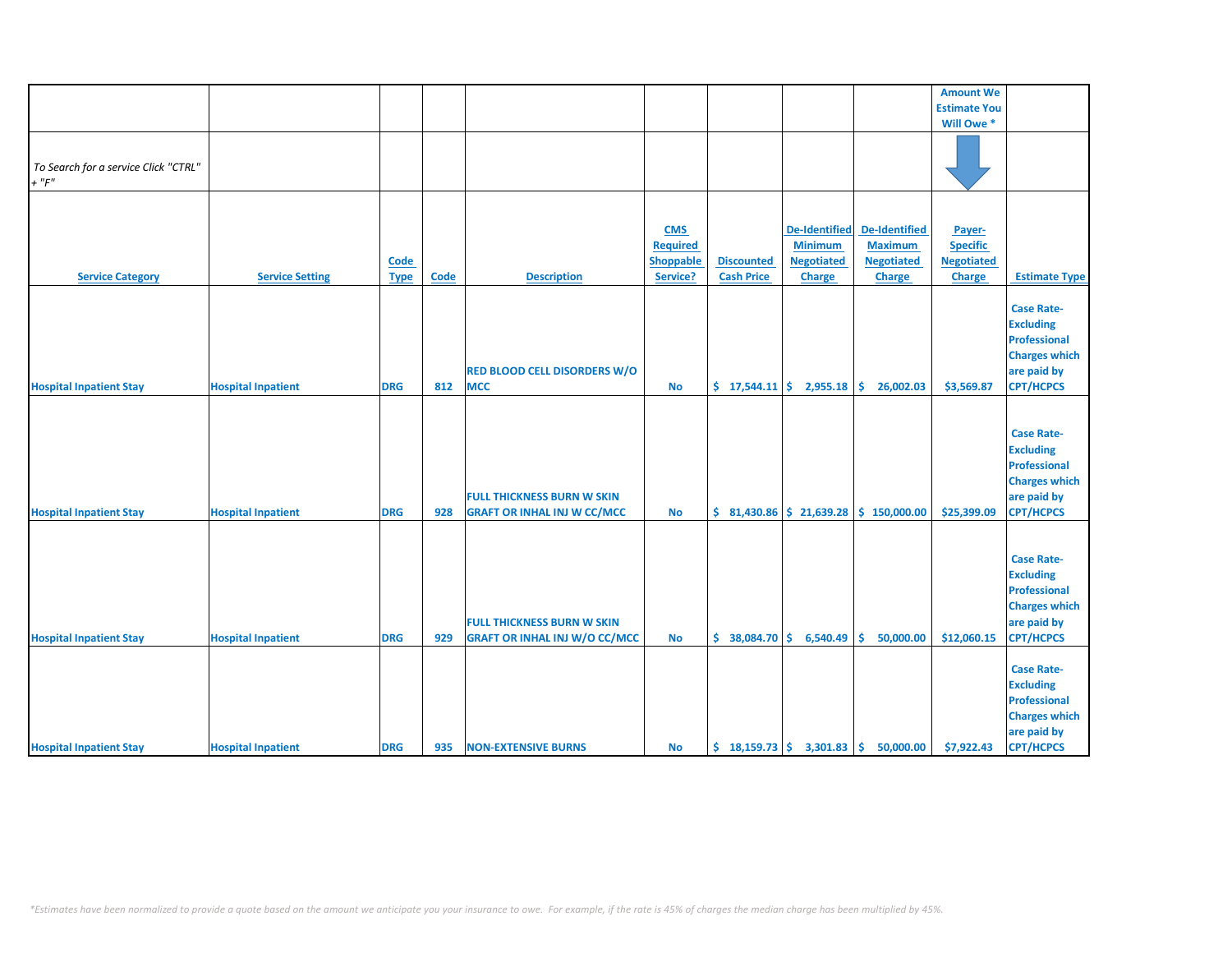|                                      |                           |             |             |                                    |                  |                   |                                                              |                                                                             | <b>Amount We</b>    |                      |
|--------------------------------------|---------------------------|-------------|-------------|------------------------------------|------------------|-------------------|--------------------------------------------------------------|-----------------------------------------------------------------------------|---------------------|----------------------|
|                                      |                           |             |             |                                    |                  |                   |                                                              |                                                                             | <b>Estimate You</b> |                      |
|                                      |                           |             |             |                                    |                  |                   |                                                              |                                                                             | Will Owe *          |                      |
|                                      |                           |             |             |                                    |                  |                   |                                                              |                                                                             |                     |                      |
|                                      |                           |             |             |                                    |                  |                   |                                                              |                                                                             |                     |                      |
| To Search for a service Click "CTRL" |                           |             |             |                                    |                  |                   |                                                              |                                                                             |                     |                      |
| $+$ " $F$ "                          |                           |             |             |                                    |                  |                   |                                                              |                                                                             |                     |                      |
|                                      |                           |             |             |                                    |                  |                   |                                                              |                                                                             |                     |                      |
|                                      |                           |             |             |                                    |                  |                   |                                                              |                                                                             |                     |                      |
|                                      |                           |             |             |                                    |                  |                   |                                                              |                                                                             |                     |                      |
|                                      |                           |             |             |                                    | <b>CMS</b>       |                   | <b>De-Identified</b>                                         | <b>De-Identified</b>                                                        | Payer-              |                      |
|                                      |                           |             |             |                                    | <b>Required</b>  |                   | <b>Minimum</b>                                               | <b>Maximum</b>                                                              | <b>Specific</b>     |                      |
|                                      |                           | Code        |             |                                    | <b>Shoppable</b> | <b>Discounted</b> | <b>Negotiated</b>                                            | <b>Negotiated</b>                                                           | <b>Negotiated</b>   |                      |
| <b>Service Category</b>              | <b>Service Setting</b>    | <b>Type</b> | <b>Code</b> | <b>Description</b>                 | Service?         | <b>Cash Price</b> | Charge                                                       | <b>Charge</b>                                                               | Charge              | <b>Estimate Type</b> |
|                                      |                           |             |             |                                    |                  |                   |                                                              |                                                                             |                     |                      |
|                                      |                           |             |             |                                    |                  |                   |                                                              |                                                                             |                     |                      |
|                                      |                           |             |             |                                    |                  |                   |                                                              |                                                                             |                     |                      |
|                                      |                           |             |             |                                    |                  |                   |                                                              |                                                                             |                     |                      |
|                                      |                           |             |             |                                    |                  |                   |                                                              |                                                                             |                     |                      |
|                                      |                           |             |             |                                    |                  |                   |                                                              |                                                                             |                     | <b>Case Rate-</b>    |
|                                      |                           |             |             |                                    |                  |                   |                                                              |                                                                             |                     | <b>Excluding</b>     |
|                                      |                           |             |             |                                    |                  |                   |                                                              |                                                                             |                     |                      |
|                                      |                           |             |             |                                    |                  |                   |                                                              |                                                                             |                     | <b>Professional</b>  |
|                                      |                           |             |             | LIMB REATTACHMENT, HIP             |                  |                   |                                                              |                                                                             |                     | <b>Charges which</b> |
|                                      |                           |             |             | <b>FEMUR PROC FOR MULTIPLE</b>     |                  |                   |                                                              |                                                                             |                     | are paid by          |
| <b>Hospital Inpatient Stay</b>       | <b>Hospital Inpatient</b> | <b>DRG</b>  | 956         | <b>SIGNIFICANT TRAUMA</b>          | <b>No</b>        |                   |                                                              | $$105,373.59 \mid $16,085.53 \mid $200,000.00$                              | \$16,085.53         | <b>CPT/HCPCS</b>     |
|                                      |                           |             |             |                                    |                  |                   |                                                              |                                                                             |                     |                      |
|                                      |                           |             |             |                                    |                  |                   |                                                              |                                                                             |                     |                      |
|                                      |                           |             |             |                                    |                  |                   |                                                              |                                                                             |                     |                      |
|                                      |                           |             |             |                                    |                  |                   |                                                              |                                                                             |                     |                      |
|                                      |                           |             |             |                                    |                  |                   |                                                              |                                                                             |                     | <b>Case Rate-</b>    |
|                                      |                           |             |             |                                    |                  |                   |                                                              |                                                                             |                     | <b>Excluding</b>     |
|                                      |                           |             |             |                                    |                  |                   |                                                              |                                                                             |                     | <b>Professional</b>  |
|                                      |                           |             |             | <b>OTHER O.R. PROCEDURES FOR</b>   |                  |                   |                                                              |                                                                             |                     | <b>Charges which</b> |
|                                      |                           |             |             | <b>MULTIPLE SIGNIFICANT TRAUMA</b> |                  |                   |                                                              |                                                                             |                     | are paid by          |
| <b>Hospital Inpatient Stay</b>       | <b>Hospital Inpatient</b> | <b>DRG</b>  | 957         | <b>W MCC</b>                       | <b>No</b>        |                   |                                                              | $\frac{1}{2}$ 139,128.72 $\frac{1}{2}$ 30,888.17 $\frac{1}{2}$ 200,000.00   | \$30,888.17         | <b>CPT/HCPCS</b>     |
|                                      |                           |             |             |                                    |                  |                   |                                                              |                                                                             |                     |                      |
|                                      |                           |             |             |                                    |                  |                   |                                                              |                                                                             |                     |                      |
|                                      |                           |             |             |                                    |                  |                   |                                                              |                                                                             |                     |                      |
|                                      |                           |             |             |                                    |                  |                   |                                                              |                                                                             |                     |                      |
|                                      |                           |             |             |                                    |                  |                   |                                                              |                                                                             |                     | <b>Case Rate-</b>    |
|                                      |                           |             |             |                                    |                  |                   |                                                              |                                                                             |                     | <b>Excluding</b>     |
|                                      |                           |             |             |                                    |                  |                   |                                                              |                                                                             |                     | <b>Professional</b>  |
|                                      |                           |             |             | <b>OTHER O.R. PROCEDURES FOR</b>   |                  |                   |                                                              |                                                                             |                     | <b>Charges which</b> |
|                                      |                           |             |             |                                    |                  |                   |                                                              |                                                                             |                     |                      |
|                                      |                           |             |             | <b>MULTIPLE SIGNIFICANT TRAUMA</b> |                  |                   |                                                              |                                                                             |                     | are paid by          |
| <b>Hospital Inpatient Stay</b>       | <b>Hospital Inpatient</b> | <b>DRG</b>  | 958         | <b>WCC</b>                         | <b>No</b>        |                   |                                                              | $\binom{1}{2}$ 73,933.71 $\binom{2}{3}$ 17,182.69 $\binom{3}{2}$ 125,000.00 | \$17,182.69         | <b>CPT/HCPCS</b>     |
|                                      |                           |             |             |                                    |                  |                   |                                                              |                                                                             |                     |                      |
|                                      |                           |             |             |                                    |                  |                   |                                                              |                                                                             |                     | <b>Case Rate-</b>    |
|                                      |                           |             |             |                                    |                  |                   |                                                              |                                                                             |                     | <b>Excluding</b>     |
|                                      |                           |             |             |                                    |                  |                   |                                                              |                                                                             |                     | <b>Professional</b>  |
|                                      |                           |             |             |                                    |                  |                   |                                                              |                                                                             |                     |                      |
|                                      |                           |             |             |                                    |                  |                   |                                                              |                                                                             |                     | <b>Charges which</b> |
|                                      |                           |             |             | <b>OTHER MULTIPLE SIGNIFICANT</b>  |                  |                   |                                                              |                                                                             |                     | are paid by          |
| <b>Hospital Inpatient Stay</b>       | <b>Hospital Inpatient</b> | <b>DRG</b>  | 964         | <b>TRAUMA W CC</b>                 | <b>No</b>        |                   | $\frac{1}{2}$ 34,761.85 $\frac{1}{2}$ 6,123.35 $\frac{1}{2}$ | 50,000.00                                                                   | \$6,123.35          | <b>CPT/HCPCS</b>     |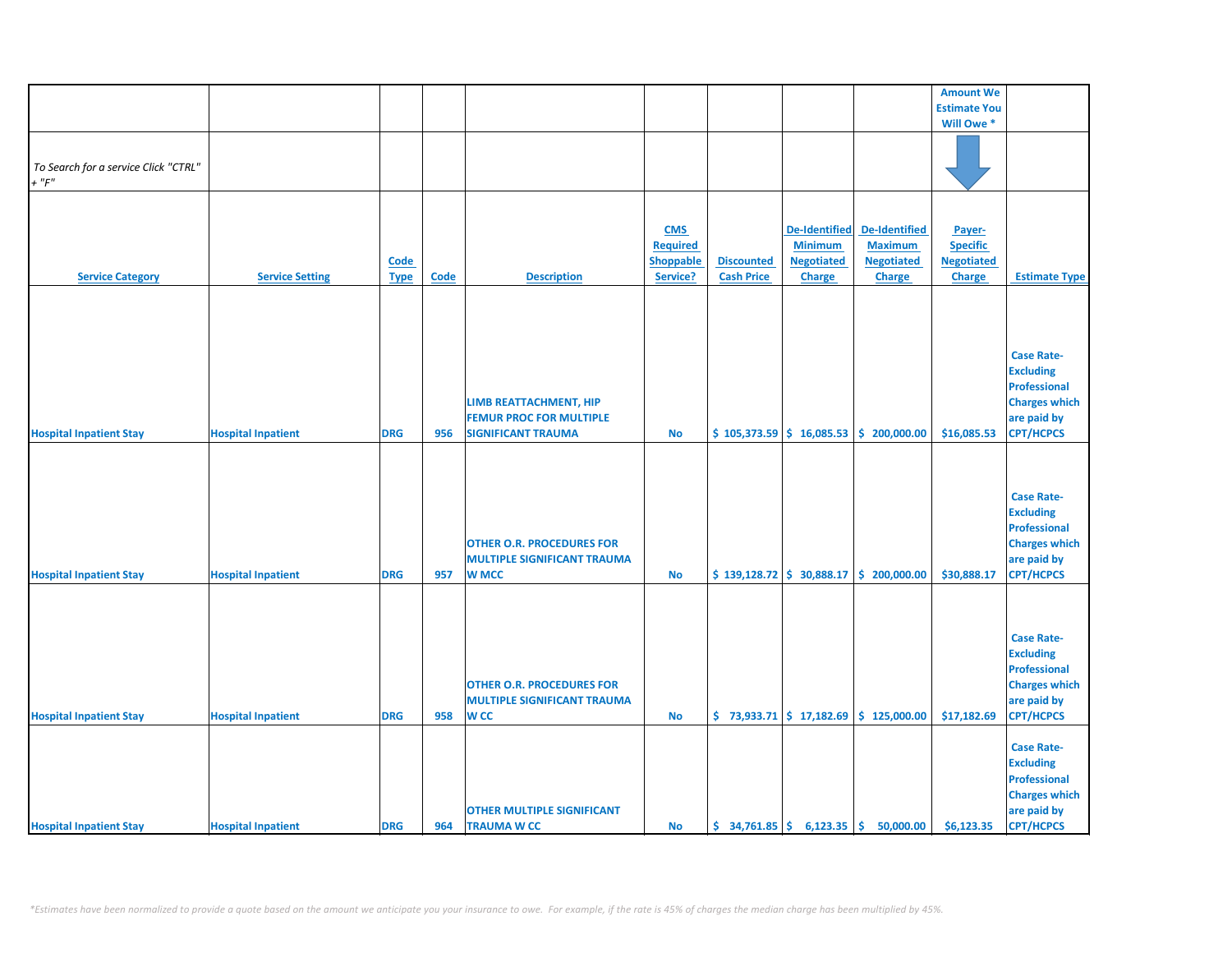|                                                     |                           |                            |      |                                                                              |                                                               |                                                  |                                                                              |                                                                              | <b>Amount We</b>                                                |                                                                                                                         |
|-----------------------------------------------------|---------------------------|----------------------------|------|------------------------------------------------------------------------------|---------------------------------------------------------------|--------------------------------------------------|------------------------------------------------------------------------------|------------------------------------------------------------------------------|-----------------------------------------------------------------|-------------------------------------------------------------------------------------------------------------------------|
|                                                     |                           |                            |      |                                                                              |                                                               |                                                  |                                                                              |                                                                              | <b>Estimate You</b>                                             |                                                                                                                         |
|                                                     |                           |                            |      |                                                                              |                                                               |                                                  |                                                                              |                                                                              | Will Owe *                                                      |                                                                                                                         |
| To Search for a service Click "CTRL"<br>$+$ " $F$ " |                           |                            |      |                                                                              |                                                               |                                                  |                                                                              |                                                                              |                                                                 |                                                                                                                         |
| <b>Service Category</b>                             | <b>Service Setting</b>    | <b>Code</b><br><b>Type</b> | Code | <b>Description</b>                                                           | <b>CMS</b><br><b>Required</b><br><b>Shoppable</b><br>Service? | <b>Discounted</b><br><b>Cash Price</b>           | <b>De-Identified</b><br><b>Minimum</b><br><b>Negotiated</b><br><b>Charge</b> | <b>De-Identified</b><br><b>Maximum</b><br><b>Negotiated</b><br><b>Charge</b> | Payer-<br><b>Specific</b><br><b>Negotiated</b><br><b>Charge</b> | <b>Estimate Type</b>                                                                                                    |
| <b>Maternity/Delivery</b>                           | <b>Hospital Inpatient</b> | <b>DRG</b>                 | 768  | <b>VAGINAL DELIVERY W O.R. PROC</b><br><b>EXCEPT STERIL &amp;/OR D&amp;C</b> | <b>No</b>                                                     | $\binom{6}{5}$ 10,335.01 $\binom{6}{5}$ 2,464.00 |                                                                              | $\frac{1}{2}$ 27,462.61                                                      | \$4,130.75                                                      | <b>Case Rate-</b><br><b>Excluding</b><br><b>Professional</b><br><b>Charges which</b><br>are paid by<br><b>CPT/HCPCS</b> |
| <b>Maternity/Delivery</b>                           | <b>Hospital Inpatient</b> | <b>DRG</b>                 | 783  | <b>CESAREAN SECTION W</b><br><b>STERILIZATION W MCC</b>                      | No                                                            | $$11,915.22 \mid $3,570.00$                      |                                                                              | ۱\$.<br>39,605.25                                                            | \$8,793.68                                                      | <b>Case Rate-</b><br><b>Excluding</b><br><b>Professional</b><br><b>Charges which</b><br>are paid by<br><b>CPT/HCPCS</b> |
| <b>Maternity/Delivery</b>                           | <b>Hospital Inpatient</b> | <b>DRG</b>                 | 784  | <b>CESAREAN SECTION W</b><br><b>STERILIZATION W CC</b>                       | No                                                            | \$.<br>9,940.40                                  | \$3,570.00                                                                   | \$27,865.12                                                                  | \$4,285.32                                                      | <b>Case Rate-</b><br><b>Excluding</b><br><b>Professional</b><br><b>Charges which</b><br>are paid by<br><b>CPT/HCPCS</b> |
| <b>Maternity/Delivery</b>                           | <b>Hospital Inpatient</b> | <b>DRG</b>                 | 785  | <b>CESAREAN SECTION W</b><br><b>STERILIZATION W/O CC/MCC</b>                 | No                                                            | \$.                                              |                                                                              | $8,988.27$ \$ 3,519.44 \$ 25,870.71                                          | \$3,519.44                                                      | <b>Case Rate-</b><br><b>Excluding</b><br><b>Professional</b><br><b>Charges which</b><br>are paid by<br><b>CPT/HCPCS</b> |
| <b>Maternity/Delivery</b>                           | <b>Hospital Inpatient</b> | <b>DRG</b>                 | 786  | <b>CESAREAN SECTION W/O</b><br><b>STERILIZATION W MCC</b>                    | No                                                            |                                                  |                                                                              | $\frac{1}{2}$ 12,696.27 $\frac{1}{2}$ 3,570.00 $\frac{1}{2}$ 35,011.06       | \$7,029.45                                                      | <b>Case Rate-</b><br><b>Excluding</b><br><b>Professional</b><br><b>Charges which</b><br>are paid by<br><b>CPT/HCPCS</b> |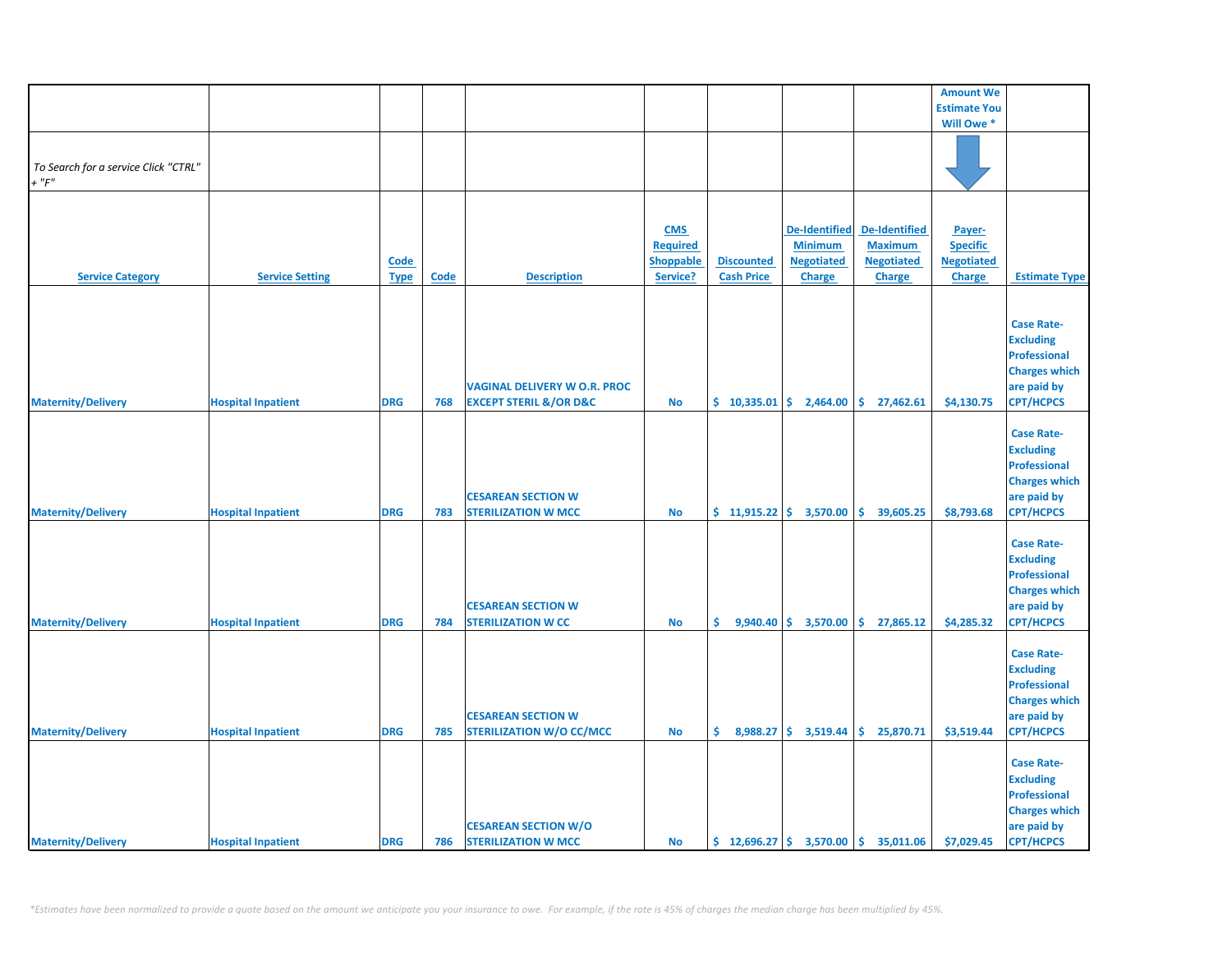|                                      |                           |             |             |                                         |                 |                   |                                                |                                                                  | <b>Amount We</b>    |                                 |
|--------------------------------------|---------------------------|-------------|-------------|-----------------------------------------|-----------------|-------------------|------------------------------------------------|------------------------------------------------------------------|---------------------|---------------------------------|
|                                      |                           |             |             |                                         |                 |                   |                                                |                                                                  | <b>Estimate You</b> |                                 |
|                                      |                           |             |             |                                         |                 |                   |                                                |                                                                  | Will Owe *          |                                 |
|                                      |                           |             |             |                                         |                 |                   |                                                |                                                                  |                     |                                 |
| To Search for a service Click "CTRL" |                           |             |             |                                         |                 |                   |                                                |                                                                  |                     |                                 |
| $+$ " $F$ "                          |                           |             |             |                                         |                 |                   |                                                |                                                                  |                     |                                 |
|                                      |                           |             |             |                                         |                 |                   |                                                |                                                                  |                     |                                 |
|                                      |                           |             |             |                                         | <b>CMS</b>      |                   | <b>De-Identified</b>                           | De-Identified                                                    | Payer-              |                                 |
|                                      |                           |             |             |                                         | <b>Required</b> |                   | <b>Minimum</b>                                 | <b>Maximum</b>                                                   | <b>Specific</b>     |                                 |
|                                      |                           | Code        |             |                                         | Shoppable       | <b>Discounted</b> | <b>Negotiated</b>                              | <b>Negotiated</b>                                                | <b>Negotiated</b>   |                                 |
| <b>Service Category</b>              | <b>Service Setting</b>    | <b>Type</b> | <b>Code</b> | <b>Description</b>                      | Service?        | <b>Cash Price</b> | <b>Charge</b>                                  | <b>Charge</b>                                                    | <b>Charge</b>       | <b>Estimate Type</b>            |
|                                      |                           |             |             |                                         |                 |                   |                                                |                                                                  |                     | <b>Case Rate-</b>               |
|                                      |                           |             |             |                                         |                 |                   |                                                |                                                                  |                     | <b>Excluding</b>                |
|                                      |                           |             |             |                                         |                 |                   |                                                |                                                                  |                     | <b>Professional</b>             |
|                                      |                           |             |             |                                         |                 |                   |                                                |                                                                  |                     | <b>Charges which</b>            |
|                                      |                           |             |             | <b>CESAREAN SECTION W/O</b>             |                 |                   |                                                |                                                                  |                     | are paid by                     |
| <b>Maternity/Delivery</b>            | <b>Hospital Inpatient</b> | <b>DRG</b>  | 787         | <b>STERILIZATION W CC</b>               | <b>No</b>       | $$11,322.59$ \$   | 2,835.00                                       | \$.<br>27,868.32                                                 | \$4,286.55          | <b>CPT/HCPCS</b>                |
|                                      |                           |             |             |                                         |                 |                   |                                                |                                                                  |                     |                                 |
|                                      |                           |             |             |                                         |                 |                   |                                                |                                                                  |                     | <b>Case Rate-</b>               |
|                                      |                           |             |             |                                         |                 |                   |                                                |                                                                  |                     | <b>Excluding</b>                |
|                                      |                           |             |             |                                         |                 |                   |                                                |                                                                  |                     | <b>Professional</b>             |
|                                      |                           |             |             |                                         |                 |                   |                                                |                                                                  |                     | <b>Charges which</b>            |
|                                      |                           |             |             | <b>CESAREAN SECTION W/O</b>             |                 |                   |                                                |                                                                  |                     | are paid by                     |
| <b>Maternity/Delivery</b>            | <b>Hospital Inpatient</b> | <b>DRG</b>  | 788         | <b>STERILIZATION W/O CC/MCC</b>         | <b>No</b>       | \$.               | $9,626.23$ \$ 3,242.44                         | \$26,381.06                                                      | \$3,715.42          | CPT/HCPCS                       |
|                                      |                           |             |             |                                         |                 |                   |                                                |                                                                  |                     |                                 |
|                                      |                           |             |             |                                         |                 |                   |                                                |                                                                  |                     | <b>Case Rate-</b>               |
|                                      |                           |             |             |                                         |                 |                   |                                                |                                                                  |                     | <b>Excluding</b>                |
|                                      |                           |             |             |                                         |                 |                   |                                                |                                                                  |                     | <b>Professional</b>             |
|                                      |                           |             |             |                                         |                 |                   |                                                |                                                                  |                     | <b>Charges which</b>            |
|                                      |                           |             |             |                                         |                 |                   |                                                |                                                                  |                     | are paid by                     |
| <b>Maternity/Delivery</b>            | <b>Hospital Inpatient</b> | <b>DRG</b>  | 795         | <b>NORMAL NEWBORN</b>                   | $\mathsf{No}$   | \$.<br>1,400.10   | \$<br>626.89                                   | \$18,705.56                                                      | \$767.93            | <b>CPT/HCPCS</b>                |
|                                      |                           |             |             |                                         |                 |                   |                                                |                                                                  |                     | <b>Case Rate-</b>               |
|                                      |                           |             |             |                                         |                 |                   |                                                |                                                                  |                     |                                 |
|                                      |                           |             |             |                                         |                 |                   |                                                |                                                                  |                     | <b>Excluding</b>                |
|                                      |                           |             |             |                                         |                 |                   |                                                |                                                                  |                     | <b>Professional</b>             |
|                                      |                           |             |             |                                         |                 |                   |                                                |                                                                  |                     | <b>Charges which</b>            |
|                                      |                           |             |             | <b>VAGINAL DELIVERY W</b>               |                 |                   |                                                |                                                                  |                     | are paid by<br><b>CPT/HCPCS</b> |
| <b>Maternity/Delivery</b>            | <b>Hospital Inpatient</b> | <b>DRG</b>  | 797         | <b>STERILIZATION/D&amp;C W CC</b>       | <b>No</b>       |                   | $\frac{1}{2}$ 12,785.73 $\frac{1}{2}$ 2,464.00 | \$25,917.69                                                      | \$3,537.48          |                                 |
|                                      |                           |             |             |                                         |                 |                   |                                                |                                                                  |                     | <b>Case Rate-</b>               |
|                                      |                           |             |             |                                         |                 |                   |                                                |                                                                  |                     | <b>Excluding</b>                |
|                                      |                           |             |             |                                         |                 |                   |                                                |                                                                  |                     | <b>Professional</b>             |
|                                      |                           |             |             |                                         |                 |                   |                                                |                                                                  |                     | <b>Charges which</b>            |
|                                      |                           |             |             | <b>VAGINAL DELIVERY W</b>               |                 |                   |                                                |                                                                  |                     | are paid by                     |
| <b>Maternity/Delivery</b>            | <b>Hospital Inpatient</b> | <b>DRG</b>  | 798         | <b>STERILIZATION/D&amp;C W/O CC/MCC</b> | <b>No</b>       |                   |                                                | $\binom{10,897.11}{5}$ 2,464.00 $\binom{10,897.11}{5}$ 25,917.69 | \$3,537.48          | <b>CPT/HCPCS</b>                |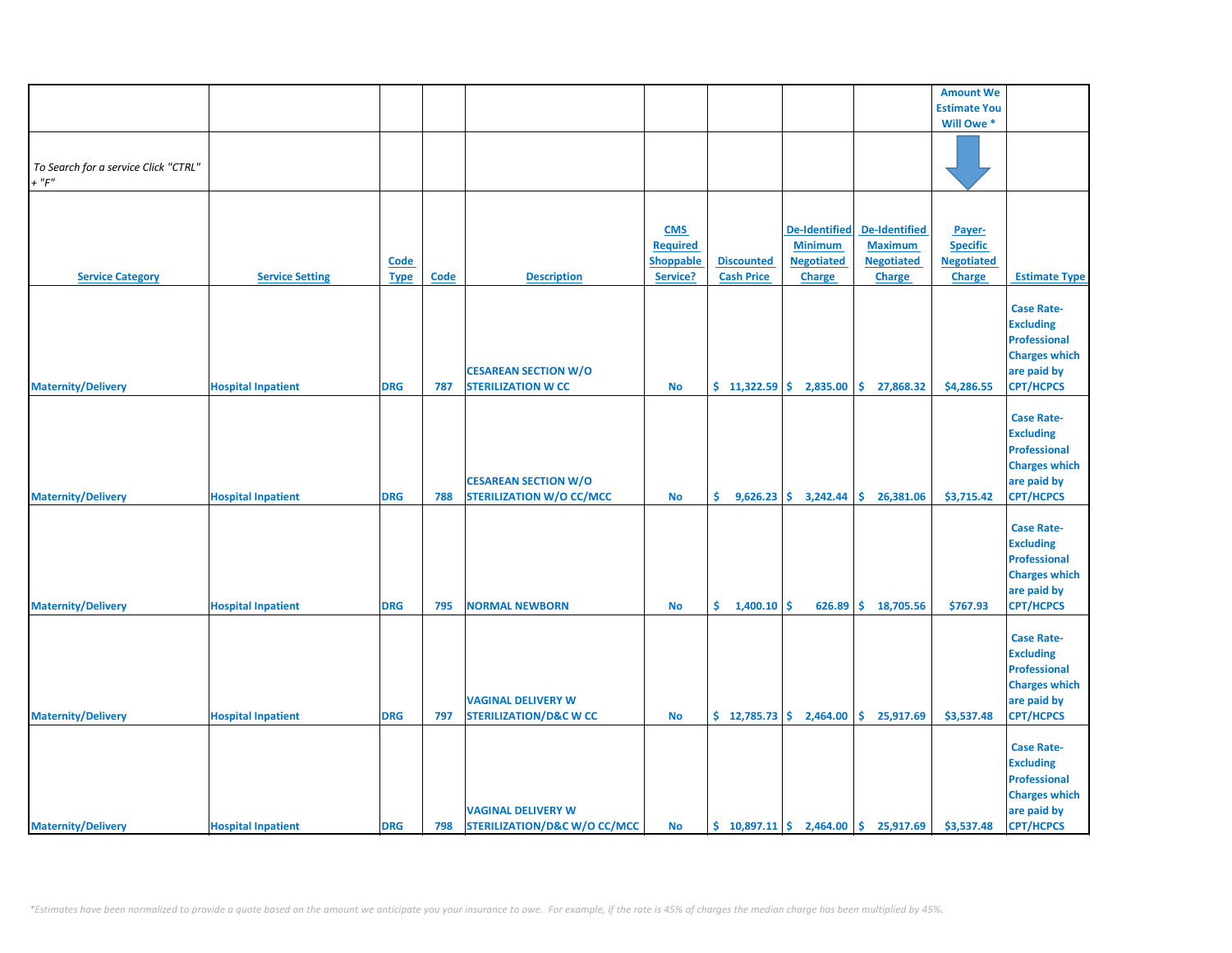|                                                         |                                              |                            |      |                                                                        |                                                               |                                        |                                                                              |                                                                              | <b>Amount We</b>                                         |                                                                                                                         |
|---------------------------------------------------------|----------------------------------------------|----------------------------|------|------------------------------------------------------------------------|---------------------------------------------------------------|----------------------------------------|------------------------------------------------------------------------------|------------------------------------------------------------------------------|----------------------------------------------------------|-------------------------------------------------------------------------------------------------------------------------|
|                                                         |                                              |                            |      |                                                                        |                                                               |                                        |                                                                              |                                                                              | <b>Estimate You</b>                                      |                                                                                                                         |
|                                                         |                                              |                            |      |                                                                        |                                                               |                                        |                                                                              |                                                                              | Will Owe *                                               |                                                                                                                         |
| To Search for a service Click "CTRL"<br>$+$ " $F$ "     |                                              |                            |      |                                                                        |                                                               |                                        |                                                                              |                                                                              |                                                          |                                                                                                                         |
|                                                         |                                              |                            |      |                                                                        |                                                               |                                        |                                                                              |                                                                              |                                                          |                                                                                                                         |
| <b>Service Category</b>                                 | <b>Service Setting</b>                       | <b>Code</b><br><b>Type</b> | Code | <b>Description</b>                                                     | <b>CMS</b><br><b>Required</b><br><b>Shoppable</b><br>Service? | <b>Discounted</b><br><b>Cash Price</b> | <b>De-Identified</b><br><b>Minimum</b><br><b>Negotiated</b><br><b>Charge</b> | <b>De-Identified</b><br><b>Maximum</b><br><b>Negotiated</b><br><b>Charge</b> | Payer-<br><b>Specific</b><br><b>Negotiated</b><br>Charge | <b>Estimate Type</b>                                                                                                    |
|                                                         |                                              |                            |      |                                                                        |                                                               |                                        |                                                                              |                                                                              |                                                          |                                                                                                                         |
| <b>Maternity/Delivery</b>                               | <b>Hospital Inpatient</b>                    | <b>DRG</b>                 | 805  | <b>VAGINAL DELIVERY W/O</b><br><b>STERILIZATION/D&amp;C W MCC</b>      | No                                                            | \$10,518.03                            | 2,464.00                                                                     | \$.<br>27,817.08                                                             | \$4,266.87                                               | <b>Case Rate-</b><br><b>Excluding</b><br><b>Professional</b><br><b>Charges which</b><br>are paid by<br><b>CPT/HCPCS</b> |
| <b>Maternity/Delivery</b>                               | <b>Hospital Inpatient</b>                    | <b>DRG</b>                 | 806  | <b>VAGINAL DELIVERY W/O</b><br><b>STERILIZATION/D&amp;C W CC</b>       | <b>No</b>                                                     | \$.                                    | $8,616.42$ \$ 2,464.00                                                       | \$24,277.74                                                                  | \$2,907.72                                               | <b>Case Rate-</b><br><b>Excluding</b><br><b>Professional</b><br><b>Charges which</b><br>are paid by<br><b>CPT/HCPCS</b> |
| <b>Maternity/Delivery</b>                               | <b>Hospital Inpatient</b>                    | <b>DRG</b>                 | 807  | <b>VAGINAL DELIVERY W/O</b><br><b>STERILIZATION/D&amp;C W/O CC/MCC</b> | <b>No</b>                                                     | \$.<br>7,318.91                        | \$.<br>2,464.00                                                              | \$.<br>23,397.98                                                             | \$2,569.88                                               | <b>Case Rate-</b><br><b>Excluding</b><br><b>Professional</b><br><b>Charges which</b><br>are paid by<br><b>CPT/HCPCS</b> |
| <b>Inpatient Rehabilitation Hospital</b><br><b>Stay</b> | <b>Inpatient Rehabilitation Hospital</b>     | <b>DRG</b>                 | 945  | <b>REHABILITATION W CC/MCC</b>                                         | <b>No</b>                                                     | N/A                                    | \$14,553.00                                                                  | \$14,553.00                                                                  | N/A                                                      | <b>Case Rate-</b><br><b>Excluding</b><br><b>Professional</b><br><b>Charges which</b><br>are paid by<br><b>CPT/HCPCS</b> |
| <b>Inpatient Rehabilitation Hospital</b><br><b>Stay</b> | <b>Inpatient Rehabilitation Hospital DRG</b> |                            | 946  | <b>REHABILITATION W/O CC/MCC</b>                                       | <b>No</b>                                                     | N/A                                    |                                                                              | $$10,870.00 \mid $10,870.00$                                                 | N/A                                                      | <b>Case Rate-</b><br><b>Excluding</b><br><b>Professional</b><br><b>Charges which</b><br>are paid by<br><b>CPT/HCPCS</b> |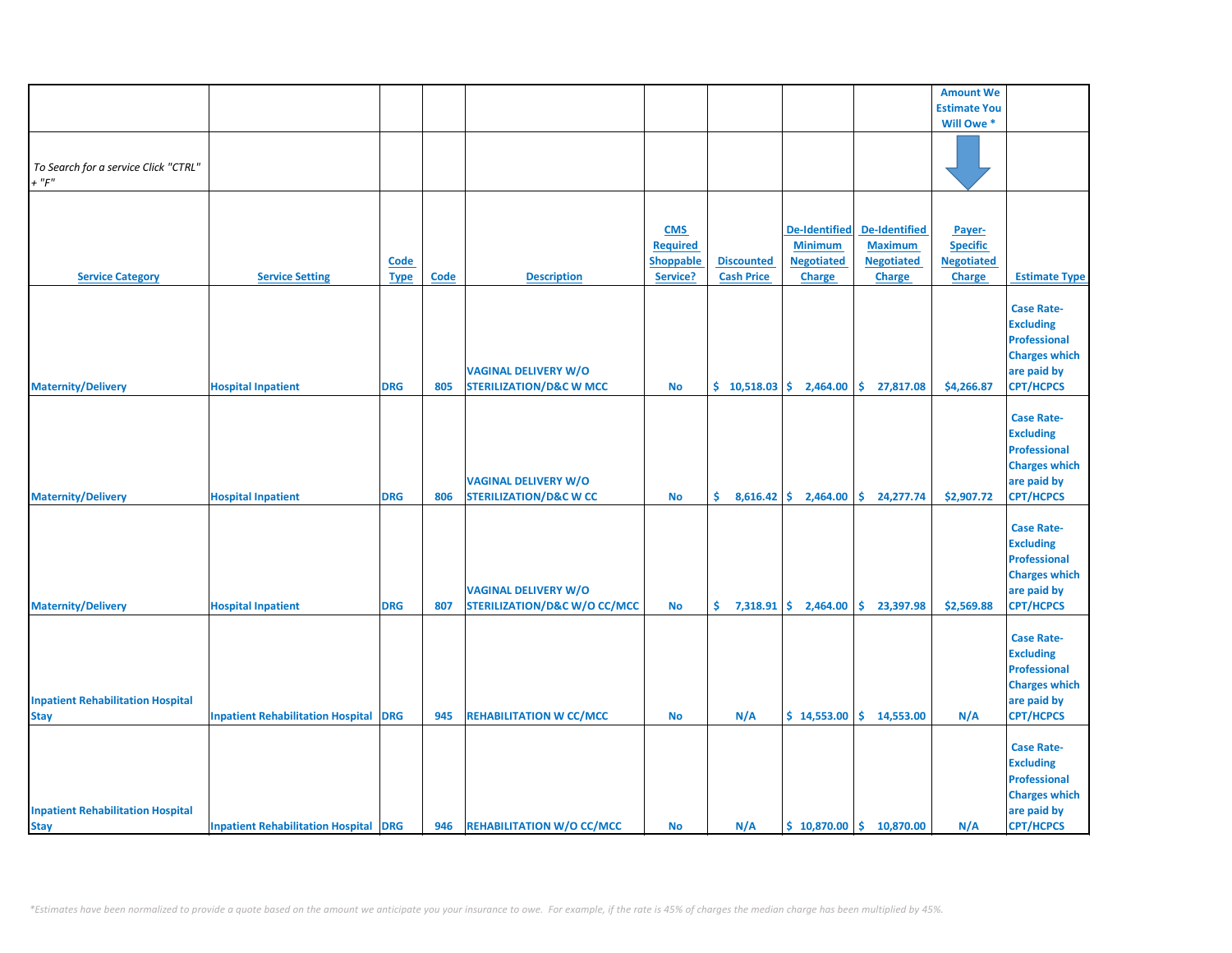|                                                         |                                             |                     |      |                                                                                             |                                                               |                                                                            |                                                                              |                                                                       | <b>Amount We</b>                                                |                                                                                                     |
|---------------------------------------------------------|---------------------------------------------|---------------------|------|---------------------------------------------------------------------------------------------|---------------------------------------------------------------|----------------------------------------------------------------------------|------------------------------------------------------------------------------|-----------------------------------------------------------------------|-----------------------------------------------------------------|-----------------------------------------------------------------------------------------------------|
|                                                         |                                             |                     |      |                                                                                             |                                                               |                                                                            |                                                                              |                                                                       | <b>Estimate You</b>                                             |                                                                                                     |
|                                                         |                                             |                     |      |                                                                                             |                                                               |                                                                            |                                                                              |                                                                       | Will Owe *                                                      |                                                                                                     |
| To Search for a service Click "CTRL"<br>$+$ " $F$ "     |                                             |                     |      |                                                                                             |                                                               |                                                                            |                                                                              |                                                                       |                                                                 |                                                                                                     |
|                                                         |                                             |                     |      |                                                                                             |                                                               |                                                                            |                                                                              |                                                                       |                                                                 |                                                                                                     |
| <b>Service Category</b>                                 | <b>Service Setting</b>                      | Code<br><b>Type</b> | Code | <b>Description</b>                                                                          | <b>CMS</b><br><b>Required</b><br><b>Shoppable</b><br>Service? | <b>Discounted</b><br><b>Cash Price</b>                                     | <b>De-Identified</b><br><b>Minimum</b><br><b>Negotiated</b><br><b>Charge</b> | <b>De-Identified</b><br><b>Maximum</b><br><b>Negotiated</b><br>Charge | Payer-<br><b>Specific</b><br><b>Negotiated</b><br><b>Charge</b> | <b>Estimate Type</b>                                                                                |
|                                                         |                                             |                     |      |                                                                                             |                                                               |                                                                            |                                                                              |                                                                       |                                                                 |                                                                                                     |
| <b>Inpatient Rehabilitation Hospital</b><br><b>Stay</b> | <b>Inpatient Rehabilitation Hospital UB</b> |                     | 118  | <b>Inpatient Rehabilitation Hospital</b><br><b>Room &amp; Board</b>                         | <b>No</b>                                                     | <b>52% Charges</b><br><b>Estimated at</b><br>\$2,341.96 Per<br><b>Diem</b> |                                                                              |                                                                       | N/A                                                             | <b>Per Diem Per</b><br><b>Day</b>                                                                   |
|                                                         |                                             |                     |      |                                                                                             |                                                               |                                                                            |                                                                              |                                                                       |                                                                 | <b>Case Rate-</b>                                                                                   |
| <b>Inpatient Skilled Nursing</b>                        | <b>Inpatient Skilled Nursing</b>            | <b>DRG</b>          | 559  | <b>AFTERCARE, MUSCULOSKELETAL</b><br><b>SYSTEM AND CONNECTIVE TISSUE</b><br><b>WITH MCC</b> | <b>No</b>                                                     | N/A                                                                        | \$18,018.00                                                                  | \$.<br>18,018.00                                                      | <b>Non-Par</b>                                                  | <b>Excluding</b><br><b>Professional</b><br><b>Charges which</b><br>are paid by<br><b>CPT/HCPCS</b>  |
|                                                         |                                             |                     |      |                                                                                             |                                                               |                                                                            |                                                                              |                                                                       |                                                                 |                                                                                                     |
|                                                         |                                             |                     |      | <b>AFTERCARE, MUSCULOSKELETAL</b><br><b>SYSTEM &amp; CONNECTIVE TISSUE W</b>                |                                                               |                                                                            |                                                                              |                                                                       |                                                                 | <b>Case Rate-</b><br><b>Excluding</b><br><b>Professional</b><br><b>Charges which</b><br>are paid by |
| <b>Inpatient Skilled Nursing</b>                        | <b>Inpatient Skilled Nursing</b>            | <b>DRG</b>          | 560  | <b>CC</b>                                                                                   | <b>No</b>                                                     | N/A                                                                        |                                                                              | $$10,435.00 \mid $10,435.00$                                          | Non-Par                                                         | <b>CPT/HCPCS</b>                                                                                    |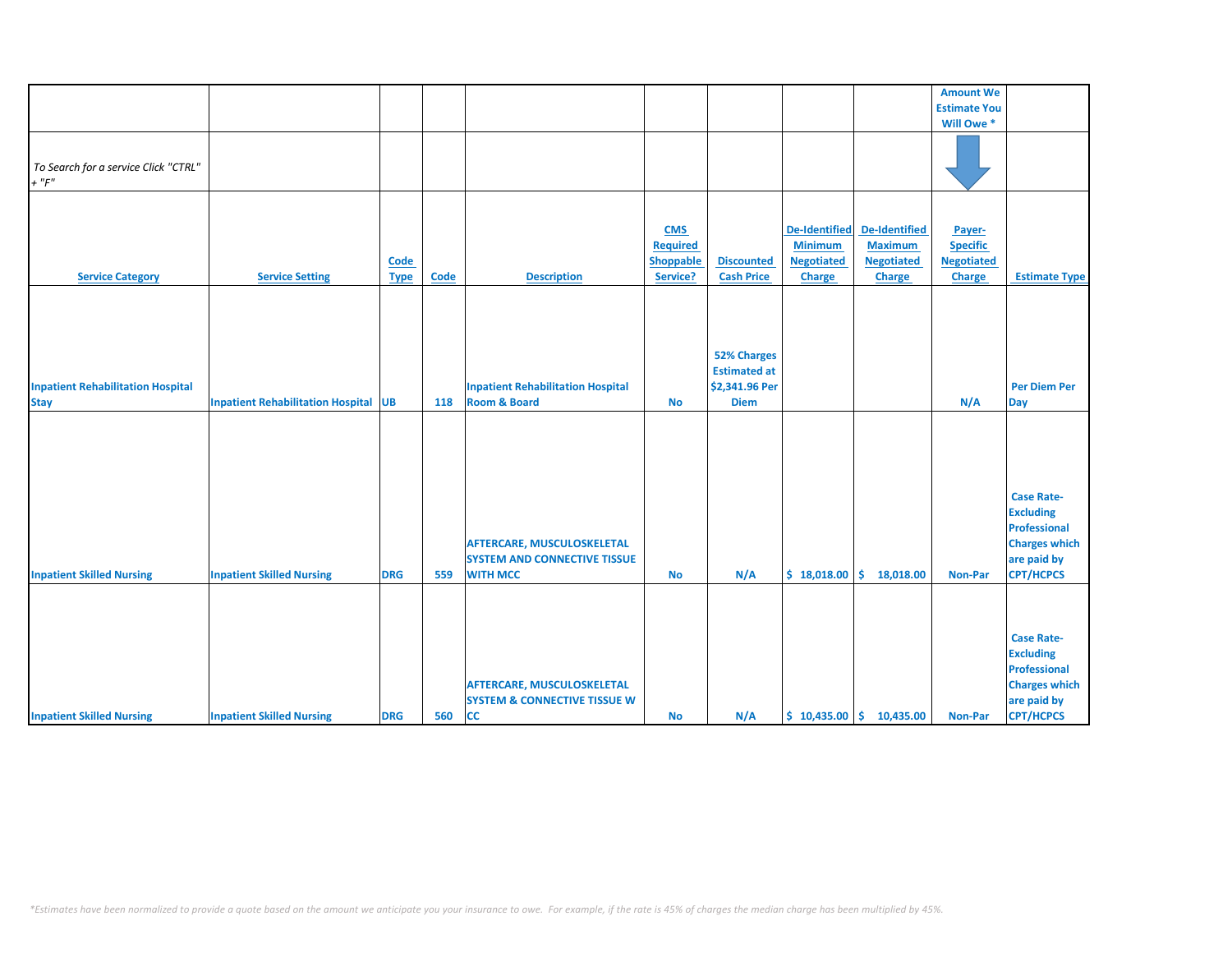|                                                             |                                                    |                     |                |                                                                                          |                                                               |                                                                            |                                                                              |                                                                              | <b>Amount We</b>                                                |                                                                                                                         |
|-------------------------------------------------------------|----------------------------------------------------|---------------------|----------------|------------------------------------------------------------------------------------------|---------------------------------------------------------------|----------------------------------------------------------------------------|------------------------------------------------------------------------------|------------------------------------------------------------------------------|-----------------------------------------------------------------|-------------------------------------------------------------------------------------------------------------------------|
|                                                             |                                                    |                     |                |                                                                                          |                                                               |                                                                            |                                                                              |                                                                              | <b>Estimate You</b>                                             |                                                                                                                         |
|                                                             |                                                    |                     |                |                                                                                          |                                                               |                                                                            |                                                                              |                                                                              | Will Owe *                                                      |                                                                                                                         |
| To Search for a service Click "CTRL"<br>$+$ " $F$ "         |                                                    |                     |                |                                                                                          |                                                               |                                                                            |                                                                              |                                                                              |                                                                 |                                                                                                                         |
| <b>Service Category</b>                                     | <b>Service Setting</b>                             | Code<br><b>Type</b> | Code           | <b>Description</b>                                                                       | <b>CMS</b><br><b>Required</b><br><b>Shoppable</b><br>Service? | <b>Discounted</b><br><b>Cash Price</b>                                     | <b>De-Identified</b><br><b>Minimum</b><br><b>Negotiated</b><br><b>Charge</b> | <b>De-Identified</b><br><b>Maximum</b><br><b>Negotiated</b><br><b>Charge</b> | Payer-<br><b>Specific</b><br><b>Negotiated</b><br><b>Charge</b> | <b>Estimate Type</b>                                                                                                    |
|                                                             |                                                    |                     |                |                                                                                          |                                                               |                                                                            |                                                                              |                                                                              |                                                                 |                                                                                                                         |
| <b>Inpatient Skilled Nursing</b>                            | <b>Inpatient Skilled Nursing</b>                   | <b>DRG</b>          | 561            | <b>AFTERCARE, MUSCULOSKELETAL</b><br><b>SYSTEM &amp; CONNECTIVE TISSUE</b><br>W/O CC/MCC | <b>No</b>                                                     | N/A                                                                        | \$7,474.00                                                                   | \$<br>7,474.00                                                               | <b>Non-Par</b>                                                  | <b>Case Rate-</b><br><b>Excluding</b><br><b>Professional</b><br><b>Charges which</b><br>are paid by<br><b>CPT/HCPCS</b> |
| <b>Long Term Acute Care Inpatient</b><br><b>Stay</b>        | <b>Inpatient Long-Term Care</b><br><b>Hospital</b> | <b>DRG</b>          | LTC189 failure | Pulmonary edema respiratory                                                              | No                                                            | N/A                                                                        |                                                                              | $$74,931.49$ $$74,931.49$                                                    | N/A                                                             | <b>Case Rate-</b><br><b>Excluding</b><br><b>Professional</b><br><b>Charges which</b><br>are paid by<br><b>CPT/HCPCS</b> |
| <b>Long Term Acute Care Inpatient</b><br><b>Stay</b>        | <b>Inpatient Long-Term Care</b><br><b>Hospital</b> | <b>DRG</b>          |                | <b>Respiratory system diagnosis w</b><br>LTC207 ventilator support >96 hours             | No                                                            | N/A                                                                        |                                                                              | $$37,703.24 \mid $37,703.24$$                                                | N/A                                                             | <b>Case Rate-</b><br><b>Excluding</b><br><b>Professional</b><br><b>Charges which</b><br>are paid by<br><b>CPT/HCPCS</b> |
| <b>Long Term Acute Care Inpatient</b><br><b>Stay</b>        | <b>Inpatient Long-Term Care</b><br><b>Hospital</b> | <b>UB</b>           | 200            | <b>Long Term Care Intensive Care</b><br><b>Room &amp; Board</b>                          | <b>No</b>                                                     | <b>70% Charges</b><br>(Estimated as<br>\$6,047.26 per<br>diem)             | \$1,040 Per<br><b>Diem</b>                                                   | \$1,929 Per<br><b>Diem</b>                                                   | \$1,040 Per<br><b>Diem</b>                                      | <b>Per Diem Per</b><br>Day                                                                                              |
| <b>Skilled Nursing Inpatient Room &amp;</b><br><b>Board</b> | <b>Inpatient Skilled Nursing</b>                   | <b>UB</b>           |                | 191 Subacute Care Level 1- Skilled Care                                                  | <b>No</b>                                                     | <b>52% Charges</b><br><b>Estimated at</b><br>\$1,109.30 Per<br><b>Diem</b> | Ŝ<br>$227.70$ \$                                                             | 850.00                                                                       | <b>Non-Par</b>                                                  | <b>Per Diem Per</b><br>Day                                                                                              |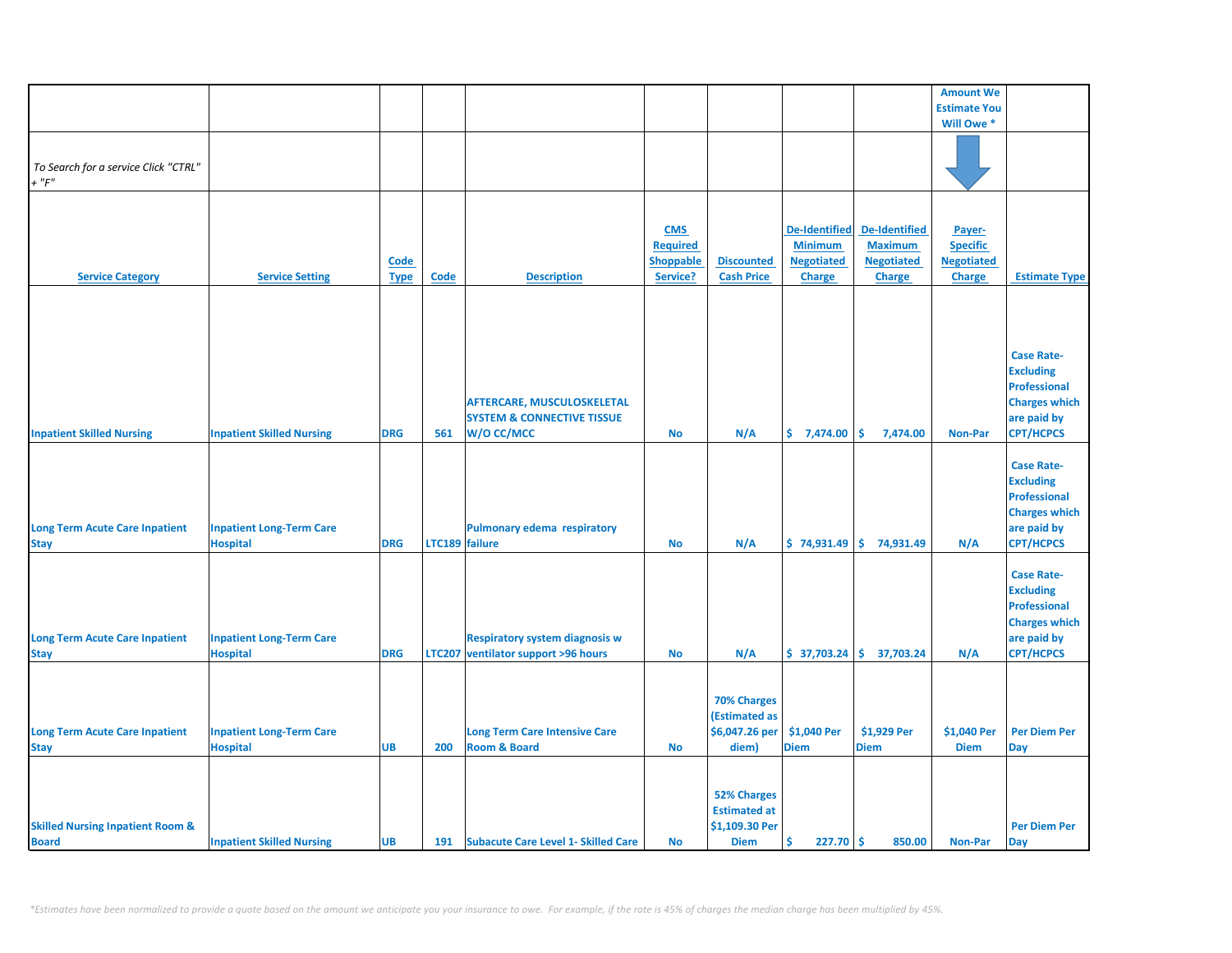|                                                             |                                  |                            |      |                                                                    |                                                               |                                                                            |                                                                              |                                                                              | <b>Amount We</b>                                                |                            |
|-------------------------------------------------------------|----------------------------------|----------------------------|------|--------------------------------------------------------------------|---------------------------------------------------------------|----------------------------------------------------------------------------|------------------------------------------------------------------------------|------------------------------------------------------------------------------|-----------------------------------------------------------------|----------------------------|
|                                                             |                                  |                            |      |                                                                    |                                                               |                                                                            |                                                                              |                                                                              | <b>Estimate You</b>                                             |                            |
|                                                             |                                  |                            |      |                                                                    |                                                               |                                                                            |                                                                              |                                                                              | Will Owe *                                                      |                            |
| To Search for a service Click "CTRL"<br>$+$ " $F$ "         |                                  |                            |      |                                                                    |                                                               |                                                                            |                                                                              |                                                                              |                                                                 |                            |
| <b>Service Category</b>                                     | <b>Service Setting</b>           | <b>Code</b><br><b>Type</b> | Code | <b>Description</b>                                                 | <b>CMS</b><br><b>Required</b><br><b>Shoppable</b><br>Service? | <b>Discounted</b><br><b>Cash Price</b>                                     | <b>De-Identified</b><br><b>Minimum</b><br><b>Negotiated</b><br><b>Charge</b> | <b>De-Identified</b><br><b>Maximum</b><br><b>Negotiated</b><br><b>Charge</b> | Payer-<br><b>Specific</b><br><b>Negotiated</b><br><b>Charge</b> | <b>Estimate Type</b>       |
| <b>Skilled Nursing Inpatient Room &amp;</b><br><b>Board</b> | <b>Inpatient Skilled Nursing</b> | <b>UB</b>                  | 192  | <b>Subacute Care Level 2-</b><br><b>Comprehensive Care</b>         | <b>No</b>                                                     | <b>52% Charges</b><br><b>Estimated at</b><br>\$1,109.30 Per<br><b>Diem</b> | \$<br>$299.70$ \$                                                            | 850.00                                                                       | <b>Non-Par</b>                                                  | <b>Per Diem Per</b><br>Day |
| <b>Skilled Nursing Inpatient Room &amp;</b><br><b>Board</b> | <b>Inpatient Skilled Nursing</b> | <b>UB</b>                  | 193  | <b>Subacute Care Level 3- Complex</b><br><b>Care</b>               | <b>No</b>                                                     | <b>52% Charges</b><br><b>Estimated at</b><br>\$1,109.30 Per<br><b>Diem</b> | \$<br>370.00                                                                 | ۱\$<br>850.00                                                                | <b>Non-Par</b>                                                  | <b>Per Diem Per</b><br>Day |
| <b>Hospital Outpatient Procedure</b>                        | <b>Hospital Outpatient</b>       | <b>CPT</b>                 |      | 11102 Biopsy - Tangential Biopsy of Skin                           | <b>No</b>                                                     | 530.90<br>Ś.                                                               | -Ś<br>161.58                                                                 | ۱\$<br>1,803.41                                                              | \$100.41                                                        | <b>Case Rate</b>           |
| <b>Hospital Outpatient Procedure</b>                        | <b>Hospital Outpatient</b>       | <b>CPT</b>                 |      | 11104 Biopsy - Punch Biopsy of Skin                                | <b>No</b>                                                     | Ś.<br>584.92                                                               | -Ś<br>$167.15$ \$                                                            | 1,829.27                                                                     | \$126.27                                                        | <b>Case Rate</b>           |
| <b>Hospital Outpatient Procedure</b>                        | <b>Hospital Outpatient</b>       | <b>CPT</b>                 |      | 17000 Destruction of Lesion (outpatient)                           | No                                                            | $1,131.70$ \$<br>\$.                                                       | $157.92$ \$                                                                  | 1,634.10                                                                     | \$192.49                                                        | <b>Case Rate</b>           |
| <b>Hospital Outpatient Procedure</b>                        | <b>Hospital Outpatient</b>       | <b>CPT</b>                 |      | 19083 Bx breast 1st lesion us imag                                 | No                                                            | $\frac{1}{2}$ 3,052.42 \$                                                  | $381.25$ \$                                                                  | 2,964.36                                                                     | \$1,513.98                                                      | <b>Case Rate</b>           |
| <b>Hospital Outpatient Procedure</b>                        | <b>Hospital Outpatient</b>       | <b>CPT</b>                 |      | <b>Removal of 1 or more breast</b><br>19120 growth, open procedure | Yes                                                           | N/A No<br><b>Service</b><br><b>Volume</b>                                  | Ś<br>$\sim$                                                                  | Ŝ                                                                            | N/A No<br><b>Service</b><br><b>Volume</b>                       | <b>Case Rate</b>           |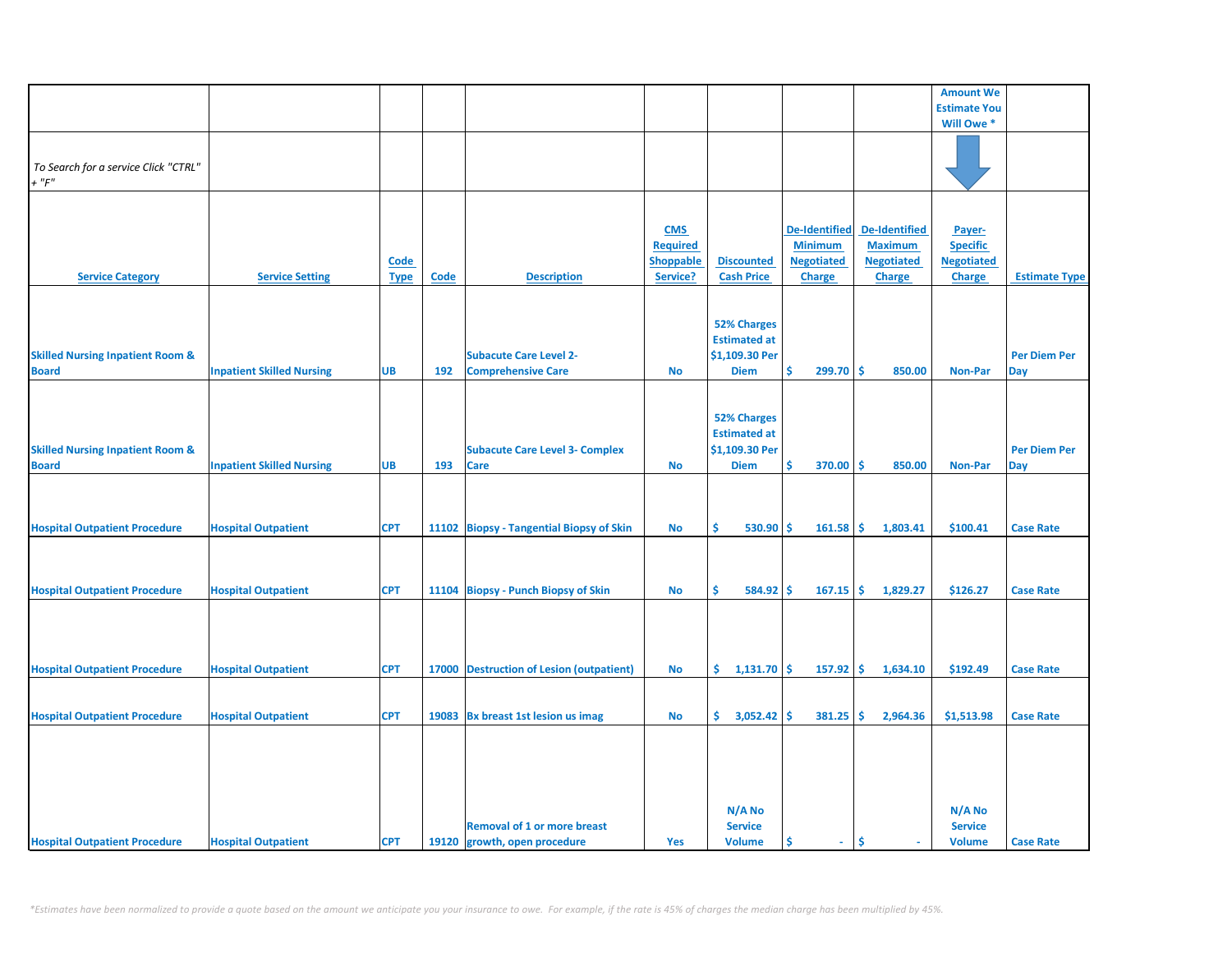|                                      |                            |             |       |                                           |                  |                   |                      |                      | <b>Amount We</b>    |                      |
|--------------------------------------|----------------------------|-------------|-------|-------------------------------------------|------------------|-------------------|----------------------|----------------------|---------------------|----------------------|
|                                      |                            |             |       |                                           |                  |                   |                      |                      | <b>Estimate You</b> |                      |
|                                      |                            |             |       |                                           |                  |                   |                      |                      | Will Owe *          |                      |
|                                      |                            |             |       |                                           |                  |                   |                      |                      |                     |                      |
|                                      |                            |             |       |                                           |                  |                   |                      |                      |                     |                      |
| To Search for a service Click "CTRL" |                            |             |       |                                           |                  |                   |                      |                      |                     |                      |
|                                      |                            |             |       |                                           |                  |                   |                      |                      |                     |                      |
| $+$ " $F$ "                          |                            |             |       |                                           |                  |                   |                      |                      |                     |                      |
|                                      |                            |             |       |                                           |                  |                   |                      |                      |                     |                      |
|                                      |                            |             |       |                                           |                  |                   |                      |                      |                     |                      |
|                                      |                            |             |       |                                           | <b>CMS</b>       |                   | <b>De-Identified</b> | <b>De-Identified</b> | Payer-              |                      |
|                                      |                            |             |       |                                           | <b>Required</b>  |                   | <b>Minimum</b>       | <b>Maximum</b>       | <b>Specific</b>     |                      |
|                                      |                            |             |       |                                           |                  |                   |                      |                      |                     |                      |
|                                      |                            | <b>Code</b> |       |                                           | <b>Shoppable</b> | <b>Discounted</b> | <b>Negotiated</b>    | <b>Negotiated</b>    | <b>Negotiated</b>   |                      |
| <b>Service Category</b>              | <b>Service Setting</b>     | <b>Type</b> | Code  | <b>Description</b>                        | Service?         | <b>Cash Price</b> | <b>Charge</b>        | <b>Charge</b>        | <b>Charge</b>       | <b>Estimate Type</b> |
|                                      |                            |             |       |                                           |                  |                   |                      |                      |                     |                      |
|                                      |                            |             |       |                                           |                  |                   |                      |                      |                     |                      |
|                                      |                            |             |       |                                           |                  |                   |                      |                      |                     |                      |
|                                      |                            |             |       |                                           |                  |                   |                      |                      |                     |                      |
| <b>Injections</b>                    | <b>Hospital Outpatient</b> | <b>CPT</b>  | 20610 | <b>Arthrocentesis (outpatient)</b>        | No               | \$<br>370.58      | Ŝ.<br>182.39         | \$<br>1,461.73       | \$230.68            | <b>Case Rate</b>     |
|                                      |                            |             |       |                                           |                  |                   |                      |                      |                     |                      |
|                                      |                            |             |       |                                           |                  |                   |                      |                      |                     |                      |
| <b>Hospital Outpatient Procedure</b> | <b>Hospital Outpatient</b> | <b>CPT</b>  |       | 27818 Treatment of ankle fracture         | <b>No</b>        | 1,243.48<br>\$.   | 395.00<br>\$.        | Ŝ.<br>2,581.00       | \$1,066.35          | <b>Case Rate</b>     |
|                                      |                            |             |       |                                           |                  |                   |                      |                      |                     |                      |
|                                      |                            |             |       |                                           |                  |                   |                      |                      |                     |                      |
|                                      |                            |             |       |                                           |                  | N/A No            |                      |                      | $N/A$ No            |                      |
|                                      |                            |             |       |                                           |                  | <b>Service</b>    |                      |                      | <b>Service</b>      |                      |
| <b>Hospital Outpatient Procedure</b> | <b>Hospital Outpatient</b> | <b>CPT</b>  |       | 29826 Arthroscopic Shoulder Surgery       | <b>Yes</b>       | <b>Volume</b>     | \$.<br>$\sim$        | \$                   | <b>Volume</b>       | <b>Case Rate</b>     |
|                                      |                            |             |       |                                           |                  |                   |                      |                      |                     |                      |
|                                      |                            |             |       |                                           |                  |                   |                      |                      |                     |                      |
|                                      |                            |             |       |                                           |                  |                   |                      |                      |                     |                      |
|                                      |                            |             |       |                                           |                  | N/A No            |                      |                      | N/A No              |                      |
|                                      |                            |             |       | <b>Arthroscopic Knee Surgery</b>          |                  | <b>Service</b>    |                      |                      | <b>Service</b>      |                      |
|                                      |                            |             |       |                                           |                  |                   |                      |                      |                     |                      |
| <b>Hospital Outpatient Procedure</b> | <b>Hospital Outpatient</b> | <b>CPT</b>  | 29881 | (outpatient)                              | Yes              | <b>Volume</b>     | \$<br>$\omega$ .     | Ŝ                    | <b>Volume</b>       | <b>Case Rate</b>     |
|                                      |                            |             |       |                                           |                  |                   |                      |                      |                     |                      |
|                                      |                            |             |       |                                           |                  |                   |                      |                      |                     |                      |
|                                      |                            |             |       |                                           |                  |                   |                      |                      |                     |                      |
|                                      |                            |             |       |                                           |                  |                   |                      |                      |                     |                      |
| <b>Hospital Outpatient Procedure</b> | <b>Hospital Outpatient</b> | <b>CPT</b>  |       | 31575 Laryngoscopy - Diagnostic           | <b>No</b>        | \$<br>449.87      | \$<br>135.86         | \$<br>1,978.02       | \$237.99            | <b>Case Rate</b>     |
|                                      |                            |             |       |                                           |                  |                   |                      |                      |                     |                      |
|                                      |                            |             |       |                                           |                  |                   |                      |                      |                     |                      |
| <b>Hospital Outpatient Procedure</b> | <b>Hospital Outpatient</b> | <b>CPT</b>  | 32555 | Aspirate pleura w/ imaging                | No               | \$<br>608.39      | 288.54<br>Ś          | Ś<br>1,852.06        | \$693.54            | <b>Case Rate</b>     |
|                                      |                            |             |       |                                           |                  |                   |                      |                      |                     |                      |
|                                      |                            |             |       |                                           |                  |                   |                      |                      |                     |                      |
|                                      |                            |             |       |                                           |                  |                   |                      |                      |                     |                      |
|                                      |                            |             |       |                                           |                  |                   |                      |                      |                     |                      |
|                                      |                            |             |       |                                           |                  | N/A No            |                      |                      | N/A No              |                      |
|                                      |                            |             |       | <b>Tonsillectomy with Adenoidectomy</b>   |                  | <b>Service</b>    |                      |                      | <b>Service</b>      |                      |
|                                      |                            |             |       |                                           |                  |                   |                      |                      |                     |                      |
| <b>Hospital Outpatient Procedure</b> | <b>Hospital Outpatient</b> | <b>CPT</b>  |       | 42820 (outpatient)                        | Yes              | <b>Volume</b>     | \$<br>$\sim$         | \$<br>a.             | <b>Volume</b>       | <b>Case Rate</b>     |
|                                      |                            |             |       |                                           |                  |                   |                      |                      |                     |                      |
|                                      |                            |             |       |                                           |                  |                   |                      |                      |                     |                      |
|                                      |                            |             |       |                                           |                  |                   |                      |                      |                     |                      |
|                                      |                            |             |       |                                           |                  |                   |                      |                      |                     |                      |
|                                      |                            |             |       |                                           |                  |                   |                      |                      |                     |                      |
|                                      |                            |             |       |                                           |                  |                   |                      |                      |                     |                      |
|                                      |                            |             |       | <b>Upper Gastrointestinal Endoscopy -</b> |                  |                   |                      |                      |                     |                      |
| <b>Hospital Outpatient Procedure</b> | <b>Hospital Outpatient</b> | <b>CPT</b>  |       | 43235 Diagnostic                          | Yes              | \$.<br>2,027.21   | -\$<br>61.00         | \$<br>1,867.74       | \$317.74            | <b>Case Rate</b>     |
|                                      |                            |             |       |                                           |                  |                   |                      |                      |                     |                      |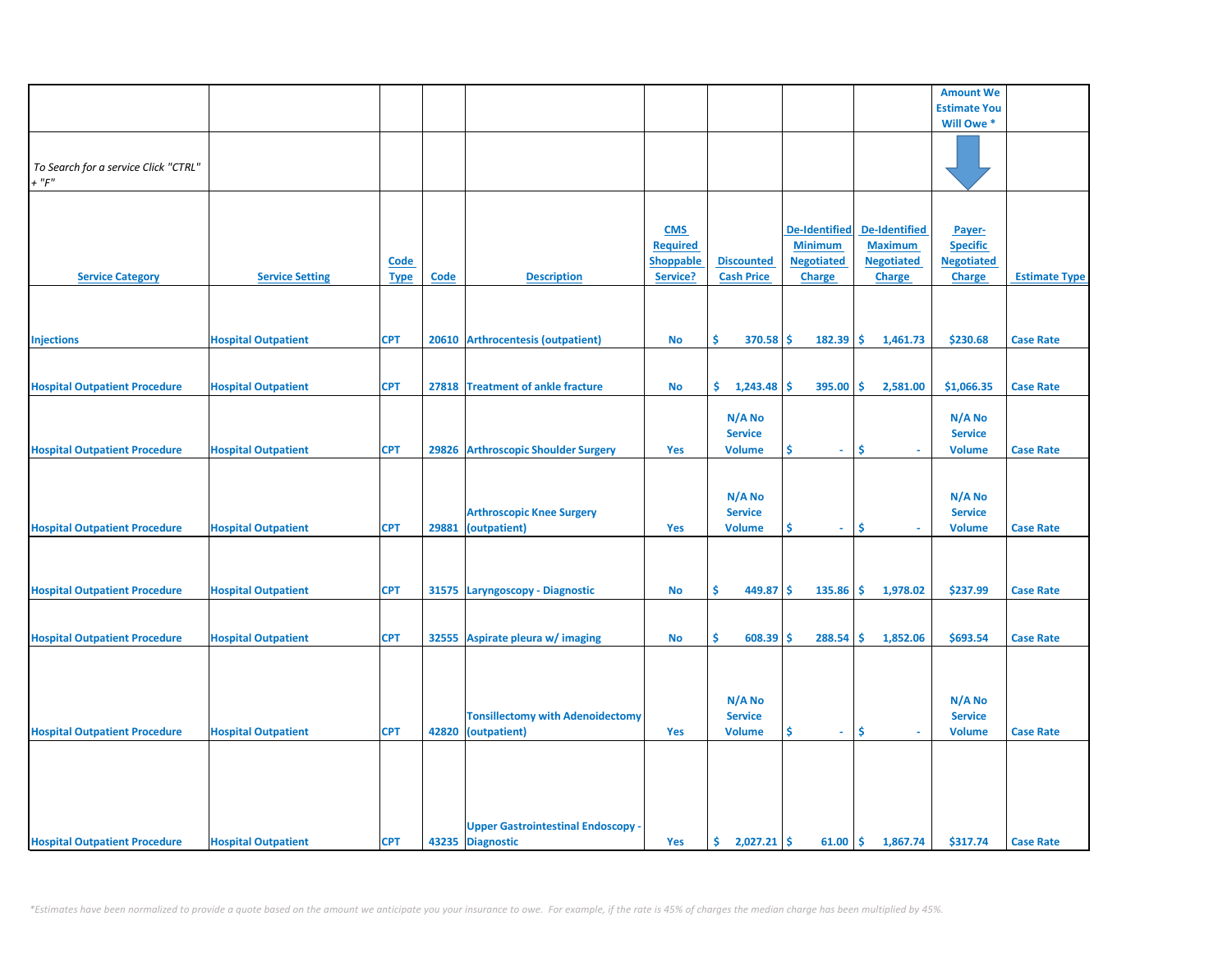|                                      |                            |             |             |                                           |                  |                   |                      |                                 | <b>Amount We</b>      |                      |
|--------------------------------------|----------------------------|-------------|-------------|-------------------------------------------|------------------|-------------------|----------------------|---------------------------------|-----------------------|----------------------|
|                                      |                            |             |             |                                           |                  |                   |                      |                                 | <b>Estimate You</b>   |                      |
|                                      |                            |             |             |                                           |                  |                   |                      |                                 | Will Owe <sup>*</sup> |                      |
|                                      |                            |             |             |                                           |                  |                   |                      |                                 |                       |                      |
|                                      |                            |             |             |                                           |                  |                   |                      |                                 |                       |                      |
|                                      |                            |             |             |                                           |                  |                   |                      |                                 |                       |                      |
| To Search for a service Click "CTRL" |                            |             |             |                                           |                  |                   |                      |                                 |                       |                      |
| $+$ " $F"$                           |                            |             |             |                                           |                  |                   |                      |                                 |                       |                      |
|                                      |                            |             |             |                                           |                  |                   |                      |                                 |                       |                      |
|                                      |                            |             |             |                                           |                  |                   |                      |                                 |                       |                      |
|                                      |                            |             |             |                                           |                  |                   |                      |                                 |                       |                      |
|                                      |                            |             |             |                                           | <b>CMS</b>       |                   | <b>De-Identified</b> | <b>De-Identified</b>            | Payer-                |                      |
|                                      |                            |             |             |                                           | <b>Required</b>  |                   | <b>Minimum</b>       | <b>Maximum</b>                  | <b>Specific</b>       |                      |
|                                      |                            |             |             |                                           |                  |                   |                      |                                 |                       |                      |
|                                      |                            | Code        |             |                                           | <b>Shoppable</b> | <b>Discounted</b> | <b>Negotiated</b>    | <b>Negotiated</b>               | <b>Negotiated</b>     |                      |
| <b>Service Category</b>              | <b>Service Setting</b>     | <b>Type</b> | <b>Code</b> | <b>Description</b>                        | Service?         | <b>Cash Price</b> | <b>Charge</b>        | <b>Charge</b>                   | Charge                | <b>Estimate Type</b> |
|                                      |                            |             |             |                                           |                  |                   |                      |                                 |                       |                      |
|                                      |                            |             |             |                                           |                  |                   |                      |                                 |                       |                      |
|                                      |                            |             |             |                                           |                  |                   |                      |                                 |                       |                      |
|                                      |                            |             |             |                                           |                  |                   |                      |                                 |                       |                      |
|                                      |                            |             |             |                                           |                  |                   |                      |                                 |                       |                      |
|                                      |                            |             |             | <b>Upper Gastrointestinal Endoscopy -</b> |                  |                   |                      |                                 |                       |                      |
|                                      |                            |             |             |                                           |                  |                   |                      |                                 |                       |                      |
| <b>Hospital Outpatient Procedure</b> | <b>Hospital Outpatient</b> | <b>CPT</b>  |             | 43239 With Biopsy                         | Yes              | \$.<br>1,259.34   | \$<br>372.00         | \$.<br>2,229.48                 | \$405.48              | <b>Case Rate</b>     |
|                                      |                            |             |             |                                           |                  |                   |                      |                                 |                       |                      |
|                                      |                            |             |             |                                           |                  |                   |                      |                                 |                       |                      |
|                                      |                            |             |             |                                           |                  |                   |                      |                                 |                       |                      |
|                                      |                            |             |             |                                           |                  |                   |                      |                                 |                       |                      |
|                                      |                            |             |             |                                           |                  |                   |                      |                                 |                       |                      |
|                                      |                            |             |             | <b>Colonoscopy - Diagnostic</b>           |                  |                   |                      |                                 |                       |                      |
|                                      |                            |             |             |                                           |                  |                   |                      |                                 |                       |                      |
| <b>Hospital Outpatient Procedure</b> | <b>Hospital Outpatient</b> | <b>CPT</b>  | 45378       | (outpatient)                              | Yes              | \$<br>2,117.86    | \$<br>335.79         | \$<br>2,220.88                  | \$396.88              | <b>Case Rate</b>     |
|                                      |                            |             |             |                                           |                  |                   |                      |                                 |                       |                      |
|                                      |                            |             |             |                                           |                  |                   |                      |                                 |                       |                      |
|                                      |                            |             |             |                                           |                  |                   |                      |                                 |                       |                      |
|                                      |                            |             |             |                                           |                  |                   |                      |                                 |                       |                      |
|                                      |                            |             |             |                                           |                  |                   |                      |                                 |                       |                      |
|                                      |                            |             |             | <b>Colonoscopy - With Biopsy</b>          |                  |                   |                      |                                 |                       |                      |
| <b>Hospital Outpatient Procedure</b> |                            | <b>CPT</b>  |             | 45380 (outpatient)                        | Yes              | \$.<br>3,082.66   | Ŝ.<br>343.06         | Ś.<br>4,110.45                  | \$1,104.88            | <b>Case Rate</b>     |
|                                      | <b>Hospital Outpatient</b> |             |             |                                           |                  |                   |                      |                                 |                       |                      |
|                                      |                            |             |             |                                           |                  |                   |                      |                                 |                       |                      |
|                                      |                            |             |             |                                           |                  |                   |                      |                                 |                       |                      |
|                                      |                            |             |             |                                           |                  |                   |                      |                                 |                       |                      |
|                                      |                            |             |             |                                           |                  |                   |                      |                                 |                       |                      |
|                                      |                            |             |             |                                           |                  |                   |                      |                                 |                       |                      |
|                                      |                            |             |             |                                           |                  |                   |                      |                                 |                       |                      |
|                                      |                            |             |             | <b>Colonoscopy - With Polyp Removal</b>   |                  |                   |                      |                                 |                       |                      |
|                                      |                            |             |             |                                           |                  |                   |                      |                                 |                       |                      |
| <b>Hospital Outpatient Procedure</b> | <b>Hospital Outpatient</b> | <b>CPT</b>  | 45385       | (outpatient)                              | Yes              | \$.<br>3,317.89   | \$<br>354.50         | \$<br>4,434.15                  | \$1,166.26            | <b>Case Rate</b>     |
|                                      |                            |             |             |                                           |                  |                   |                      |                                 |                       |                      |
|                                      |                            |             |             |                                           |                  |                   |                      |                                 |                       |                      |
|                                      |                            |             |             |                                           |                  |                   |                      |                                 |                       |                      |
|                                      |                            |             |             |                                           |                  |                   |                      |                                 |                       |                      |
|                                      |                            |             |             |                                           |                  |                   |                      |                                 |                       |                      |
|                                      |                            |             |             |                                           |                  |                   |                      |                                 |                       |                      |
|                                      |                            |             |             |                                           |                  |                   |                      |                                 |                       |                      |
|                                      |                            |             |             |                                           |                  |                   |                      |                                 |                       |                      |
|                                      |                            |             |             |                                           |                  |                   |                      |                                 |                       |                      |
|                                      |                            |             |             |                                           |                  | N/A No            |                      |                                 | N/A No                |                      |
|                                      |                            |             |             |                                           |                  |                   |                      |                                 |                       |                      |
|                                      |                            |             |             | <b>Ultrasound examination of lower</b>    |                  | <b>Service</b>    |                      |                                 | <b>Service</b>        |                      |
| <b>Hospital Outpatient Procedure</b> | <b>Hospital Outpatient</b> | <b>CPT</b>  |             | 45391 large bowel using an endoscope      | Yes              | <b>Volume</b>     | \$<br>$\sim$         | \$.<br>$\overline{\phantom{a}}$ | <b>Volume</b>         | <b>Case Rate</b>     |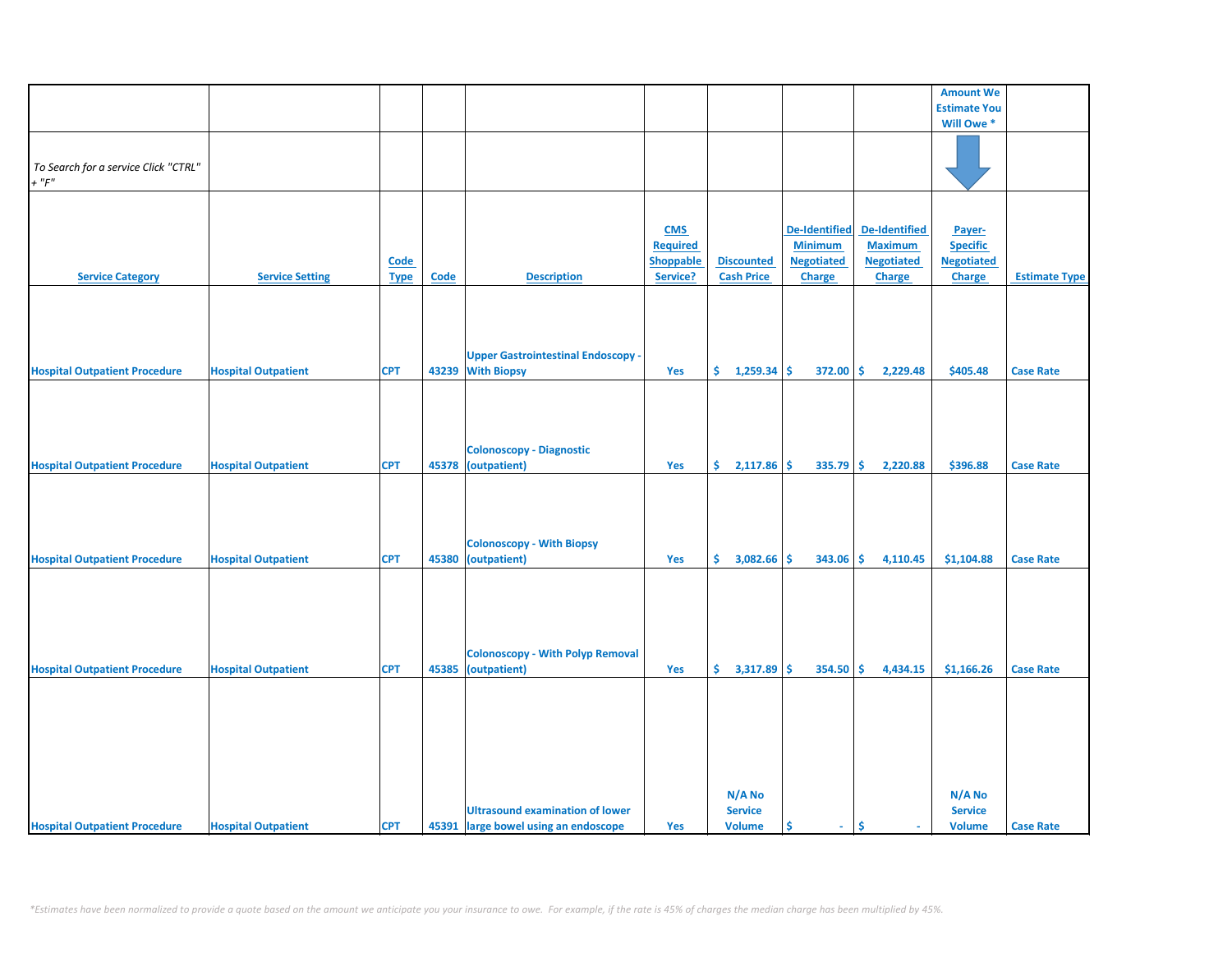|                                                     |                            |                            |       |                                                                                                |                                                               |                                           |                                                                       |                                                                       | <b>Amount We</b>                                                |                      |
|-----------------------------------------------------|----------------------------|----------------------------|-------|------------------------------------------------------------------------------------------------|---------------------------------------------------------------|-------------------------------------------|-----------------------------------------------------------------------|-----------------------------------------------------------------------|-----------------------------------------------------------------|----------------------|
|                                                     |                            |                            |       |                                                                                                |                                                               |                                           |                                                                       |                                                                       | <b>Estimate You</b>                                             |                      |
|                                                     |                            |                            |       |                                                                                                |                                                               |                                           |                                                                       |                                                                       | Will Owe *                                                      |                      |
| To Search for a service Click "CTRL"<br>$+$ " $F$ " |                            |                            |       |                                                                                                |                                                               |                                           |                                                                       |                                                                       |                                                                 |                      |
| <b>Service Category</b>                             | <b>Service Setting</b>     | <b>Code</b><br><b>Type</b> | Code  | <b>Description</b>                                                                             | <b>CMS</b><br><b>Required</b><br><b>Shoppable</b><br>Service? | <b>Discounted</b><br><b>Cash Price</b>    | <b>De-Identified</b><br><b>Minimum</b><br><b>Negotiated</b><br>Charge | <b>De-Identified</b><br><b>Maximum</b><br><b>Negotiated</b><br>Charge | Payer-<br><b>Specific</b><br><b>Negotiated</b><br><b>Charge</b> | <b>Estimate Type</b> |
|                                                     |                            | <b>CPT</b>                 | 47562 | <b>Gall Bladder Surgery (outpatient)</b>                                                       | Yes                                                           | \$12,062.52                               | Ŝ<br>504.75                                                           | \$.<br>18,374.88                                                      | \$3,695.86                                                      | <b>Case Rate</b>     |
| <b>Hospital Outpatient Procedure</b>                | <b>Hospital Outpatient</b> |                            |       |                                                                                                |                                                               |                                           |                                                                       |                                                                       |                                                                 |                      |
| <b>Hospital Outpatient Procedure</b>                | <b>Hospital Outpatient</b> | <b>CPT</b>                 |       | 49440 Place gastrostomy tube perc                                                              | No                                                            | \$.<br>3,111.60                           | \$<br>445.12                                                          | -\$<br>3,166.61                                                       | \$1,911.81                                                      | <b>Case Rate</b>     |
| <b>Hospital Outpatient Procedure</b>                | <b>Hospital Outpatient</b> | <b>CPT</b>                 | 49505 | Repair of groin hernia patient age 5<br>years or older                                         | Yes                                                           | \$.<br>$9,867.85$ \$                      |                                                                       | 470.98 \$15,040.03                                                    | \$2,671.55                                                      | <b>Case Rate</b>     |
| <b>Hospital Outpatient Procedure</b>                | <b>Hospital Outpatient</b> | <b>CPT</b>                 | 51798 | <b>Urine Capacity Measurement</b>                                                              | No                                                            | \$<br>97.04                               | \$<br>÷.                                                              | \$<br>1,579.20                                                        | \$60.51                                                         | <b>Case Rate</b>     |
| <b>Hospital Outpatient Procedure</b>                | <b>Hospital Outpatient</b> | <b>CPT</b>                 |       | 52000 Cystoscopy                                                                               | No                                                            | \$.<br>$1,173.22$ \$                      | 282.78                                                                | \$<br>1,596.52                                                        | \$645.50                                                        | <b>Case Rate</b>     |
| <b>Hospital Outpatient Procedure</b>                | <b>Hospital Outpatient</b> | <b>CPT</b>                 |       | 55700 Biopsy of prostate gland                                                                 | Yes                                                           | \$.<br>1,165.04                           | \$<br>284.76                                                          | 2,631.84<br>\$                                                        | \$1,392.38                                                      | <b>Case Rate</b>     |
| <b>Hospital Outpatient Procedure</b>                | <b>Hospital Outpatient</b> | <b>CPT</b>                 |       | <b>Surgical removal of prostate and</b><br>surrounding lymph nodes using an<br>55866 endoscope | Yes                                                           | N/A No<br><b>Service</b><br><b>Volume</b> | N/A No<br><b>Service</b><br><b>Volume</b>                             | N/A No<br><b>Service</b><br><b>Volume</b>                             | $N/A$ No<br><b>Service</b><br><b>Volume</b>                     | <b>Case Rate</b>     |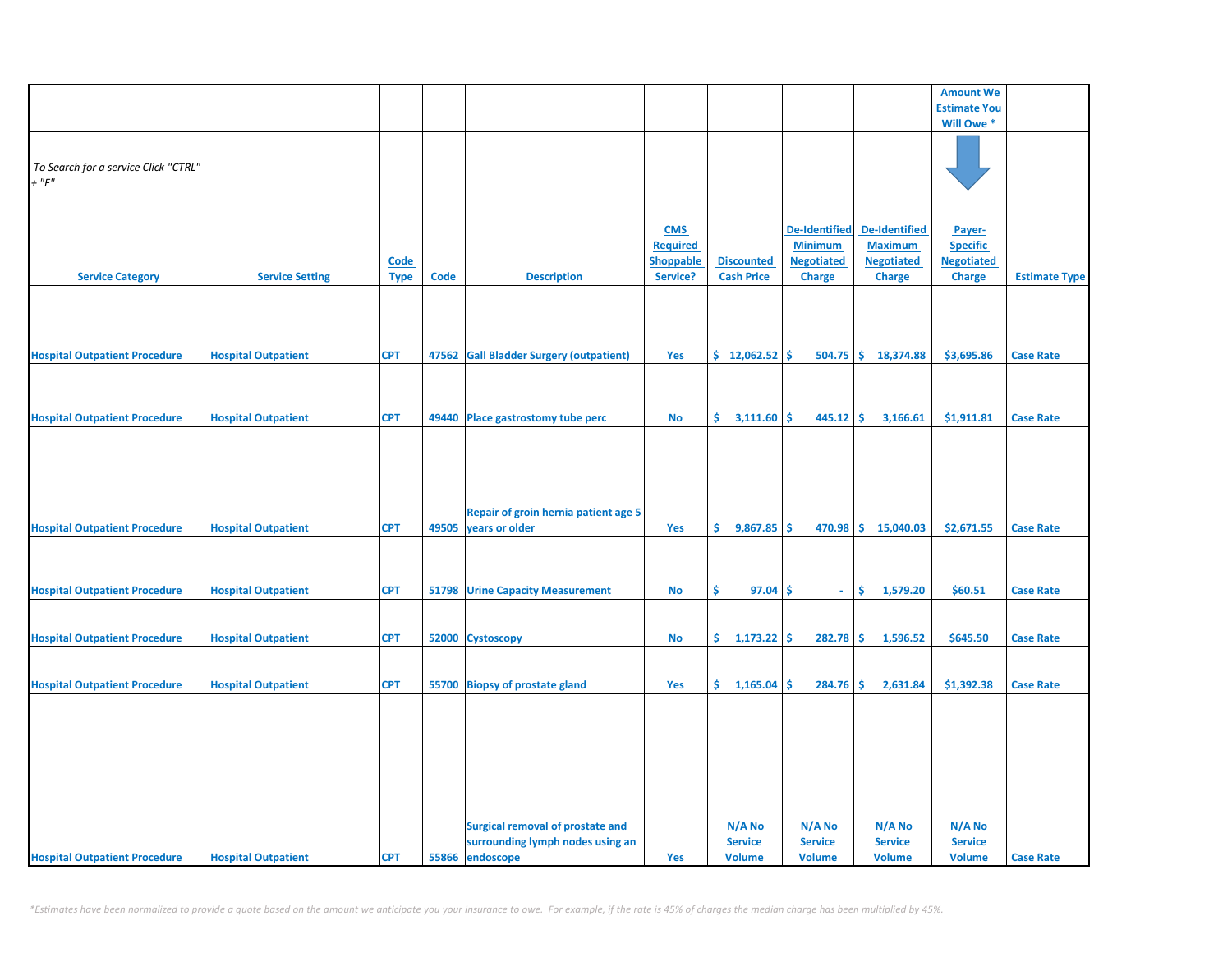|                                                     |                              |                     |       |                                                                          |                                                               |                                        |                                                                              |                                                                              | <b>Amount We</b>                                                |                      |
|-----------------------------------------------------|------------------------------|---------------------|-------|--------------------------------------------------------------------------|---------------------------------------------------------------|----------------------------------------|------------------------------------------------------------------------------|------------------------------------------------------------------------------|-----------------------------------------------------------------|----------------------|
|                                                     |                              |                     |       |                                                                          |                                                               |                                        |                                                                              |                                                                              | <b>Estimate You</b>                                             |                      |
|                                                     |                              |                     |       |                                                                          |                                                               |                                        |                                                                              |                                                                              | Will Owe *                                                      |                      |
| To Search for a service Click "CTRL"<br>$+$ " $F$ " |                              |                     |       |                                                                          |                                                               |                                        |                                                                              |                                                                              |                                                                 |                      |
| <b>Service Category</b>                             | <b>Service Setting</b>       | Code<br><b>Type</b> | Code  | <b>Description</b>                                                       | <b>CMS</b><br><b>Required</b><br><b>Shoppable</b><br>Service? | <b>Discounted</b><br><b>Cash Price</b> | <b>De-Identified</b><br><b>Minimum</b><br><b>Negotiated</b><br><b>Charge</b> | <b>De-Identified</b><br><b>Maximum</b><br><b>Negotiated</b><br><b>Charge</b> | Payer-<br><b>Specific</b><br><b>Negotiated</b><br><b>Charge</b> | <b>Estimate Type</b> |
|                                                     |                              |                     |       |                                                                          |                                                               |                                        |                                                                              |                                                                              |                                                                 |                      |
| <b>Hospital Outpatient Procedure</b>                | <b>Hospital Outpatient</b>   | <b>CPT</b>          |       | 58100 Biopsy - Endometrial (Uterus)                                      | No                                                            | Ś.<br>$375.83$ \$                      | $144.00$ \$                                                                  | 1,697.39                                                                     | \$294.51                                                        | <b>Case Rate</b>     |
| <b>Hospital Outpatient Procedure</b>                | <b>Hospital Outpatient</b>   | <b>CPT</b>          | 58300 | <b>Insert intrauterine device</b>                                        | <b>No</b>                                                     | Ŝ.<br>632.24                           | 48.93<br>-Ś                                                                  | ١Ś<br>1,749.37                                                               | \$114.86                                                        | <b>Case Rate</b>     |
| <b>Hospital Outpatient Procedure</b>                | <b>Hospital Outpatient</b>   | <b>CPT</b>          | 58301 | <b>Remove intrauterine device</b>                                        | <b>No</b>                                                     | Ŝ.<br>273.85                           | -Ś<br>32.34                                                                  | l\$<br>1,495.58                                                              | \$279.90                                                        | <b>Case Rate</b>     |
| <b>Hospital Outpatient Procedure</b>                | <b>Hospital Outpatient</b>   | <b>CPT</b>          |       | 59025 Fetal Non-Stress Test                                              | No                                                            | \$<br>260.79                           | -\$<br>118.53                                                                | 1,596.22<br>١\$                                                              | \$135.37                                                        | <b>Case Rate</b>     |
|                                                     |                              |                     |       |                                                                          |                                                               |                                        |                                                                              |                                                                              |                                                                 |                      |
|                                                     |                              |                     |       | Routine obstetric care for vaginal                                       |                                                               |                                        |                                                                              |                                                                              |                                                                 |                      |
| <b>Professional Services Associated</b>             |                              |                     |       | delivery, including pre-and post-                                        |                                                               |                                        |                                                                              |                                                                              |                                                                 |                      |
| with Inpatient Stay                                 | <b>Professional Services</b> | <b>CPT</b>          | 59400 | delivery care                                                            | Yes                                                           | \$.<br>4,496.21                        | -\$<br>242.00                                                                | 3,278.48<br>۱\$                                                              | \$2,055.71                                                      | <b>Case Rate</b>     |
| <b>Professional Services Associated</b>             |                              |                     |       |                                                                          |                                                               |                                        |                                                                              |                                                                              |                                                                 |                      |
| with Inpatient Stay                                 | <b>Professional Services</b> | <b>CPT</b>          |       | 59410 Obstetrical care                                                   | <b>No</b>                                                     | \$.<br>2,230.06                        | -Ś<br>133.91                                                                 | 1,625.81<br>-Ś                                                               | \$1,029.44                                                      | <b>Case Rate</b>     |
| <b>Professional Services Associated</b>             |                              |                     |       | Routine obstetric care for cesarean<br>delivery, including pre-and post- |                                                               |                                        |                                                                              |                                                                              |                                                                 |                      |
| with Inpatient Stay                                 | <b>Professional Services</b> | <b>CPT</b>          |       | 59510 delivery care                                                      | Yes                                                           | Ś.<br>$4,966.56$ \$                    | $246.05$ \$                                                                  | 3,619.13                                                                     | \$2,055.71                                                      | <b>Case Rate</b>     |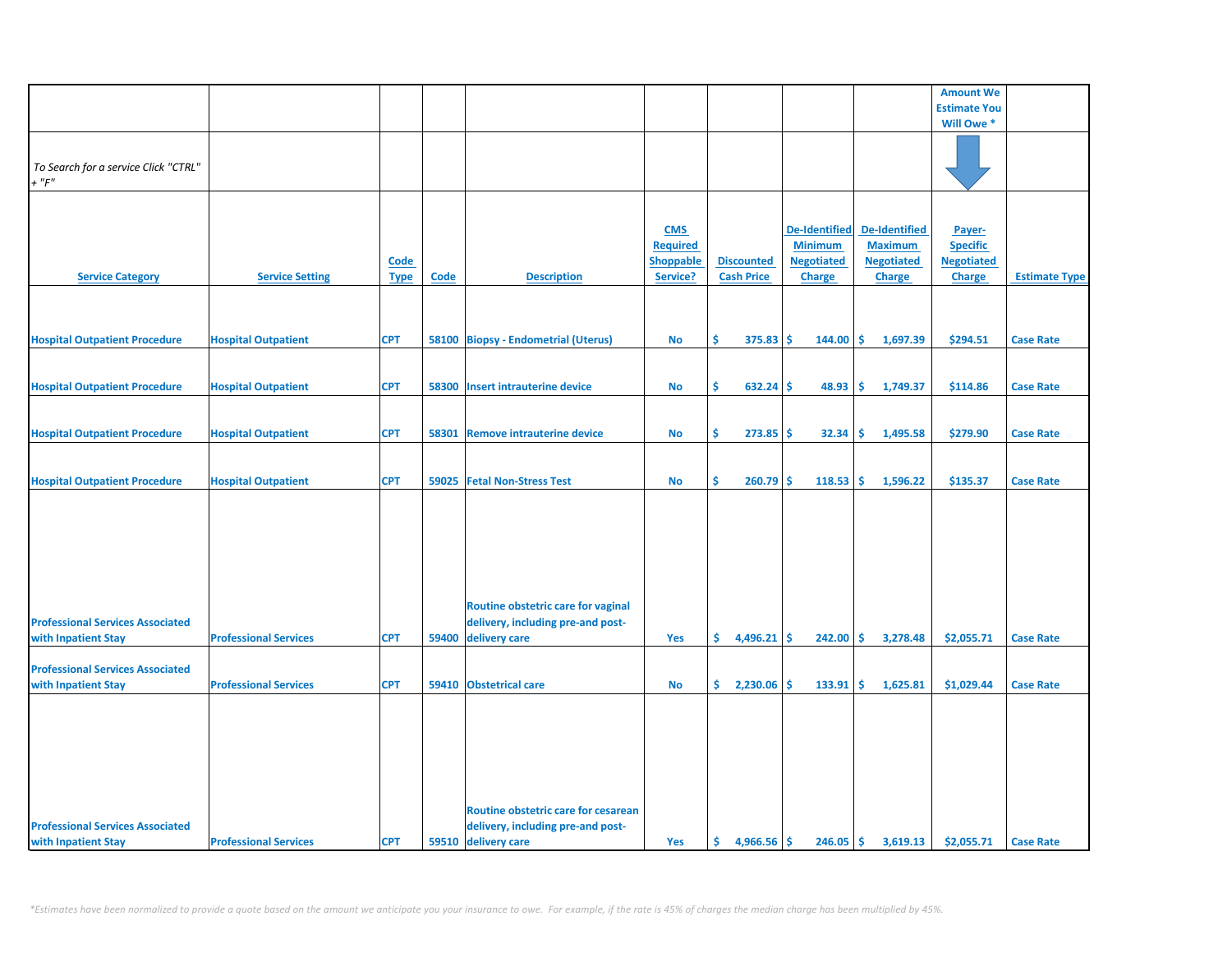|                                         |                              |             |       |                                     |                  |                   |                      |                      | <b>Amount We</b>    |                      |
|-----------------------------------------|------------------------------|-------------|-------|-------------------------------------|------------------|-------------------|----------------------|----------------------|---------------------|----------------------|
|                                         |                              |             |       |                                     |                  |                   |                      |                      |                     |                      |
|                                         |                              |             |       |                                     |                  |                   |                      |                      | <b>Estimate You</b> |                      |
|                                         |                              |             |       |                                     |                  |                   |                      |                      | Will Owe *          |                      |
|                                         |                              |             |       |                                     |                  |                   |                      |                      |                     |                      |
|                                         |                              |             |       |                                     |                  |                   |                      |                      |                     |                      |
| To Search for a service Click "CTRL"    |                              |             |       |                                     |                  |                   |                      |                      |                     |                      |
| $+$ " $F$ "                             |                              |             |       |                                     |                  |                   |                      |                      |                     |                      |
|                                         |                              |             |       |                                     |                  |                   |                      |                      |                     |                      |
|                                         |                              |             |       |                                     |                  |                   |                      |                      |                     |                      |
|                                         |                              |             |       |                                     | <b>CMS</b>       |                   | <b>De-Identified</b> | <b>De-Identified</b> | Payer-              |                      |
|                                         |                              |             |       |                                     | <b>Required</b>  |                   | <b>Minimum</b>       | <b>Maximum</b>       | <b>Specific</b>     |                      |
|                                         |                              | Code        |       |                                     | <b>Shoppable</b> | <b>Discounted</b> | <b>Negotiated</b>    | <b>Negotiated</b>    | <b>Negotiated</b>   |                      |
| <b>Service Category</b>                 | <b>Service Setting</b>       | <b>Type</b> | Code  | <b>Description</b>                  | Service?         | <b>Cash Price</b> | <b>Charge</b>        | <b>Charge</b>        | Charge              | <b>Estimate Type</b> |
|                                         |                              |             |       |                                     |                  |                   |                      |                      |                     |                      |
|                                         |                              |             |       |                                     |                  |                   |                      |                      |                     |                      |
|                                         |                              |             |       |                                     |                  |                   |                      |                      |                     |                      |
|                                         |                              |             |       |                                     |                  |                   |                      |                      |                     |                      |
|                                         |                              |             |       |                                     |                  |                   |                      |                      |                     |                      |
|                                         |                              |             |       |                                     |                  |                   |                      |                      |                     |                      |
|                                         |                              |             |       |                                     |                  |                   |                      |                      |                     |                      |
|                                         |                              |             |       |                                     |                  |                   |                      |                      |                     |                      |
|                                         |                              |             |       |                                     |                  |                   |                      |                      |                     |                      |
|                                         |                              |             |       |                                     |                  |                   |                      |                      |                     |                      |
|                                         |                              |             |       |                                     |                  |                   |                      |                      |                     |                      |
|                                         |                              |             |       | Routine obstetric care for vaginal  |                  |                   |                      |                      |                     |                      |
|                                         |                              |             |       | delivery after prior cesarean       |                  |                   |                      |                      |                     |                      |
| <b>Professional Services Associated</b> |                              |             |       | delivery including pre-and post-    |                  |                   |                      |                      |                     |                      |
| with Inpatient Stay                     | <b>Professional Services</b> | <b>CPT</b>  | 59610 | delivery care                       | Yes              | \$<br>4,706.58    | \$<br>305.08         | \$<br>3,429.34       | \$2,151.42          | <b>Case Rate</b>     |
|                                         |                              |             |       |                                     |                  |                   |                      |                      |                     |                      |
|                                         |                              |             |       |                                     |                  |                   |                      |                      |                     |                      |
|                                         |                              |             |       |                                     |                  |                   |                      |                      |                     |                      |
|                                         |                              |             |       |                                     |                  |                   |                      |                      |                     |                      |
|                                         |                              |             |       |                                     |                  |                   |                      |                      |                     |                      |
|                                         |                              |             |       |                                     |                  |                   |                      |                      |                     |                      |
|                                         |                              |             |       |                                     |                  |                   |                      |                      |                     |                      |
|                                         |                              |             |       |                                     |                  |                   |                      |                      |                     |                      |
|                                         |                              |             |       |                                     |                  |                   |                      |                      |                     |                      |
|                                         |                              |             |       |                                     |                  |                   |                      |                      |                     |                      |
|                                         |                              |             |       |                                     |                  |                   |                      |                      |                     |                      |
|                                         |                              |             |       | Injection of substance into spinal  |                  |                   |                      |                      |                     |                      |
|                                         |                              |             |       | canal of lower back or sacrum using |                  |                   |                      |                      |                     |                      |
| <b>Hospital Outpatient Procedure</b>    | <b>Hospital Outpatient</b>   | <b>CPT</b>  | 62322 | imaging guidance                    | Yes              | \$.<br>1,055.18   | \$<br>379.33         | \$<br>1,880.39       | \$566.09            | <b>Case Rate</b>     |
|                                         |                              |             |       |                                     |                  |                   |                      |                      |                     |                      |
|                                         |                              |             |       |                                     |                  |                   |                      |                      |                     |                      |
|                                         |                              |             |       |                                     |                  |                   |                      |                      |                     |                      |
|                                         |                              |             |       |                                     |                  |                   |                      |                      |                     |                      |
|                                         |                              |             |       |                                     |                  |                   |                      |                      |                     |                      |
|                                         |                              |             |       |                                     |                  |                   |                      |                      |                     |                      |
|                                         |                              |             |       |                                     |                  |                   |                      |                      |                     |                      |
|                                         |                              |             |       |                                     |                  |                   |                      |                      |                     |                      |
|                                         |                              |             |       |                                     |                  |                   |                      |                      |                     |                      |
|                                         |                              |             |       |                                     |                  |                   |                      |                      |                     |                      |
|                                         |                              |             |       | Injection of substance into spinal  |                  |                   |                      |                      |                     |                      |
|                                         |                              |             |       |                                     |                  |                   |                      |                      |                     |                      |
|                                         |                              |             |       | canal of lower back or sacrum using |                  |                   |                      |                      |                     |                      |
| <b>Hospital Outpatient Procedure</b>    | <b>Hospital Outpatient</b>   | <b>CPT</b>  |       | 62323 imaging guidance              | Yes              | \$1,665.98        | $305.01$ \$          | 1,988.33             | \$655.26            | <b>Case Rate</b>     |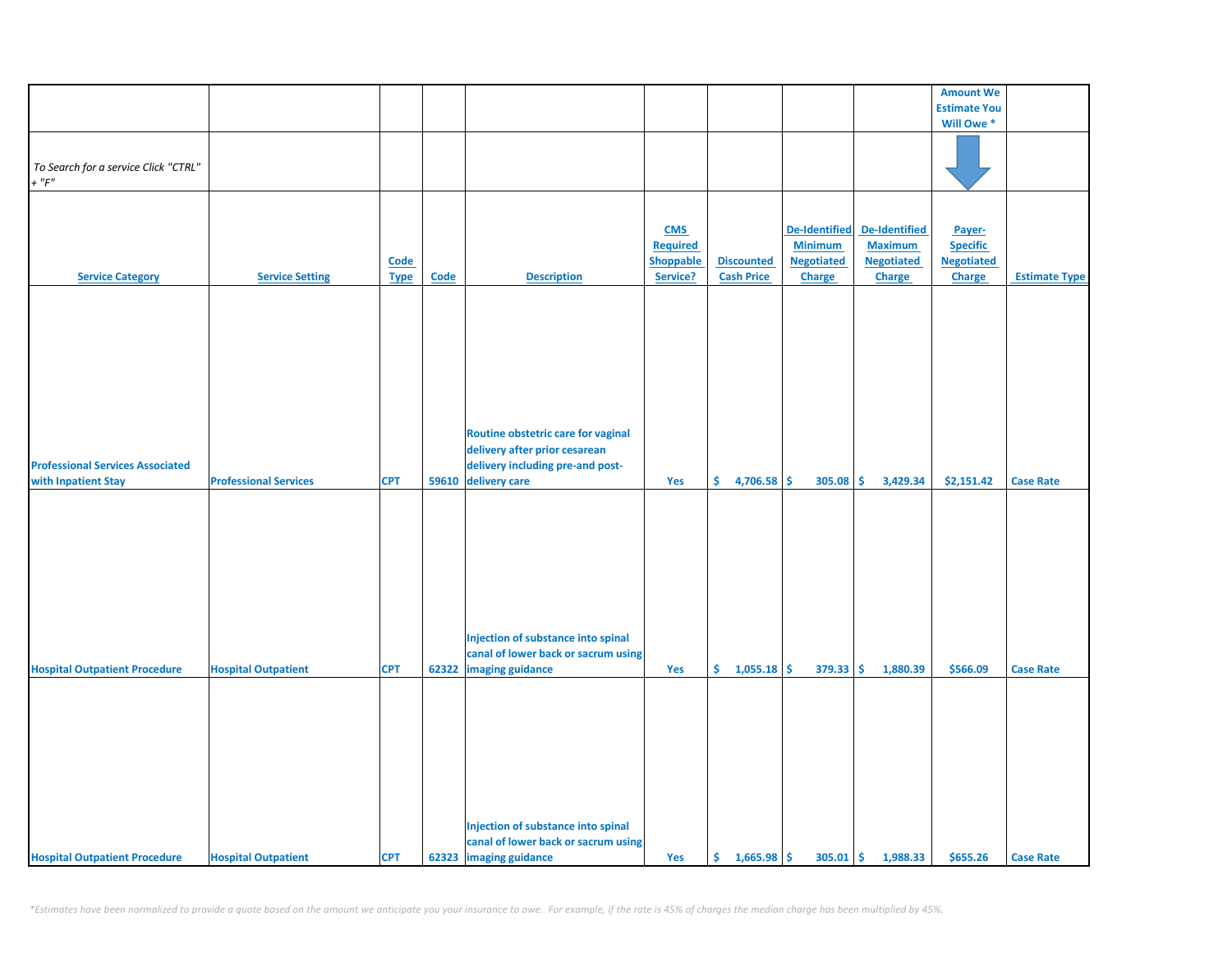|                                      |                            |             |             |                                           |                 |                      |                      |                   | <b>Amount We</b>    |                      |
|--------------------------------------|----------------------------|-------------|-------------|-------------------------------------------|-----------------|----------------------|----------------------|-------------------|---------------------|----------------------|
|                                      |                            |             |             |                                           |                 |                      |                      |                   | <b>Estimate You</b> |                      |
|                                      |                            |             |             |                                           |                 |                      |                      |                   | Will Owe *          |                      |
|                                      |                            |             |             |                                           |                 |                      |                      |                   |                     |                      |
|                                      |                            |             |             |                                           |                 |                      |                      |                   |                     |                      |
| To Search for a service Click "CTRL" |                            |             |             |                                           |                 |                      |                      |                   |                     |                      |
| $+$ " $F$ "                          |                            |             |             |                                           |                 |                      |                      |                   |                     |                      |
|                                      |                            |             |             |                                           |                 |                      |                      |                   |                     |                      |
|                                      |                            |             |             |                                           |                 |                      |                      |                   |                     |                      |
|                                      |                            |             |             |                                           |                 |                      |                      |                   |                     |                      |
|                                      |                            |             |             |                                           | <b>CMS</b>      |                      | <b>De-Identified</b> | De-Identified     | Payer-              |                      |
|                                      |                            |             |             |                                           | <b>Required</b> |                      | <b>Minimum</b>       | <b>Maximum</b>    | <b>Specific</b>     |                      |
|                                      |                            | <b>Code</b> |             |                                           | Shoppable       | <b>Discounted</b>    | <b>Negotiated</b>    | <b>Negotiated</b> | <b>Negotiated</b>   |                      |
| <b>Service Category</b>              | <b>Service Setting</b>     | <b>Type</b> | <b>Code</b> | <b>Description</b>                        | Service?        | <b>Cash Price</b>    | <b>Charge</b>        | <b>Charge</b>     | Charge              | <b>Estimate Type</b> |
|                                      |                            |             |             |                                           |                 |                      |                      |                   |                     |                      |
|                                      |                            |             |             |                                           |                 |                      |                      |                   |                     |                      |
|                                      |                            |             |             |                                           |                 |                      |                      |                   |                     |                      |
|                                      |                            |             |             |                                           |                 |                      |                      |                   |                     |                      |
|                                      |                            |             |             |                                           |                 |                      |                      |                   |                     |                      |
|                                      |                            |             |             |                                           |                 |                      |                      |                   |                     |                      |
|                                      |                            |             |             |                                           |                 |                      |                      |                   |                     |                      |
|                                      |                            |             |             |                                           |                 |                      |                      |                   |                     |                      |
|                                      |                            |             |             |                                           |                 |                      |                      |                   |                     |                      |
|                                      |                            |             |             |                                           |                 |                      |                      |                   |                     |                      |
|                                      |                            |             |             |                                           |                 |                      |                      |                   |                     |                      |
|                                      |                            |             |             | Injections of anesthetic and/or           |                 |                      |                      |                   |                     |                      |
|                                      |                            |             |             | steroid drug into lower or sacral         |                 |                      |                      |                   |                     |                      |
|                                      |                            |             |             | spine nerve root using imaging            |                 |                      |                      |                   |                     |                      |
| <b>Hospital Outpatient Procedure</b> | <b>Hospital Outpatient</b> | <b>CPT</b>  | 64483       | guidance                                  | Yes             | \$.<br>$1,776.21$ \$ | 358.46               | 1,980.49<br>-\$   | \$765.66            | <b>Case Rate</b>     |
|                                      |                            |             |             |                                           |                 |                      |                      |                   |                     |                      |
|                                      |                            |             |             |                                           |                 |                      |                      |                   |                     |                      |
|                                      |                            |             |             |                                           |                 |                      |                      |                   |                     |                      |
|                                      |                            |             |             |                                           |                 |                      |                      |                   |                     |                      |
|                                      |                            |             |             |                                           |                 |                      |                      |                   |                     |                      |
|                                      |                            |             |             |                                           |                 |                      |                      |                   |                     |                      |
|                                      |                            |             |             |                                           |                 | N/A No               |                      |                   | N/A No              |                      |
|                                      |                            |             |             | <b>Removal of recurring cataract in</b>   |                 | <b>Service</b>       |                      |                   | <b>Service</b>      |                      |
| <b>Hospital Outpatient Procedure</b> | <b>Hospital Outpatient</b> | <b>CPT</b>  | 66821       | lens capsule using laser                  | Yes             | <b>Volume</b>        | \$<br>$\omega$       | \$<br>$\sim$      | <b>Volume</b>       | <b>Case Rate</b>     |
|                                      |                            |             |             |                                           |                 |                      |                      |                   |                     |                      |
|                                      |                            |             |             |                                           |                 |                      |                      |                   |                     |                      |
|                                      |                            |             |             |                                           |                 |                      |                      |                   |                     |                      |
|                                      |                            |             |             |                                           |                 |                      |                      |                   |                     |                      |
|                                      |                            |             |             |                                           |                 | N/A No               |                      |                   | N/A No              |                      |
|                                      |                            |             |             | <b>Removal of cataract with insertion</b> |                 | <b>Service</b>       |                      |                   | <b>Service</b>      |                      |
| <b>Hospital Outpatient Procedure</b> | <b>Hospital Outpatient</b> | <b>CPT</b>  | 66984       | of lens                                   | Yes             | <b>Volume</b>        | \$<br>÷.             | \$                | <b>Volume</b>       | <b>Case Rate</b>     |
|                                      |                            |             |             |                                           |                 |                      |                      |                   |                     |                      |
|                                      |                            |             |             |                                           |                 |                      |                      |                   |                     |                      |
| <b>Hospital Outpatient Procedure</b> | <b>Hospital Outpatient</b> | <b>CPT</b>  |             | 69210 Remove impacted ear wax             | No              | \$<br>168.99         | \$<br>48.93          | \$.<br>1,604.78   | \$92.86             | <b>Case Rate</b>     |
|                                      |                            |             |             |                                           |                 |                      |                      |                   |                     |                      |
|                                      |                            |             |             |                                           |                 |                      |                      |                   |                     |                      |
|                                      |                            |             |             |                                           |                 |                      |                      |                   |                     |                      |
|                                      |                            |             |             |                                           |                 |                      |                      |                   |                     |                      |
|                                      |                            |             |             | <b>CT Scan - Head/Brain, without</b>      |                 |                      |                      |                   |                     |                      |
| <b>Radiology Services</b>            | <b>Hospital Outpatient</b> | <b>CPT</b>  |             | 70450 Contrast                            | No              | \$<br>$901.06$ \$    | $127.22$ \$          | 1,318.18          | \$188.35            | <b>Per Unit</b>      |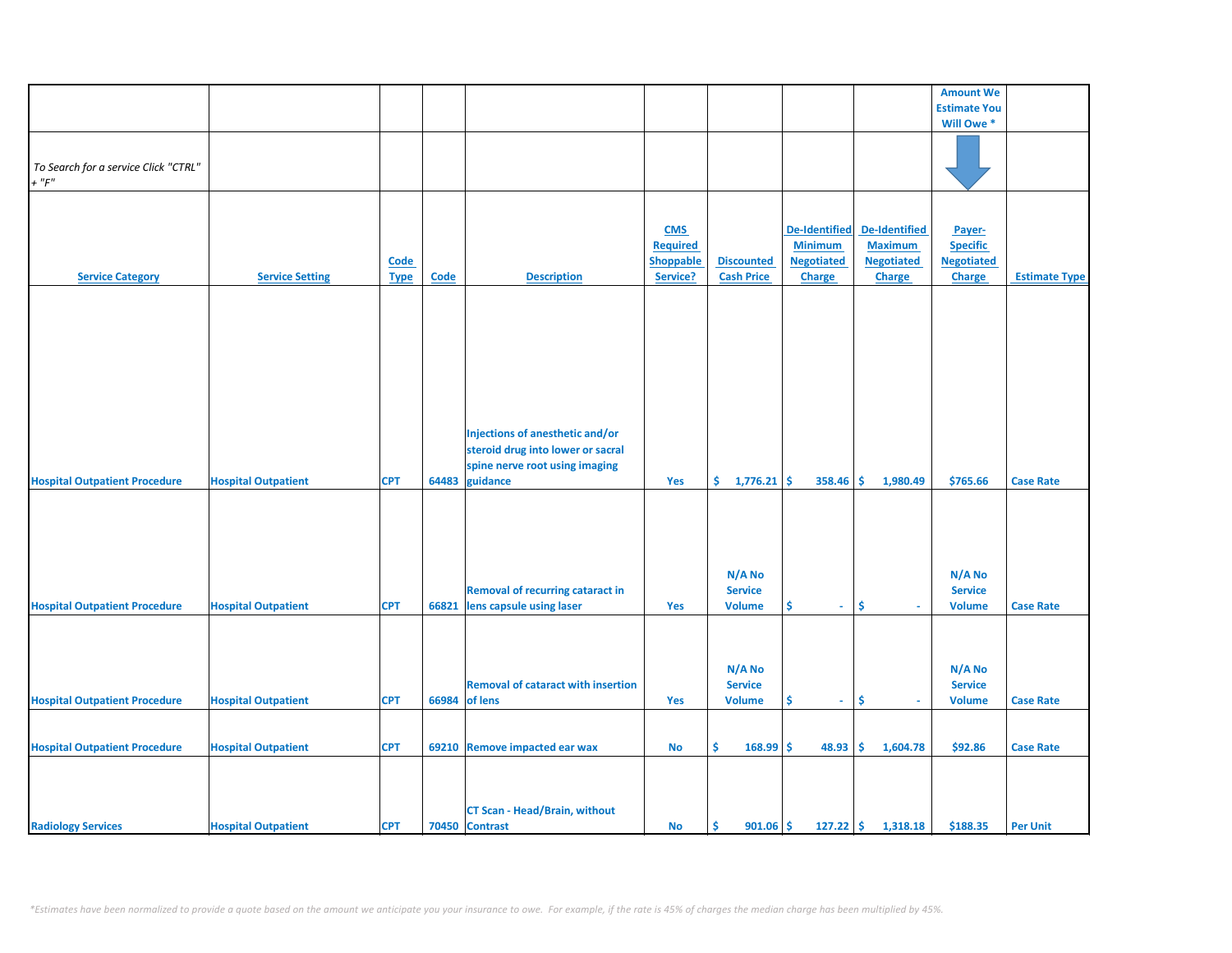|                                                     |                            |                            |       |                                                         |                                                               |                                        |                                                                              |                                                                              | <b>Amount We</b>                                                |                      |
|-----------------------------------------------------|----------------------------|----------------------------|-------|---------------------------------------------------------|---------------------------------------------------------------|----------------------------------------|------------------------------------------------------------------------------|------------------------------------------------------------------------------|-----------------------------------------------------------------|----------------------|
|                                                     |                            |                            |       |                                                         |                                                               |                                        |                                                                              |                                                                              | <b>Estimate You</b>                                             |                      |
|                                                     |                            |                            |       |                                                         |                                                               |                                        |                                                                              |                                                                              | Will Owe *                                                      |                      |
| To Search for a service Click "CTRL"<br>$+$ " $F$ " |                            |                            |       |                                                         |                                                               |                                        |                                                                              |                                                                              |                                                                 |                      |
| <b>Service Category</b>                             | <b>Service Setting</b>     | <b>Code</b><br><b>Type</b> | Code  | <b>Description</b>                                      | <b>CMS</b><br><b>Required</b><br><b>Shoppable</b><br>Service? | <b>Discounted</b><br><b>Cash Price</b> | <b>De-Identified</b><br><b>Minimum</b><br><b>Negotiated</b><br><b>Charge</b> | <b>De-Identified</b><br><b>Maximum</b><br><b>Negotiated</b><br><b>Charge</b> | Payer-<br><b>Specific</b><br><b>Negotiated</b><br><b>Charge</b> | <b>Estimate Type</b> |
| <b>Radiology Services</b>                           | <b>Hospital Outpatient</b> | <b>CPT</b>                 | 70450 | <b>CT Scan - Head/Brain, without</b><br><b>Contrast</b> | Yes                                                           | \$<br>901.06                           | -\$<br>127.22                                                                | \$<br>1,318.18                                                               | \$188.35                                                        | <b>Per Unit</b>      |
| <b>Radiology Services</b>                           | <b>Hospital Outpatient</b> | <b>CPT</b>                 | 70482 | Ct orbit/ear/fossa w/o&w/dye                            | <b>No</b>                                                     | \$.<br>2,339.66                        | 207.79<br>\$                                                                 | \$<br>2,657.02                                                               | \$320.47                                                        | <b>Per Unit</b>      |
| <b>Radiology Services</b>                           | <b>Hospital Outpatient</b> | <b>CPT</b>                 |       | 70486 Ct maxillofacial w/o dye                          | No                                                            | \$.<br>1,668.57                        | \$<br>127.52                                                                 | \$.<br>2,259.85                                                              | \$204.23                                                        | <b>Per Unit</b>      |
| <b>Radiology Services</b>                           | <b>Hospital Outpatient</b> | <b>CPT</b>                 | 70496 | <b>Ct angiography head</b>                              | No                                                            | \$.<br>1,871.05                        | 223.05<br>\$                                                                 | \$<br>1,996.31                                                               | \$339.06                                                        | <b>Per Unit</b>      |
| <b>Radiology Services</b>                           | <b>Hospital Outpatient</b> | <b>CPT</b>                 |       | 70498 Ct angiography neck                               | No                                                            | Ŝ.<br>1,632.72                         | Ŝ.<br>223.05                                                                 | \$.<br>1,677.63                                                              | \$338.70                                                        | <b>Per Unit</b>      |
| <b>Radiology Services</b>                           | <b>Hospital Outpatient</b> | <b>CPT</b>                 |       | 70551 MRI BRAIN STEM W/O DYE                            | <b>No</b>                                                     | \$.<br>$1,518.19$ \$                   | 252.20                                                                       | \$<br>2,270.30                                                               | \$335.35                                                        | <b>Per Unit</b>      |
| <b>Radiology Services</b>                           | <b>Hospital Outpatient</b> | <b>CPT</b>                 |       | 70553 MRI - Brain (outpatient)                          | Yes                                                           | \$.<br>2,314.59                        | 406.50<br>\$.                                                                | Ŝ.<br>3,409.54                                                               | \$514.48                                                        | <b>Per Unit</b>      |
| <b>Radiology Services</b>                           | <b>Hospital Outpatient</b> | <b>CPT</b>                 |       | 71045 X-ray exam chest 1 view                           | No                                                            | \$<br>$138.11$ \$                      | 19.91                                                                        | \$<br>181.37                                                                 | \$56.13                                                         | <b>Per Unit</b>      |
| <b>Radiology Services</b>                           | <b>Hospital Outpatient</b> | <b>CPT</b>                 |       | 71046 X-Ray - Chest (outpatient)                        | No                                                            | Ś<br>148.99                            | 31.50<br>\$                                                                  | \$<br>193.55                                                                 | \$58.05                                                         | <b>Per Unit</b>      |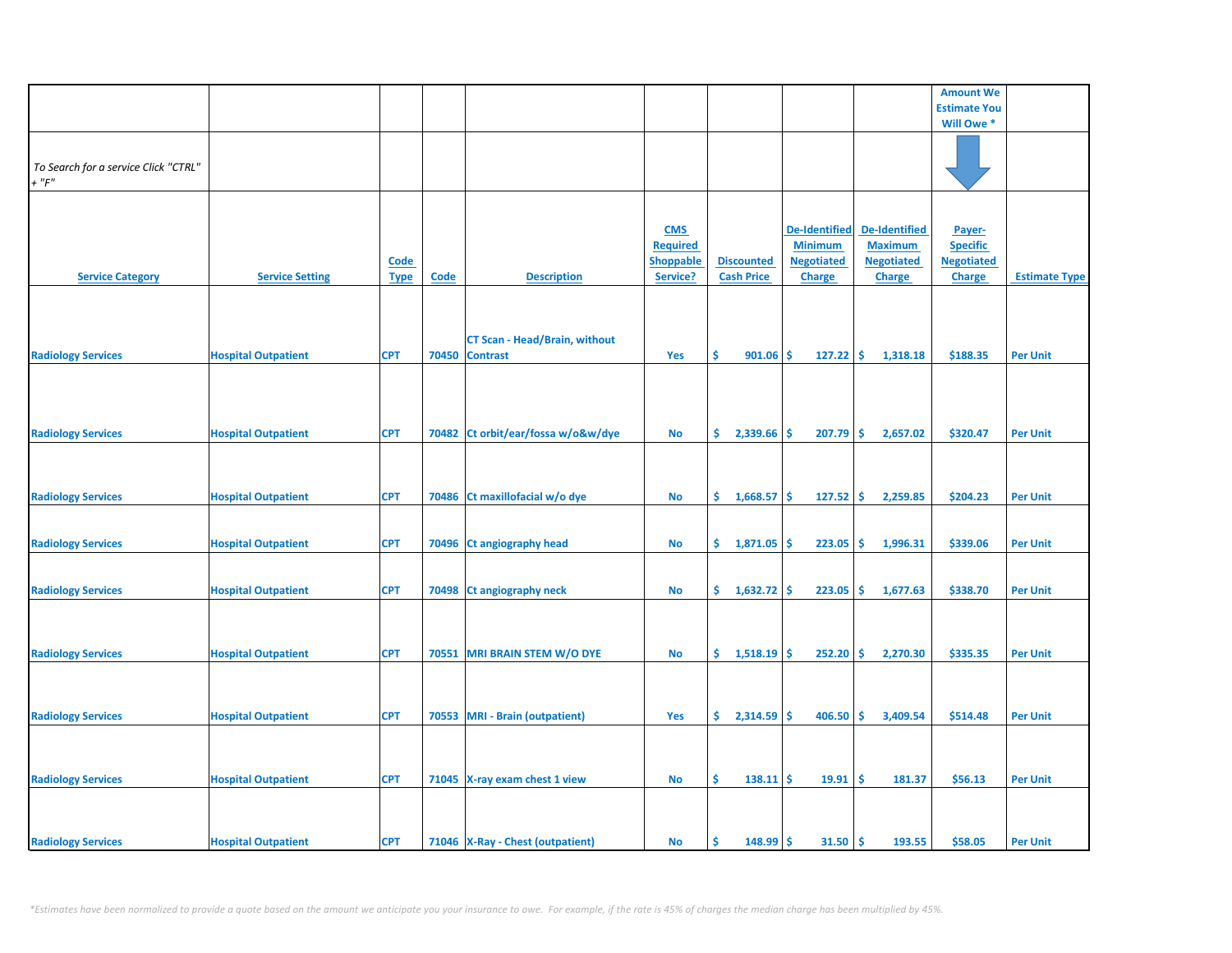| <b>Amount We</b><br><b>Estimate You</b><br>Will Owe*<br>To Search for a service Click "CTRL"<br>$+$ " $F$ "<br><b>De-Identified</b><br><b>De-Identified</b><br><b>CMS</b><br>Payer-<br><b>Minimum</b><br><b>Maximum</b><br><b>Specific</b><br><b>Required</b><br><b>Discounted</b><br><b>Negotiated</b><br><b>Negotiated</b><br><b>Negotiated</b><br><b>Shoppable</b><br><b>Code</b><br>Service?<br><b>Cash Price</b><br><b>Service Category</b><br><b>Service Setting</b><br>Code<br><b>Description</b><br><b>Charge</b><br><b>Charge</b><br><b>Estimate Type</b><br><b>Type</b><br><b>Charge</b><br><b>CPT</b><br>-\$<br>\$47.78<br><b>Radiology Services</b><br><b>Hospital Outpatient</b><br>71110 X-ray exam ribs bil 3 views<br><b>No</b><br>\$<br>205.20<br>-\$<br>38.07<br>271.73<br><b>Per Unit</b><br>\$.<br>1,024.52<br>\$<br><b>Radiology Services</b><br><b>Hospital Outpatient</b><br><b>CPT</b><br>71250 CT THORAX W/O DYE<br><b>No</b><br>Ŝ.<br>141.11<br>1,468.48<br>\$197.38<br><b>Per Unit</b><br><b>CT Scan - Chest, with Contrast</b><br><b>Radiology Services</b><br><b>Hospital Outpatient</b><br><b>CPT</b><br>71260<br>(outpatient)<br><b>No</b><br>\$.<br>1,448.52<br>200.76<br>-\$<br>2,034.88<br>\$273.58<br><b>Per Unit</b><br>-\$<br>-\$<br><b>Radiology Services</b><br><b>CPT</b><br>71275 Ct angiography chest<br>\$.<br>1,935.65<br>226.19<br>2,092.27<br>\$348.08<br><b>Per Unit</b><br><b>Hospital Outpatient</b><br>No<br>\$<br><b>Radiology Services</b><br>72040 X-Ray - Neck, Cervical Spine<br>\$<br>154.65<br>37.93<br>-\$<br>204.42<br>\$45.51<br><b>Hospital Outpatient</b><br><b>CPT</b><br><b>No</b><br>-\$<br><b>Per Unit</b><br><b>Radiology Services</b><br>\$.<br>$251.61$ \$<br>33.93<br>-\$<br>338.99<br>\$45.10<br><b>Hospital Outpatient</b><br><b>CPT</b><br>72070 X-Ray - Middle Back, Thoracic Spine<br><b>No</b><br><b>Per Unit</b><br>-\$<br>265.13<br>\$45.51<br><b>Radiology Services</b><br><b>Hospital Outpatient</b><br><b>CPT</b><br>72100 X-Ray - Spine (outpatient)<br><b>No</b><br>Ŝ.<br>199.60<br>Ŝ.<br>37.93<br><b>Per Unit</b> |                           |  |                                 |  |  |  |
|-------------------------------------------------------------------------------------------------------------------------------------------------------------------------------------------------------------------------------------------------------------------------------------------------------------------------------------------------------------------------------------------------------------------------------------------------------------------------------------------------------------------------------------------------------------------------------------------------------------------------------------------------------------------------------------------------------------------------------------------------------------------------------------------------------------------------------------------------------------------------------------------------------------------------------------------------------------------------------------------------------------------------------------------------------------------------------------------------------------------------------------------------------------------------------------------------------------------------------------------------------------------------------------------------------------------------------------------------------------------------------------------------------------------------------------------------------------------------------------------------------------------------------------------------------------------------------------------------------------------------------------------------------------------------------------------------------------------------------------------------------------------------------------------------------------------------------------------------------------------------------------------------------------------------------------------------------------------------------------------------------------------------------------------------------------------------------------------------------|---------------------------|--|---------------------------------|--|--|--|
|                                                                                                                                                                                                                                                                                                                                                                                                                                                                                                                                                                                                                                                                                                                                                                                                                                                                                                                                                                                                                                                                                                                                                                                                                                                                                                                                                                                                                                                                                                                                                                                                                                                                                                                                                                                                                                                                                                                                                                                                                                                                                                       |                           |  |                                 |  |  |  |
|                                                                                                                                                                                                                                                                                                                                                                                                                                                                                                                                                                                                                                                                                                                                                                                                                                                                                                                                                                                                                                                                                                                                                                                                                                                                                                                                                                                                                                                                                                                                                                                                                                                                                                                                                                                                                                                                                                                                                                                                                                                                                                       |                           |  |                                 |  |  |  |
|                                                                                                                                                                                                                                                                                                                                                                                                                                                                                                                                                                                                                                                                                                                                                                                                                                                                                                                                                                                                                                                                                                                                                                                                                                                                                                                                                                                                                                                                                                                                                                                                                                                                                                                                                                                                                                                                                                                                                                                                                                                                                                       |                           |  |                                 |  |  |  |
|                                                                                                                                                                                                                                                                                                                                                                                                                                                                                                                                                                                                                                                                                                                                                                                                                                                                                                                                                                                                                                                                                                                                                                                                                                                                                                                                                                                                                                                                                                                                                                                                                                                                                                                                                                                                                                                                                                                                                                                                                                                                                                       |                           |  |                                 |  |  |  |
|                                                                                                                                                                                                                                                                                                                                                                                                                                                                                                                                                                                                                                                                                                                                                                                                                                                                                                                                                                                                                                                                                                                                                                                                                                                                                                                                                                                                                                                                                                                                                                                                                                                                                                                                                                                                                                                                                                                                                                                                                                                                                                       |                           |  |                                 |  |  |  |
|                                                                                                                                                                                                                                                                                                                                                                                                                                                                                                                                                                                                                                                                                                                                                                                                                                                                                                                                                                                                                                                                                                                                                                                                                                                                                                                                                                                                                                                                                                                                                                                                                                                                                                                                                                                                                                                                                                                                                                                                                                                                                                       |                           |  |                                 |  |  |  |
|                                                                                                                                                                                                                                                                                                                                                                                                                                                                                                                                                                                                                                                                                                                                                                                                                                                                                                                                                                                                                                                                                                                                                                                                                                                                                                                                                                                                                                                                                                                                                                                                                                                                                                                                                                                                                                                                                                                                                                                                                                                                                                       |                           |  |                                 |  |  |  |
|                                                                                                                                                                                                                                                                                                                                                                                                                                                                                                                                                                                                                                                                                                                                                                                                                                                                                                                                                                                                                                                                                                                                                                                                                                                                                                                                                                                                                                                                                                                                                                                                                                                                                                                                                                                                                                                                                                                                                                                                                                                                                                       |                           |  |                                 |  |  |  |
|                                                                                                                                                                                                                                                                                                                                                                                                                                                                                                                                                                                                                                                                                                                                                                                                                                                                                                                                                                                                                                                                                                                                                                                                                                                                                                                                                                                                                                                                                                                                                                                                                                                                                                                                                                                                                                                                                                                                                                                                                                                                                                       |                           |  |                                 |  |  |  |
|                                                                                                                                                                                                                                                                                                                                                                                                                                                                                                                                                                                                                                                                                                                                                                                                                                                                                                                                                                                                                                                                                                                                                                                                                                                                                                                                                                                                                                                                                                                                                                                                                                                                                                                                                                                                                                                                                                                                                                                                                                                                                                       |                           |  |                                 |  |  |  |
|                                                                                                                                                                                                                                                                                                                                                                                                                                                                                                                                                                                                                                                                                                                                                                                                                                                                                                                                                                                                                                                                                                                                                                                                                                                                                                                                                                                                                                                                                                                                                                                                                                                                                                                                                                                                                                                                                                                                                                                                                                                                                                       |                           |  |                                 |  |  |  |
|                                                                                                                                                                                                                                                                                                                                                                                                                                                                                                                                                                                                                                                                                                                                                                                                                                                                                                                                                                                                                                                                                                                                                                                                                                                                                                                                                                                                                                                                                                                                                                                                                                                                                                                                                                                                                                                                                                                                                                                                                                                                                                       |                           |  |                                 |  |  |  |
|                                                                                                                                                                                                                                                                                                                                                                                                                                                                                                                                                                                                                                                                                                                                                                                                                                                                                                                                                                                                                                                                                                                                                                                                                                                                                                                                                                                                                                                                                                                                                                                                                                                                                                                                                                                                                                                                                                                                                                                                                                                                                                       |                           |  |                                 |  |  |  |
|                                                                                                                                                                                                                                                                                                                                                                                                                                                                                                                                                                                                                                                                                                                                                                                                                                                                                                                                                                                                                                                                                                                                                                                                                                                                                                                                                                                                                                                                                                                                                                                                                                                                                                                                                                                                                                                                                                                                                                                                                                                                                                       |                           |  |                                 |  |  |  |
|                                                                                                                                                                                                                                                                                                                                                                                                                                                                                                                                                                                                                                                                                                                                                                                                                                                                                                                                                                                                                                                                                                                                                                                                                                                                                                                                                                                                                                                                                                                                                                                                                                                                                                                                                                                                                                                                                                                                                                                                                                                                                                       |                           |  |                                 |  |  |  |
|                                                                                                                                                                                                                                                                                                                                                                                                                                                                                                                                                                                                                                                                                                                                                                                                                                                                                                                                                                                                                                                                                                                                                                                                                                                                                                                                                                                                                                                                                                                                                                                                                                                                                                                                                                                                                                                                                                                                                                                                                                                                                                       |                           |  |                                 |  |  |  |
|                                                                                                                                                                                                                                                                                                                                                                                                                                                                                                                                                                                                                                                                                                                                                                                                                                                                                                                                                                                                                                                                                                                                                                                                                                                                                                                                                                                                                                                                                                                                                                                                                                                                                                                                                                                                                                                                                                                                                                                                                                                                                                       |                           |  |                                 |  |  |  |
|                                                                                                                                                                                                                                                                                                                                                                                                                                                                                                                                                                                                                                                                                                                                                                                                                                                                                                                                                                                                                                                                                                                                                                                                                                                                                                                                                                                                                                                                                                                                                                                                                                                                                                                                                                                                                                                                                                                                                                                                                                                                                                       |                           |  |                                 |  |  |  |
|                                                                                                                                                                                                                                                                                                                                                                                                                                                                                                                                                                                                                                                                                                                                                                                                                                                                                                                                                                                                                                                                                                                                                                                                                                                                                                                                                                                                                                                                                                                                                                                                                                                                                                                                                                                                                                                                                                                                                                                                                                                                                                       |                           |  |                                 |  |  |  |
|                                                                                                                                                                                                                                                                                                                                                                                                                                                                                                                                                                                                                                                                                                                                                                                                                                                                                                                                                                                                                                                                                                                                                                                                                                                                                                                                                                                                                                                                                                                                                                                                                                                                                                                                                                                                                                                                                                                                                                                                                                                                                                       |                           |  |                                 |  |  |  |
|                                                                                                                                                                                                                                                                                                                                                                                                                                                                                                                                                                                                                                                                                                                                                                                                                                                                                                                                                                                                                                                                                                                                                                                                                                                                                                                                                                                                                                                                                                                                                                                                                                                                                                                                                                                                                                                                                                                                                                                                                                                                                                       |                           |  |                                 |  |  |  |
|                                                                                                                                                                                                                                                                                                                                                                                                                                                                                                                                                                                                                                                                                                                                                                                                                                                                                                                                                                                                                                                                                                                                                                                                                                                                                                                                                                                                                                                                                                                                                                                                                                                                                                                                                                                                                                                                                                                                                                                                                                                                                                       |                           |  |                                 |  |  |  |
|                                                                                                                                                                                                                                                                                                                                                                                                                                                                                                                                                                                                                                                                                                                                                                                                                                                                                                                                                                                                                                                                                                                                                                                                                                                                                                                                                                                                                                                                                                                                                                                                                                                                                                                                                                                                                                                                                                                                                                                                                                                                                                       |                           |  |                                 |  |  |  |
|                                                                                                                                                                                                                                                                                                                                                                                                                                                                                                                                                                                                                                                                                                                                                                                                                                                                                                                                                                                                                                                                                                                                                                                                                                                                                                                                                                                                                                                                                                                                                                                                                                                                                                                                                                                                                                                                                                                                                                                                                                                                                                       |                           |  |                                 |  |  |  |
|                                                                                                                                                                                                                                                                                                                                                                                                                                                                                                                                                                                                                                                                                                                                                                                                                                                                                                                                                                                                                                                                                                                                                                                                                                                                                                                                                                                                                                                                                                                                                                                                                                                                                                                                                                                                                                                                                                                                                                                                                                                                                                       |                           |  |                                 |  |  |  |
|                                                                                                                                                                                                                                                                                                                                                                                                                                                                                                                                                                                                                                                                                                                                                                                                                                                                                                                                                                                                                                                                                                                                                                                                                                                                                                                                                                                                                                                                                                                                                                                                                                                                                                                                                                                                                                                                                                                                                                                                                                                                                                       |                           |  |                                 |  |  |  |
|                                                                                                                                                                                                                                                                                                                                                                                                                                                                                                                                                                                                                                                                                                                                                                                                                                                                                                                                                                                                                                                                                                                                                                                                                                                                                                                                                                                                                                                                                                                                                                                                                                                                                                                                                                                                                                                                                                                                                                                                                                                                                                       |                           |  |                                 |  |  |  |
|                                                                                                                                                                                                                                                                                                                                                                                                                                                                                                                                                                                                                                                                                                                                                                                                                                                                                                                                                                                                                                                                                                                                                                                                                                                                                                                                                                                                                                                                                                                                                                                                                                                                                                                                                                                                                                                                                                                                                                                                                                                                                                       |                           |  |                                 |  |  |  |
|                                                                                                                                                                                                                                                                                                                                                                                                                                                                                                                                                                                                                                                                                                                                                                                                                                                                                                                                                                                                                                                                                                                                                                                                                                                                                                                                                                                                                                                                                                                                                                                                                                                                                                                                                                                                                                                                                                                                                                                                                                                                                                       |                           |  |                                 |  |  |  |
|                                                                                                                                                                                                                                                                                                                                                                                                                                                                                                                                                                                                                                                                                                                                                                                                                                                                                                                                                                                                                                                                                                                                                                                                                                                                                                                                                                                                                                                                                                                                                                                                                                                                                                                                                                                                                                                                                                                                                                                                                                                                                                       |                           |  |                                 |  |  |  |
|                                                                                                                                                                                                                                                                                                                                                                                                                                                                                                                                                                                                                                                                                                                                                                                                                                                                                                                                                                                                                                                                                                                                                                                                                                                                                                                                                                                                                                                                                                                                                                                                                                                                                                                                                                                                                                                                                                                                                                                                                                                                                                       |                           |  |                                 |  |  |  |
|                                                                                                                                                                                                                                                                                                                                                                                                                                                                                                                                                                                                                                                                                                                                                                                                                                                                                                                                                                                                                                                                                                                                                                                                                                                                                                                                                                                                                                                                                                                                                                                                                                                                                                                                                                                                                                                                                                                                                                                                                                                                                                       |                           |  |                                 |  |  |  |
|                                                                                                                                                                                                                                                                                                                                                                                                                                                                                                                                                                                                                                                                                                                                                                                                                                                                                                                                                                                                                                                                                                                                                                                                                                                                                                                                                                                                                                                                                                                                                                                                                                                                                                                                                                                                                                                                                                                                                                                                                                                                                                       |                           |  |                                 |  |  |  |
|                                                                                                                                                                                                                                                                                                                                                                                                                                                                                                                                                                                                                                                                                                                                                                                                                                                                                                                                                                                                                                                                                                                                                                                                                                                                                                                                                                                                                                                                                                                                                                                                                                                                                                                                                                                                                                                                                                                                                                                                                                                                                                       |                           |  |                                 |  |  |  |
|                                                                                                                                                                                                                                                                                                                                                                                                                                                                                                                                                                                                                                                                                                                                                                                                                                                                                                                                                                                                                                                                                                                                                                                                                                                                                                                                                                                                                                                                                                                                                                                                                                                                                                                                                                                                                                                                                                                                                                                                                                                                                                       |                           |  |                                 |  |  |  |
|                                                                                                                                                                                                                                                                                                                                                                                                                                                                                                                                                                                                                                                                                                                                                                                                                                                                                                                                                                                                                                                                                                                                                                                                                                                                                                                                                                                                                                                                                                                                                                                                                                                                                                                                                                                                                                                                                                                                                                                                                                                                                                       |                           |  |                                 |  |  |  |
|                                                                                                                                                                                                                                                                                                                                                                                                                                                                                                                                                                                                                                                                                                                                                                                                                                                                                                                                                                                                                                                                                                                                                                                                                                                                                                                                                                                                                                                                                                                                                                                                                                                                                                                                                                                                                                                                                                                                                                                                                                                                                                       |                           |  |                                 |  |  |  |
|                                                                                                                                                                                                                                                                                                                                                                                                                                                                                                                                                                                                                                                                                                                                                                                                                                                                                                                                                                                                                                                                                                                                                                                                                                                                                                                                                                                                                                                                                                                                                                                                                                                                                                                                                                                                                                                                                                                                                                                                                                                                                                       |                           |  |                                 |  |  |  |
|                                                                                                                                                                                                                                                                                                                                                                                                                                                                                                                                                                                                                                                                                                                                                                                                                                                                                                                                                                                                                                                                                                                                                                                                                                                                                                                                                                                                                                                                                                                                                                                                                                                                                                                                                                                                                                                                                                                                                                                                                                                                                                       |                           |  |                                 |  |  |  |
|                                                                                                                                                                                                                                                                                                                                                                                                                                                                                                                                                                                                                                                                                                                                                                                                                                                                                                                                                                                                                                                                                                                                                                                                                                                                                                                                                                                                                                                                                                                                                                                                                                                                                                                                                                                                                                                                                                                                                                                                                                                                                                       |                           |  |                                 |  |  |  |
|                                                                                                                                                                                                                                                                                                                                                                                                                                                                                                                                                                                                                                                                                                                                                                                                                                                                                                                                                                                                                                                                                                                                                                                                                                                                                                                                                                                                                                                                                                                                                                                                                                                                                                                                                                                                                                                                                                                                                                                                                                                                                                       |                           |  |                                 |  |  |  |
|                                                                                                                                                                                                                                                                                                                                                                                                                                                                                                                                                                                                                                                                                                                                                                                                                                                                                                                                                                                                                                                                                                                                                                                                                                                                                                                                                                                                                                                                                                                                                                                                                                                                                                                                                                                                                                                                                                                                                                                                                                                                                                       |                           |  |                                 |  |  |  |
|                                                                                                                                                                                                                                                                                                                                                                                                                                                                                                                                                                                                                                                                                                                                                                                                                                                                                                                                                                                                                                                                                                                                                                                                                                                                                                                                                                                                                                                                                                                                                                                                                                                                                                                                                                                                                                                                                                                                                                                                                                                                                                       |                           |  |                                 |  |  |  |
|                                                                                                                                                                                                                                                                                                                                                                                                                                                                                                                                                                                                                                                                                                                                                                                                                                                                                                                                                                                                                                                                                                                                                                                                                                                                                                                                                                                                                                                                                                                                                                                                                                                                                                                                                                                                                                                                                                                                                                                                                                                                                                       |                           |  |                                 |  |  |  |
|                                                                                                                                                                                                                                                                                                                                                                                                                                                                                                                                                                                                                                                                                                                                                                                                                                                                                                                                                                                                                                                                                                                                                                                                                                                                                                                                                                                                                                                                                                                                                                                                                                                                                                                                                                                                                                                                                                                                                                                                                                                                                                       |                           |  |                                 |  |  |  |
|                                                                                                                                                                                                                                                                                                                                                                                                                                                                                                                                                                                                                                                                                                                                                                                                                                                                                                                                                                                                                                                                                                                                                                                                                                                                                                                                                                                                                                                                                                                                                                                                                                                                                                                                                                                                                                                                                                                                                                                                                                                                                                       |                           |  |                                 |  |  |  |
|                                                                                                                                                                                                                                                                                                                                                                                                                                                                                                                                                                                                                                                                                                                                                                                                                                                                                                                                                                                                                                                                                                                                                                                                                                                                                                                                                                                                                                                                                                                                                                                                                                                                                                                                                                                                                                                                                                                                                                                                                                                                                                       |                           |  |                                 |  |  |  |
|                                                                                                                                                                                                                                                                                                                                                                                                                                                                                                                                                                                                                                                                                                                                                                                                                                                                                                                                                                                                                                                                                                                                                                                                                                                                                                                                                                                                                                                                                                                                                                                                                                                                                                                                                                                                                                                                                                                                                                                                                                                                                                       |                           |  |                                 |  |  |  |
|                                                                                                                                                                                                                                                                                                                                                                                                                                                                                                                                                                                                                                                                                                                                                                                                                                                                                                                                                                                                                                                                                                                                                                                                                                                                                                                                                                                                                                                                                                                                                                                                                                                                                                                                                                                                                                                                                                                                                                                                                                                                                                       |                           |  |                                 |  |  |  |
|                                                                                                                                                                                                                                                                                                                                                                                                                                                                                                                                                                                                                                                                                                                                                                                                                                                                                                                                                                                                                                                                                                                                                                                                                                                                                                                                                                                                                                                                                                                                                                                                                                                                                                                                                                                                                                                                                                                                                                                                                                                                                                       |                           |  |                                 |  |  |  |
|                                                                                                                                                                                                                                                                                                                                                                                                                                                                                                                                                                                                                                                                                                                                                                                                                                                                                                                                                                                                                                                                                                                                                                                                                                                                                                                                                                                                                                                                                                                                                                                                                                                                                                                                                                                                                                                                                                                                                                                                                                                                                                       |                           |  |                                 |  |  |  |
|                                                                                                                                                                                                                                                                                                                                                                                                                                                                                                                                                                                                                                                                                                                                                                                                                                                                                                                                                                                                                                                                                                                                                                                                                                                                                                                                                                                                                                                                                                                                                                                                                                                                                                                                                                                                                                                                                                                                                                                                                                                                                                       |                           |  |                                 |  |  |  |
|                                                                                                                                                                                                                                                                                                                                                                                                                                                                                                                                                                                                                                                                                                                                                                                                                                                                                                                                                                                                                                                                                                                                                                                                                                                                                                                                                                                                                                                                                                                                                                                                                                                                                                                                                                                                                                                                                                                                                                                                                                                                                                       |                           |  |                                 |  |  |  |
|                                                                                                                                                                                                                                                                                                                                                                                                                                                                                                                                                                                                                                                                                                                                                                                                                                                                                                                                                                                                                                                                                                                                                                                                                                                                                                                                                                                                                                                                                                                                                                                                                                                                                                                                                                                                                                                                                                                                                                                                                                                                                                       |                           |  | X-Ray, lower back, minimum four |  |  |  |
| <b>72110</b> views<br>١\$<br><b>Hospital Outpatient</b><br><b>CPT</b><br>Ŝ<br>$213.64$ \$<br>52.80<br>284.93<br>\$72.06<br>Yes<br><b>Per Unit</b>                                                                                                                                                                                                                                                                                                                                                                                                                                                                                                                                                                                                                                                                                                                                                                                                                                                                                                                                                                                                                                                                                                                                                                                                                                                                                                                                                                                                                                                                                                                                                                                                                                                                                                                                                                                                                                                                                                                                                     | <b>Radiology Services</b> |  |                                 |  |  |  |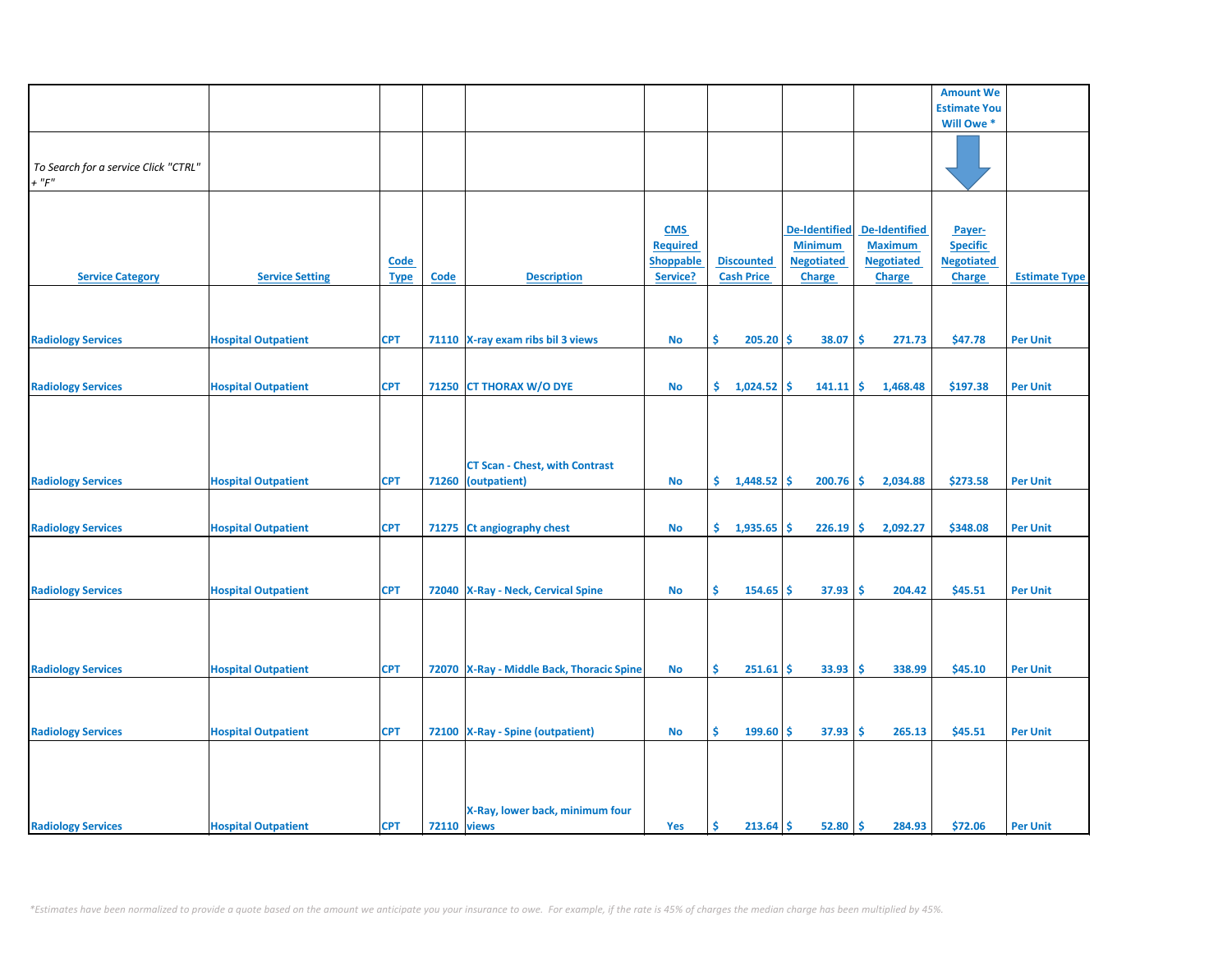|                                      |                            |             |       |                                      |                  |                       |                      |                                 | <b>Amount We</b>    |                      |
|--------------------------------------|----------------------------|-------------|-------|--------------------------------------|------------------|-----------------------|----------------------|---------------------------------|---------------------|----------------------|
|                                      |                            |             |       |                                      |                  |                       |                      |                                 | <b>Estimate You</b> |                      |
|                                      |                            |             |       |                                      |                  |                       |                      |                                 | Will Owe *          |                      |
|                                      |                            |             |       |                                      |                  |                       |                      |                                 |                     |                      |
|                                      |                            |             |       |                                      |                  |                       |                      |                                 |                     |                      |
|                                      |                            |             |       |                                      |                  |                       |                      |                                 |                     |                      |
| To Search for a service Click "CTRL" |                            |             |       |                                      |                  |                       |                      |                                 |                     |                      |
| $+$ " $F$ "                          |                            |             |       |                                      |                  |                       |                      |                                 |                     |                      |
|                                      |                            |             |       |                                      |                  |                       |                      |                                 |                     |                      |
|                                      |                            |             |       |                                      |                  |                       |                      |                                 |                     |                      |
|                                      |                            |             |       |                                      | <b>CMS</b>       |                       | <b>De-Identified</b> | <b>De-Identified</b>            | Payer-              |                      |
|                                      |                            |             |       |                                      | <b>Required</b>  |                       | <b>Minimum</b>       | <b>Maximum</b>                  | <b>Specific</b>     |                      |
|                                      |                            |             |       |                                      |                  |                       |                      |                                 |                     |                      |
|                                      |                            | <b>Code</b> |       |                                      | <b>Shoppable</b> | <b>Discounted</b>     | <b>Negotiated</b>    | <b>Negotiated</b>               | <b>Negotiated</b>   |                      |
| <b>Service Category</b>              | <b>Service Setting</b>     | <b>Type</b> | Code  | <b>Description</b>                   | Service?         | <b>Cash Price</b>     | <b>Charge</b>        | <b>Charge</b>                   | <b>Charge</b>       | <b>Estimate Type</b> |
|                                      |                            |             |       |                                      |                  |                       |                      |                                 |                     |                      |
|                                      |                            |             |       |                                      |                  |                       |                      |                                 |                     |                      |
| <b>Radiology Services</b>            | <b>Hospital Outpatient</b> | <b>CPT</b>  |       | 72125 Ct neck spine w/o dye          | <b>No</b>        | \$.<br>1,459.37       | 136.86<br>-\$        | -\$<br>1,750.92                 | \$200.05            | <b>Per Unit</b>      |
|                                      |                            |             |       |                                      |                  |                       |                      |                                 |                     |                      |
|                                      |                            |             |       |                                      |                  |                       |                      |                                 |                     |                      |
|                                      |                            |             |       |                                      |                  |                       |                      |                                 |                     |                      |
| <b>Radiology Services</b>            | <b>Hospital Outpatient</b> | <b>CPT</b>  |       | 72126 Ct neck spine w/dye            | <b>No</b>        | $\frac{1}{293.16}$ \$ | 260.86               | <b>S</b><br>1,821.59            | \$272.44            | <b>Per Unit</b>      |
|                                      |                            |             |       |                                      |                  |                       |                      |                                 |                     |                      |
|                                      |                            |             |       |                                      |                  |                       |                      |                                 |                     |                      |
| <b>Radiology Services</b>            | <b>Hospital Outpatient</b> | <b>CPT</b>  | 72127 | Ct neck spine w/o & w/dye            | <b>No</b>        | \$1,815.93            | Ŝ<br>201.73          | -\$<br>2,118.48                 | \$310.70            | <b>Per Unit</b>      |
|                                      |                            |             |       |                                      |                  |                       |                      |                                 |                     |                      |
|                                      |                            |             |       |                                      |                  |                       |                      |                                 |                     |                      |
|                                      |                            |             |       |                                      |                  |                       |                      |                                 |                     |                      |
| <b>Radiology Services</b>            | <b>Hospital Outpatient</b> | <b>CPT</b>  |       | 72129 Ct chest spine w/dye           | No               | \$.<br>1,520.66       | 199.82<br><b>S</b>   | -\$<br>1,805.90                 | \$272.44            | <b>Per Unit</b>      |
|                                      |                            |             |       |                                      |                  |                       |                      |                                 |                     |                      |
|                                      |                            |             |       |                                      |                  |                       |                      |                                 |                     |                      |
| <b>Radiology Services</b>            | <b>Hospital Outpatient</b> | <b>CPT</b>  |       | 72132 Ct lumbar spine w/dye          | No               | \$.<br>1,518.43       | 260.86<br>-S         | \$ ا<br>1,805.90                | \$272.44            | <b>Per Unit</b>      |
|                                      |                            |             |       |                                      |                  |                       |                      |                                 |                     |                      |
|                                      |                            |             |       |                                      |                  |                       |                      |                                 |                     |                      |
|                                      |                            |             |       |                                      |                  |                       |                      |                                 |                     |                      |
| <b>Radiology Services</b>            | <b>Hospital Outpatient</b> | <b>CPT</b>  |       | 72133 Ct lumbar spine w/o & w/dye    | <b>No</b>        | \$.<br>1,904.42       | 201.90<br>-\$        | -\$<br>2,238.70                 | \$310.70            | <b>Per Unit</b>      |
|                                      |                            |             |       |                                      |                  |                       |                      |                                 |                     |                      |
|                                      |                            |             |       |                                      |                  |                       |                      |                                 |                     |                      |
| <b>Radiology Services</b>            | <b>Hospital Outpatient</b> | <b>CPT</b>  |       | 72141 MRI NECK SPINE W/O DYE         | No               | \$1,441.84            | 252.20<br><b>S</b>   | $\ddot{\mathsf{s}}$<br>2,177.11 | \$335.91            | <b>Per Unit</b>      |
|                                      |                            |             |       |                                      |                  |                       |                      |                                 |                     |                      |
|                                      |                            |             |       |                                      |                  |                       |                      |                                 |                     |                      |
|                                      |                            |             |       |                                      |                  | \$.                   |                      | \$.                             |                     |                      |
| <b>Radiology Services</b>            | <b>Hospital Outpatient</b> | <b>CPT</b>  |       | 72148 MRI - Back (outpatient)        | Yes              | 1,381.13              | 252.20<br><b>S</b>   | 2,137.12                        | \$336.12            | <b>Per Unit</b>      |
|                                      |                            |             |       |                                      |                  |                       |                      |                                 |                     |                      |
|                                      |                            |             |       |                                      |                  |                       |                      |                                 |                     |                      |
| <b>Radiology Services</b>            | <b>Hospital Outpatient</b> | <b>CPT</b>  |       | 72170 X-Ray - Pelvis                 | No               | \$<br>$249.04$ \$     | 28.72                | l\$<br>327.10                   | \$42.83             | <b>Per Unit</b>      |
|                                      |                            |             |       |                                      |                  |                       |                      |                                 |                     |                      |
|                                      |                            |             |       |                                      |                  |                       |                      |                                 |                     |                      |
| <b>Radiology Services</b>            | <b>Hospital Outpatient</b> | <b>CPT</b>  |       | 72190   X-RAY EXAM OF PELVIS         | No               | \$<br>$208.53$ \$     | 39.60                | 264.73<br>-\$                   | \$45.12             | <b>Per Unit</b>      |
|                                      |                            |             |       |                                      |                  |                       |                      |                                 |                     |                      |
|                                      |                            |             |       |                                      |                  |                       |                      |                                 |                     |                      |
|                                      |                            |             |       |                                      |                  |                       |                      |                                 |                     |                      |
|                                      |                            |             |       |                                      |                  |                       |                      |                                 |                     |                      |
| <b>Radiology Services</b>            | <b>Hospital Outpatient</b> | <b>CPT</b>  |       | 72193 CT scan, pelvis, with contrast | Yes              | \$.<br>1,536.96       | Ŝ<br>197.29          | -\$<br>2,142.05                 | \$269.37            | <b>Per Unit</b>      |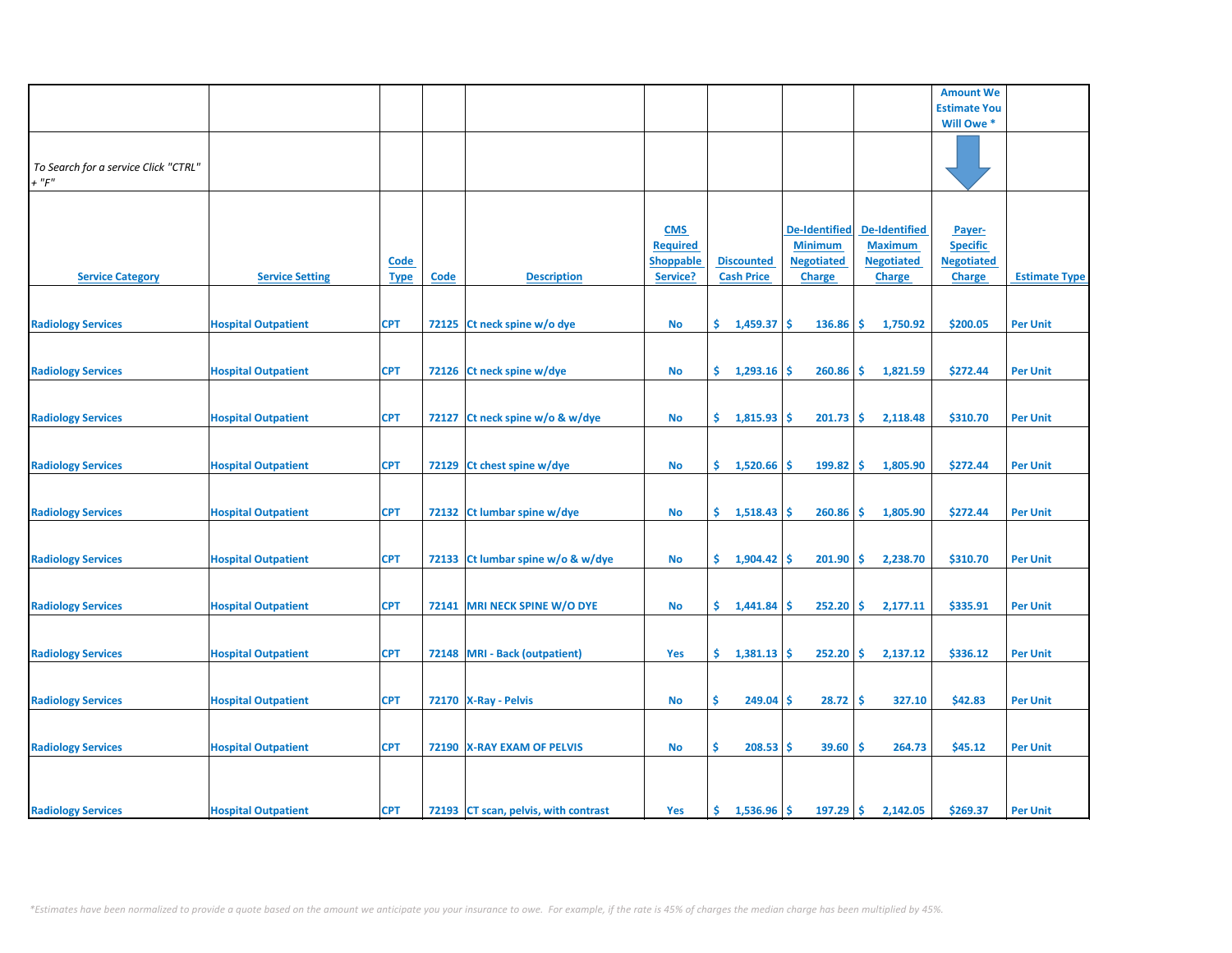|                                      |                            |             |      |                                       |                  |                   |                      |                      | <b>Amount We</b>    |                      |
|--------------------------------------|----------------------------|-------------|------|---------------------------------------|------------------|-------------------|----------------------|----------------------|---------------------|----------------------|
|                                      |                            |             |      |                                       |                  |                   |                      |                      | <b>Estimate You</b> |                      |
|                                      |                            |             |      |                                       |                  |                   |                      |                      | Will Owe *          |                      |
|                                      |                            |             |      |                                       |                  |                   |                      |                      |                     |                      |
|                                      |                            |             |      |                                       |                  |                   |                      |                      |                     |                      |
|                                      |                            |             |      |                                       |                  |                   |                      |                      |                     |                      |
| To Search for a service Click "CTRL" |                            |             |      |                                       |                  |                   |                      |                      |                     |                      |
| $+$ " $F$ "                          |                            |             |      |                                       |                  |                   |                      |                      |                     |                      |
|                                      |                            |             |      |                                       |                  |                   |                      |                      |                     |                      |
|                                      |                            |             |      |                                       |                  |                   |                      |                      |                     |                      |
|                                      |                            |             |      |                                       |                  |                   |                      |                      |                     |                      |
|                                      |                            |             |      |                                       | <b>CMS</b>       |                   | <b>De-Identified</b> | <b>De-Identified</b> | Payer-              |                      |
|                                      |                            |             |      |                                       | <b>Required</b>  |                   | <b>Minimum</b>       | <b>Maximum</b>       | <b>Specific</b>     |                      |
|                                      |                            | <b>Code</b> |      |                                       | <b>Shoppable</b> | <b>Discounted</b> | <b>Negotiated</b>    | <b>Negotiated</b>    | <b>Negotiated</b>   |                      |
|                                      |                            |             |      |                                       |                  |                   |                      |                      |                     |                      |
| <b>Service Category</b>              | <b>Service Setting</b>     | <b>Type</b> | Code | <b>Description</b>                    | Service?         | <b>Cash Price</b> | <b>Charge</b>        | <b>Charge</b>        | <b>Charge</b>       | <b>Estimate Type</b> |
|                                      |                            |             |      |                                       |                  |                   |                      |                      |                     |                      |
|                                      |                            |             |      |                                       |                  |                   |                      |                      |                     |                      |
|                                      |                            |             |      |                                       |                  |                   |                      |                      |                     |                      |
|                                      |                            |             |      |                                       |                  |                   |                      |                      |                     |                      |
| <b>Radiology Services</b>            | <b>Hospital Outpatient</b> | <b>CPT</b>  |      | 72197 MRI - Pelvis (outpatient)       | <b>No</b>        | \$<br>2,448.72    | \$<br>402.71         | -\$<br>3,522.33      | \$512.52            | <b>Per Unit</b>      |
|                                      |                            |             |      |                                       |                  |                   |                      |                      |                     |                      |
|                                      |                            |             |      |                                       |                  |                   |                      |                      |                     |                      |
|                                      |                            |             |      |                                       |                  |                   |                      |                      |                     |                      |
|                                      |                            |             |      |                                       |                  |                   |                      |                      |                     |                      |
| <b>Radiology Services</b>            | <b>Hospital Outpatient</b> | <b>CPT</b>  |      | 73000 X-ray exam of collar bone       | <b>No</b>        | \$<br>147.59      | 22.40<br><b>S</b>    | \$ ا<br>185.92       | \$42.03             | <b>Per Unit</b>      |
|                                      |                            |             |      |                                       |                  |                   |                      |                      |                     |                      |
|                                      |                            |             |      |                                       |                  |                   |                      |                      |                     |                      |
|                                      |                            |             |      |                                       |                  |                   |                      |                      |                     |                      |
|                                      |                            |             |      |                                       |                  |                   |                      |                      |                     |                      |
| <b>Radiology Services</b>            | <b>Hospital Outpatient</b> | <b>CPT</b>  |      | 73010 X-ray exam of shoulder blade    | <b>No</b>        | \$<br>196.93      | Ŝ.<br>26.01          | \$.<br>251.93        | \$43.19             | <b>Per Unit</b>      |
|                                      |                            |             |      |                                       |                  |                   |                      |                      |                     |                      |
|                                      |                            |             |      |                                       |                  |                   |                      |                      |                     |                      |
|                                      |                            |             |      |                                       |                  |                   |                      |                      |                     |                      |
|                                      |                            |             |      |                                       |                  |                   |                      |                      |                     |                      |
| <b>Radiology Services</b>            | <b>Hospital Outpatient</b> | <b>CPT</b>  |      | 73030   X-Ray - Shoulder (outpatient) | No               | \$<br>149.50      | Ŝ<br>28.33           | \$.<br>196.92        | \$43.58             | <b>Per Unit</b>      |
|                                      |                            |             |      |                                       |                  |                   |                      |                      |                     |                      |
|                                      |                            |             |      |                                       |                  |                   |                      |                      |                     |                      |
|                                      |                            |             |      |                                       |                  |                   |                      |                      |                     |                      |
| <b>Radiology Services</b>            | <b>Hospital Outpatient</b> | <b>CPT</b>  |      | 73060 X-RAY EXAM OF HUMERUS           | <b>No</b>        | \$<br>$147.62$ \$ | 29.40                | ۱\$<br>195.82        | \$42.43             | <b>Per Unit</b>      |
|                                      |                            |             |      |                                       |                  |                   |                      |                      |                     |                      |
|                                      |                            |             |      |                                       |                  |                   |                      |                      |                     |                      |
|                                      |                            |             |      |                                       |                  |                   |                      |                      |                     |                      |
| <b>Radiology Services</b>            | <b>Hospital Outpatient</b> | <b>CPT</b>  |      | 73070 X-ray exam of elbow             | <b>No</b>        | \$<br>146.83      | 25.07<br>-S          | -\$<br>191.42        | \$41.63             | <b>Per Unit</b>      |
|                                      |                            |             |      |                                       |                  |                   |                      |                      |                     |                      |
|                                      |                            |             |      |                                       |                  |                   |                      |                      |                     |                      |
|                                      |                            |             |      |                                       |                  |                   |                      |                      |                     |                      |
| <b>Radiology Services</b>            | <b>Hospital Outpatient</b> | <b>CPT</b>  |      | 73080 X-RAY EXAM OF ELBOW             | <b>No</b>        | \$<br>122.83      | 26.72<br><b>S</b>    | \$<br>154.02         | \$42.42             | <b>Per Unit</b>      |
|                                      |                            |             |      |                                       |                  |                   |                      |                      |                     |                      |
|                                      |                            |             |      |                                       |                  |                   |                      |                      |                     |                      |
|                                      |                            |             |      |                                       |                  |                   |                      |                      |                     |                      |
| <b>Radiology Services</b>            | <b>Hospital Outpatient</b> | <b>CPT</b>  |      | 73090 X-RAY EXAM OF FOREARM           | <b>No</b>        | \$<br>$117.10$ \$ | 26.40                | ۱\$<br>151.82        | \$42.03             | <b>Per Unit</b>      |
|                                      |                            |             |      |                                       |                  |                   |                      |                      |                     |                      |
|                                      |                            |             |      |                                       |                  |                   |                      |                      |                     |                      |
|                                      |                            |             |      |                                       |                  |                   |                      |                      |                     |                      |
|                                      |                            |             |      |                                       |                  |                   |                      |                      |                     |                      |
| <b>Radiology Services</b>            | <b>Hospital Outpatient</b> | <b>CPT</b>  |      | 73110   X-Ray - Wrist (outpatient)    | <b>No</b>        | \$<br>156.52      | 30.72<br><b>S</b>    | -\$<br>196.19        | \$42.42             | <b>Per Unit</b>      |
|                                      |                            |             |      |                                       |                  |                   |                      |                      |                     |                      |
|                                      |                            |             |      |                                       |                  |                   |                      |                      |                     |                      |
|                                      |                            |             |      |                                       |                  |                   |                      |                      |                     |                      |
| <b>Radiology Services</b>            | <b>Hospital Outpatient</b> | <b>CPT</b>  |      | 73120 X-RAY EXAM OF HAND              | <b>No</b>        | 192.03<br>Ś       | <b>S</b><br>24.40    | ∣\$<br>249.73        | \$42.03             | <b>Per Unit</b>      |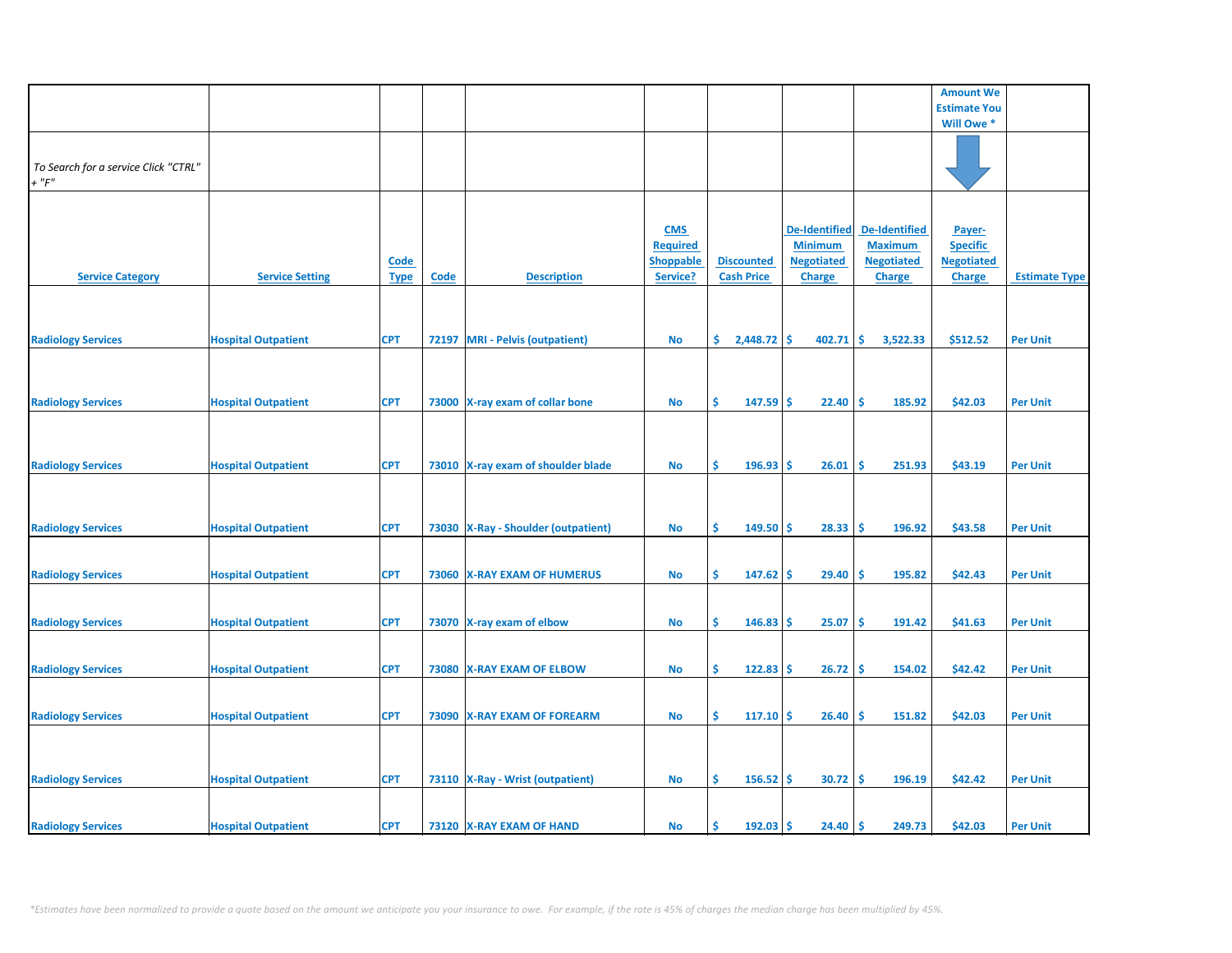|                                      |                            |             |             |                                       |                  |                    |                      |                      | <b>Amount We</b>    |                      |
|--------------------------------------|----------------------------|-------------|-------------|---------------------------------------|------------------|--------------------|----------------------|----------------------|---------------------|----------------------|
|                                      |                            |             |             |                                       |                  |                    |                      |                      | <b>Estimate You</b> |                      |
|                                      |                            |             |             |                                       |                  |                    |                      |                      | Will Owe *          |                      |
|                                      |                            |             |             |                                       |                  |                    |                      |                      |                     |                      |
|                                      |                            |             |             |                                       |                  |                    |                      |                      |                     |                      |
|                                      |                            |             |             |                                       |                  |                    |                      |                      |                     |                      |
| To Search for a service Click "CTRL" |                            |             |             |                                       |                  |                    |                      |                      |                     |                      |
| $+$ " $F$ "                          |                            |             |             |                                       |                  |                    |                      |                      |                     |                      |
|                                      |                            |             |             |                                       |                  |                    |                      |                      |                     |                      |
|                                      |                            |             |             |                                       |                  |                    |                      |                      |                     |                      |
|                                      |                            |             |             |                                       |                  |                    |                      |                      |                     |                      |
|                                      |                            |             |             |                                       | <b>CMS</b>       |                    | <b>De-Identified</b> | <b>De-Identified</b> | Payer-              |                      |
|                                      |                            |             |             |                                       | <b>Required</b>  |                    | <b>Minimum</b>       | <b>Maximum</b>       | <b>Specific</b>     |                      |
|                                      |                            |             |             |                                       |                  |                    |                      |                      |                     |                      |
|                                      |                            | <b>Code</b> |             |                                       | <b>Shoppable</b> | <b>Discounted</b>  | <b>Negotiated</b>    | <b>Negotiated</b>    | <b>Negotiated</b>   |                      |
| <b>Service Category</b>              | <b>Service Setting</b>     | <b>Type</b> | <b>Code</b> | <b>Description</b>                    | Service?         | <b>Cash Price</b>  | Charge               | Charge               | <b>Charge</b>       | <b>Estimate Type</b> |
|                                      |                            |             |             |                                       |                  |                    |                      |                      |                     |                      |
|                                      |                            |             |             |                                       |                  |                    |                      |                      |                     |                      |
|                                      |                            |             |             |                                       |                  |                    |                      |                      |                     |                      |
| <b>Radiology Services</b>            | <b>Hospital Outpatient</b> | <b>CPT</b>  |             | 73130   X-Ray - Hand                  | No               | Ŝ<br>151.54        | Ŝ<br>32.72           | -\$<br>198.42        | \$42.42             | <b>Per Unit</b>      |
|                                      |                            |             |             |                                       |                  |                    |                      |                      |                     |                      |
|                                      |                            |             |             |                                       |                  |                    |                      |                      |                     |                      |
|                                      |                            |             |             |                                       |                  |                    |                      |                      |                     |                      |
|                                      |                            |             |             |                                       |                  |                    |                      |                      |                     |                      |
| <b>Radiology Services</b>            | <b>Hospital Outpatient</b> | <b>CPT</b>  |             | 73221 MRI - Shoulder, Elbow, or Wrist | No               | \$.<br>1,211.82    | 246.65<br><b>S</b>   | \$<br>1,702.46       | \$329.57            | <b>Per Unit</b>      |
|                                      |                            |             |             |                                       |                  |                    |                      |                      |                     |                      |
|                                      |                            |             |             |                                       |                  |                    |                      |                      |                     |                      |
|                                      |                            |             |             |                                       |                  |                    |                      |                      |                     |                      |
| <b>Radiology Services</b>            | <b>Hospital Outpatient</b> | <b>CPT</b>  |             | 73502 X-Ray - Hip                     | <b>No</b>        | Ŝ<br>$129.58$ \$   | 37.77                | -\$<br>197.91        | \$57.42             | <b>Per Unit</b>      |
|                                      |                            |             |             |                                       |                  |                    |                      |                      |                     |                      |
|                                      |                            |             |             |                                       |                  |                    |                      |                      |                     |                      |
|                                      |                            |             |             |                                       |                  |                    |                      |                      |                     |                      |
|                                      |                            |             |             |                                       |                  |                    |                      |                      |                     |                      |
|                                      |                            |             |             |                                       |                  | \$<br>$150.51$ \$  |                      | -\$                  |                     |                      |
| <b>Radiology Services</b>            | <b>Hospital Outpatient</b> | <b>CPT</b>  |             | 73552 X-RAY EXAM OF FEMUR 2/>         | <b>No</b>        |                    | 29.51                | 189.38               | \$55.49             | <b>Per Unit</b>      |
|                                      |                            |             |             |                                       |                  |                    |                      |                      |                     |                      |
|                                      |                            |             |             |                                       |                  |                    |                      |                      |                     |                      |
|                                      |                            |             |             |                                       |                  |                    |                      |                      |                     |                      |
|                                      |                            |             |             |                                       |                  |                    |                      |                      |                     |                      |
| <b>Radiology Services</b>            | <b>Hospital Outpatient</b> | <b>CPT</b>  |             | 73560 X-RAY EXAM OF KNEE 1 OR 2       | <b>No</b>        | \$<br>$201.92$ \$  | 32.40                | ١\$<br>266.82        | \$42.83             | <b>Per Unit</b>      |
|                                      |                            |             |             |                                       |                  |                    |                      |                      |                     |                      |
|                                      |                            |             |             |                                       |                  |                    |                      |                      |                     |                      |
|                                      |                            |             |             |                                       |                  |                    |                      |                      |                     |                      |
|                                      |                            |             |             |                                       |                  |                    |                      |                      |                     |                      |
| <b>Radiology Services</b>            | <b>Hospital Outpatient</b> | <b>CPT</b>  |             | 73562 X-Ray - Knee (outpatient)       | No               | \$<br>$263.50$ \$  | 36.52                | -\$<br>351.25        | \$43.58             | <b>Per Unit</b>      |
|                                      |                            |             |             |                                       |                  |                    |                      |                      |                     |                      |
|                                      |                            |             |             |                                       |                  |                    |                      |                      |                     |                      |
|                                      |                            |             |             |                                       |                  |                    |                      |                      |                     |                      |
| <b>Radiology Services</b>            | <b>Hospital Outpatient</b> | <b>CPT</b>  |             | 73590 X-ray exam of lower leg         | No               | \$<br>239.62       | <b>S</b><br>32.40    | \$,<br>321.48        | \$42.43             | <b>Per Unit</b>      |
|                                      |                            |             |             |                                       |                  |                    |                      |                      |                     |                      |
|                                      |                            |             |             |                                       |                  |                    |                      |                      |                     |                      |
|                                      |                            |             |             |                                       |                  |                    |                      |                      |                     |                      |
| <b>Radiology Services</b>            | <b>Hospital Outpatient</b> | <b>CPT</b>  |             | 73600 X-RAY EXAM OF ANKLE             | No               | \$<br>$191.55$ \$  | 31.98                | -\$<br>278.60        | \$42.03             | <b>Per Unit</b>      |
|                                      |                            |             |             |                                       |                  |                    |                      |                      |                     |                      |
|                                      |                            |             |             |                                       |                  |                    |                      |                      |                     |                      |
|                                      |                            |             |             |                                       |                  |                    |                      |                      |                     |                      |
|                                      |                            |             |             |                                       |                  |                    |                      |                      |                     |                      |
| <b>Radiology Services</b>            | <b>Hospital Outpatient</b> | <b>CPT</b>  |             | 73610   X-Ray - Ankle (outpatient)    | No               | $239.05$ \$<br>\$. | 25.72                | -\$<br>311.14        | \$42.42             | <b>Per Unit</b>      |
|                                      |                            |             |             |                                       |                  |                    |                      |                      |                     |                      |
|                                      |                            |             |             |                                       |                  |                    |                      |                      |                     |                      |
|                                      |                            |             |             |                                       |                  |                    |                      |                      |                     |                      |
|                                      | <b>Hospital Outpatient</b> | <b>CPT</b>  |             | 73620 X-RAY EXAM OF FOOT              | No               | Ś<br>$196.24$ \$   | 29.81                | -\$<br>262.21        | \$41.32             | <b>Per Unit</b>      |
| <b>Radiology Services</b>            |                            |             |             |                                       |                  |                    |                      |                      |                     |                      |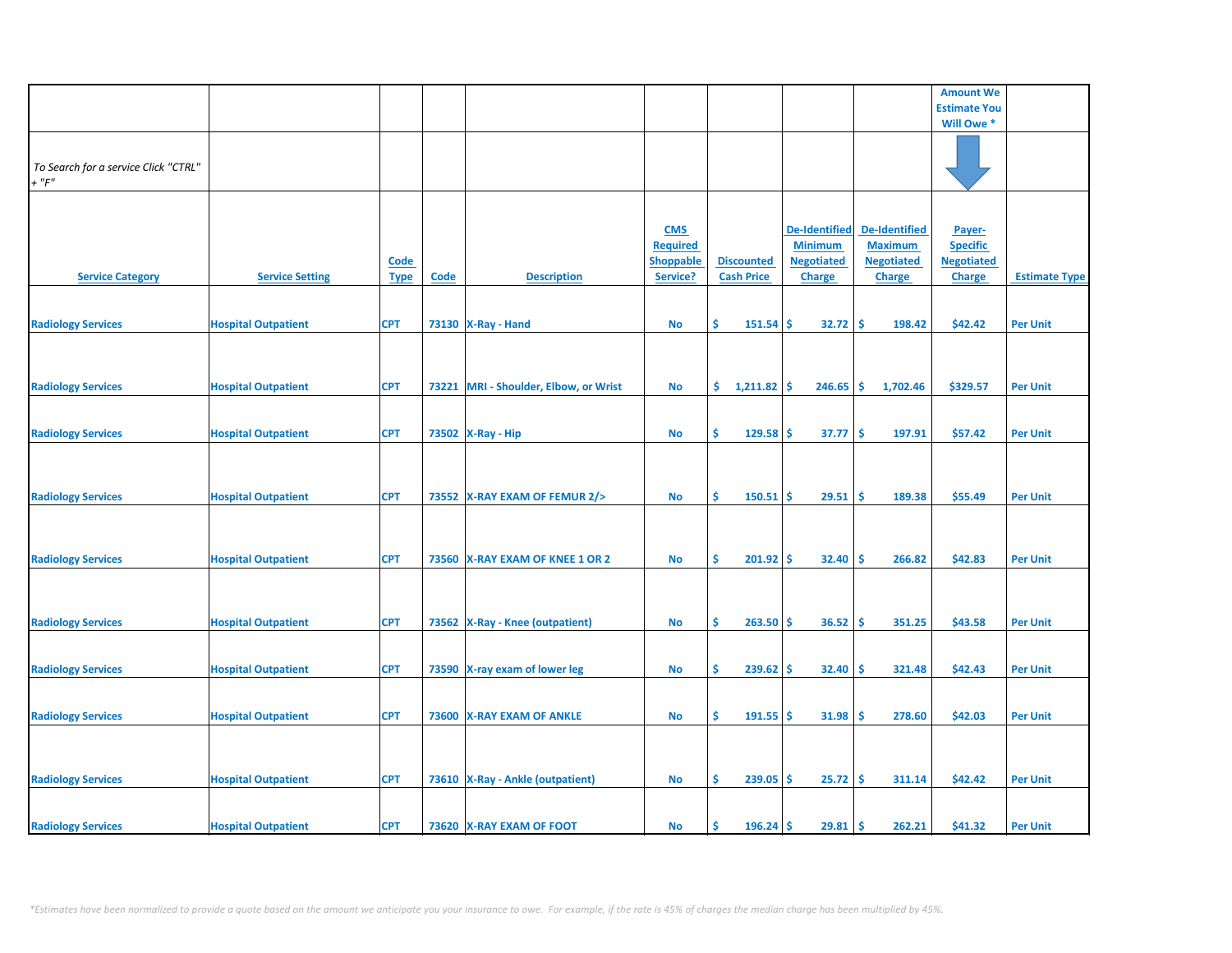|                                      |                            |             |       |                                                              |                  |                          |                      |                      | <b>Amount We</b>    |                      |
|--------------------------------------|----------------------------|-------------|-------|--------------------------------------------------------------|------------------|--------------------------|----------------------|----------------------|---------------------|----------------------|
|                                      |                            |             |       |                                                              |                  |                          |                      |                      | <b>Estimate You</b> |                      |
|                                      |                            |             |       |                                                              |                  |                          |                      |                      | Will Owe *          |                      |
|                                      |                            |             |       |                                                              |                  |                          |                      |                      |                     |                      |
|                                      |                            |             |       |                                                              |                  |                          |                      |                      |                     |                      |
| To Search for a service Click "CTRL" |                            |             |       |                                                              |                  |                          |                      |                      |                     |                      |
| $+$ " $F$ "                          |                            |             |       |                                                              |                  |                          |                      |                      |                     |                      |
|                                      |                            |             |       |                                                              |                  |                          |                      |                      |                     |                      |
|                                      |                            |             |       |                                                              | <b>CMS</b>       |                          | <b>De-Identified</b> | <b>De-Identified</b> | Payer-              |                      |
|                                      |                            |             |       |                                                              | <b>Required</b>  |                          | <b>Minimum</b>       | <b>Maximum</b>       | <b>Specific</b>     |                      |
|                                      |                            | <b>Code</b> |       |                                                              | <b>Shoppable</b> | <b>Discounted</b>        | <b>Negotiated</b>    | <b>Negotiated</b>    | <b>Negotiated</b>   |                      |
| <b>Service Category</b>              | <b>Service Setting</b>     | <b>Type</b> | Code  | <b>Description</b>                                           | Service?         | <b>Cash Price</b>        | <b>Charge</b>        | <b>Charge</b>        | <b>Charge</b>       | <b>Estimate Type</b> |
|                                      |                            |             |       |                                                              |                  |                          |                      |                      |                     |                      |
|                                      |                            |             |       |                                                              |                  |                          |                      |                      |                     |                      |
|                                      |                            |             |       |                                                              |                  |                          |                      |                      |                     |                      |
| <b>Radiology Services</b>            | <b>Hospital Outpatient</b> | <b>CPT</b>  |       | 73630   X-Ray - Foot (outpatient)                            | <b>No</b>        | \$<br>216.05             | -S<br>33.95          | -\$<br>289.60        | \$42.07             | <b>Per Unit</b>      |
|                                      |                            |             |       |                                                              |                  |                          |                      |                      |                     |                      |
|                                      |                            |             |       |                                                              |                  |                          |                      |                      |                     |                      |
|                                      |                            |             |       |                                                              |                  |                          |                      |                      |                     |                      |
| <b>Radiology Services</b>            | <b>Hospital Outpatient</b> | <b>CPT</b>  |       | 73700 CT LOWER EXTREMITY W/O DYE                             | <b>No</b>        | \$.<br>1,231.00          | -Ś<br>134.01         | -Ś<br>1,400.92       | \$197.01            | <b>Per Unit</b>      |
|                                      |                            |             |       |                                                              |                  |                          |                      |                      |                     |                      |
|                                      |                            |             |       |                                                              |                  |                          |                      |                      |                     |                      |
|                                      |                            |             |       |                                                              |                  |                          |                      |                      |                     |                      |
| <b>Radiology Services</b>            | <b>Hospital Outpatient</b> | <b>CPT</b>  |       | 73721 MRI - Knee (outpatient)                                | Yes              | \$<br>1,224.32           | -\$<br>246.65        | -\$<br>1,828.36      | \$329.58            | <b>Per Unit</b>      |
|                                      |                            |             |       |                                                              |                  |                          |                      |                      |                     |                      |
| <b>Radiology Services</b>            | <b>Hospital Outpatient</b> | <b>CPT</b>  |       | 74018   X-Ray - Abdomen                                      | <b>No</b>        | \$.<br>145.61            | -\$<br>28.31         | -\$<br>189.76        | \$56.13             | <b>Per Unit</b>      |
|                                      |                            |             |       |                                                              |                  |                          |                      |                      |                     |                      |
|                                      |                            |             |       |                                                              |                  |                          |                      |                      |                     |                      |
| <b>Radiology Services</b>            | <b>Hospital Outpatient</b> | <b>CPT</b>  |       | 74150 Ct abdomen w/o dye                                     | <b>No</b>        | \$.<br>977.64            | -S<br>142.38         | ا\$<br>1,446.99      | \$206.97            | <b>Per Unit</b>      |
|                                      |                            |             |       |                                                              |                  |                          |                      |                      |                     |                      |
|                                      |                            |             |       |                                                              |                  |                          |                      |                      |                     |                      |
|                                      |                            |             |       |                                                              |                  |                          |                      |                      |                     |                      |
| <b>Radiology Services</b>            | <b>Hospital Outpatient</b> | <b>CPT</b>  |       | 74170 Ct abdomen w/o & w/dye                                 | <b>No</b>        | $\sin 1,824.18$ $\sin 1$ | 207.86               | I\$<br>2,144.29      | \$317.80            | <b>Per Unit</b>      |
|                                      |                            |             |       |                                                              |                  |                          |                      |                      |                     |                      |
|                                      |                            |             |       |                                                              |                  |                          |                      |                      |                     |                      |
|                                      |                            |             |       |                                                              |                  |                          |                      |                      |                     |                      |
|                                      |                            |             |       |                                                              |                  |                          |                      |                      |                     |                      |
|                                      |                            | <b>CPT</b>  | 74177 | <b>CT Scan - Abdomen and Pelvis, with</b><br><b>Contrast</b> | <b>No</b>        | $\frac{2,748.11}{5}$     | 286.79               | l\$<br>3,568.86      | \$321.15            | <b>Per Unit</b>      |
| <b>Radiology Services</b>            | <b>Hospital Outpatient</b> |             |       |                                                              |                  |                          |                      |                      |                     |                      |
|                                      |                            |             |       |                                                              |                  |                          |                      |                      |                     |                      |
|                                      |                            |             |       |                                                              |                  |                          |                      |                      |                     |                      |
|                                      |                            |             |       |                                                              |                  |                          |                      |                      |                     |                      |
|                                      |                            |             |       | <b>CT Scan - Abdomen and Pelvis, with</b>                    |                  |                          |                      |                      |                     |                      |
| <b>Radiology Services</b>            | <b>Hospital Outpatient</b> | <b>CPT</b>  | 74177 | <b>Contrast</b>                                              | Yes              | \$2,748.11               | -Ś<br>286.79         | -\$<br>3,568.86      | \$321.15            | <b>Per Unit</b>      |
|                                      |                            |             |       |                                                              |                  |                          |                      |                      |                     |                      |
|                                      |                            |             |       |                                                              |                  |                          |                      |                      |                     |                      |
| <b>Radiology Services</b>            | <b>Hospital Outpatient</b> | <b>CPT</b>  |       | 74220 X-ray xm esophagus 1 cntrst                            | <b>No</b>        | Ś<br>394.10              | -\$<br>56.38         | ا\$<br>563.71        | \$90.49             | <b>Per Unit</b>      |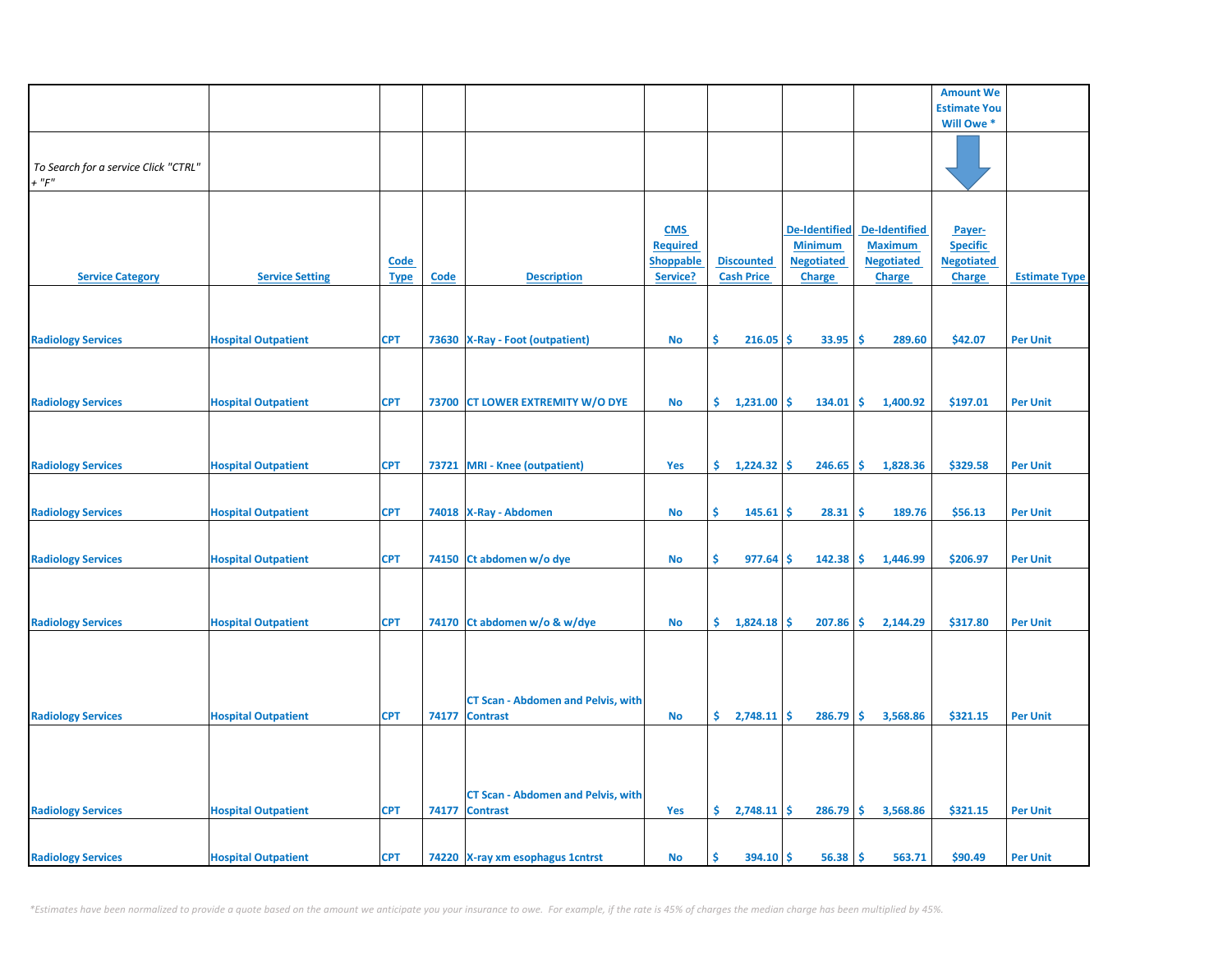|                                                     |                            |                            |             |                                         |                                                               |                                        |                                                                              |                                                                              | <b>Amount We</b>                                                |                      |
|-----------------------------------------------------|----------------------------|----------------------------|-------------|-----------------------------------------|---------------------------------------------------------------|----------------------------------------|------------------------------------------------------------------------------|------------------------------------------------------------------------------|-----------------------------------------------------------------|----------------------|
|                                                     |                            |                            |             |                                         |                                                               |                                        |                                                                              |                                                                              |                                                                 |                      |
|                                                     |                            |                            |             |                                         |                                                               |                                        |                                                                              |                                                                              | <b>Estimate You</b>                                             |                      |
|                                                     |                            |                            |             |                                         |                                                               |                                        |                                                                              |                                                                              | Will Owe *                                                      |                      |
| To Search for a service Click "CTRL"<br>$+$ " $F$ " |                            |                            |             |                                         |                                                               |                                        |                                                                              |                                                                              |                                                                 |                      |
|                                                     |                            |                            |             |                                         |                                                               |                                        |                                                                              |                                                                              |                                                                 |                      |
| <b>Service Category</b>                             | <b>Service Setting</b>     | <b>Code</b><br><b>Type</b> | <b>Code</b> | <b>Description</b>                      | <b>CMS</b><br><b>Required</b><br><b>Shoppable</b><br>Service? | <b>Discounted</b><br><b>Cash Price</b> | <b>De-Identified</b><br><b>Minimum</b><br><b>Negotiated</b><br><b>Charge</b> | <b>De-Identified</b><br><b>Maximum</b><br><b>Negotiated</b><br><b>Charge</b> | Payer-<br><b>Specific</b><br><b>Negotiated</b><br><b>Charge</b> | <b>Estimate Type</b> |
|                                                     |                            |                            |             |                                         |                                                               |                                        |                                                                              |                                                                              |                                                                 |                      |
| <b>Radiology Services</b>                           | <b>Hospital Outpatient</b> | <b>CPT</b>                 |             | 74270 X-ray xm colon 1 cntrst std       | <b>No</b>                                                     | \$<br>$521.72$ \$                      | 79.34                                                                        | \$.<br>578.01                                                                | \$102.59                                                        | <b>Per Unit</b>      |
|                                                     |                            |                            |             |                                         |                                                               |                                        |                                                                              |                                                                              |                                                                 |                      |
|                                                     |                            |                            |             |                                         |                                                               |                                        |                                                                              |                                                                              |                                                                 |                      |
| <b>Radiology Services</b>                           | <b>Hospital Outpatient</b> | <b>CPT</b>                 | 75571       | Ct hrt w/o dye w/ca test                | No                                                            | \$<br>306.04                           | 59.00<br>\$.                                                                 | \$.<br>323.39                                                                | \$63.71                                                         | <b>Per Unit</b>      |
| <b>Radiology Services</b>                           | <b>Hospital Outpatient</b> | <b>CPT</b>                 | 76536       | <b>Ultrasound - Head and Neck</b>       | <b>No</b>                                                     | \$<br>460.62                           | \$<br>78.79                                                                  | Ŝ<br>386.50                                                                  | \$101.84                                                        | <b>Per Unit</b>      |
| <b>Radiology Services</b>                           | <b>Hospital Outpatient</b> | <b>CPT</b>                 | 76642       | <b>Ultrasound - Breast (outpatient)</b> | <b>No</b>                                                     | Ś<br>152.68                            | \$<br>78.52                                                                  | Ŝ<br>249.30                                                                  | \$105.06                                                        | <b>Per Unit</b>      |
| <b>Radiology Services</b>                           | <b>Hospital Outpatient</b> | <b>CPT</b>                 | 76700       | <b>Ultrasound - Abdominal, Complete</b> | <b>Yes</b>                                                    | Ŝ.<br>361.43                           | 91.69<br>-Ś                                                                  | Ŝ<br>433.80                                                                  | \$115.08                                                        | <b>Per Unit</b>      |
|                                                     |                            |                            |             |                                         |                                                               | \$                                     | Ŝ                                                                            | Ś                                                                            |                                                                 |                      |
| <b>Radiology Services</b>                           | <b>Hospital Outpatient</b> | <b>CPT</b>                 | 76705       | Ultrasound - Abdominal, Limited         | No                                                            | 327.93                                 | 46.05                                                                        | 372.20                                                                       | \$103.02                                                        | <b>Per Unit</b>      |
| <b>Maternity/Delivery</b>                           | <b>Hospital Outpatient</b> | <b>CPT</b>                 |             | 76770 US EXAM ABDO BACK WALL COMP       | No                                                            | \$<br>$456.58$ \$                      | 76.54                                                                        | Ŝ<br>400.80                                                                  | \$111.27                                                        | <b>Per Unit</b>      |
|                                                     |                            |                            |             |                                         |                                                               | Ŝ                                      |                                                                              |                                                                              |                                                                 |                      |
| <b>Maternity/Delivery</b>                           | <b>Hospital Outpatient</b> | <b>CPT</b>                 |             | 76801 OB US < 14 WKS SINGLE FETUS       | <b>No</b>                                                     | $391.57$ \$                            | 86.65                                                                        | Ŝ.<br>396.27                                                                 | \$124.44                                                        | <b>Per Unit</b>      |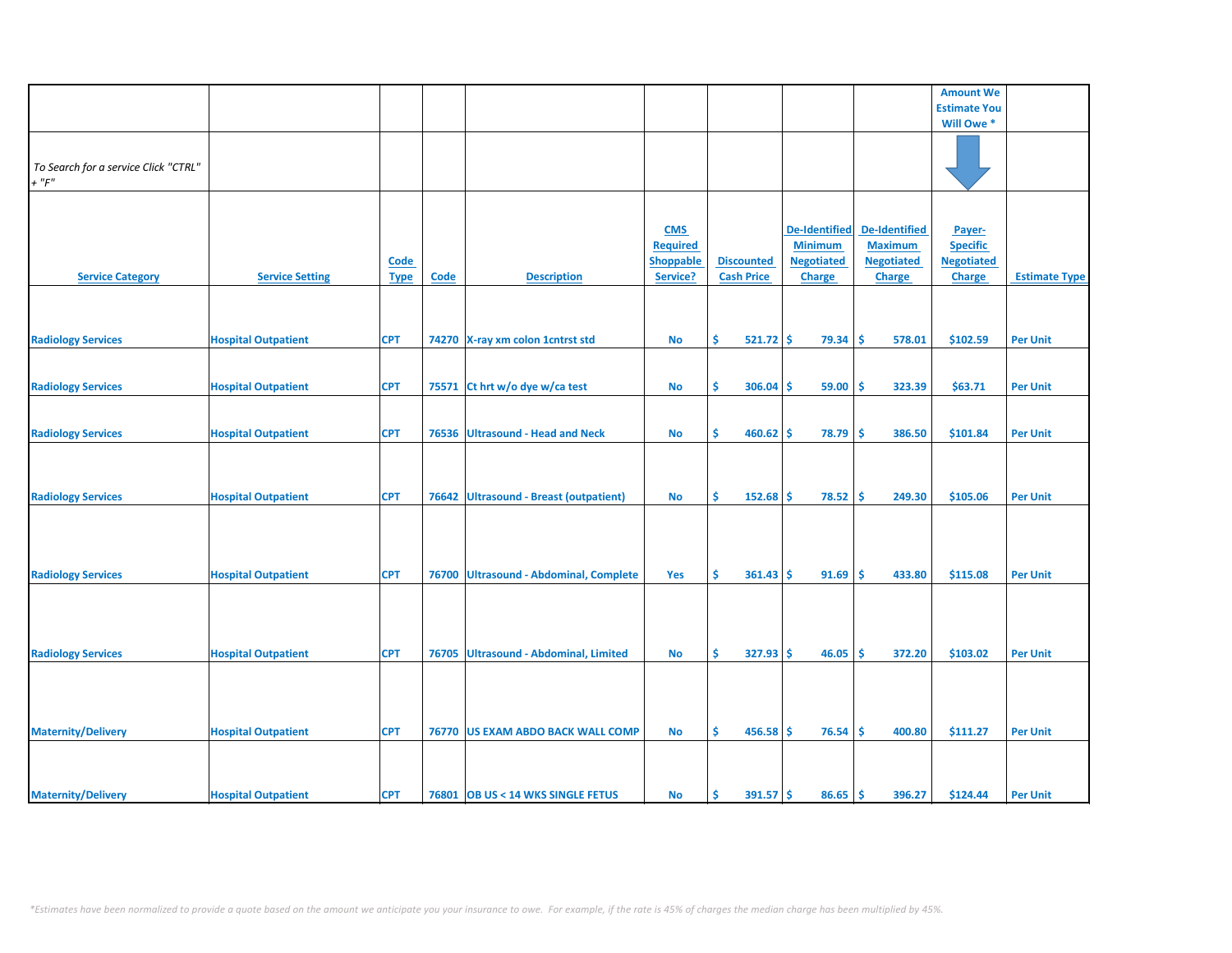|                                      |                            |             |       |                                        |                  |                    |                      |                      | <b>Amount We</b>    |                      |
|--------------------------------------|----------------------------|-------------|-------|----------------------------------------|------------------|--------------------|----------------------|----------------------|---------------------|----------------------|
|                                      |                            |             |       |                                        |                  |                    |                      |                      | <b>Estimate You</b> |                      |
|                                      |                            |             |       |                                        |                  |                    |                      |                      | Will Owe *          |                      |
|                                      |                            |             |       |                                        |                  |                    |                      |                      |                     |                      |
|                                      |                            |             |       |                                        |                  |                    |                      |                      |                     |                      |
| To Search for a service Click "CTRL" |                            |             |       |                                        |                  |                    |                      |                      |                     |                      |
| $+$ " $F$ "                          |                            |             |       |                                        |                  |                    |                      |                      |                     |                      |
|                                      |                            |             |       |                                        |                  |                    |                      |                      |                     |                      |
|                                      |                            |             |       |                                        |                  |                    |                      |                      |                     |                      |
|                                      |                            |             |       |                                        |                  |                    |                      |                      |                     |                      |
|                                      |                            |             |       |                                        | <b>CMS</b>       |                    | <b>De-Identified</b> | <b>De-Identified</b> | Payer-              |                      |
|                                      |                            |             |       |                                        | <b>Required</b>  |                    | <b>Minimum</b>       | <b>Maximum</b>       | <b>Specific</b>     |                      |
|                                      |                            | <b>Code</b> |       |                                        | <b>Shoppable</b> | <b>Discounted</b>  | <b>Negotiated</b>    | <b>Negotiated</b>    | <b>Negotiated</b>   |                      |
| <b>Service Category</b>              | <b>Service Setting</b>     |             | Code  | <b>Description</b>                     | Service?         | <b>Cash Price</b>  | <b>Charge</b>        | <b>Charge</b>        | <b>Charge</b>       | <b>Estimate Type</b> |
|                                      |                            | <b>Type</b> |       |                                        |                  |                    |                      |                      |                     |                      |
|                                      |                            |             |       |                                        |                  |                    |                      |                      |                     |                      |
|                                      |                            |             |       |                                        |                  |                    |                      |                      |                     |                      |
|                                      |                            |             |       |                                        |                  |                    |                      |                      |                     |                      |
|                                      |                            |             |       |                                        |                  |                    |                      |                      |                     |                      |
|                                      |                            |             |       | <b>Ultrasound - Pregnancy</b>          |                  |                    |                      |                      |                     |                      |
|                                      |                            | <b>CPT</b>  | 76805 | (outpatient)                           | Yes              | \$<br>367.73       | \$<br>100.36         | Ś<br>437.10          | \$124.80            | <b>Per Unit</b>      |
| <b>Radiology Services</b>            | <b>Hospital Outpatient</b> |             |       |                                        |                  |                    |                      |                      |                     |                      |
|                                      |                            |             |       |                                        |                  |                    |                      |                      |                     |                      |
|                                      |                            |             |       |                                        |                  |                    |                      |                      |                     |                      |
|                                      |                            |             |       |                                        |                  |                    |                      |                      |                     |                      |
| <b>Maternity/Delivery</b>            | <b>Hospital Outpatient</b> | <b>CPT</b>  | 76811 | <b>OB US DETAILED SNGL FETUS</b>       | No               | \$<br>522.04       | \$<br>198.65         | \$<br>587.50         | \$215.49            | <b>Per Unit</b>      |
|                                      |                            |             |       |                                        |                  |                    |                      |                      |                     |                      |
|                                      |                            |             |       |                                        |                  |                    |                      |                      |                     |                      |
|                                      |                            |             |       |                                        |                  |                    |                      |                      |                     |                      |
| <b>Maternity/Delivery</b>            | <b>Hospital Outpatient</b> | <b>CPT</b>  |       | 76815 OB US LIMITED FETUS(S)           | No               | \$<br>309.95       | 54.75<br>\$          | \$.<br>384.30        | \$80.14             | <b>Per Unit</b>      |
|                                      |                            |             |       |                                        |                  |                    |                      |                      |                     |                      |
|                                      |                            |             |       |                                        |                  |                    |                      |                      |                     |                      |
|                                      |                            |             |       |                                        |                  |                    |                      |                      |                     |                      |
|                                      |                            |             |       |                                        |                  |                    |                      |                      |                     |                      |
|                                      |                            |             |       |                                        |                  |                    |                      |                      |                     |                      |
| <b>Radiology Services</b>            | <b>Hospital Outpatient</b> | <b>CPT</b>  |       | 76816 Ultrasound - Pregnancy Follow-Up | No               | \$<br>406.54       | \$<br>64.37          | \$.<br>384.30        | \$91.27             | <b>Per Unit</b>      |
|                                      |                            |             |       |                                        |                  |                    |                      |                      |                     |                      |
|                                      |                            |             |       |                                        |                  |                    |                      |                      |                     |                      |
|                                      |                            |             |       |                                        |                  |                    |                      |                      |                     |                      |
| <b>Maternity/Delivery</b>            | <b>Hospital Outpatient</b> | <b>CPT</b>  |       | 76818 FETAL BIOPHYS PROFILE W/NST      | No               | \$<br>476.50       | Ŝ.<br>82.20          | Ŝ.<br>387.27         | \$128.58            | <b>Per Unit</b>      |
|                                      |                            |             |       |                                        |                  |                    |                      |                      |                     |                      |
|                                      |                            |             |       |                                        |                  |                    |                      |                      |                     |                      |
|                                      |                            |             |       |                                        |                  |                    |                      |                      |                     |                      |
|                                      |                            |             |       |                                        |                  |                    |                      |                      |                     |                      |
| <b>Maternity/Delivery</b>            | <b>Hospital Outpatient</b> | <b>CPT</b>  |       | 76819 FETAL BIOPHYS PROFIL W/O NST     | No               | \$<br>407.39       | \$<br>97.44          | \$<br>398.34         | \$113.30            | <b>Per Unit</b>      |
|                                      |                            |             |       |                                        |                  |                    |                      |                      |                     |                      |
|                                      |                            |             |       |                                        |                  |                    |                      |                      |                     |                      |
|                                      |                            |             |       |                                        |                  |                    |                      |                      |                     |                      |
|                                      |                            |             |       |                                        |                  |                    |                      |                      |                     |                      |
| <b>Radiology Services</b>            | <b>Hospital Outpatient</b> | <b>CPT</b>  | 76821 | <b>MIDDLE CEREBRAL ARTERY ECHO</b>     | No               | \$<br>370.14       | -\$<br>88.69         | \$.<br>391.69        | \$107.92            | <b>Per Unit</b>      |
|                                      |                            |             |       |                                        |                  |                    |                      |                      |                     |                      |
|                                      |                            |             |       |                                        |                  |                    |                      |                      |                     |                      |
|                                      |                            |             |       |                                        |                  |                    |                      |                      |                     |                      |
|                                      |                            |             |       |                                        |                  |                    |                      |                      |                     |                      |
|                                      |                            |             |       |                                        |                  |                    |                      |                      |                     |                      |
|                                      |                            |             |       | <b>Ultrasound - Transvaginal (non-</b> |                  |                    |                      |                      |                     |                      |
| <b>Radiology Services</b>            | <b>Hospital Outpatient</b> | <b>CPT</b>  |       | 76830 maternity)                       | Yes              | -\$<br>$475.43$ \$ | 98.63                | \$<br>463.90         | \$108.72            | <b>Per Unit</b>      |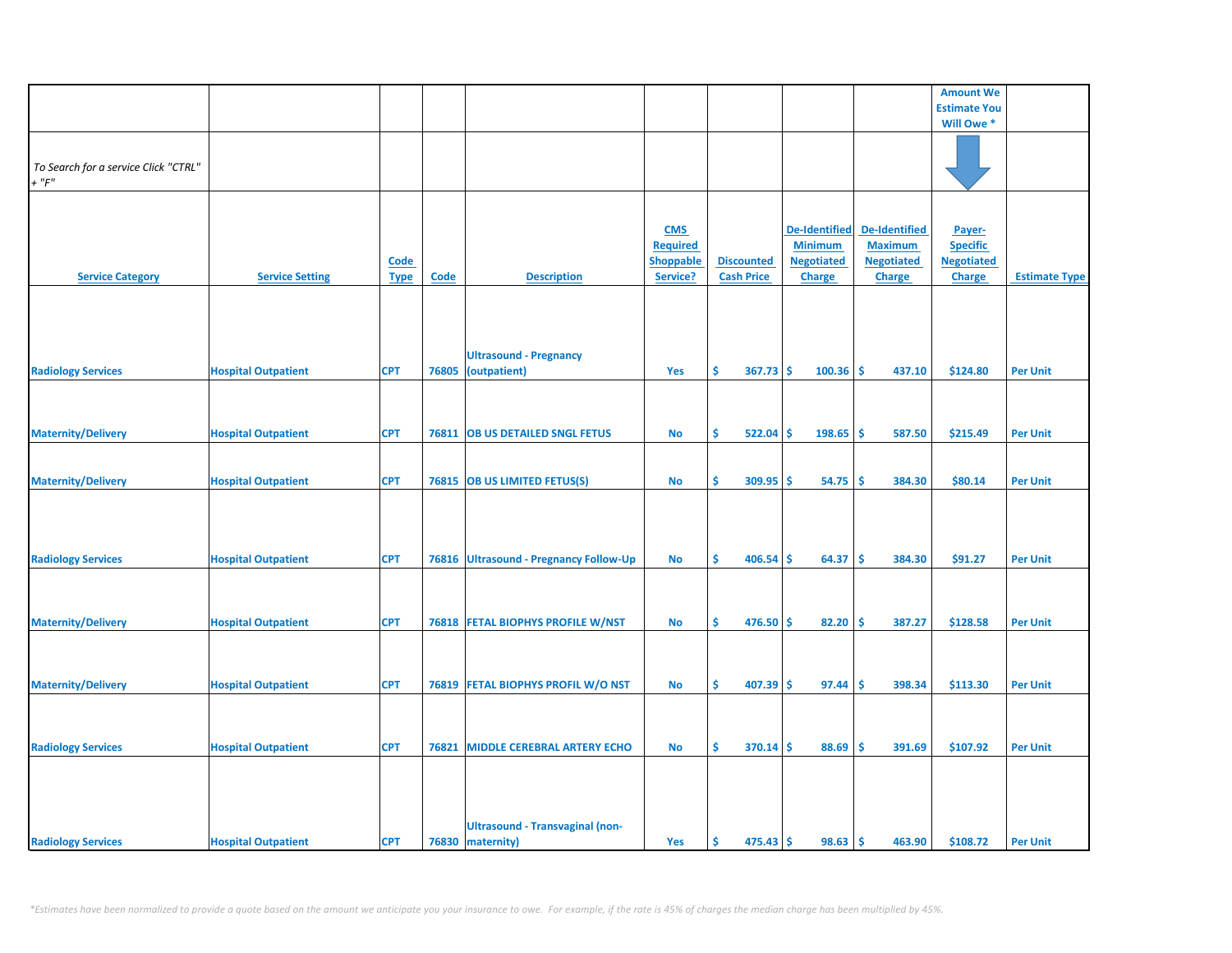|                                      |                            |             |       |                                        |                 |                   |    |                      |                      | <b>Amount We</b>    |                      |
|--------------------------------------|----------------------------|-------------|-------|----------------------------------------|-----------------|-------------------|----|----------------------|----------------------|---------------------|----------------------|
|                                      |                            |             |       |                                        |                 |                   |    |                      |                      | <b>Estimate You</b> |                      |
|                                      |                            |             |       |                                        |                 |                   |    |                      |                      | Will Owe *          |                      |
|                                      |                            |             |       |                                        |                 |                   |    |                      |                      |                     |                      |
|                                      |                            |             |       |                                        |                 |                   |    |                      |                      |                     |                      |
|                                      |                            |             |       |                                        |                 |                   |    |                      |                      |                     |                      |
| To Search for a service Click "CTRL" |                            |             |       |                                        |                 |                   |    |                      |                      |                     |                      |
| $+$ " $F"$                           |                            |             |       |                                        |                 |                   |    |                      |                      |                     |                      |
|                                      |                            |             |       |                                        |                 |                   |    |                      |                      |                     |                      |
|                                      |                            |             |       |                                        |                 |                   |    |                      |                      |                     |                      |
|                                      |                            |             |       |                                        |                 |                   |    |                      |                      |                     |                      |
|                                      |                            |             |       |                                        | <b>CMS</b>      |                   |    | <b>De-Identified</b> | <b>De-Identified</b> | Payer-              |                      |
|                                      |                            |             |       |                                        |                 |                   |    |                      |                      |                     |                      |
|                                      |                            |             |       |                                        | <b>Required</b> |                   |    | <b>Minimum</b>       | <b>Maximum</b>       | <b>Specific</b>     |                      |
|                                      |                            | <b>Code</b> |       |                                        | Shoppable       | <b>Discounted</b> |    | <b>Negotiated</b>    | <b>Negotiated</b>    | <b>Negotiated</b>   |                      |
| <b>Service Category</b>              | <b>Service Setting</b>     | <b>Type</b> | Code  | <b>Description</b>                     | Service?        | <b>Cash Price</b> |    | Charge               | Charge               | <b>Charge</b>       | <b>Estimate Type</b> |
|                                      |                            |             |       |                                        |                 |                   |    |                      |                      |                     |                      |
|                                      |                            |             |       |                                        |                 |                   |    |                      |                      |                     |                      |
|                                      |                            |             |       |                                        |                 |                   |    |                      |                      |                     |                      |
|                                      |                            |             |       |                                        |                 |                   |    |                      |                      |                     |                      |
| <b>Radiology Services</b>            | <b>Hospital Outpatient</b> | <b>CPT</b>  |       | 76856 Ultrasound - Pelvic (outpatient) | <b>No</b>       | Ŝ<br>344.00       | Ŝ  | 70.34                | Ŝ.<br>408.50         | \$108.37            | <b>Per Unit</b>      |
|                                      |                            |             |       |                                        |                 |                   |    |                      |                      |                     |                      |
|                                      |                            |             |       |                                        |                 |                   |    |                      |                      |                     |                      |
|                                      |                            |             |       |                                        |                 |                   |    |                      |                      |                     |                      |
|                                      |                            |             |       |                                        |                 |                   |    |                      |                      |                     |                      |
|                                      |                            |             |       |                                        |                 |                   |    |                      |                      |                     |                      |
|                                      |                            |             |       |                                        |                 |                   |    |                      |                      |                     |                      |
|                                      |                            |             |       |                                        |                 |                   |    |                      |                      |                     |                      |
| <b>Radiology Services</b>            | <b>Hospital Outpatient</b> | <b>CPT</b>  |       | 77065 Mammography of one breast        | Yes             | \$<br>$546.40$ \$ |    | 107.57               | ۱\$<br>501.03        | \$113.51            | <b>Per Unit</b>      |
|                                      |                            |             |       |                                        |                 |                   |    |                      |                      |                     |                      |
|                                      |                            |             |       |                                        |                 |                   |    |                      |                      |                     |                      |
|                                      |                            |             |       |                                        |                 |                   |    |                      |                      |                     |                      |
|                                      |                            |             |       |                                        |                 |                   |    |                      |                      |                     |                      |
|                                      |                            |             |       |                                        |                 |                   |    |                      |                      |                     |                      |
|                                      |                            |             |       |                                        |                 |                   |    |                      |                      |                     |                      |
|                                      |                            |             |       |                                        |                 |                   |    |                      |                      |                     |                      |
| <b>Radiology Services</b>            | <b>Hospital Outpatient</b> | <b>CPT</b>  |       | 77066 Mammography of both breasts      | Yes             | \$<br>$383.79$ \$ |    | 135.81               | ١ś<br>629.70         | \$143.55            | <b>Per Unit</b>      |
|                                      |                            |             |       |                                        |                 |                   |    |                      |                      |                     |                      |
|                                      |                            |             |       |                                        |                 |                   |    |                      |                      |                     |                      |
|                                      |                            |             |       |                                        |                 |                   |    |                      |                      |                     |                      |
|                                      |                            |             |       |                                        |                 |                   |    |                      |                      |                     |                      |
|                                      |                            |             |       |                                        |                 |                   |    |                      |                      |                     |                      |
|                                      |                            |             |       |                                        |                 |                   |    |                      |                      |                     |                      |
|                                      |                            |             |       |                                        |                 |                   |    |                      |                      |                     |                      |
| <b>Radiology Services</b>            | <b>Hospital Outpatient</b> | <b>CPT</b>  | 77067 | <b>Mammogram (outpatient)</b>          | Yes             | Ŝ<br>$406.73$ \$  |    | $109.22$ \$          | 504.02               | \$115.37            | <b>Per Unit</b>      |
|                                      |                            |             |       |                                        |                 |                   |    |                      |                      |                     |                      |
|                                      |                            |             |       |                                        |                 |                   |    |                      |                      |                     |                      |
|                                      |                            |             |       |                                        |                 |                   |    |                      |                      |                     |                      |
|                                      |                            |             |       |                                        |                 |                   |    |                      |                      |                     |                      |
|                                      |                            |             |       |                                        |                 |                   |    |                      |                      |                     |                      |
| <b>Radiology Services</b>            | <b>Hospital Outpatient</b> | <b>CPT</b>  |       | 77080 Bone Density Scan (outpatient)   | No              | \$<br>$247.25$ \$ |    | 56.29                | ۱\$<br>393.45        | \$65.02             | <b>Per Unit</b>      |
|                                      |                            |             |       |                                        |                 |                   |    |                      |                      |                     |                      |
|                                      |                            |             |       |                                        |                 |                   |    |                      |                      |                     |                      |
|                                      |                            |             |       |                                        |                 |                   |    |                      |                      |                     |                      |
| <b>Radiology Services</b>            | <b>Hospital Outpatient</b> | <b>CPT</b>  |       | 77081 Dxa bone density/peripheral      | <b>No</b>       | \$<br>116.84      | -Ś | 33.80                | -\$<br>171.64        | \$35.87             | <b>Per Unit</b>      |
|                                      |                            |             |       |                                        |                 |                   |    |                      |                      |                     |                      |
|                                      |                            |             |       |                                        |                 |                   |    |                      |                      |                     |                      |
|                                      |                            |             |       |                                        |                 |                   |    |                      |                      |                     |                      |
|                                      |                            |             |       |                                        |                 |                   |    |                      |                      |                     |                      |
|                                      |                            |             |       |                                        |                 |                   |    |                      |                      |                     |                      |
| <b>Radiology Services</b>            | <b>Hospital Outpatient</b> | <b>CPT</b>  |       | 78452 Myocardial Imaging (outpatient)  | <b>No</b>       | \$<br>1,010.04    | -Ś | $336.74$ \$          | 2,091.45             | \$661.50            | <b>Per Unit</b>      |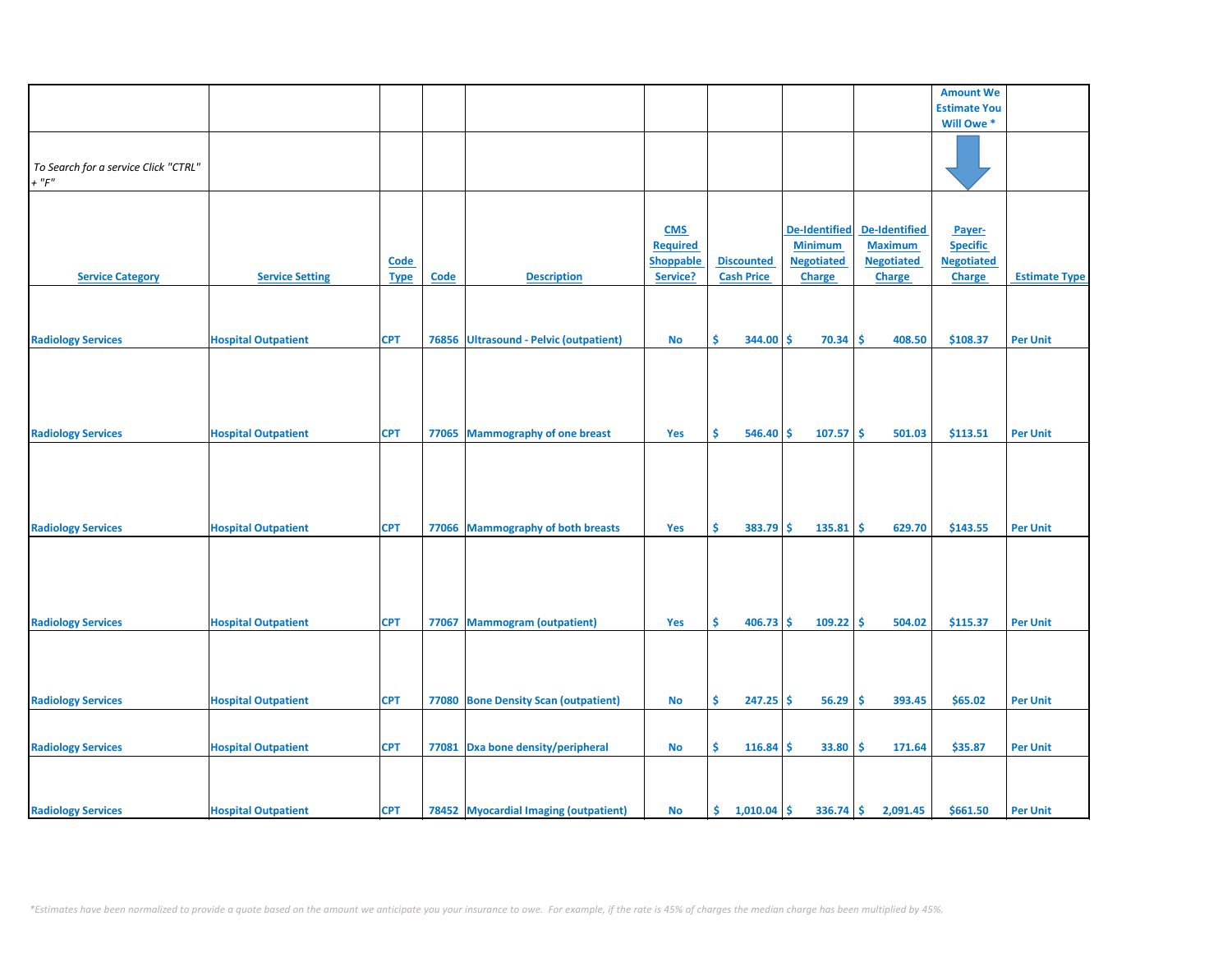|                                            |                            |             |             |                                             |                  |                   |                      |                   | <b>Amount We</b>    |                      |
|--------------------------------------------|----------------------------|-------------|-------------|---------------------------------------------|------------------|-------------------|----------------------|-------------------|---------------------|----------------------|
|                                            |                            |             |             |                                             |                  |                   |                      |                   | <b>Estimate You</b> |                      |
|                                            |                            |             |             |                                             |                  |                   |                      |                   | Will Owe *          |                      |
|                                            |                            |             |             |                                             |                  |                   |                      |                   |                     |                      |
|                                            |                            |             |             |                                             |                  |                   |                      |                   |                     |                      |
| To Search for a service Click "CTRL"       |                            |             |             |                                             |                  |                   |                      |                   |                     |                      |
| $+$ " $F$ "                                |                            |             |             |                                             |                  |                   |                      |                   |                     |                      |
|                                            |                            |             |             |                                             |                  |                   |                      |                   |                     |                      |
|                                            |                            |             |             |                                             |                  |                   |                      |                   |                     |                      |
|                                            |                            |             |             |                                             | <b>CMS</b>       |                   | <b>De-Identified</b> | De-Identified     | Payer-              |                      |
|                                            |                            |             |             |                                             | <b>Required</b>  |                   | <b>Minimum</b>       | <b>Maximum</b>    | <b>Specific</b>     |                      |
|                                            |                            | <b>Code</b> |             |                                             | <b>Shoppable</b> | <b>Discounted</b> | <b>Negotiated</b>    | <b>Negotiated</b> | <b>Negotiated</b>   |                      |
| <b>Service Category</b>                    | <b>Service Setting</b>     |             | <b>Code</b> | <b>Description</b>                          | Service?         | <b>Cash Price</b> | Charge               |                   |                     | <b>Estimate Type</b> |
|                                            |                            | <b>Type</b> |             |                                             |                  |                   |                      | <b>Charge</b>     | <b>Charge</b>       |                      |
|                                            |                            |             |             |                                             |                  |                   |                      |                   |                     |                      |
|                                            |                            |             |             |                                             |                  |                   |                      |                   |                     |                      |
|                                            |                            |             |             |                                             |                  |                   |                      |                   |                     |                      |
|                                            |                            |             |             |                                             |                  |                   |                      |                   |                     |                      |
| <b>Laboratory &amp; Pathology Services</b> | <b>Hospital Outpatient</b> | <b>CPT</b>  |             | 80048 Blood Test - Basic Metabolic Panel    | Yes              | Ŝ.<br>$158.03$ \$ | 11.84                | -\$<br>221.33     | \$19.17             | <b>Per Unit</b>      |
|                                            |                            |             |             |                                             |                  |                   |                      |                   |                     |                      |
|                                            |                            |             |             |                                             |                  |                   |                      |                   |                     |                      |
|                                            |                            |             |             |                                             |                  |                   |                      |                   |                     |                      |
|                                            |                            |             |             |                                             |                  |                   |                      |                   |                     |                      |
|                                            |                            |             |             | <b>Blood Test - Comprehensive</b>           |                  |                   |                      |                   |                     |                      |
| <b>Laboratory &amp; Pathology Services</b> | <b>Hospital Outpatient</b> | <b>CPT</b>  |             | 80053 Metabolic Panel                       | Yes              | \$<br>93.73       | -Ś<br>14.78          | -\$<br>136.89     | \$23.96             | <b>Per Unit</b>      |
|                                            |                            |             |             |                                             |                  |                   |                      |                   |                     |                      |
|                                            |                            |             |             |                                             |                  |                   |                      |                   |                     |                      |
|                                            |                            |             |             |                                             |                  |                   |                      |                   |                     |                      |
|                                            |                            |             |             |                                             |                  |                   |                      |                   |                     |                      |
|                                            |                            |             |             |                                             |                  | N/A No            | N/A No               | N/A No            | N/A No              |                      |
|                                            |                            |             |             | <b>Blood Test - Pregnancy (Obstetric)</b>   |                  | <b>Service</b>    | <b>Service</b>       | <b>Service</b>    | <b>Service</b>      |                      |
| <b>Laboratory &amp; Pathology Services</b> | <b>Hospital Outpatient</b> | <b>CPT</b>  | 80055 Panel |                                             | Yes              | <b>Volume</b>     | <b>Volume</b>        | <b>Volume</b>     | <b>Volume</b>       | <b>Per Unit</b>      |
|                                            |                            |             |             |                                             |                  |                   |                      |                   |                     |                      |
|                                            |                            |             |             |                                             |                  |                   |                      |                   |                     |                      |
|                                            |                            |             |             |                                             |                  |                   |                      |                   |                     |                      |
|                                            |                            |             |             |                                             |                  |                   |                      |                   |                     |                      |
|                                            |                            |             |             | <b>Blood Test - Cholesterol Test, Lipid</b> |                  |                   |                      |                   |                     |                      |
| <b>Laboratory &amp; Pathology Services</b> | <b>Hospital Outpatient</b> | <b>CPT</b>  | 80061 Panel |                                             | Yes              | Ŝ.<br>$46.48$ \$  | 12.05                | ١\$<br>101.77     | \$13.97             | <b>Per Unit</b>      |
|                                            |                            |             |             |                                             |                  |                   |                      |                   |                     |                      |
|                                            |                            |             |             |                                             |                  |                   |                      |                   |                     |                      |
|                                            |                            |             |             |                                             |                  |                   |                      |                   |                     |                      |
|                                            |                            |             |             |                                             |                  |                   |                      |                   |                     |                      |
|                                            |                            |             |             |                                             |                  |                   |                      |                   |                     |                      |
|                                            |                            |             |             | <b>Blood Test - Renal (Kidney)</b>          |                  |                   |                      |                   |                     |                      |
| <b>Laboratory &amp; Pathology Services</b> | <b>Hospital Outpatient</b> | <b>CPT</b>  |             | 80069 Function Panel                        | Yes              | \$.<br>17.24      | 8.68<br>-\$          | \$<br>34.59       | \$19.40             | <b>Per Unit</b>      |
|                                            |                            |             |             |                                             |                  |                   |                      |                   |                     |                      |
|                                            |                            |             |             |                                             |                  |                   |                      |                   |                     |                      |
|                                            |                            |             |             |                                             |                  |                   |                      |                   |                     |                      |
|                                            |                            |             |             |                                             |                  |                   |                      |                   |                     |                      |
|                                            |                            |             |             | <b>Blood Test - Hepatic (Liver)</b>         |                  |                   |                      |                   |                     |                      |
| <b>Laboratory &amp; Pathology Services</b> | <b>Hospital Outpatient</b> | <b>CPT</b>  |             | 80076 Function Panel                        | Yes              | \$<br>$146.77$ \$ | 11.44                | l\$<br>205.84     | \$18.87             | <b>Per Unit</b>      |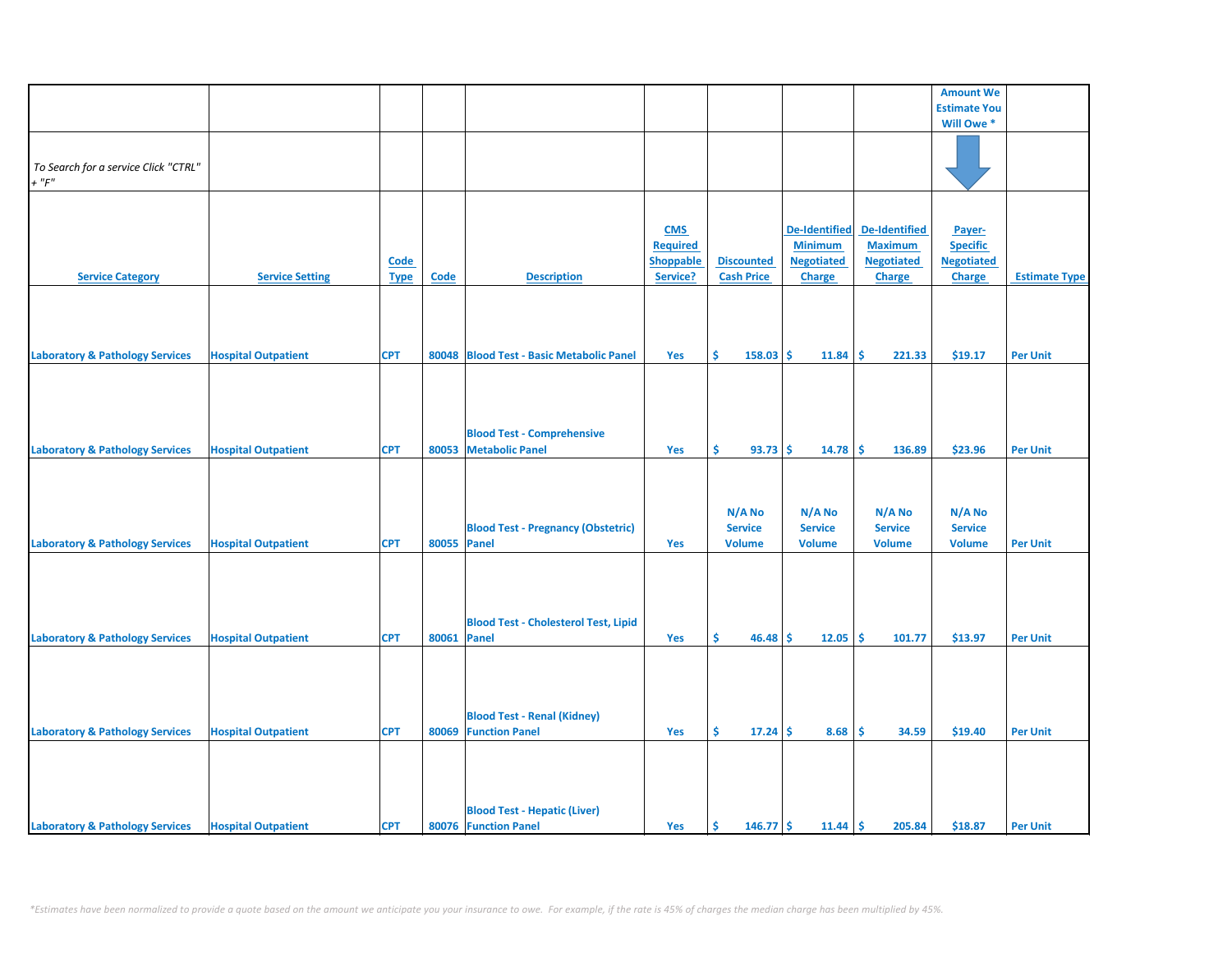|                                            |                            |             |       |                                            |                  |                     |                      |                      | <b>Amount We</b>    |                      |
|--------------------------------------------|----------------------------|-------------|-------|--------------------------------------------|------------------|---------------------|----------------------|----------------------|---------------------|----------------------|
|                                            |                            |             |       |                                            |                  |                     |                      |                      | <b>Estimate You</b> |                      |
|                                            |                            |             |       |                                            |                  |                     |                      |                      | Will Owe *          |                      |
|                                            |                            |             |       |                                            |                  |                     |                      |                      |                     |                      |
| To Search for a service Click "CTRL"       |                            |             |       |                                            |                  |                     |                      |                      |                     |                      |
| $+$ " $F$ "                                |                            |             |       |                                            |                  |                     |                      |                      |                     |                      |
|                                            |                            |             |       |                                            |                  |                     |                      |                      |                     |                      |
|                                            |                            |             |       |                                            |                  |                     |                      |                      |                     |                      |
|                                            |                            |             |       |                                            | <b>CMS</b>       |                     | <b>De-Identified</b> | <b>De-Identified</b> | Payer-              |                      |
|                                            |                            |             |       |                                            | <b>Required</b>  |                     | <b>Minimum</b>       | <b>Maximum</b>       | <b>Specific</b>     |                      |
|                                            |                            | <b>Code</b> |       |                                            | <b>Shoppable</b> | <b>Discounted</b>   | <b>Negotiated</b>    | <b>Negotiated</b>    | <b>Negotiated</b>   |                      |
| <b>Service Category</b>                    | <b>Service Setting</b>     | <b>Type</b> | Code  | <b>Description</b>                         | Service?         | <b>Cash Price</b>   | <b>Charge</b>        | <b>Charge</b>        | <b>Charge</b>       | <b>Estimate Type</b> |
|                                            |                            |             |       |                                            |                  |                     |                      |                      |                     |                      |
|                                            |                            |             |       |                                            |                  |                     |                      |                      |                     |                      |
| <b>Laboratory &amp; Pathology Services</b> | <b>Hospital Outpatient</b> | <b>CPT</b>  | 80307 | Drug test prsmv chem anlyzr                | No               | Ś.<br>128.65        | \$.<br>55.93         | -\$<br>199.53        | \$59.54             | <b>Per Unit</b>      |
|                                            |                            |             |       |                                            |                  | N/A No              | N/A No               | N/A No               | N/A No              |                      |
|                                            |                            |             |       |                                            |                  | <b>Service</b>      | <b>Service</b>       | <b>Service</b>       | <b>Service</b>      |                      |
| <b>Laboratory &amp; Pathology Services</b> | <b>Hospital Outpatient</b> | <b>CPT</b>  |       | 81000 Urinalysis nonauto w/scope           | Yes              | <b>Volume</b>       | <b>Volume</b>        | <b>Volume</b>        | <b>Volume</b>       | <b>Per Unit</b>      |
|                                            |                            |             |       |                                            |                  |                     |                      |                      |                     |                      |
|                                            |                            |             |       |                                            |                  |                     |                      |                      |                     |                      |
|                                            |                            |             |       |                                            |                  |                     |                      |                      |                     |                      |
|                                            |                            |             |       |                                            |                  |                     |                      |                      |                     |                      |
|                                            |                            |             |       |                                            |                  |                     |                      |                      |                     |                      |
|                                            |                            |             |       | <b>Urine Test - Automated with</b>         |                  |                     |                      |                      |                     |                      |
| <b>Laboratory &amp; Pathology Services</b> | <b>Hospital Outpatient</b> | <b>CPT</b>  | 81001 | <b>Microscope Examination</b>              | Yes              | \$<br>23.46         | Ŝ.<br>4.44           | <b>S</b><br>34.47    | \$8.05              | <b>Per Unit</b>      |
|                                            |                            |             |       |                                            |                  |                     |                      |                      |                     |                      |
|                                            |                            |             |       |                                            |                  |                     |                      |                      |                     |                      |
|                                            |                            |             |       |                                            |                  |                     |                      |                      |                     |                      |
|                                            |                            |             |       |                                            |                  |                     |                      |                      |                     |                      |
| <b>Laboratory &amp; Pathology Services</b> | <b>Hospital Outpatient</b> | <b>CPT</b>  |       | 81002 Urine Test - Urinalysis, Manual Test | Yes              | \$.<br>$7.24 \,$ \$ | 2.67                 | <b>S</b><br>14.00    | \$2.67              | <b>Per Unit</b>      |
|                                            |                            |             |       |                                            |                  |                     |                      |                      |                     |                      |
|                                            |                            |             |       |                                            |                  |                     |                      |                      |                     |                      |
|                                            |                            |             |       |                                            |                  |                     |                      |                      |                     |                      |
|                                            |                            |             |       | <b>Urine Test - Automated without</b>      |                  |                     |                      |                      |                     |                      |
| <b>Laboratory &amp; Pathology Services</b> | <b>Hospital Outpatient</b> | <b>CPT</b>  |       | 81003 Microscope                           | Yes              | Ŝ.<br>10.40         | -Ś<br>3.16           | -\$<br>11.25         | \$5.71              | <b>Per Unit</b>      |
|                                            |                            |             |       |                                            |                  |                     |                      |                      |                     |                      |
|                                            |                            |             |       |                                            |                  |                     |                      |                      |                     |                      |
|                                            |                            |             |       |                                            |                  |                     |                      |                      |                     |                      |
| <b>Laboratory &amp; Pathology Services</b> | <b>Hospital Outpatient</b> | <b>CPT</b>  |       | 81025 Urine Test - Pregnancy               | <b>No</b>        | \$<br>40.87         | -Ś<br>10.45          | ١\$<br>58.29         | \$16.08             | <b>Per Unit</b>      |
|                                            |                            |             |       |                                            |                  |                     |                      |                      |                     |                      |
|                                            |                            |             |       |                                            |                  |                     |                      |                      |                     |                      |
| <b>Laboratory &amp; Pathology Services</b> | <b>Hospital Outpatient</b> | <b>CPT</b>  |       | 82247 Bilirubin total                      | <b>No</b>        | \$<br>$41.02$ \$    | 4.52                 | ١\$<br>55.22         | \$5.24              | <b>Per Unit</b>      |
|                                            |                            |             |       |                                            |                  |                     |                      |                      |                     |                      |
|                                            |                            |             |       |                                            |                  |                     |                      |                      |                     |                      |
| <b>Laboratory &amp; Pathology Services</b> | <b>Hospital Outpatient</b> | <b>CPT</b>  |       | 82306 Blood Test - Vitamin D-3 Level       | No               | \$<br>$188.74$ \$   | $26.64$ \$           | 254.08               | \$30.86             | <b>Per Unit</b>      |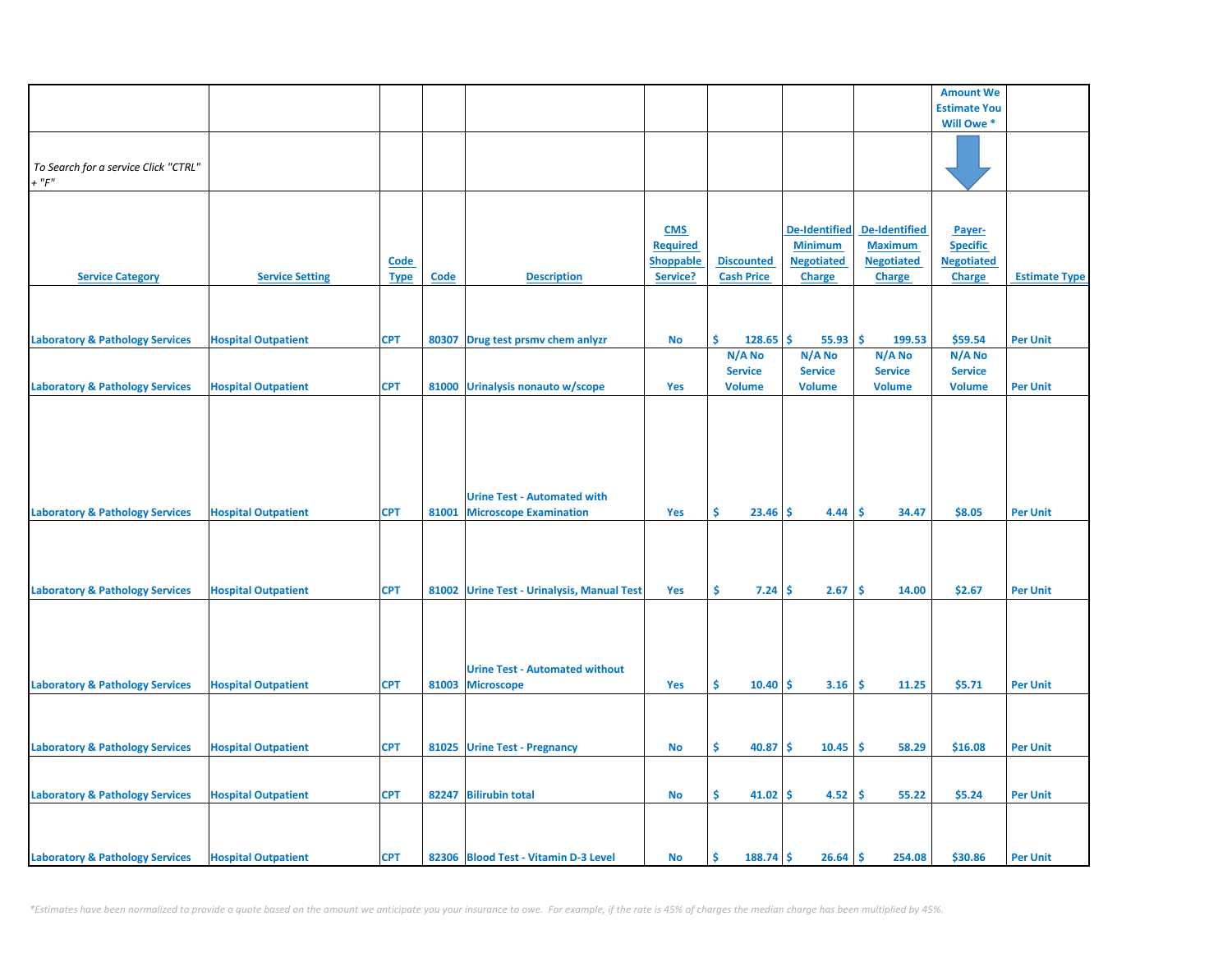|                                                     |                            |                            |       |                                                            |                                                               |                                        |                                                                              |                                                                              | <b>Amount We</b>                                                |                      |
|-----------------------------------------------------|----------------------------|----------------------------|-------|------------------------------------------------------------|---------------------------------------------------------------|----------------------------------------|------------------------------------------------------------------------------|------------------------------------------------------------------------------|-----------------------------------------------------------------|----------------------|
|                                                     |                            |                            |       |                                                            |                                                               |                                        |                                                                              |                                                                              | <b>Estimate You</b>                                             |                      |
|                                                     |                            |                            |       |                                                            |                                                               |                                        |                                                                              |                                                                              | Will Owe *                                                      |                      |
| To Search for a service Click "CTRL"<br>$+$ " $F$ " |                            |                            |       |                                                            |                                                               |                                        |                                                                              |                                                                              |                                                                 |                      |
| <b>Service Category</b>                             | <b>Service Setting</b>     | <b>Code</b><br><b>Type</b> | Code  | <b>Description</b>                                         | <b>CMS</b><br><b>Required</b><br><b>Shoppable</b><br>Service? | <b>Discounted</b><br><b>Cash Price</b> | <b>De-Identified</b><br><b>Minimum</b><br><b>Negotiated</b><br><b>Charge</b> | <b>De-Identified</b><br><b>Maximum</b><br><b>Negotiated</b><br><b>Charge</b> | Payer-<br><b>Specific</b><br><b>Negotiated</b><br><b>Charge</b> | <b>Estimate Type</b> |
| <b>Laboratory &amp; Pathology Services</b>          | <b>Hospital Outpatient</b> | <b>CPT</b>                 |       | 82330 Assay of calcium                                     | <b>No</b>                                                     | \$<br>35.11                            | <b>S</b><br>12.31                                                            | \$ ا<br>67.00                                                                | \$14.24                                                         | <b>Per Unit</b>      |
| <b>Laboratory &amp; Pathology Services</b>          | <b>Hospital Outpatient</b> | <b>CPT</b>                 |       | 82375 Assay carboxyhb quant                                | <b>No</b>                                                     | \$<br>114.13                           | Ŝ<br>11.09                                                                   | Ś<br>153.64                                                                  | \$12.85                                                         | <b>Per Unit</b>      |
| <b>Laboratory &amp; Pathology Services</b>          | <b>Hospital Outpatient</b> | <b>CPT</b>                 |       | 82465 Assay bld/serum cholesterol                          | <b>No</b>                                                     | \$<br>15.28                            | 3.92<br>-Ś                                                                   | -\$<br>23.76                                                                 | \$4.53                                                          | <b>Per Unit</b>      |
| <b>Laboratory &amp; Pathology Services</b>          | <b>Hospital Outpatient</b> | <b>CPT</b>                 |       | 82550 Assay of ck (cpk)                                    | <b>No</b>                                                     | \$<br>12.70                            | <b>S</b><br>5.86                                                             | -\$<br>35.53                                                                 | \$6.79                                                          | <b>Per Unit</b>      |
| <b>Laboratory &amp; Pathology Services</b>          | <b>Hospital Outpatient</b> | <b>CPT</b>                 |       | 82552 Assay of cpk in blood                                | No                                                            | \$.<br>26.14                           | 12.05<br>-\$                                                                 | -\$<br>75.41                                                                 | \$13.96                                                         | <b>Per Unit</b>      |
| <b>Laboratory &amp; Pathology Services</b>          | <b>Hospital Outpatient</b> | <b>CPT</b>                 |       | 82565 Assay of creatinine                                  | <b>No</b>                                                     | Š.<br>124.50                           | Ŝ<br>7.17                                                                    | Ŝ.<br>70.25                                                                  | \$13.03                                                         | <b>Per Unit</b>      |
| <b>Laboratory &amp; Pathology Services</b>          | <b>Hospital Outpatient</b> | <b>CPT</b>                 | 82607 | <b>Blood Test - Vitamin B-12</b><br>(Cyanocobalamin) Level | <b>No</b>                                                     | \$<br>29.40                            | <b>S</b><br>13.57                                                            | ١\$<br>82.73                                                                 | \$15.71                                                         | <b>Per Unit</b>      |
|                                                     |                            |                            |       |                                                            |                                                               |                                        |                                                                              |                                                                              |                                                                 |                      |
| <b>Laboratory &amp; Pathology Services</b>          | <b>Hospital Outpatient</b> | <b>CPT</b>                 |       | 82610 Cystatin c                                           | No                                                            | \$<br>140.40                           | -S<br>14.17                                                                  | -\$<br>405.00                                                                | \$14.17                                                         | <b>Per Unit</b>      |
| <b>Laboratory &amp; Pathology Services</b>          | <b>Hospital Outpatient</b> | <b>CPT</b>                 |       | 82668 Assay of erythropoietin                              | <b>No</b>                                                     | \$.<br>36.68                           | 16.91<br>-Ś                                                                  | -\$<br>99.20                                                                 | \$19.59                                                         | <b>Per Unit</b>      |
| <b>Laboratory &amp; Pathology Services</b>          | <b>Hospital Outpatient</b> | <b>CPT</b>                 |       | 82670 Assay of estradiol                                   | <b>No</b>                                                     | Ś<br>54.51                             | 25.15<br>-Ś                                                                  | l \$<br>152.33                                                               | \$29.12                                                         | <b>Per Unit</b>      |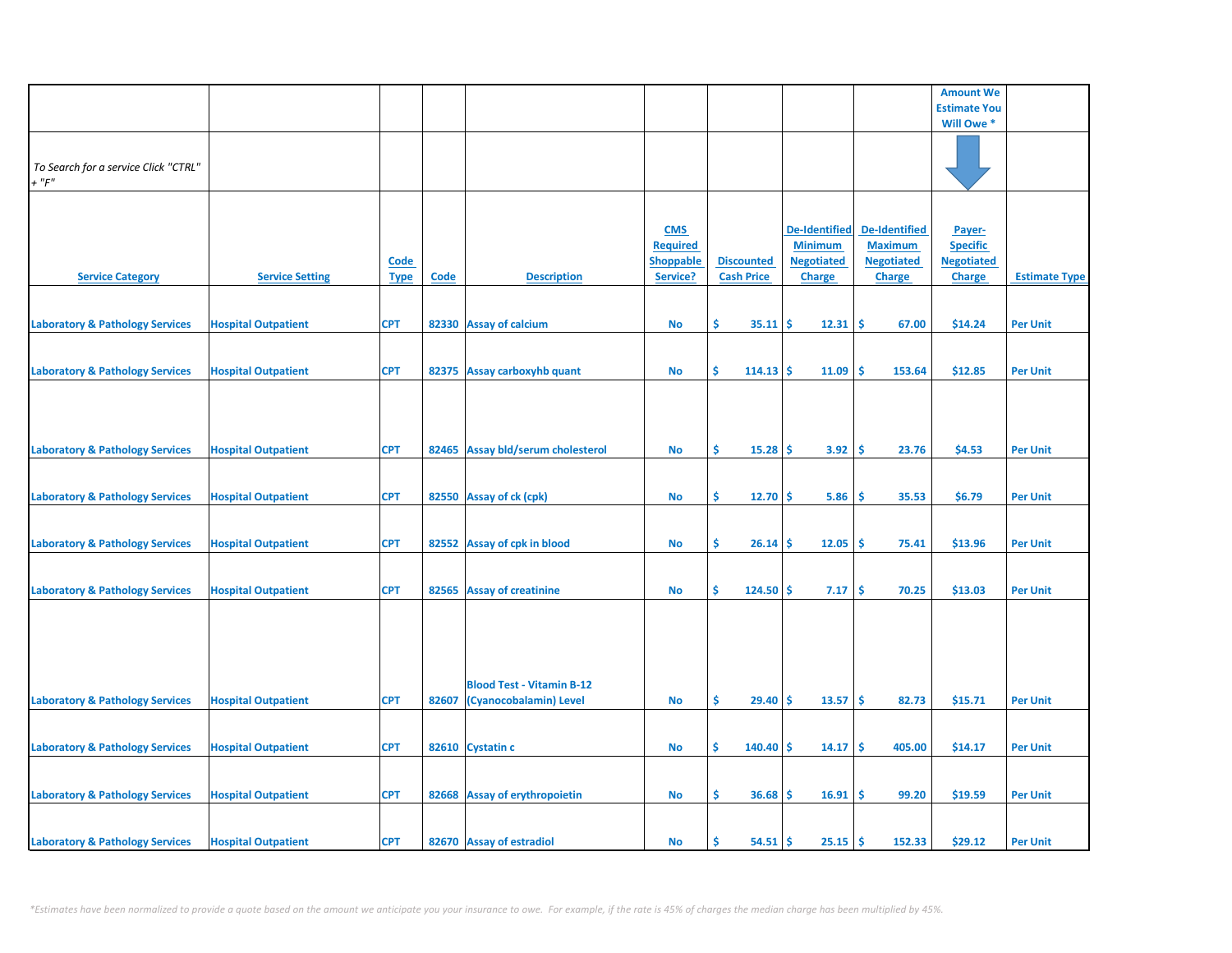|                                            |                            |             |             |                                              |                  |                    |                      |                      | <b>Amount We</b>    |                      |
|--------------------------------------------|----------------------------|-------------|-------------|----------------------------------------------|------------------|--------------------|----------------------|----------------------|---------------------|----------------------|
|                                            |                            |             |             |                                              |                  |                    |                      |                      | <b>Estimate You</b> |                      |
|                                            |                            |             |             |                                              |                  |                    |                      |                      | Will Owe *          |                      |
|                                            |                            |             |             |                                              |                  |                    |                      |                      |                     |                      |
|                                            |                            |             |             |                                              |                  |                    |                      |                      |                     |                      |
| To Search for a service Click "CTRL"       |                            |             |             |                                              |                  |                    |                      |                      |                     |                      |
| $+$ " $F$ "                                |                            |             |             |                                              |                  |                    |                      |                      |                     |                      |
|                                            |                            |             |             |                                              |                  |                    |                      |                      |                     |                      |
|                                            |                            |             |             |                                              |                  |                    |                      |                      |                     |                      |
|                                            |                            |             |             |                                              |                  |                    |                      |                      |                     |                      |
|                                            |                            |             |             |                                              | <b>CMS</b>       |                    | <b>De-Identified</b> | <b>De-Identified</b> | Payer-              |                      |
|                                            |                            |             |             |                                              | <b>Required</b>  |                    | <b>Minimum</b>       | <b>Maximum</b>       | <b>Specific</b>     |                      |
|                                            |                            | Code        |             |                                              | <b>Shoppable</b> | <b>Discounted</b>  | <b>Negotiated</b>    | <b>Negotiated</b>    | <b>Negotiated</b>   |                      |
| <b>Service Category</b>                    | <b>Service Setting</b>     | <b>Type</b> | Code        | <b>Description</b>                           | Service?         | <b>Cash Price</b>  | <b>Charge</b>        | <b>Charge</b>        | <b>Charge</b>       | <b>Estimate Type</b> |
|                                            |                            |             |             |                                              |                  |                    |                      |                      |                     |                      |
|                                            |                            |             |             |                                              |                  |                    |                      |                      |                     |                      |
| <b>Laboratory &amp; Pathology Services</b> | <b>Hospital Outpatient</b> | <b>CPT</b>  | 82693       | <b>Assay of ethylene glycol</b>              | No               | \$<br>20.29        | \$<br>13.41          | \$<br>40.08          | \$15.54             | <b>Per Unit</b>      |
|                                            |                            |             |             |                                              |                  |                    |                      |                      |                     |                      |
|                                            |                            |             |             |                                              |                  |                    |                      |                      |                     |                      |
|                                            |                            |             |             |                                              |                  |                    |                      |                      |                     |                      |
|                                            |                            |             |             |                                              |                  |                    |                      |                      |                     |                      |
|                                            |                            |             |             |                                              |                  |                    |                      |                      |                     |                      |
|                                            |                            |             |             | <b>Blood Test - Ferritin (Blood Protein)</b> |                  |                    |                      |                      |                     |                      |
| <b>Laboratory &amp; Pathology Services</b> | <b>Hospital Outpatient</b> | <b>CPT</b>  | 82728 Level |                                              | <b>No</b>        | Ŝ.<br>33.53        | Ŝ.<br>19.09          | Ŝ.<br>96.63          | \$34.64             | <b>Per Unit</b>      |
|                                            |                            |             |             |                                              |                  |                    |                      |                      |                     |                      |
|                                            |                            |             |             |                                              |                  |                    |                      |                      |                     |                      |
|                                            |                            |             |             |                                              |                  |                    |                      |                      |                     |                      |
| <b>Laboratory &amp; Pathology Services</b> | <b>Hospital Outpatient</b> | <b>CPT</b>  |             | 82746 Blood Test - Folic Acid Level          | No               | \$<br>37.75        | \$<br>13.23          | \$<br>79.52          | \$15.32             | <b>Per Unit</b>      |
|                                            |                            |             |             |                                              |                  |                    |                      |                      |                     |                      |
|                                            |                            |             |             |                                              |                  |                    |                      |                      |                     |                      |
|                                            |                            |             |             |                                              |                  |                    |                      |                      |                     |                      |
|                                            |                            |             |             |                                              |                  | Ŝ                  |                      |                      |                     |                      |
| <b>Laboratory &amp; Pathology Services</b> | <b>Hospital Outpatient</b> | <b>CPT</b>  | 82803       | <b>Blood gases any combination</b>           | No               | 73.40              | \$<br>20.17          | Ŝ<br>106.16          | \$20.17             | <b>Per Unit</b>      |
|                                            |                            |             |             |                                              |                  |                    |                      |                      |                     |                      |
|                                            |                            |             |             |                                              |                  |                    |                      |                      |                     |                      |
|                                            |                            |             |             |                                              |                  |                    |                      |                      |                     |                      |
| <b>Laboratory &amp; Pathology Services</b> | <b>Hospital Outpatient</b> | <b>CPT</b>  | 82947       | Assay glucose blood quant                    | No               | \$<br>34.04        | \$<br>5.51           | \$<br>49.42          | \$9.98              | <b>Per Unit</b>      |
|                                            |                            |             |             |                                              |                  |                    |                      |                      |                     |                      |
|                                            |                            |             |             |                                              |                  |                    |                      |                      |                     |                      |
| <b>Laboratory &amp; Pathology Services</b> | <b>Hospital Outpatient</b> | <b>CPT</b>  | 82962       | <b>Glucose blood test</b>                    | No               | \$.<br>45.55       | \$<br>3.89           | \$.<br>61.82         | \$5.96              | <b>Per Unit</b>      |
|                                            |                            |             |             |                                              |                  |                    |                      |                      |                     |                      |
|                                            |                            |             |             |                                              |                  |                    |                      |                      |                     |                      |
|                                            |                            |             |             |                                              |                  |                    |                      |                      |                     |                      |
| <b>Laboratory &amp; Pathology Services</b> | <b>Hospital Outpatient</b> | <b>CPT</b>  | 83018       | Heavy metal quant each nes                   | <b>No</b>        | \$.<br>$172.97$ \$ | 19.76                | \$.<br>498.96        | \$22.88             | <b>Per Unit</b>      |
|                                            |                            |             |             |                                              |                  |                    |                      |                      |                     |                      |
|                                            |                            |             |             |                                              |                  |                    |                      |                      |                     |                      |
|                                            |                            |             |             |                                              |                  |                    |                      |                      |                     |                      |
|                                            |                            |             |             |                                              |                  |                    |                      |                      |                     |                      |
|                                            |                            |             |             |                                              |                  |                    |                      |                      |                     |                      |
|                                            |                            |             |             |                                              |                  |                    |                      |                      |                     |                      |
|                                            |                            |             |             | <b>Blood Test - Blood Glucose Control</b>    |                  |                    |                      |                      |                     |                      |
| <b>Laboratory &amp; Pathology Services</b> | <b>Hospital Outpatient</b> | <b>CPT</b>  |             | 83036 (Hemoglobin A1C)                       | <b>No</b>        | -\$<br>$71.27$ \$  | 8.74                 | \$<br>95.94          | \$10.12             | <b>Per Unit</b>      |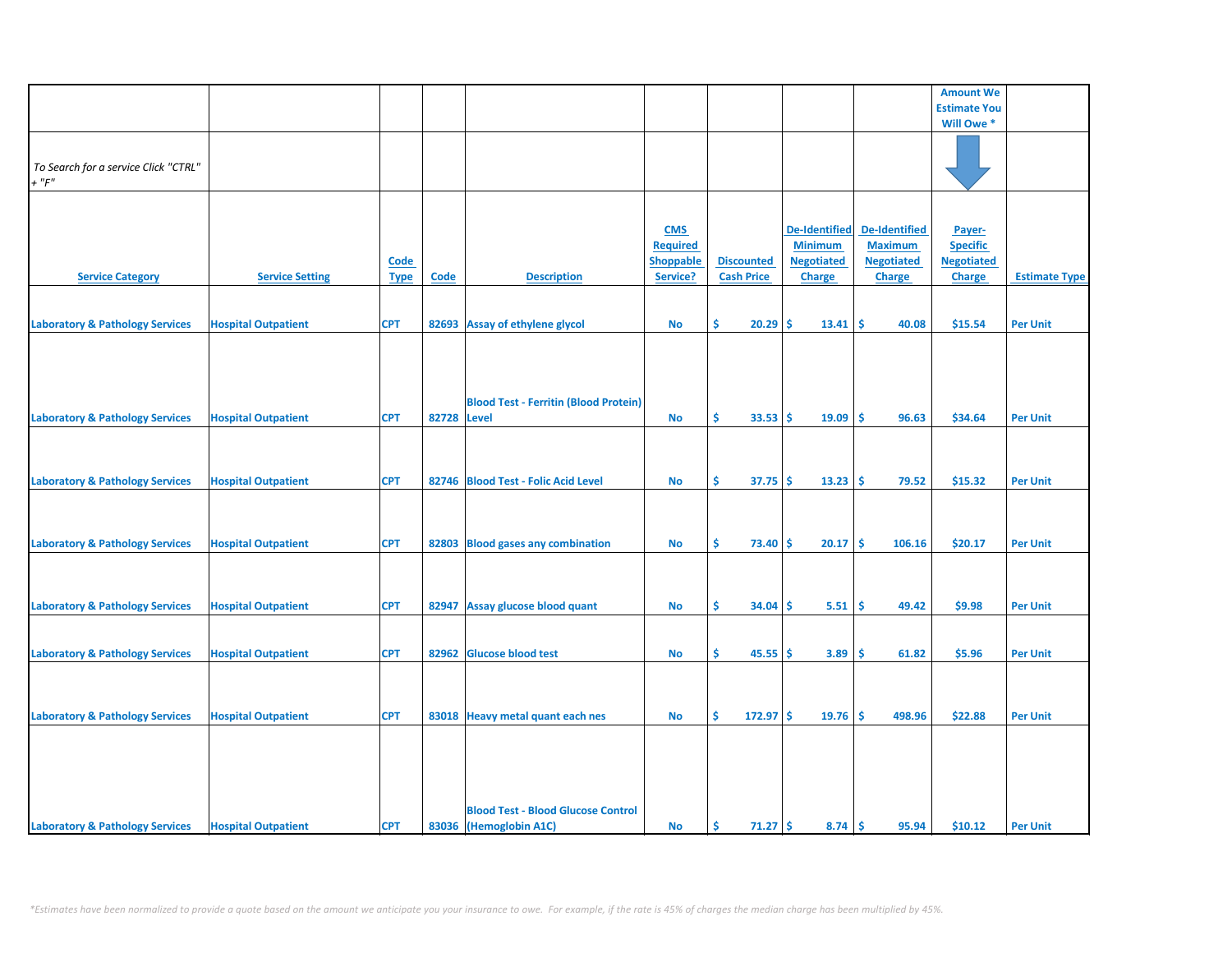|                                            |                            |             |       |                                         |                  |                   |                      |                      | <b>Amount We</b>    |                      |
|--------------------------------------------|----------------------------|-------------|-------|-----------------------------------------|------------------|-------------------|----------------------|----------------------|---------------------|----------------------|
|                                            |                            |             |       |                                         |                  |                   |                      |                      | <b>Estimate You</b> |                      |
|                                            |                            |             |       |                                         |                  |                   |                      |                      | Will Owe *          |                      |
|                                            |                            |             |       |                                         |                  |                   |                      |                      |                     |                      |
|                                            |                            |             |       |                                         |                  |                   |                      |                      |                     |                      |
| To Search for a service Click "CTRL"       |                            |             |       |                                         |                  |                   |                      |                      |                     |                      |
|                                            |                            |             |       |                                         |                  |                   |                      |                      |                     |                      |
| $+$ " $F$ "                                |                            |             |       |                                         |                  |                   |                      |                      |                     |                      |
|                                            |                            |             |       |                                         |                  |                   |                      |                      |                     |                      |
|                                            |                            |             |       |                                         |                  |                   |                      |                      |                     |                      |
|                                            |                            |             |       |                                         | <b>CMS</b>       |                   | <b>De-Identified</b> | <b>De-Identified</b> | Payer-              |                      |
|                                            |                            |             |       |                                         | <b>Required</b>  |                   | <b>Minimum</b>       | <b>Maximum</b>       | <b>Specific</b>     |                      |
|                                            |                            | <b>Code</b> |       |                                         | <b>Shoppable</b> | <b>Discounted</b> | <b>Negotiated</b>    | <b>Negotiated</b>    | <b>Negotiated</b>   |                      |
|                                            |                            |             |       |                                         |                  |                   |                      |                      |                     | <b>Estimate Type</b> |
| <b>Service Category</b>                    | <b>Service Setting</b>     | <b>Type</b> | Code  | <b>Description</b>                      | Service?         | <b>Cash Price</b> | <b>Charge</b>        | <b>Charge</b>        | <b>Charge</b>       |                      |
|                                            |                            |             |       |                                         |                  |                   |                      |                      |                     |                      |
|                                            |                            |             |       |                                         |                  |                   |                      |                      |                     |                      |
| <b>Laboratory &amp; Pathology Services</b> | <b>Hospital Outpatient</b> | <b>CPT</b>  |       | 83088 Assay of histamine                | <b>No</b>        | \$<br>75.84       | 26.58<br>Ŝ           | -Ś<br>218.76         | \$30.78             | <b>Per Unit</b>      |
|                                            |                            |             |       |                                         |                  |                   |                      |                      |                     |                      |
|                                            |                            |             |       |                                         |                  |                   |                      |                      |                     |                      |
| <b>Laboratory &amp; Pathology Services</b> | <b>Hospital Outpatient</b> | <b>CPT</b>  |       | 83518 Immunoassay dipstick              | No               | \$<br>$147.09$ \$ | 6.55                 | -\$<br>424.29        | \$8.84              | <b>Per Unit</b>      |
|                                            |                            |             |       |                                         |                  |                   |                      |                      |                     |                      |
|                                            |                            |             |       |                                         |                  |                   |                      |                      |                     |                      |
|                                            |                            |             |       |                                         |                  |                   |                      |                      |                     |                      |
| <b>Laboratory &amp; Pathology Services</b> | <b>Hospital Outpatient</b> | <b>CPT</b>  |       | 83540 Blood Test - Iron Level           | No               | \$.<br>51.90      | 9.06<br>-Ś           | -\$<br>75.77         | \$16.46             | <b>Per Unit</b>      |
|                                            |                            |             |       |                                         |                  |                   |                      |                      |                     |                      |
|                                            |                            |             |       |                                         |                  |                   |                      |                      |                     |                      |
| <b>Laboratory &amp; Pathology Services</b> | <b>Hospital Outpatient</b> | <b>CPT</b>  |       | 83605 Assay of lactic acid              | No               | \$<br>27.44       | 10.41<br>Ŝ           | \$.<br>58.05         | \$11.13             | <b>Per Unit</b>      |
|                                            |                            |             |       |                                         |                  |                   |                      |                      |                     |                      |
|                                            |                            |             |       |                                         |                  |                   |                      |                      |                     |                      |
|                                            |                            |             |       |                                         |                  |                   |                      |                      |                     |                      |
|                                            |                            |             |       |                                         |                  |                   |                      |                      |                     |                      |
|                                            |                            |             |       |                                         |                  |                   |                      |                      |                     |                      |
|                                            |                            |             |       | <b>Blood Test - Lipase (fat enzyme)</b> |                  |                   |                      |                      |                     |                      |
| <b>Laboratory &amp; Pathology Services</b> | <b>Hospital Outpatient</b> | <b>CPT</b>  | 83690 | <b>Level</b>                            | <b>No</b>        | \$<br>69.47       | 6.20<br>Ŝ.           | Ŝ.<br>93.51          | \$7.18              | <b>Per Unit</b>      |
|                                            |                            |             |       |                                         |                  |                   |                      |                      |                     |                      |
|                                            |                            |             |       |                                         |                  |                   |                      |                      |                     |                      |
|                                            |                            | <b>CPT</b>  |       |                                         |                  | \$<br>53.82       | 9.38<br><b>S</b>     | -\$<br>78.56         | \$17.03             |                      |
| <b>Laboratory &amp; Pathology Services</b> | <b>Hospital Outpatient</b> |             |       | 83735 Assay of magnesium                | No               |                   |                      |                      |                     | <b>Per Unit</b>      |
|                                            |                            |             |       |                                         |                  |                   |                      |                      |                     |                      |
|                                            |                            |             |       |                                         |                  |                   |                      |                      |                     |                      |
| <b>Laboratory &amp; Pathology Services</b> | <b>Hospital Outpatient</b> | <b>CPT</b>  |       | 83880 Assay of natriuretic peptide      | No               | Ŝ.<br>$172.55$ \$ | 35.33                | -\$<br>232.27        | \$35.38             | <b>Per Unit</b>      |
|                                            |                            |             |       |                                         |                  |                   |                      |                      |                     |                      |
|                                            |                            |             |       |                                         |                  |                   |                      |                      |                     |                      |
| <b>Laboratory &amp; Pathology Services</b> | <b>Hospital Outpatient</b> | <b>CPT</b>  |       | 84100 Assay of phosphorus               | No               | \$<br>$61.73$ \$  | 6.64                 | \$.<br>87.67         | \$11.50             | <b>Per Unit</b>      |
|                                            |                            |             |       |                                         |                  |                   |                      |                      |                     |                      |
|                                            |                            |             |       |                                         |                  |                   |                      |                      |                     |                      |
|                                            |                            |             |       |                                         |                  |                   |                      |                      |                     |                      |
|                                            |                            |             |       |                                         |                  |                   |                      |                      |                     |                      |
| <b>Laboratory &amp; Pathology Services</b> | <b>Hospital Outpatient</b> | <b>CPT</b>  |       | 84132 Assay of serum potassium          | <b>No</b>        | \$<br>$43.23$ \$  | 6.66                 | \$<br>62.65          | \$11.69             | <b>Per Unit</b>      |
|                                            |                            |             |       |                                         |                  |                   |                      |                      |                     |                      |
|                                            |                            |             |       |                                         |                  |                   |                      |                      |                     |                      |
|                                            |                            |             |       |                                         |                  |                   |                      |                      |                     |                      |
| <b>Laboratory &amp; Pathology Services</b> | <b>Hospital Outpatient</b> | <b>CPT</b>  |       | 84132 Assay of serum potassium          | <b>No</b>        | \$.<br>43.23      | Ŝ.<br>6.66           | ١\$<br>62.65         | \$11.69             | <b>Per Unit</b>      |
|                                            |                            |             |       |                                         |                  |                   |                      |                      |                     |                      |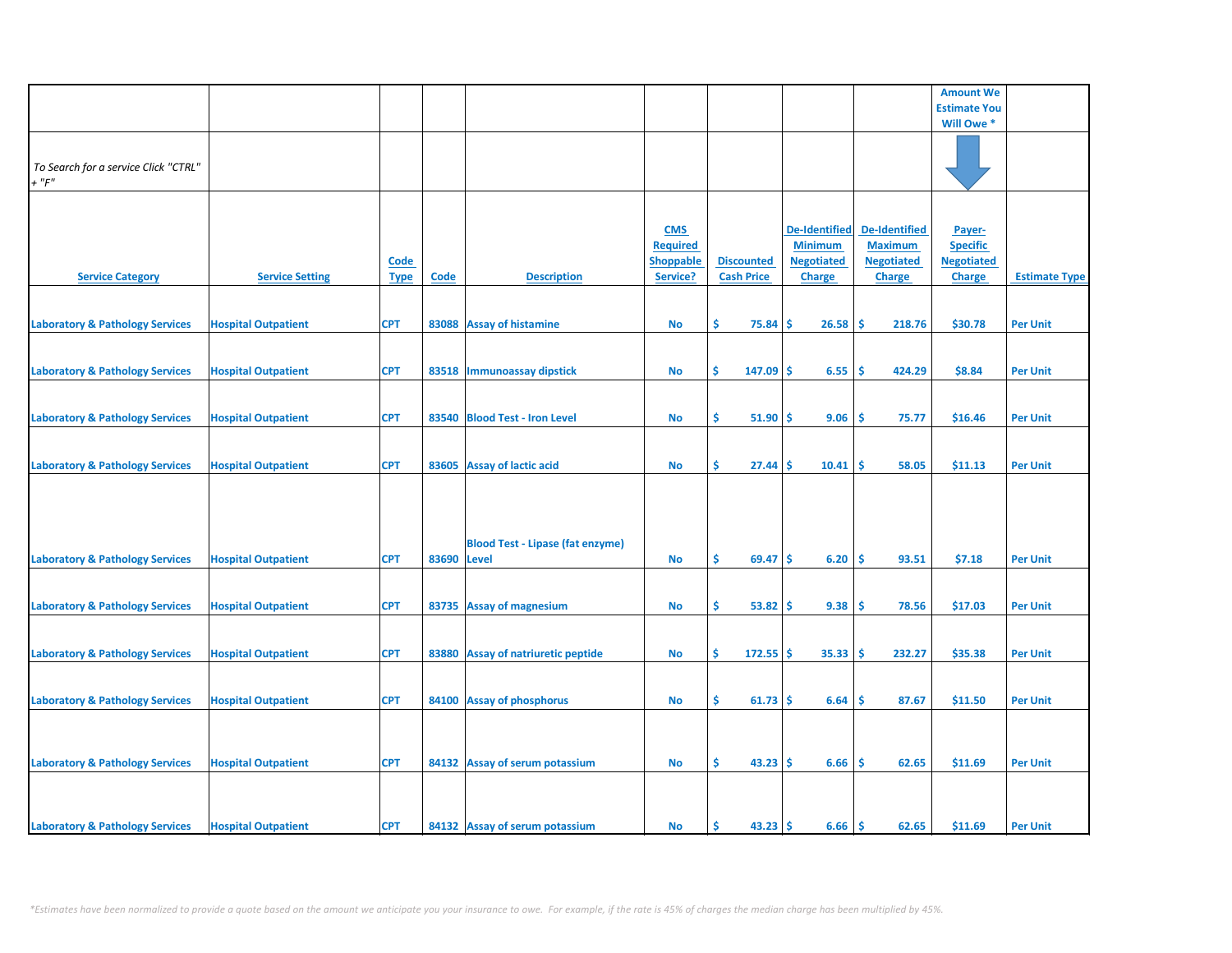|                                            |                            |             |       |                                         |                               |                   |                                        |                      | <b>Amount We</b>                     |                      |
|--------------------------------------------|----------------------------|-------------|-------|-----------------------------------------|-------------------------------|-------------------|----------------------------------------|----------------------|--------------------------------------|----------------------|
|                                            |                            |             |       |                                         |                               |                   |                                        |                      | <b>Estimate You</b>                  |                      |
|                                            |                            |             |       |                                         |                               |                   |                                        |                      | Will Owe*                            |                      |
|                                            |                            |             |       |                                         |                               |                   |                                        |                      |                                      |                      |
|                                            |                            |             |       |                                         |                               |                   |                                        |                      |                                      |                      |
| To Search for a service Click "CTRL"       |                            |             |       |                                         |                               |                   |                                        |                      |                                      |                      |
| $+$ " $F$ "                                |                            |             |       |                                         |                               |                   |                                        |                      |                                      |                      |
|                                            |                            |             |       |                                         |                               |                   |                                        |                      |                                      |                      |
|                                            |                            |             |       |                                         |                               |                   |                                        | <b>De-Identified</b> |                                      |                      |
|                                            |                            |             |       |                                         | <b>CMS</b><br><b>Required</b> |                   | <b>De-Identified</b><br><b>Minimum</b> | <b>Maximum</b>       | Payer-                               |                      |
|                                            |                            |             |       |                                         | <b>Shoppable</b>              | <b>Discounted</b> | <b>Negotiated</b>                      | <b>Negotiated</b>    | <b>Specific</b><br><b>Negotiated</b> |                      |
|                                            | <b>Service Setting</b>     | <b>Code</b> | Code  | <b>Description</b>                      | Service?                      | <b>Cash Price</b> |                                        |                      |                                      | <b>Estimate Type</b> |
| <b>Service Category</b>                    |                            | <b>Type</b> |       |                                         |                               |                   | <b>Charge</b>                          | <b>Charge</b>        | <b>Charge</b>                        |                      |
|                                            |                            |             |       |                                         |                               |                   |                                        |                      |                                      |                      |
| <b>Laboratory &amp; Pathology Services</b> | <b>Hospital Outpatient</b> | <b>CPT</b>  |       | 84144 Assay of progesterone             | No                            | \$<br>$52.59$ \$  | 18.77                                  | \$<br>96.68          | \$21.75                              | <b>Per Unit</b>      |
|                                            |                            |             |       |                                         |                               |                   |                                        |                      |                                      |                      |
|                                            |                            |             |       |                                         |                               |                   |                                        |                      |                                      |                      |
|                                            |                            |             |       |                                         |                               |                   |                                        |                      |                                      |                      |
|                                            |                            |             |       |                                         |                               |                   |                                        |                      |                                      |                      |
|                                            |                            |             |       |                                         |                               |                   |                                        |                      |                                      |                      |
|                                            |                            |             |       | <b>Blood Test - Prostate Specific</b>   |                               |                   |                                        |                      |                                      |                      |
| <b>Laboratory &amp; Pathology Services</b> | <b>Hospital Outpatient</b> | <b>CPT</b>  |       | 84153 Antigen (PSA) Level               | Yes                           | \$.<br>$74.21$ \$ | 25.75                                  | -\$<br>116.68        | \$46.77                              | <b>Per Unit</b>      |
|                                            |                            |             |       |                                         |                               |                   |                                        |                      |                                      |                      |
|                                            |                            |             |       |                                         |                               |                   |                                        |                      |                                      |                      |
|                                            |                            |             |       |                                         |                               |                   |                                        |                      |                                      |                      |
| <b>Laboratory &amp; Pathology Services</b> | <b>Hospital Outpatient</b> | <b>CPT</b>  |       | 84154 PSA (prostate specific antigen)   | Yes                           | \$<br>$106.34$ \$ | 16.55                                  | ١\$<br>143.15        | \$19.17                              | <b>Per Unit</b>      |
|                                            |                            |             |       |                                         |                               |                   |                                        |                      |                                      |                      |
|                                            |                            |             |       |                                         |                               |                   |                                        |                      |                                      |                      |
| <b>Laboratory &amp; Pathology Services</b> | <b>Hospital Outpatient</b> | <b>CPT</b>  | 84182 | <b>Protein western blot test</b>        | No                            | \$<br>$382.72$ \$ | 18.76                                  | -\$<br>588.80        | \$18.76                              | <b>Per Unit</b>      |
|                                            |                            |             |       |                                         |                               |                   |                                        |                      |                                      |                      |
|                                            |                            |             |       |                                         |                               |                   |                                        |                      |                                      |                      |
| <b>Laboratory &amp; Pathology Services</b> | <b>Hospital Outpatient</b> | <b>CPT</b>  |       | 84295 Assay of serum sodium             | <b>No</b>                     | \$<br>$42.10$ \$  | 4.33                                   | -\$<br>56.67         | \$5.02                               | <b>Per Unit</b>      |
|                                            |                            |             |       |                                         |                               |                   |                                        |                      |                                      |                      |
|                                            |                            |             |       |                                         |                               |                   |                                        |                      |                                      |                      |
|                                            |                            |             |       |                                         |                               |                   |                                        |                      |                                      |                      |
|                                            |                            |             |       |                                         |                               |                   |                                        |                      |                                      |                      |
|                                            |                            |             |       |                                         |                               |                   |                                        |                      |                                      |                      |
|                                            |                            |             |       | <b>Blood Test - Thyroxine (Thyroid</b>  |                               |                   |                                        |                      |                                      |                      |
| <b>Laboratory &amp; Pathology Services</b> | <b>Hospital Outpatient</b> | <b>CPT</b>  |       | 84439 Chemical) Level, Free             | <b>No</b>                     | \$.<br>66.21      | 8.12<br>Ŝ                              | -\$<br>89.13         | \$9.40                               | <b>Per Unit</b>      |
|                                            |                            |             |       |                                         |                               |                   |                                        |                      |                                      |                      |
|                                            |                            |             |       |                                         |                               |                   |                                        |                      |                                      |                      |
|                                            |                            |             |       |                                         |                               |                   |                                        |                      |                                      |                      |
|                                            |                            |             |       |                                         |                               |                   |                                        |                      |                                      |                      |
|                                            |                            |             |       |                                         |                               |                   |                                        |                      |                                      |                      |
|                                            |                            |             |       |                                         |                               |                   |                                        |                      |                                      |                      |
|                                            |                            |             |       | <b>Blood Test - Thyroid Stimulating</b> |                               |                   |                                        |                      |                                      |                      |
| <b>Laboratory &amp; Pathology Services</b> | <b>Hospital Outpatient</b> | <b>CPT</b>  |       | 84443 Hormone (TSH) Level               | <b>No</b>                     | 64.07 \$<br>\$    | $23.52 \, \text{S}$                    | 119.09               | \$42.73                              | <b>Per Unit</b>      |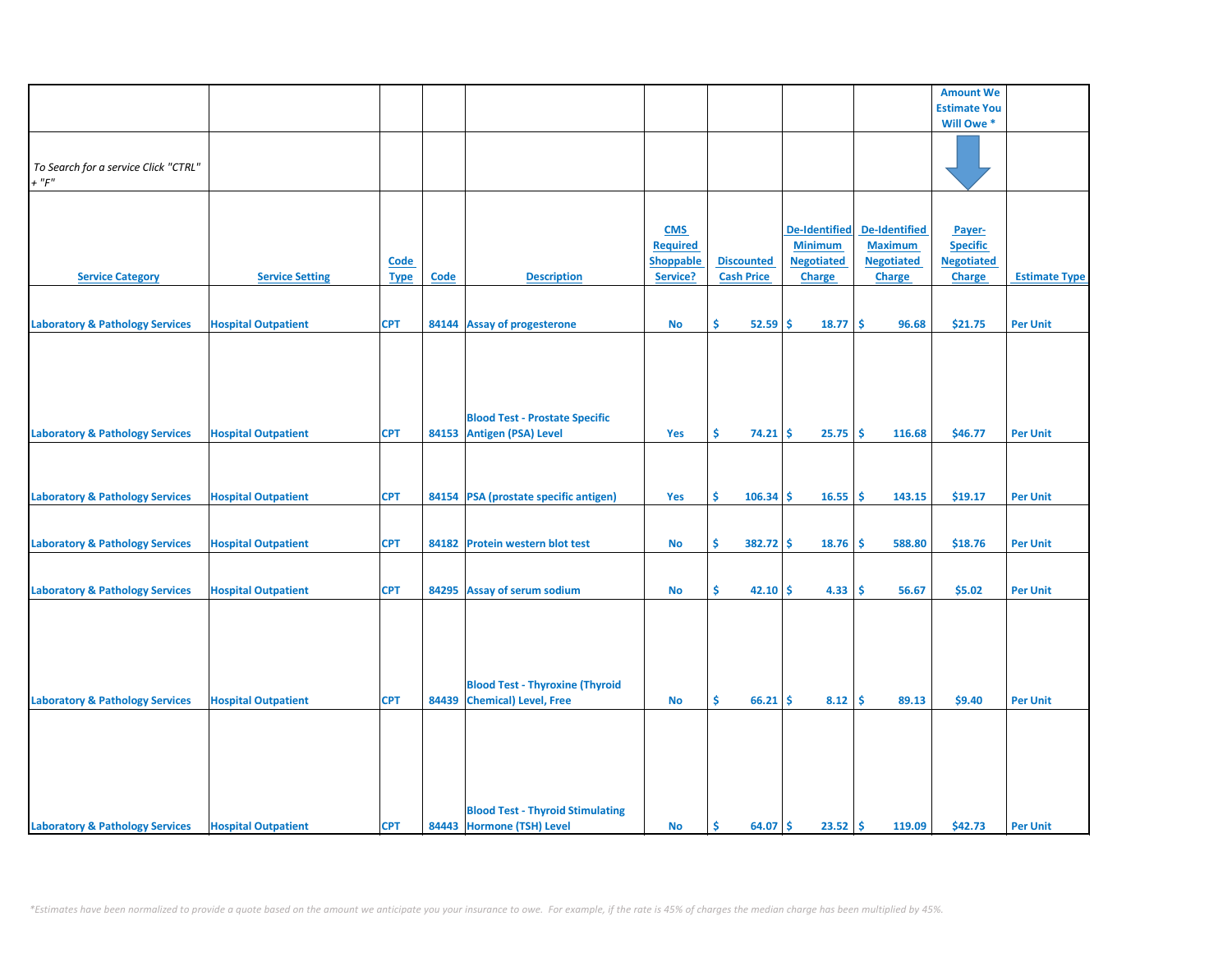|                                                     |                            |             |       |                                         |                  |                   |                      |                      | <b>Amount We</b>          |                      |
|-----------------------------------------------------|----------------------------|-------------|-------|-----------------------------------------|------------------|-------------------|----------------------|----------------------|---------------------------|----------------------|
|                                                     |                            |             |       |                                         |                  |                   |                      |                      | <b>Estimate You</b>       |                      |
|                                                     |                            |             |       |                                         |                  |                   |                      |                      | Will Owe*                 |                      |
|                                                     |                            |             |       |                                         |                  |                   |                      |                      |                           |                      |
|                                                     |                            |             |       |                                         |                  |                   |                      |                      |                           |                      |
| To Search for a service Click "CTRL"<br>$+$ " $F$ " |                            |             |       |                                         |                  |                   |                      |                      |                           |                      |
|                                                     |                            |             |       |                                         |                  |                   |                      |                      |                           |                      |
|                                                     |                            |             |       |                                         |                  |                   |                      |                      |                           |                      |
|                                                     |                            |             |       |                                         | <b>CMS</b>       |                   | <b>De-Identified</b> | <b>De-Identified</b> |                           |                      |
|                                                     |                            |             |       |                                         | <b>Required</b>  |                   | <b>Minimum</b>       | <b>Maximum</b>       | Payer-<br><b>Specific</b> |                      |
|                                                     |                            | <b>Code</b> |       |                                         | <b>Shoppable</b> | <b>Discounted</b> | <b>Negotiated</b>    | <b>Negotiated</b>    | <b>Negotiated</b>         |                      |
| <b>Service Category</b>                             | <b>Service Setting</b>     | <b>Type</b> | Code  | <b>Description</b>                      | Service?         | <b>Cash Price</b> | <b>Charge</b>        | <b>Charge</b>        | <b>Charge</b>             | <b>Estimate Type</b> |
|                                                     |                            |             |       |                                         |                  |                   |                      |                      |                           |                      |
|                                                     |                            |             |       |                                         |                  |                   |                      |                      |                           |                      |
|                                                     |                            |             |       |                                         |                  |                   |                      |                      |                           |                      |
|                                                     |                            |             |       |                                         |                  |                   |                      |                      |                           |                      |
|                                                     |                            |             |       |                                         |                  |                   |                      |                      |                           |                      |
|                                                     |                            |             |       |                                         |                  |                   |                      |                      |                           |                      |
|                                                     |                            |             |       | <b>Blood Test - Thyroid Stimulating</b> |                  |                   |                      |                      |                           |                      |
| <b>Laboratory &amp; Pathology Services</b>          | <b>Hospital Outpatient</b> | <b>CPT</b>  |       | 84443 Hormone (TSH) Level               | Yes              | Ś.<br>64.07       | 23.52<br><b>S</b>    | ١\$<br>119.09        | \$42.73                   | <b>Per Unit</b>      |
|                                                     |                            |             |       |                                         |                  |                   |                      |                      |                           |                      |
|                                                     |                            |             |       |                                         |                  |                   |                      |                      |                           |                      |
|                                                     |                            |             |       |                                         |                  |                   |                      |                      |                           |                      |
| <b>Laboratory &amp; Pathology Services</b>          | <b>Hospital Outpatient</b> | <b>CPT</b>  |       | 84480 Assay triiodothyronine (t3)       | No               | \$.<br>96.31      | 12.76<br><b>S</b>    | -\$<br>129.65        | \$14.78                   | <b>Per Unit</b>      |
|                                                     |                            |             |       |                                         |                  |                   |                      |                      |                           |                      |
|                                                     |                            |             |       |                                         |                  |                   |                      |                      |                           |                      |
| <b>Laboratory &amp; Pathology Services</b>          | <b>Hospital Outpatient</b> | <b>CPT</b>  |       | 84484 Assay of troponin quant           | <b>No</b>        | \$<br>$81.70$ \$  | 10.26                | ۱\$<br>121.45        | \$10.26                   | <b>Per Unit</b>      |
|                                                     |                            |             |       |                                         |                  |                   |                      |                      |                           |                      |
|                                                     |                            |             |       |                                         |                  |                   |                      |                      |                           |                      |
| <b>Laboratory &amp; Pathology Services</b>          | <b>Hospital Outpatient</b> | <b>CPT</b>  |       | 84702 Chorionic gonadotropin test       | No               | \$<br>$125.77$ \$ | 11.54                | -\$<br>169.31        | \$15.68                   | <b>Per Unit</b>      |
|                                                     |                            |             |       |                                         |                  |                   |                      |                      |                           |                      |
|                                                     |                            |             |       |                                         |                  |                   |                      |                      |                           |                      |
| <b>Laboratory &amp; Pathology Services</b>          | <b>Hospital Outpatient</b> | <b>CPT</b>  |       | 85014 Hematocrit                        | No               | \$<br>26.95       | 2.13<br><b>S</b>     | \$<br>36.27          | \$2.47                    | <b>Per Unit</b>      |
|                                                     |                            |             |       |                                         |                  |                   |                      |                      |                           |                      |
|                                                     |                            |             |       |                                         |                  |                   |                      |                      |                           |                      |
|                                                     |                            |             |       |                                         |                  |                   |                      |                      |                           |                      |
|                                                     |                            |             |       |                                         |                  |                   |                      |                      |                           |                      |
|                                                     |                            |             |       |                                         |                  |                   |                      |                      |                           |                      |
|                                                     |                            |             |       | <b>Blood Test - Complete Blood Cell</b> |                  |                   |                      |                      |                           |                      |
| <b>Laboratory &amp; Pathology Services</b>          | <b>Hospital Outpatient</b> | <b>CPT</b>  | 85025 | <b>Count and Automated WBC</b>          | Yes              | \$.<br>77.98      | -Ś<br>10.88          | -\$<br>112.06        | \$19.77                   | <b>Per Unit</b>      |
|                                                     |                            |             |       |                                         |                  |                   |                      |                      |                           |                      |
|                                                     |                            |             |       |                                         |                  |                   |                      |                      |                           |                      |
|                                                     |                            |             |       |                                         |                  |                   |                      |                      |                           |                      |
|                                                     |                            |             |       |                                         |                  |                   |                      |                      |                           |                      |
|                                                     |                            |             |       |                                         |                  |                   |                      |                      |                           |                      |
|                                                     |                            |             |       | <b>Blood Test - Complete Blood Cell</b> |                  |                   |                      |                      |                           |                      |
| <b>Laboratory &amp; Pathology Services</b>          | <b>Hospital Outpatient</b> | <b>CPT</b>  |       | 85027 Count (Hemoglobin)                | Yes              | \$<br>$60.79$ \$  | $5.82 \, \text{S}$   | 81.83                | \$6.74                    | <b>Per Unit</b>      |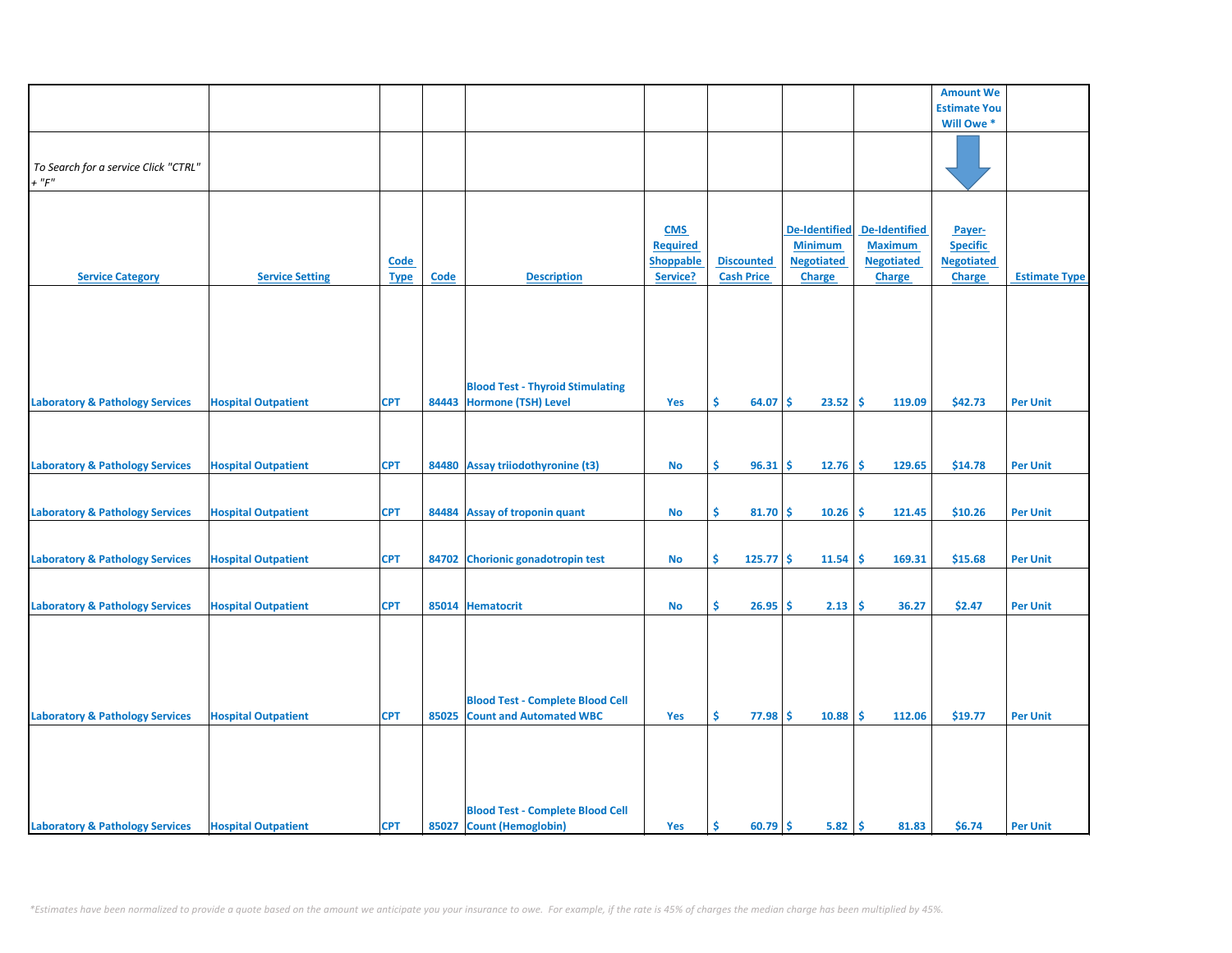|                                                     |                            |                            |       |                                                      |                                                               |                                        |                                                                              |                                                                              | <b>Amount We</b>                                                |                      |
|-----------------------------------------------------|----------------------------|----------------------------|-------|------------------------------------------------------|---------------------------------------------------------------|----------------------------------------|------------------------------------------------------------------------------|------------------------------------------------------------------------------|-----------------------------------------------------------------|----------------------|
|                                                     |                            |                            |       |                                                      |                                                               |                                        |                                                                              |                                                                              | <b>Estimate You</b>                                             |                      |
|                                                     |                            |                            |       |                                                      |                                                               |                                        |                                                                              |                                                                              | Will Owe *                                                      |                      |
| To Search for a service Click "CTRL"<br>$+$ " $F$ " |                            |                            |       |                                                      |                                                               |                                        |                                                                              |                                                                              |                                                                 |                      |
| <b>Service Category</b>                             | <b>Service Setting</b>     | <b>Code</b><br><b>Type</b> | Code  | <b>Description</b>                                   | <b>CMS</b><br><b>Required</b><br><b>Shoppable</b><br>Service? | <b>Discounted</b><br><b>Cash Price</b> | <b>De-Identified</b><br><b>Minimum</b><br><b>Negotiated</b><br><b>Charge</b> | <b>De-Identified</b><br><b>Maximum</b><br><b>Negotiated</b><br><b>Charge</b> | Payer-<br><b>Specific</b><br><b>Negotiated</b><br><b>Charge</b> | <b>Estimate Type</b> |
| <b>Laboratory &amp; Pathology Services</b>          | <b>Hospital Outpatient</b> | <b>CPT</b>                 |       | 85240 Clot factor viii ahg 1 stage                   | <b>No</b>                                                     | \$<br>45.97                            | \$<br>16.11                                                                  | \$.<br>95.56                                                                 | \$18.67                                                         | <b>Per Unit</b>      |
| <b>Laboratory &amp; Pathology Services</b>          | <b>Hospital Outpatient</b> | <b>CPT</b>                 |       | 85378 Fibrin degrade semiquant                       | <b>No</b>                                                     | \$<br>53.57                            | -\$<br>7.44                                                                  | \$.<br>72.11                                                                 | \$7.44                                                          | <b>Per Unit</b>      |
| <b>Laboratory &amp; Pathology Services</b>          | <b>Hospital Outpatient</b> | <b>CPT</b>                 |       | 85610 Blood Test - Clotting Time                     | <b>Yes</b>                                                    | \$.<br>44.81                           | \$<br>6.01                                                                   | \$<br>64.27                                                                  | \$10.00                                                         | <b>Per Unit</b>      |
| <b>Laboratory &amp; Pathology Services</b>          | <b>Hospital Outpatient</b> | <b>CPT</b>                 |       | 85613 Russell viper venom diluted                    | <b>No</b>                                                     | \$<br>24.61                            | \$<br>8.24                                                                   | -\$<br>70.98                                                                 | \$9.98                                                          | <b>Per Unit</b>      |
| <b>Laboratory &amp; Pathology Services</b>          | <b>Hospital Outpatient</b> | <b>CPT</b>                 |       | 85660 RBC SICKLE CELL TEST                           | No                                                            | \$.<br>53.32                           | 4.96<br>\$.                                                                  | -\$<br>71.77                                                                 | \$5.75                                                          | <b>Per Unit</b>      |
| <b>Laboratory &amp; Pathology Services</b>          | <b>Hospital Outpatient</b> | <b>CPT</b>                 | 85730 | <b>Blood Test - Coagulation</b><br><b>Assessment</b> | Yes                                                           | Ŝ.<br>46.01                            | \$.<br>5.41                                                                  | -\$<br>61.94                                                                 | \$6.25                                                          | <b>Per Unit</b>      |
|                                                     |                            |                            |       |                                                      |                                                               |                                        |                                                                              |                                                                              |                                                                 |                      |
| <b>Laboratory &amp; Pathology Services</b>          | <b>Hospital Outpatient</b> | <b>CPT</b>                 |       | 85732 Thromboplastin time partial                    | No                                                            | Ŝ.<br>12.63                            | 5.82<br>\$.                                                                  | \$<br>36.42                                                                  | \$6.74                                                          | <b>Per Unit</b>      |
| <b>Laboratory &amp; Pathology Services</b>          | <b>Hospital Outpatient</b> | <b>CPT</b>                 |       | 86140 C-reactive protein                             | <b>No</b>                                                     | \$<br>48.49                            | 4.66<br>Ś                                                                    | \$<br>65.28                                                                  | \$5.39                                                          | <b>Per Unit</b>      |
| <b>Laboratory &amp; Pathology Services</b>          | <b>Hospital Outpatient</b> | <b>CPT</b>                 |       | 86360 T cell absolute count/ratio                    | <b>No</b>                                                     | \$<br>65.00                            | \$<br>42.28                                                                  | -\$<br>211.59                                                                | \$48.97                                                         | <b>Per Unit</b>      |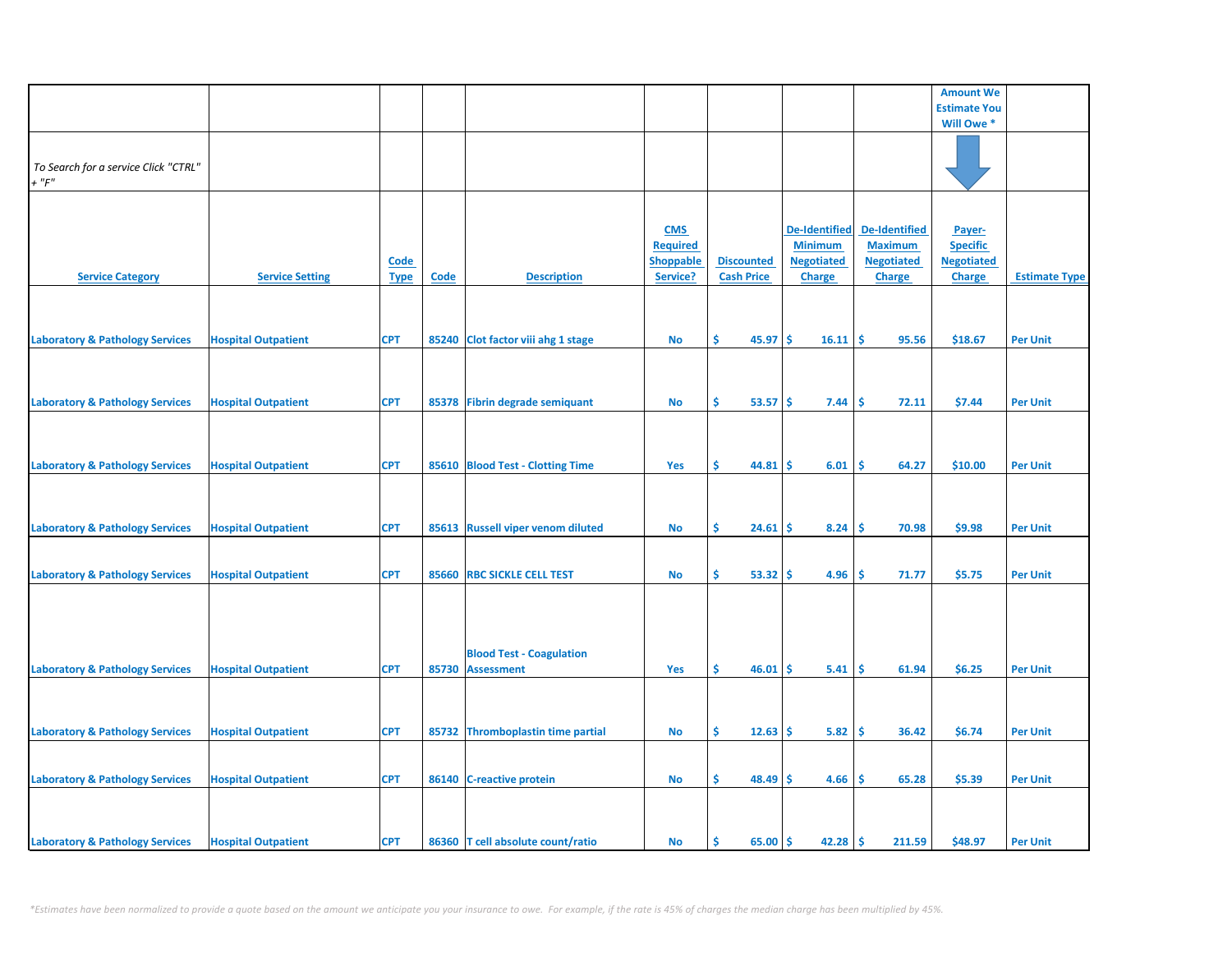|                                                     |                            |                            |             |                                    |                                                               |                                        |                                                                              |                                                                              | <b>Amount We</b>                                                |                      |
|-----------------------------------------------------|----------------------------|----------------------------|-------------|------------------------------------|---------------------------------------------------------------|----------------------------------------|------------------------------------------------------------------------------|------------------------------------------------------------------------------|-----------------------------------------------------------------|----------------------|
|                                                     |                            |                            |             |                                    |                                                               |                                        |                                                                              |                                                                              | <b>Estimate You</b>                                             |                      |
|                                                     |                            |                            |             |                                    |                                                               |                                        |                                                                              |                                                                              | Will Owe *                                                      |                      |
| To Search for a service Click "CTRL"<br>$+$ " $F$ " |                            |                            |             |                                    |                                                               |                                        |                                                                              |                                                                              |                                                                 |                      |
| <b>Service Category</b>                             | <b>Service Setting</b>     | <b>Code</b><br><b>Type</b> | <b>Code</b> | <b>Description</b>                 | <b>CMS</b><br><b>Required</b><br><b>Shoppable</b><br>Service? | <b>Discounted</b><br><b>Cash Price</b> | <b>De-Identified</b><br><b>Minimum</b><br><b>Negotiated</b><br><b>Charge</b> | <b>De-Identified</b><br><b>Maximum</b><br><b>Negotiated</b><br><b>Charge</b> | Payer-<br><b>Specific</b><br><b>Negotiated</b><br><b>Charge</b> | <b>Estimate Type</b> |
| <b>Laboratory &amp; Pathology Services</b>          | <b>Hospital Outpatient</b> | <b>CPT</b>                 |             | 86361 T cell absolute count        | No                                                            | Š.<br>132.78                           | 24.10<br>-S                                                                  | -\$<br>383.03                                                                | \$27.91                                                         | <b>Per Unit</b>      |
| <b>Laboratory &amp; Pathology Services</b>          | <b>Hospital Outpatient</b> | <b>CPT</b>                 | 86431       | <b>Rheumatoid factor quant</b>     | No                                                            | \$<br>52.70                            | 5.10<br>Ŝ                                                                    | -\$<br>70.95                                                                 | \$5.91                                                          | <b>Per Unit</b>      |
| <b>Laboratory &amp; Pathology Services</b>          | <b>Hospital Outpatient</b> | <b>CPT</b>                 |             | 86592 Syphilis test non-trep qual  | <b>No</b>                                                     | \$<br>37.81                            | 3.84<br><b>S</b>                                                             | -\$<br>50.90                                                                 | \$4.45                                                          | <b>Per Unit</b>      |
| <b>Laboratory &amp; Pathology Services</b>          | <b>Hospital Outpatient</b> | <b>CPT</b>                 |             | 86592 Syphilis test non-trep qual  | No                                                            | \$<br>37.81                            | 3.84<br>-S                                                                   | -Ś<br>50.90                                                                  | \$4.45                                                          | <b>Per Unit</b>      |
| <b>Laboratory &amp; Pathology Services</b>          | <b>Hospital Outpatient</b> | <b>CPT</b>                 |             | 86611 Bartonella antibody          | No                                                            | \$<br>$57.37$ \$                       | 9.16                                                                         | -\$<br>165.50                                                                | \$10.61                                                         | <b>Per Unit</b>      |
| <b>Laboratory &amp; Pathology Services</b>          | <b>Hospital Outpatient</b> | <b>CPT</b>                 |             | 86615 Bordetella antibody          | No                                                            | \$<br>25.74                            | 11.87<br><b>S</b>                                                            | -\$<br>81.45                                                                 | \$13.75                                                         | <b>Per Unit</b>      |
|                                                     |                            |                            |             |                                    |                                                               |                                        |                                                                              |                                                                              |                                                                 |                      |
| <b>Laboratory &amp; Pathology Services</b>          | <b>Hospital Outpatient</b> | <b>CPT</b>                 |             | 86651 Encephalitis californ antbdy | No                                                            | \$<br>25.74                            | Ŝ.<br>11.87                                                                  | <b>S</b><br>110.13                                                           | \$13.75                                                         | <b>Per Unit</b>      |
| <b>Laboratory &amp; Pathology Services</b>          | <b>Hospital Outpatient</b> | <b>CPT</b>                 |             | 86652 Encephaltis east eqne anbdy  | No                                                            | \$<br>25.74                            | <b>S</b><br>11.87                                                            | -\$<br>110.13                                                                | \$13.75                                                         | <b>Per Unit</b>      |
| <b>Laboratory &amp; Pathology Services</b>          | <b>Hospital Outpatient</b> | <b>CPT</b>                 |             | 86653 Encephaltis st louis antbody | <b>No</b>                                                     | \$.<br>25.74                           | 11.87<br><b>S</b>                                                            | -\$<br>110.13                                                                | \$13.75                                                         | <b>Per Unit</b>      |
|                                                     |                            |                            |             |                                    |                                                               |                                        |                                                                              |                                                                              |                                                                 |                      |
| <b>Laboratory &amp; Pathology Services</b>          | <b>Hospital Outpatient</b> | <b>CPT</b>                 |             | 86654 Encephaltis west eqne antbdy | <b>No</b>                                                     | Ś<br>25.74                             | <b>S</b><br>11.87                                                            | -\$<br>110.13                                                                | \$13.75                                                         | <b>Per Unit</b>      |
| <b>Laboratory &amp; Pathology Services</b>          | <b>Hospital Outpatient</b> | <b>CPT</b>                 |             | 86663 Epstein-barr antibody        | <b>No</b>                                                     | $25.60$ \$<br>Ŝ.                       | $11.81 \,$ \$                                                                | 83.21                                                                        | \$13.67                                                         | <b>Per Unit</b>      |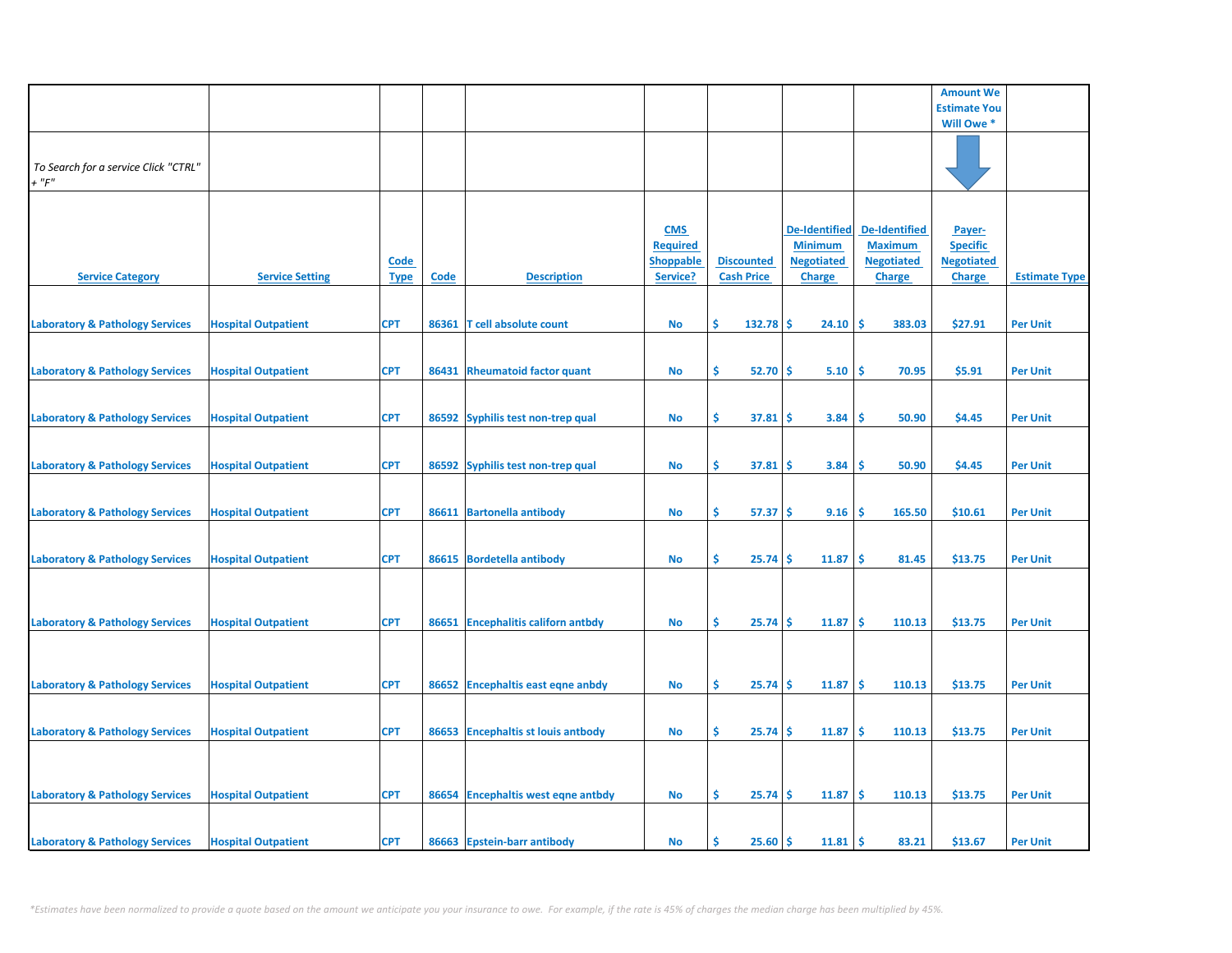|                                            |                            |             |       |                                     |                  |                   |                      |                      | <b>Amount We</b>    |                      |
|--------------------------------------------|----------------------------|-------------|-------|-------------------------------------|------------------|-------------------|----------------------|----------------------|---------------------|----------------------|
|                                            |                            |             |       |                                     |                  |                   |                      |                      | <b>Estimate You</b> |                      |
|                                            |                            |             |       |                                     |                  |                   |                      |                      | Will Owe *          |                      |
|                                            |                            |             |       |                                     |                  |                   |                      |                      |                     |                      |
|                                            |                            |             |       |                                     |                  |                   |                      |                      |                     |                      |
|                                            |                            |             |       |                                     |                  |                   |                      |                      |                     |                      |
| To Search for a service Click "CTRL"       |                            |             |       |                                     |                  |                   |                      |                      |                     |                      |
| $+$ " $F"$                                 |                            |             |       |                                     |                  |                   |                      |                      |                     |                      |
|                                            |                            |             |       |                                     |                  |                   |                      |                      |                     |                      |
|                                            |                            |             |       |                                     |                  |                   |                      |                      |                     |                      |
|                                            |                            |             |       |                                     |                  |                   |                      |                      |                     |                      |
|                                            |                            |             |       |                                     | <b>CMS</b>       |                   | <b>De-Identified</b> | <b>De-Identified</b> | Payer-              |                      |
|                                            |                            |             |       |                                     | <b>Required</b>  |                   | <b>Minimum</b>       | <b>Maximum</b>       | <b>Specific</b>     |                      |
|                                            |                            |             |       |                                     |                  |                   |                      |                      |                     |                      |
|                                            |                            | <b>Code</b> |       |                                     | <b>Shoppable</b> | <b>Discounted</b> | <b>Negotiated</b>    | <b>Negotiated</b>    | <b>Negotiated</b>   |                      |
| <b>Service Category</b>                    | <b>Service Setting</b>     | <b>Type</b> | Code  | <b>Description</b>                  | Service?         | <b>Cash Price</b> | <b>Charge</b>        | <b>Charge</b>        | <b>Charge</b>       | <b>Estimate Type</b> |
|                                            |                            |             |       |                                     |                  |                   |                      |                      |                     |                      |
|                                            |                            |             |       |                                     |                  |                   |                      |                      |                     |                      |
|                                            |                            |             |       |                                     |                  |                   |                      |                      |                     |                      |
| <b>Laboratory &amp; Pathology Services</b> | <b>Hospital Outpatient</b> | <b>CPT</b>  | 86677 | <b>Helicobacter pylori antibody</b> | No               | \$.<br>30.68      | 15.13<br><b>S</b>    | -\$<br>63.03         | \$15.13             | <b>Per Unit</b>      |
|                                            |                            |             |       |                                     |                  |                   |                      |                      |                     |                      |
|                                            |                            |             |       |                                     |                  |                   |                      |                      |                     |                      |
|                                            |                            |             |       |                                     |                  |                   |                      |                      |                     |                      |
|                                            |                            |             |       |                                     |                  |                   |                      |                      |                     |                      |
| <b>Laboratory &amp; Pathology Services</b> | <b>Hospital Outpatient</b> | <b>CPT</b>  | 86692 | <b>Hepatitis delta agent antbdy</b> | No               | \$.<br>$29.16$ \$ | 15.44                | ١\$<br>50.98         | \$17.89             | <b>Per Unit</b>      |
|                                            |                            |             |       |                                     |                  |                   |                      |                      |                     |                      |
|                                            |                            |             |       |                                     |                  |                   |                      |                      |                     |                      |
|                                            |                            |             |       |                                     |                  |                   |                      |                      |                     |                      |
| <b>Laboratory &amp; Pathology Services</b> | <b>Hospital Outpatient</b> | <b>CPT</b>  |       | 86698 Histoplasma antibody          | <b>No</b>        | \$.<br>79.65      | 12.41<br><b>S</b>    | -\$<br>107.23        | \$13.03             | <b>Per Unit</b>      |
|                                            |                            |             |       |                                     |                  |                   |                      |                      |                     |                      |
|                                            |                            |             |       |                                     |                  |                   |                      |                      |                     |                      |
|                                            |                            |             |       |                                     |                  |                   |                      |                      |                     |                      |
|                                            |                            |             |       |                                     |                  |                   |                      |                      |                     |                      |
| <b>Laboratory &amp; Pathology Services</b> | <b>Hospital Outpatient</b> | <b>CPT</b>  | 86704 | <b>HEP B CORE ANTIBODY TOTAL</b>    | No               | \$.<br>86.11      | Ŝ<br>10.85           | -\$<br>115.92        | \$12.56             | <b>Per Unit</b>      |
|                                            |                            |             |       |                                     |                  |                   |                      |                      |                     |                      |
|                                            |                            |             |       |                                     |                  |                   |                      |                      |                     |                      |
|                                            |                            |             |       |                                     |                  |                   |                      |                      |                     |                      |
|                                            |                            |             |       |                                     |                  |                   |                      |                      |                     |                      |
| <b>Laboratory &amp; Pathology Services</b> | <b>Hospital Outpatient</b> | <b>CPT</b>  |       | 86705 HEP B CORE ANTIBODY IGM       | No               | \$<br>$22.98$ \$  | 10.59                | ١\$<br>57.38         | \$12.26             | <b>Per Unit</b>      |
|                                            |                            |             |       |                                     |                  |                   |                      |                      |                     |                      |
|                                            |                            |             |       |                                     |                  |                   |                      |                      |                     |                      |
|                                            |                            |             |       |                                     |                  |                   |                      |                      |                     |                      |
|                                            |                            |             |       |                                     |                  |                   |                      |                      |                     |                      |
| <b>Laboratory &amp; Pathology Services</b> | <b>Hospital Outpatient</b> | <b>CPT</b>  |       | 86706 HEP B SURFACE ANTIBODY        | No               | \$.<br>98.98      | -\$<br>9.67          | -\$<br>133.25        | \$11.20             | <b>Per Unit</b>      |
|                                            |                            |             |       |                                     |                  |                   |                      |                      |                     |                      |
|                                            |                            |             |       |                                     |                  |                   |                      |                      |                     |                      |
|                                            |                            |             |       |                                     |                  |                   |                      |                      |                     |                      |
| <b>Laboratory &amp; Pathology Services</b> | <b>Hospital Outpatient</b> | <b>CPT</b>  | 86707 | <b>Hepatitis be antibody</b>        | No               | \$.<br>22.56      | 10.41<br><b>S</b>    | -\$<br>65.09         | \$12.06             | <b>Per Unit</b>      |
|                                            |                            |             |       |                                     |                  |                   |                      |                      |                     |                      |
|                                            |                            |             |       |                                     |                  |                   |                      |                      |                     |                      |
|                                            |                            |             |       |                                     |                  |                   |                      |                      |                     |                      |
| <b>Laboratory &amp; Pathology Services</b> | <b>Hospital Outpatient</b> | <b>CPT</b>  |       | 86708 Hepatitis a antibody          | No               | \$<br>22.71       | -Ś<br>11.15          | ١\$<br>56.71         | \$12.92             | <b>Per Unit</b>      |
|                                            |                            |             |       |                                     |                  |                   |                      |                      |                     |                      |
|                                            |                            |             |       |                                     |                  |                   |                      |                      |                     |                      |
|                                            |                            |             |       |                                     |                  |                   |                      |                      |                     |                      |
| <b>Laboratory &amp; Pathology Services</b> | <b>Hospital Outpatient</b> | <b>CPT</b>  | 86762 | <b>Rubella antibody</b>             | No               | \$.<br>$78.19$ \$ | 12.95                | -\$<br>225.56        | \$15.00             | <b>Per Unit</b>      |
|                                            |                            |             |       |                                     |                  |                   |                      |                      |                     |                      |
|                                            |                            |             |       |                                     |                  |                   |                      |                      |                     |                      |
|                                            |                            |             |       |                                     |                  |                   |                      |                      |                     |                      |
| <b>Laboratory &amp; Pathology Services</b> | <b>Hospital Outpatient</b> | <b>CPT</b>  |       | 86765 Rubeola antibody              | <b>No</b>        | Ŝ.<br>$25.14$ \$  | $11.59$ \$           | 72.53                | \$13.43             | <b>Per Unit</b>      |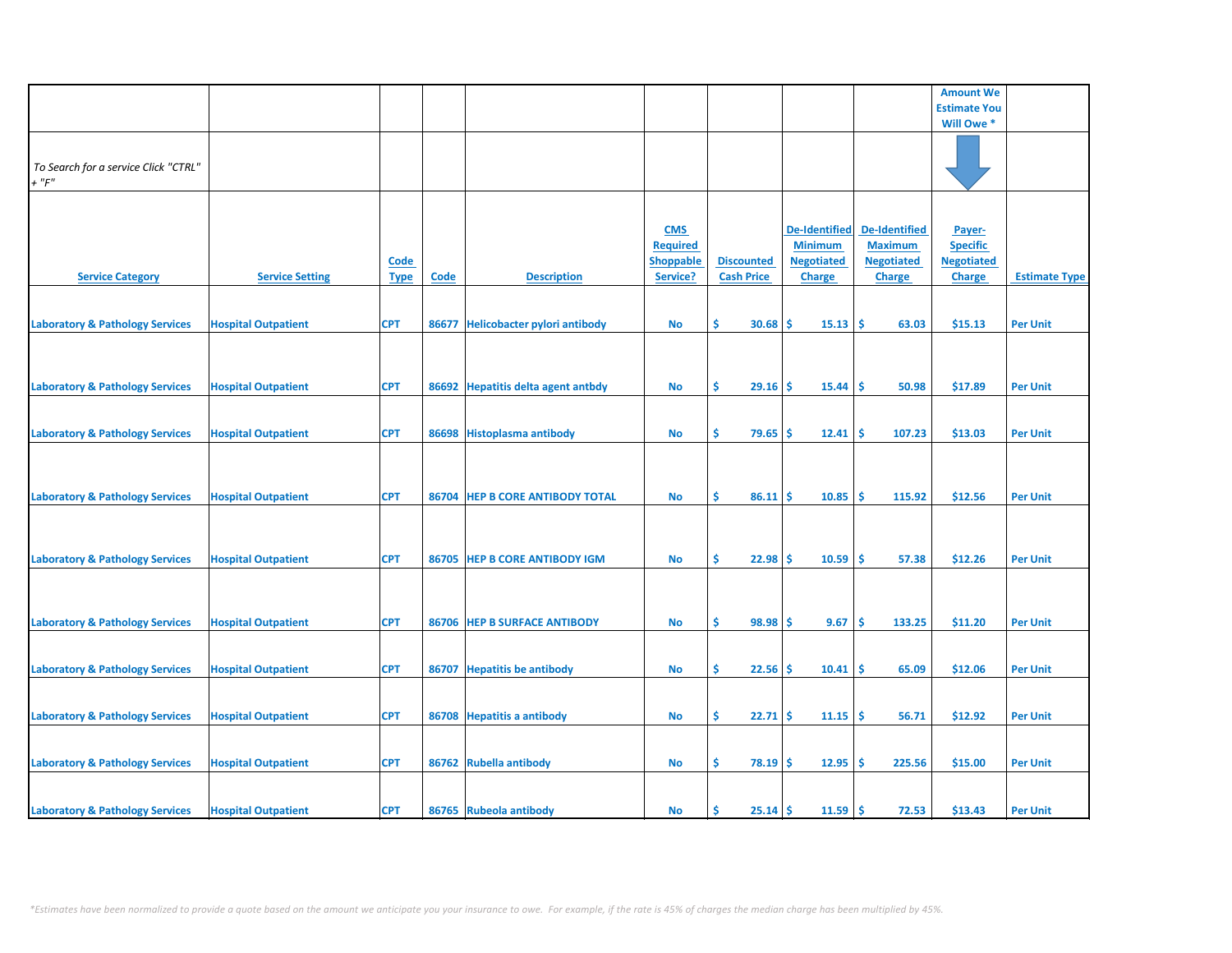|                                            |                            |             |             |                                          |                  |                   |                   |                      | <b>Amount We</b>    |                      |
|--------------------------------------------|----------------------------|-------------|-------------|------------------------------------------|------------------|-------------------|-------------------|----------------------|---------------------|----------------------|
|                                            |                            |             |             |                                          |                  |                   |                   |                      | <b>Estimate You</b> |                      |
|                                            |                            |             |             |                                          |                  |                   |                   |                      | Will Owe *          |                      |
|                                            |                            |             |             |                                          |                  |                   |                   |                      |                     |                      |
|                                            |                            |             |             |                                          |                  |                   |                   |                      |                     |                      |
| To Search for a service Click "CTRL"       |                            |             |             |                                          |                  |                   |                   |                      |                     |                      |
| $+$ " $F$ "                                |                            |             |             |                                          |                  |                   |                   |                      |                     |                      |
|                                            |                            |             |             |                                          |                  |                   |                   |                      |                     |                      |
|                                            |                            |             |             |                                          |                  |                   |                   |                      |                     |                      |
|                                            |                            |             |             |                                          | <b>CMS</b>       |                   | De-Identified     | <b>De-Identified</b> | Payer-              |                      |
|                                            |                            |             |             |                                          | <b>Required</b>  |                   | <b>Minimum</b>    | <b>Maximum</b>       | <b>Specific</b>     |                      |
|                                            |                            | <b>Code</b> |             |                                          | <b>Shoppable</b> | <b>Discounted</b> | <b>Negotiated</b> | <b>Negotiated</b>    | <b>Negotiated</b>   |                      |
| <b>Service Category</b>                    | <b>Service Setting</b>     | <b>Type</b> | <b>Code</b> | <b>Description</b>                       | Service?         | <b>Cash Price</b> | <b>Charge</b>     | Charge               | <b>Charge</b>       | <b>Estimate Type</b> |
|                                            |                            |             |             |                                          |                  |                   |                   |                      |                     |                      |
|                                            |                            |             |             |                                          |                  |                   |                   |                      |                     |                      |
|                                            |                            |             |             |                                          |                  |                   |                   |                      |                     |                      |
|                                            |                            |             |             |                                          |                  |                   |                   |                      |                     |                      |
|                                            |                            |             |             | 86769 - SARS-COV-2 COVID-19              |                  |                   |                   |                      |                     |                      |
| <b>Laboratory &amp; Pathology Services</b> | <b>Hospital Outpatient</b> | <b>CPT</b>  |             | 86769 ANTIBODY                           | <b>No</b>        | Ŝ.<br>51.48       | -\$<br>$\omega$   | Ŝ.<br>112.07         | \$0.00              | <b>Per Unit</b>      |
|                                            |                            |             |             |                                          |                  |                   |                   |                      |                     |                      |
|                                            |                            |             |             |                                          |                  |                   |                   |                      |                     |                      |
| <b>Laboratory &amp; Pathology Services</b> | <b>Hospital Outpatient</b> | <b>CPT</b>  |             | 86790 Virus antibody nos                 | No               | \$<br>25.14       | 11.59<br>\$       | \$.<br>76.53         | \$13.43             | <b>Per Unit</b>      |
|                                            |                            |             |             |                                          |                  |                   |                   |                      |                     |                      |
|                                            |                            |             |             |                                          |                  |                   |                   |                      |                     |                      |
|                                            |                            |             |             |                                          |                  |                   |                   |                      |                     |                      |
|                                            |                            |             |             |                                          |                  |                   |                   |                      |                     |                      |
|                                            |                            |             |             | <b>Blood Test - Hepatitis C Antibody</b> |                  |                   |                   |                      |                     |                      |
|                                            |                            |             | 86803       |                                          |                  | \$                |                   | \$.                  |                     |                      |
| <b>Laboratory &amp; Pathology Services</b> | <b>Hospital Outpatient</b> | <b>CPT</b>  |             | <b>Level</b>                             | No               | 67.64             | \$<br>12.84       | 91.06                | \$14.87             | <b>Per Unit</b>      |
|                                            |                            |             |             |                                          |                  |                   |                   |                      |                     |                      |
|                                            |                            |             |             |                                          |                  |                   |                   |                      |                     |                      |
| <b>Laboratory &amp; Pathology Services</b> | <b>Hospital Outpatient</b> | <b>CPT</b>  |             | 86804 Hep c ab test confirm              | No               | \$<br>23.09       | 13.94<br>\$       | <b>S</b><br>66.62    | \$16.14             | <b>Per Unit</b>      |
|                                            |                            |             |             |                                          |                  |                   |                   |                      |                     |                      |
|                                            |                            |             |             |                                          |                  |                   |                   |                      |                     |                      |
| <b>Laboratory &amp; Pathology Services</b> | <b>Hospital Outpatient</b> | <b>CPT</b>  |             | 86850 Rbc antibody screen                | <b>No</b>        | \$<br>20.32       | 5.00<br>\$.       | \$.<br>66.92         | \$10.16             | <b>Per Unit</b>      |
|                                            |                            |             |             |                                          |                  |                   |                   |                      |                     |                      |
|                                            |                            |             |             |                                          |                  |                   |                   |                      |                     |                      |
|                                            |                            |             |             |                                          |                  |                   |                   |                      |                     |                      |
| <b>Laboratory &amp; Pathology Services</b> | <b>Hospital Outpatient</b> | <b>CPT</b>  | 86885       | <b>Coombs test indirect qual</b>         | No               | \$<br>244.72      | 5.65<br>\$.       | -\$<br>329.43        | \$5.65              | <b>Per Unit</b>      |
|                                            |                            |             |             |                                          |                  |                   |                   |                      |                     |                      |
|                                            |                            |             |             |                                          |                  |                   |                   |                      |                     |                      |
|                                            |                            |             |             |                                          |                  |                   |                   |                      |                     |                      |
| <b>Laboratory &amp; Pathology Services</b> | <b>Hospital Outpatient</b> | <b>CPT</b>  |             | 86900 Blood typing serologic abo         | <b>No</b>        | \$<br>198.99      | 3.78<br>\$.       | \$<br>267.88         | \$5.65              | <b>Per Unit</b>      |
|                                            |                            |             |             |                                          |                  |                   |                   |                      |                     |                      |
|                                            |                            |             |             |                                          |                  |                   |                   |                      |                     |                      |
|                                            |                            |             |             |                                          |                  |                   |                   |                      |                     |                      |
| <b>Laboratory &amp; Pathology Services</b> | <b>Hospital Outpatient</b> | <b>CPT</b>  |             | 86900 Blood typing serologic abo         | <b>No</b>        | \$<br>198.99      | 3.78<br>\$        | \$<br>267.88         | \$5.65              | <b>Per Unit</b>      |
|                                            |                            |             |             |                                          |                  |                   |                   |                      |                     |                      |
|                                            |                            |             |             |                                          |                  |                   |                   |                      |                     |                      |
|                                            |                            |             |             |                                          |                  |                   |                   |                      |                     |                      |
| <b>Laboratory &amp; Pathology Services</b> | <b>Hospital Outpatient</b> | <b>CPT</b>  |             | 86901 Blood typing serologic rh(d)       | No               | Ŝ.<br>60.24       | 3.78<br>\$        | \$<br>81.10          | \$5.65              | <b>Per Unit</b>      |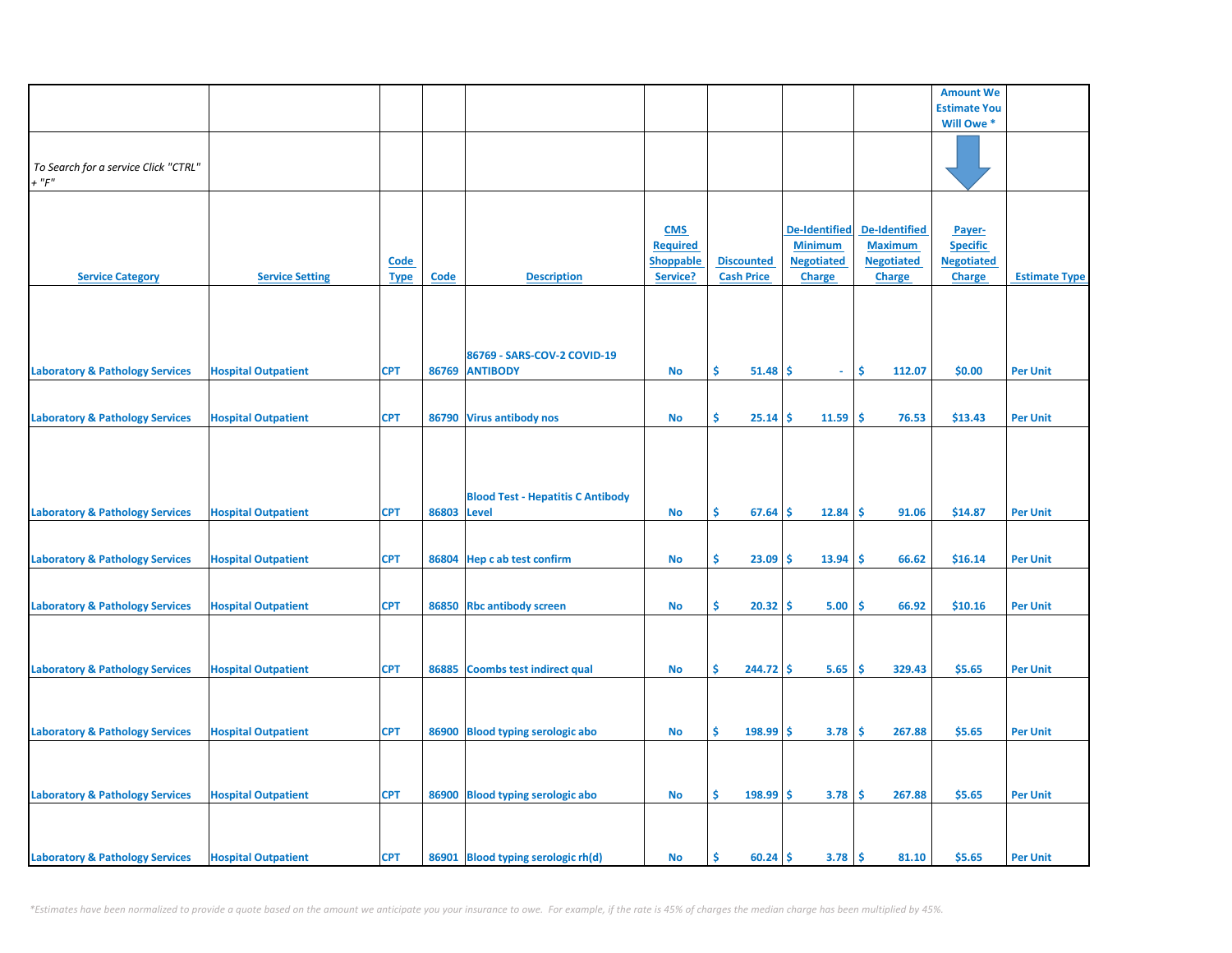|                                            |                            |             |       |                                            |                 |                   |                      |                      | <b>Amount We</b>    |                      |
|--------------------------------------------|----------------------------|-------------|-------|--------------------------------------------|-----------------|-------------------|----------------------|----------------------|---------------------|----------------------|
|                                            |                            |             |       |                                            |                 |                   |                      |                      | <b>Estimate You</b> |                      |
|                                            |                            |             |       |                                            |                 |                   |                      |                      | Will Owe *          |                      |
|                                            |                            |             |       |                                            |                 |                   |                      |                      |                     |                      |
|                                            |                            |             |       |                                            |                 |                   |                      |                      |                     |                      |
| To Search for a service Click "CTRL"       |                            |             |       |                                            |                 |                   |                      |                      |                     |                      |
| $+$ " $F$ "                                |                            |             |       |                                            |                 |                   |                      |                      |                     |                      |
|                                            |                            |             |       |                                            |                 |                   |                      |                      |                     |                      |
|                                            |                            |             |       |                                            |                 |                   |                      |                      |                     |                      |
|                                            |                            |             |       |                                            |                 |                   |                      |                      |                     |                      |
|                                            |                            |             |       |                                            | <b>CMS</b>      |                   | <b>De-Identified</b> | <b>De-Identified</b> | Payer-              |                      |
|                                            |                            |             |       |                                            | <b>Required</b> |                   | <b>Minimum</b>       | <b>Maximum</b>       | <b>Specific</b>     |                      |
|                                            |                            | Code        |       |                                            | Shoppable       | <b>Discounted</b> | <b>Negotiated</b>    | <b>Negotiated</b>    | <b>Negotiated</b>   |                      |
| <b>Service Category</b>                    | <b>Service Setting</b>     | <b>Type</b> | Code  | <b>Description</b>                         | Service?        | <b>Cash Price</b> | <b>Charge</b>        | <b>Charge</b>        | <b>Charge</b>       | <b>Estimate Type</b> |
|                                            |                            |             |       |                                            |                 |                   |                      |                      |                     |                      |
|                                            |                            |             |       |                                            |                 |                   |                      |                      |                     |                      |
|                                            |                            |             |       |                                            |                 |                   |                      |                      |                     |                      |
|                                            |                            |             |       |                                            |                 |                   |                      |                      |                     |                      |
| <b>Laboratory &amp; Pathology Services</b> | <b>Hospital Outpatient</b> | <b>CPT</b>  | 86901 | <b>Blood typing serologic rh(d)</b>        | No              | \$<br>$60.24$ \$  | 3.78                 | <b>S</b><br>81.10    | \$5.65              | <b>Per Unit</b>      |
|                                            |                            |             |       |                                            |                 |                   |                      |                      |                     |                      |
|                                            |                            |             |       |                                            |                 |                   |                      |                      |                     |                      |
|                                            |                            |             |       |                                            |                 |                   |                      |                      |                     |                      |
|                                            |                            |             |       |                                            |                 |                   |                      |                      |                     |                      |
|                                            |                            |             |       |                                            |                 |                   |                      |                      |                     |                      |
| <b>Laboratory &amp; Pathology Services</b> | <b>Hospital Outpatient</b> | <b>CPT</b>  | 86902 | <b>BLOOD TYPE ANTIGEN DONOR EA</b>         | No              | \$<br>5.82        | -\$<br>4.84          | -\$<br>383.37        | \$11.13             | <b>Per Unit</b>      |
|                                            |                            |             |       |                                            |                 |                   |                      |                      |                     |                      |
|                                            |                            |             |       |                                            |                 |                   |                      |                      |                     |                      |
| <b>Laboratory &amp; Pathology Services</b> | <b>Hospital Outpatient</b> | <b>CPT</b>  |       | 86920 COMPATIBILITY TEST SPIN              | No              | Ŝ.<br>$244.72$ \$ | 13.44                | <b>S</b><br>344.22   | \$15.90             | <b>Per Unit</b>      |
|                                            |                            |             |       |                                            |                 |                   |                      |                      |                     |                      |
|                                            |                            |             |       |                                            |                 |                   |                      |                      |                     |                      |
|                                            |                            |             |       |                                            |                 |                   |                      |                      |                     |                      |
|                                            |                            |             |       |                                            |                 |                   |                      |                      |                     |                      |
| <b>Laboratory &amp; Pathology Services</b> | <b>Hospital Outpatient</b> | <b>CPT</b>  |       | 87040 Blood culture for bacteria           | <b>No</b>       | Ŝ<br>$133.90$ \$  | 9.29                 | -Ś<br>180.25         | \$10.76             | <b>Per Unit</b>      |
|                                            |                            |             |       |                                            |                 |                   |                      |                      |                     |                      |
|                                            |                            |             |       |                                            |                 |                   |                      |                      |                     |                      |
| <b>Laboratory &amp; Pathology Services</b> | <b>Hospital Outpatient</b> | <b>CPT</b>  |       | 87070 Bacterial Culture - Swab             | <b>No</b>       | \$.<br>138.63     | 7.76<br>-\$          | <b>S</b><br>186.61   | \$8.97              | <b>Per Unit</b>      |
|                                            |                            |             |       |                                            |                 |                   |                      |                      |                     |                      |
|                                            |                            |             |       |                                            |                 |                   |                      |                      |                     |                      |
|                                            |                            |             |       |                                            |                 |                   |                      |                      |                     |                      |
|                                            |                            |             |       |                                            |                 |                   |                      |                      |                     |                      |
| <b>Laboratory &amp; Pathology Services</b> | <b>Hospital Outpatient</b> | <b>CPT</b>  |       | 87077 Bacterial Culture - Aerobic Isolates | No              | \$<br>$60.43$ \$  | 7.27                 | \$<br>81.35          | \$8.42              | <b>Per Unit</b>      |
|                                            |                            |             |       |                                            |                 |                   |                      |                      |                     |                      |
|                                            |                            |             |       |                                            |                 |                   |                      |                      |                     |                      |
|                                            |                            |             |       |                                            |                 |                   |                      |                      |                     |                      |
|                                            |                            |             |       |                                            |                 |                   |                      |                      |                     |                      |
|                                            |                            |             |       |                                            |                 |                   |                      |                      |                     |                      |
|                                            |                            |             |       |                                            |                 |                   |                      |                      |                     |                      |
|                                            |                            |             |       |                                            |                 |                   |                      |                      |                     |                      |
|                                            |                            |             |       |                                            |                 |                   |                      |                      |                     |                      |
|                                            |                            |             |       | <b>Test for Disease-Causing</b>            |                 |                   |                      |                      |                     |                      |
|                                            |                            |             |       |                                            |                 |                   |                      |                      |                     |                      |
|                                            |                            |             |       | (Pathogenic) Organisms, Not                |                 |                   |                      |                      |                     |                      |
| <b>Laboratory &amp; Pathology Services</b> | <b>Hospital Outpatient</b> | <b>CPT</b>  |       | 87081 Limited to a Specific Condition      | <b>No</b>       | -\$<br>$81.17$ \$ | 5.97                 | -\$<br>109.26        | \$6.91              | <b>Per Unit</b>      |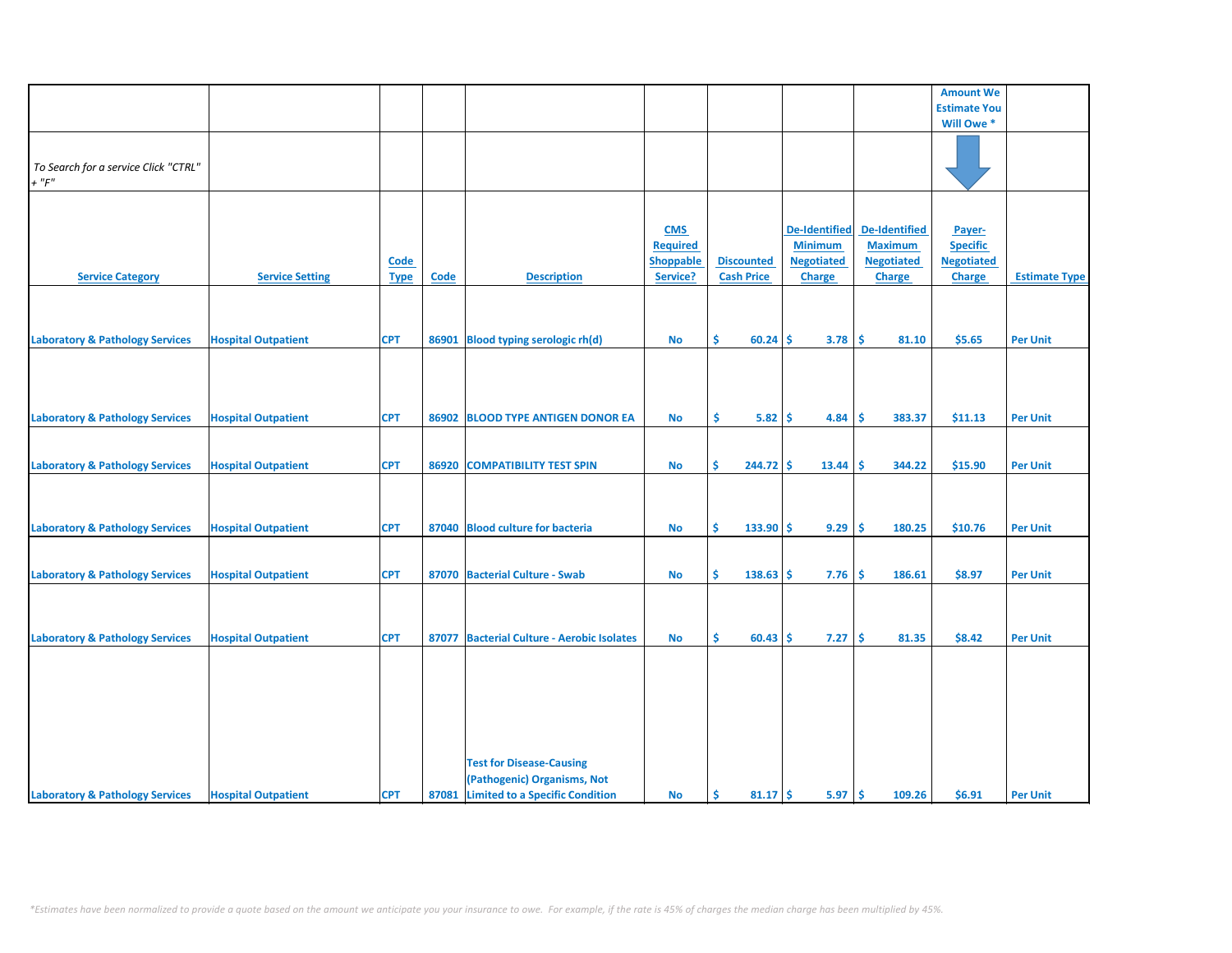|                                            |                            |             |             |                                          |                  |                         |                      |                   | <b>Amount We</b>    |                      |
|--------------------------------------------|----------------------------|-------------|-------------|------------------------------------------|------------------|-------------------------|----------------------|-------------------|---------------------|----------------------|
|                                            |                            |             |             |                                          |                  |                         |                      |                   |                     |                      |
|                                            |                            |             |             |                                          |                  |                         |                      |                   | <b>Estimate You</b> |                      |
|                                            |                            |             |             |                                          |                  |                         |                      |                   | Will Owe *          |                      |
|                                            |                            |             |             |                                          |                  |                         |                      |                   |                     |                      |
| To Search for a service Click "CTRL"       |                            |             |             |                                          |                  |                         |                      |                   |                     |                      |
| $+$ " $F$ "                                |                            |             |             |                                          |                  |                         |                      |                   |                     |                      |
|                                            |                            |             |             |                                          |                  |                         |                      |                   |                     |                      |
|                                            |                            |             |             |                                          |                  |                         |                      |                   |                     |                      |
|                                            |                            |             |             |                                          | <b>CMS</b>       |                         | <b>De-Identified</b> | De-Identified     |                     |                      |
|                                            |                            |             |             |                                          |                  |                         | <b>Minimum</b>       | <b>Maximum</b>    | Payer-              |                      |
|                                            |                            |             |             |                                          | <b>Required</b>  |                         |                      |                   | <b>Specific</b>     |                      |
|                                            |                            | <b>Code</b> |             |                                          | <b>Shoppable</b> | <b>Discounted</b>       | <b>Negotiated</b>    | <b>Negotiated</b> | <b>Negotiated</b>   |                      |
| <b>Service Category</b>                    | <b>Service Setting</b>     | <b>Type</b> | <b>Code</b> | <b>Description</b>                       | Service?         | <b>Cash Price</b>       | <b>Charge</b>        | <b>Charge</b>     | <b>Charge</b>       | <b>Estimate Type</b> |
|                                            |                            |             |             |                                          |                  |                         |                      |                   |                     |                      |
|                                            |                            |             |             |                                          |                  |                         |                      |                   |                     |                      |
|                                            |                            |             |             |                                          |                  |                         |                      |                   |                     |                      |
|                                            |                            |             |             |                                          |                  |                         |                      |                   |                     |                      |
|                                            |                            |             |             | <b>Urine Test - Bacterial Culture,</b>   |                  |                         |                      |                   |                     |                      |
| <b>Laboratory &amp; Pathology Services</b> | <b>Hospital Outpatient</b> | <b>CPT</b>  | 87086       | <b>Quantitative Colony Count</b>         | No               | \$<br>82.16             | 7.26<br>\$           | \$.<br>110.60     | \$8.41              | <b>Per Unit</b>      |
|                                            |                            |             |             |                                          |                  |                         |                      |                   |                     |                      |
|                                            |                            |             |             |                                          |                  |                         |                      |                   |                     |                      |
|                                            |                            |             |             |                                          |                  |                         |                      |                   |                     |                      |
| <b>Laboratory &amp; Pathology Services</b> | <b>Hospital Outpatient</b> | <b>CPT</b>  | 87088       | <b>Urine Test - Bacterial Culture</b>    | No               | \$<br>15.80             | \$.<br>7.28          | -\$<br>43.86      | \$8.44              | <b>Per Unit</b>      |
|                                            |                            |             |             |                                          |                  |                         |                      |                   |                     |                      |
|                                            |                            |             |             |                                          |                  |                         |                      |                   |                     |                      |
| <b>Laboratory &amp; Pathology Services</b> | <b>Hospital Outpatient</b> | <b>CPT</b>  |             | 87110 Chlamydia culture                  | <b>No</b>        | \$<br>130.74            | \$<br>17.64          | \$<br>175.99      | \$20.42             | <b>Per Unit</b>      |
|                                            |                            |             |             |                                          |                  |                         |                      |                   |                     |                      |
|                                            |                            |             |             |                                          |                  |                         |                      |                   |                     |                      |
|                                            |                            |             |             |                                          |                  |                         |                      |                   |                     |                      |
|                                            |                            |             |             |                                          |                  |                         |                      |                   |                     |                      |
|                                            |                            |             |             |                                          |                  |                         |                      |                   |                     |                      |
|                                            |                            |             |             |                                          |                  |                         |                      |                   |                     |                      |
|                                            |                            |             |             |                                          |                  |                         |                      |                   |                     |                      |
|                                            |                            |             |             | <b>Evaluation of Antimicrobial Drug</b>  |                  |                         |                      |                   |                     |                      |
| <b>Laboratory &amp; Pathology Services</b> | <b>Hospital Outpatient</b> | <b>CPT</b>  | 87186       | (antibiotic, antifungal, antiviral)      | <b>No</b>        | \$<br>69.16             | 7.79<br>-S           | \$.<br>93.10      | \$9.01              | <b>Per Unit</b>      |
|                                            |                            |             |             |                                          |                  |                         |                      |                   |                     |                      |
|                                            |                            |             |             |                                          |                  |                         |                      |                   |                     |                      |
|                                            |                            |             |             |                                          |                  |                         |                      |                   |                     |                      |
| <b>Laboratory &amp; Pathology Services</b> | <b>Hospital Outpatient</b> | <b>CPT</b>  |             | 87205 Lab Test - Smear for Microorganism | No               | \$<br>49.93             | -\$<br>3.84          | \$.<br>67.21      | \$4.45              | <b>Per Unit</b>      |
|                                            |                            |             |             |                                          |                  |                         |                      |                   |                     |                      |
|                                            |                            |             |             |                                          |                  |                         |                      |                   |                     |                      |
|                                            |                            |             |             |                                          |                  |                         |                      |                   |                     |                      |
|                                            |                            |             |             |                                          |                  |                         |                      |                   |                     |                      |
|                                            |                            |             |             |                                          |                  |                         |                      |                   |                     |                      |
|                                            |                            |             |             | <b>Lab Test - Detection test for</b>     |                  |                         |                      |                   |                     |                      |
| <b>Laboratory &amp; Pathology Services</b> | <b>Hospital Outpatient</b> | <b>CPT</b>  |             | 87340 Hepatitis B Surface Antigen        | <b>No</b>        | Ŝ.<br>63.55             | 9.30<br>Ŝ.           | Ś<br>85.55        | \$10.76             | <b>Per Unit</b>      |
|                                            |                            |             |             |                                          |                  |                         |                      |                   |                     |                      |
|                                            |                            |             |             |                                          |                  |                         |                      |                   |                     |                      |
|                                            |                            |             |             |                                          |                  |                         |                      |                   |                     |                      |
|                                            |                            |             |             | Lab Test - Detection test for HIV-1      |                  |                         |                      |                   |                     |                      |
|                                            |                            |             |             |                                          |                  |                         |                      |                   |                     |                      |
| <b>Laboratory &amp; Pathology Services</b> | <b>Hospital Outpatient</b> | <b>CPT</b>  |             | 87389 and HIV-2                          | No               | <b>S</b><br>$110.43$ \$ | 21.67                | \$.<br>148.66     | \$25.46             | <b>Per Unit</b>      |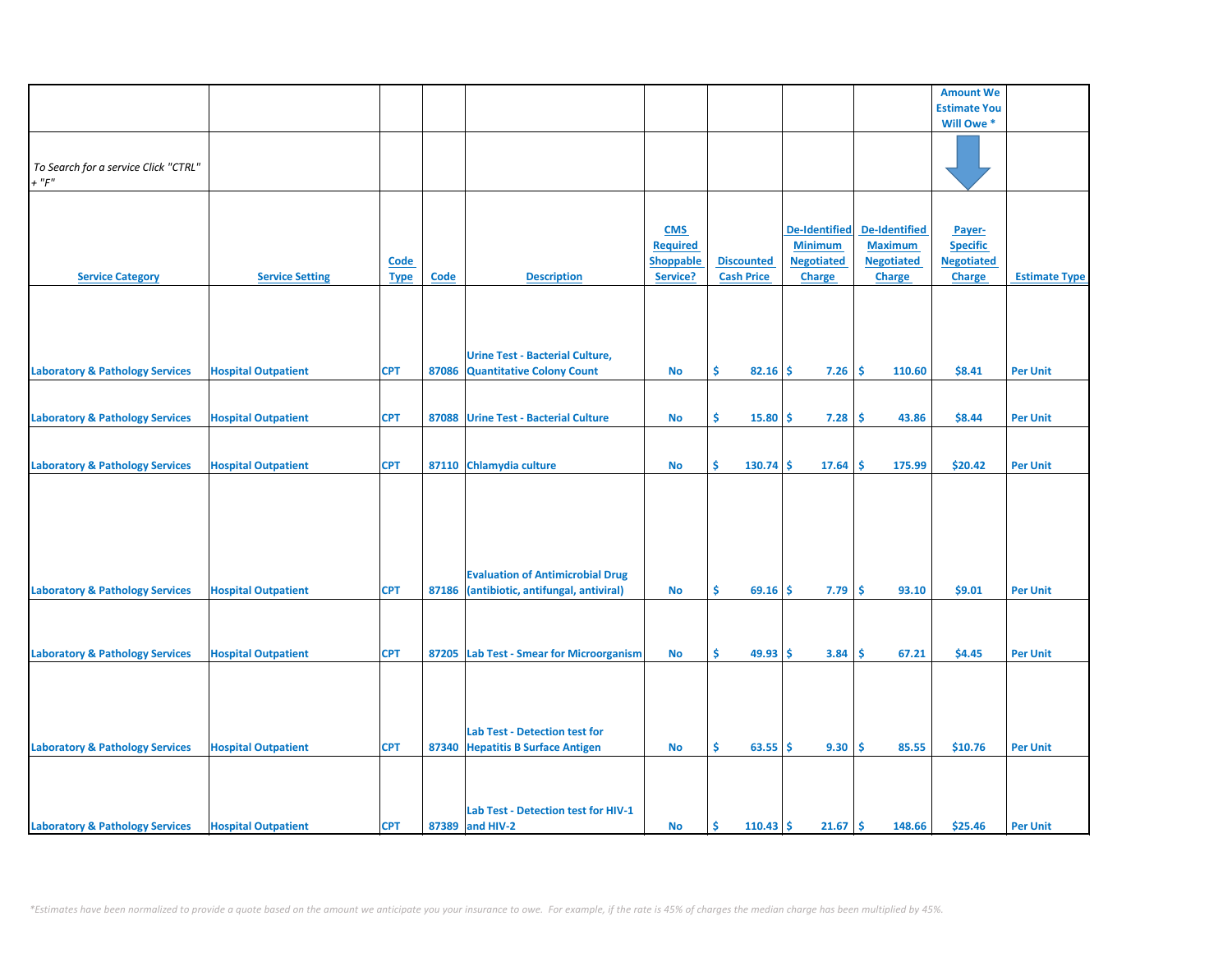|                                            |                            |             |             |                                           |                  |                   |                      |                      | <b>Amount We</b>    |                      |
|--------------------------------------------|----------------------------|-------------|-------------|-------------------------------------------|------------------|-------------------|----------------------|----------------------|---------------------|----------------------|
|                                            |                            |             |             |                                           |                  |                   |                      |                      | <b>Estimate You</b> |                      |
|                                            |                            |             |             |                                           |                  |                   |                      |                      | Will Owe *          |                      |
|                                            |                            |             |             |                                           |                  |                   |                      |                      |                     |                      |
|                                            |                            |             |             |                                           |                  |                   |                      |                      |                     |                      |
| To Search for a service Click "CTRL"       |                            |             |             |                                           |                  |                   |                      |                      |                     |                      |
| $+$ " $F$ "                                |                            |             |             |                                           |                  |                   |                      |                      |                     |                      |
|                                            |                            |             |             |                                           |                  |                   |                      |                      |                     |                      |
|                                            |                            |             |             |                                           |                  |                   |                      |                      |                     |                      |
|                                            |                            |             |             |                                           |                  |                   |                      |                      |                     |                      |
|                                            |                            |             |             |                                           | <b>CMS</b>       |                   | <b>De-Identified</b> | <b>De-Identified</b> | Payer-              |                      |
|                                            |                            |             |             |                                           | <b>Required</b>  |                   | <b>Minimum</b>       | <b>Maximum</b>       | <b>Specific</b>     |                      |
|                                            |                            |             |             |                                           |                  |                   |                      |                      |                     |                      |
|                                            |                            | <b>Code</b> |             |                                           | <b>Shoppable</b> | <b>Discounted</b> | <b>Negotiated</b>    | <b>Negotiated</b>    | <b>Negotiated</b>   |                      |
| <b>Service Category</b>                    | <b>Service Setting</b>     | <b>Type</b> | <b>Code</b> | <b>Description</b>                        | Service?         | <b>Cash Price</b> | <b>Charge</b>        | <b>Charge</b>        | <b>Charge</b>       | <b>Estimate Type</b> |
|                                            |                            |             |             |                                           |                  |                   |                      |                      |                     |                      |
|                                            |                            |             |             |                                           |                  |                   |                      |                      |                     |                      |
| <b>Laboratory &amp; Pathology Services</b> | <b>Hospital Outpatient</b> | <b>CPT</b>  |             | 87425 Rotavirus ag ia                     | No               | \$.<br>37.44      | 10.78<br>Ŝ           | -\$<br>108.00        | \$12.50             | <b>Per Unit</b>      |
|                                            |                            |             |             |                                           |                  |                   |                      |                      |                     |                      |
|                                            |                            |             |             |                                           |                  |                   |                      |                      |                     |                      |
|                                            |                            |             |             |                                           |                  |                   |                      |                      |                     |                      |
|                                            |                            |             |             |                                           |                  |                   |                      |                      |                     |                      |
| <b>Laboratory &amp; Pathology Services</b> | <b>Hospital Outpatient</b> | <b>CPT</b>  |             | 87491 Urine Test - Chlamydia              | <b>No</b>        | Ŝ.<br>108.43      | Ŝ.<br>31.58          | -\$<br>171.03        | \$36.58             | <b>Per Unit</b>      |
|                                            |                            |             |             |                                           |                  |                   |                      |                      |                     |                      |
|                                            |                            |             |             |                                           |                  |                   |                      |                      |                     |                      |
|                                            |                            |             |             |                                           |                  |                   |                      |                      |                     |                      |
|                                            |                            |             |             |                                           |                  |                   |                      |                      |                     |                      |
|                                            |                            |             |             |                                           |                  |                   |                      |                      |                     |                      |
|                                            |                            |             |             |                                           |                  |                   |                      |                      |                     |                      |
|                                            |                            |             |             |                                           |                  |                   |                      |                      |                     |                      |
|                                            |                            |             |             |                                           |                  |                   |                      |                      |                     |                      |
|                                            |                            |             |             | <b>Urine Test - Gonorrhoeae</b>           |                  |                   |                      |                      |                     |                      |
| <b>Laboratory &amp; Pathology Services</b> | <b>Hospital Outpatient</b> | <b>CPT</b>  | 87591       | (Neisseria Gonorrhoeae Bacteria)          | No               | \$<br>$90.13$ \$  | 31.58                | -\$<br>171.03        | \$36.58             | <b>Per Unit</b>      |
|                                            |                            |             |             |                                           |                  |                   |                      |                      |                     |                      |
|                                            |                            |             |             |                                           |                  |                   |                      |                      |                     |                      |
|                                            |                            |             |             |                                           |                  |                   |                      |                      |                     |                      |
|                                            |                            |             |             |                                           |                  |                   |                      |                      |                     |                      |
|                                            |                            |             |             | 87635 - SARS-COV-2 COVID-19               |                  |                   |                      |                      |                     |                      |
| <b>Laboratory &amp; Pathology Services</b> | <b>Hospital Outpatient</b> | <b>CPT</b>  |             | <b>87635 AMP PRB</b>                      | <b>No</b>        | Ŝ.<br>$53.36$ \$  | $\sim$               | Ŝ.<br>136.48         | \$0.00              | <b>Per Unit</b>      |
|                                            |                            |             |             |                                           |                  |                   |                      |                      |                     |                      |
|                                            |                            |             |             |                                           |                  |                   |                      |                      |                     |                      |
|                                            |                            |             |             |                                           |                  |                   |                      |                      |                     |                      |
| <b>Laboratory &amp; Pathology Services</b> | <b>Hospital Outpatient</b> | <b>CPT</b>  |             | 87798 Detect agent nos dna amp            | <b>No</b>        | \$<br>90.13       | 31.58<br>Ŝ.          | -Ś<br>171.03         | \$36.58             | <b>Per Unit</b>      |
|                                            |                            |             |             |                                           |                  |                   |                      |                      |                     |                      |
|                                            |                            |             |             |                                           |                  |                   |                      |                      |                     |                      |
|                                            |                            |             |             |                                           |                  |                   |                      |                      |                     |                      |
|                                            |                            |             |             |                                           |                  |                   |                      |                      |                     |                      |
|                                            |                            |             |             | Lab Test - Detection test for             |                  |                   |                      |                      |                     |                      |
| <b>Laboratory &amp; Pathology Services</b> | <b>Hospital Outpatient</b> | <b>CPT</b>  |             | 87804 Influenza Virus                     | <b>No</b>        | \$<br>$37.58$ \$  | $19.82 \mid$ \$      | 70.50                | \$29.68             | <b>Per Unit</b>      |
|                                            |                            |             |             |                                           |                  |                   |                      |                      |                     |                      |
|                                            |                            |             |             |                                           |                  |                   |                      |                      |                     |                      |
|                                            |                            |             |             |                                           |                  |                   |                      |                      |                     |                      |
|                                            |                            |             |             |                                           |                  |                   |                      |                      |                     |                      |
| <b>Laboratory &amp; Pathology Services</b> | <b>Hospital Outpatient</b> | <b>CPT</b>  |             | 87880 Strep Test (Streptococcus, group A) | <b>No</b>        | \$<br>101.56      | -\$<br>19.87         | \$<br>143.48         | \$29.68             | <b>Per Unit</b>      |
|                                            |                            |             |             |                                           |                  |                   |                      |                      |                     |                      |
|                                            |                            |             |             |                                           |                  |                   |                      |                      |                     |                      |
|                                            |                            |             |             |                                           |                  |                   |                      |                      |                     |                      |
| <b>Laboratory &amp; Pathology Services</b> | <b>Hospital Outpatient</b> | <b>CPT</b>  |             | 88185 Flowcytometry/tc add-on             | No               | $68.81$ \$<br>\$. | ÷.                   | \$<br>120.30         | \$11.40             | <b>Per Unit</b>      |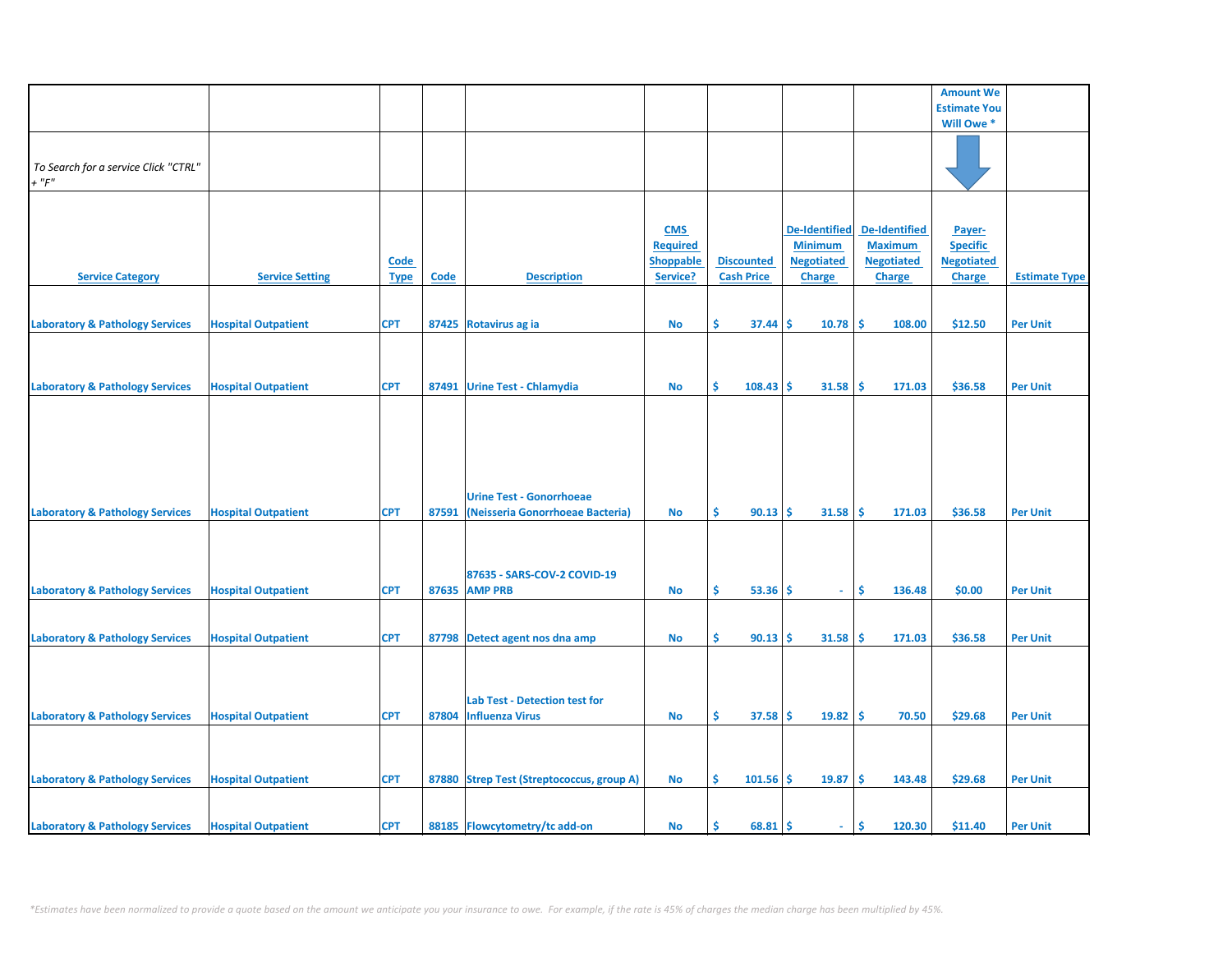|                                                     |                            |             |       |                                          |                  |                    |                      |                      | <b>Amount We</b>    |                      |
|-----------------------------------------------------|----------------------------|-------------|-------|------------------------------------------|------------------|--------------------|----------------------|----------------------|---------------------|----------------------|
|                                                     |                            |             |       |                                          |                  |                    |                      |                      | <b>Estimate You</b> |                      |
|                                                     |                            |             |       |                                          |                  |                    |                      |                      | Will Owe *          |                      |
|                                                     |                            |             |       |                                          |                  |                    |                      |                      |                     |                      |
|                                                     |                            |             |       |                                          |                  |                    |                      |                      |                     |                      |
| To Search for a service Click "CTRL"<br>$+$ " $F$ " |                            |             |       |                                          |                  |                    |                      |                      |                     |                      |
|                                                     |                            |             |       |                                          |                  |                    |                      |                      |                     |                      |
|                                                     |                            |             |       |                                          |                  |                    |                      |                      |                     |                      |
|                                                     |                            |             |       |                                          |                  |                    |                      |                      |                     |                      |
|                                                     |                            |             |       |                                          | <b>CMS</b>       |                    | <b>De-Identified</b> | <b>De-Identified</b> | Payer-              |                      |
|                                                     |                            |             |       |                                          | <b>Required</b>  |                    | <b>Minimum</b>       | <b>Maximum</b>       | <b>Specific</b>     |                      |
|                                                     |                            | <b>Code</b> |       |                                          | <b>Shoppable</b> | <b>Discounted</b>  | <b>Negotiated</b>    | <b>Negotiated</b>    | <b>Negotiated</b>   |                      |
| <b>Service Category</b>                             | <b>Service Setting</b>     | <b>Type</b> | Code  | <b>Description</b>                       | Service?         | <b>Cash Price</b>  | <b>Charge</b>        | <b>Charge</b>        | <b>Charge</b>       | <b>Estimate Type</b> |
|                                                     |                            |             |       |                                          |                  |                    |                      |                      |                     |                      |
|                                                     |                            |             |       |                                          |                  |                    |                      |                      |                     |                      |
|                                                     |                            |             |       |                                          |                  |                    |                      |                      |                     |                      |
|                                                     |                            |             |       |                                          |                  |                    |                      |                      |                     |                      |
|                                                     |                            |             |       | <b>Immunization Administration First</b> |                  |                    |                      |                      |                     |                      |
| <b>Vaccinations</b>                                 | <b>Physician Office</b>    | <b>CPT</b>  | 90460 | <b>Component</b>                         | <b>No</b>        | \$<br>40.10        | -\$<br>11.68         | \$<br>75.93          | \$25.31             | <b>Per Unit</b>      |
|                                                     |                            |             |       |                                          |                  |                    |                      |                      |                     |                      |
|                                                     |                            |             |       |                                          |                  |                    |                      |                      |                     |                      |
|                                                     |                            |             |       |                                          |                  |                    |                      |                      |                     |                      |
|                                                     |                            |             |       |                                          |                  |                    |                      |                      |                     |                      |
|                                                     |                            |             |       |                                          |                  |                    |                      |                      |                     |                      |
|                                                     |                            |             |       |                                          |                  |                    |                      |                      |                     |                      |
|                                                     |                            |             |       |                                          |                  |                    |                      |                      |                     |                      |
|                                                     |                            |             |       | <b>Immunization Administration Each</b>  |                  |                    |                      |                      |                     |                      |
| <b>Vaccinations</b>                                 | <b>Physician Office</b>    | <b>CPT</b>  | 90461 | <b>Additional Component</b>              | No               | Ŝ.<br>25.13        | 10.49<br>-S          | Ŝ.<br>38.51          | \$12.84             | <b>Per Unit</b>      |
|                                                     |                            |             |       |                                          |                  |                    |                      |                      |                     |                      |
|                                                     |                            |             |       |                                          |                  |                    |                      |                      |                     |                      |
|                                                     |                            |             |       |                                          |                  |                    |                      |                      |                     |                      |
| <b>Vaccinations</b>                                 | <b>Hospital Outpatient</b> | <b>CPT</b>  |       | 90471   Immunization Administration      | <b>No</b>        | Ŝ<br>44.49         | \$<br>7.02           | \$<br>81.80          | \$45.41             | <b>Per Unit</b>      |
|                                                     |                            |             |       |                                          |                  |                    |                      |                      |                     |                      |
|                                                     |                            |             |       |                                          |                  |                    |                      |                      |                     |                      |
|                                                     |                            |             |       |                                          |                  |                    |                      |                      |                     |                      |
|                                                     |                            |             |       |                                          |                  |                    |                      |                      |                     |                      |
|                                                     |                            |             |       |                                          |                  |                    |                      |                      |                     |                      |
|                                                     |                            |             |       |                                          |                  |                    |                      |                      |                     |                      |
|                                                     |                            |             |       |                                          |                  |                    |                      |                      |                     |                      |
|                                                     |                            |             |       | <b>Immunization Administration Each</b>  |                  |                    |                      |                      |                     |                      |
| <b>Vaccinations</b>                                 | <b>Hospital Outpatient</b> | <b>CPT</b>  |       | 90472 Additional Component               | No               | Ŝ.<br>12.56        | -\$<br>$\sim$        | \$<br>38.51          | \$25.81             | <b>Per Unit</b>      |
|                                                     |                            |             |       |                                          |                  |                    |                      |                      |                     |                      |
|                                                     |                            |             |       |                                          |                  |                    |                      |                      |                     |                      |
| <b>Vaccinations</b>                                 | <b>Hospital Outpatient</b> | <b>CPT</b>  |       | 90651 9V HPV Vaccine 2/3 Dose            | <b>No</b>        | \$<br>142.32       | \$<br>9.56           | \$<br>227.93         | \$157.18            | <b>Per Unit</b>      |
|                                                     |                            |             |       |                                          |                  |                    |                      |                      |                     |                      |
|                                                     |                            |             |       |                                          |                  |                    |                      |                      |                     |                      |
|                                                     |                            |             |       |                                          |                  |                    |                      |                      |                     |                      |
|                                                     |                            |             |       |                                          |                  |                    |                      |                      |                     |                      |
|                                                     |                            |             |       |                                          |                  |                    |                      |                      |                     |                      |
|                                                     |                            |             |       |                                          |                  |                    |                      |                      |                     |                      |
|                                                     |                            |             |       |                                          |                  |                    |                      |                      |                     |                      |
|                                                     |                            |             |       | <b>Vaccine - Pneumococcal Conjugate</b>  |                  |                    |                      |                      |                     |                      |
| <b>Vaccination</b>                                  | <b>Hospital Outpatient</b> | <b>CPT</b>  |       | 90670 for Injection into Muscle          | <b>No</b>        | -\$<br>$285.59$ \$ | 9.56                 | \$<br>345.21         | \$84.77             | <b>Per Unit</b>      |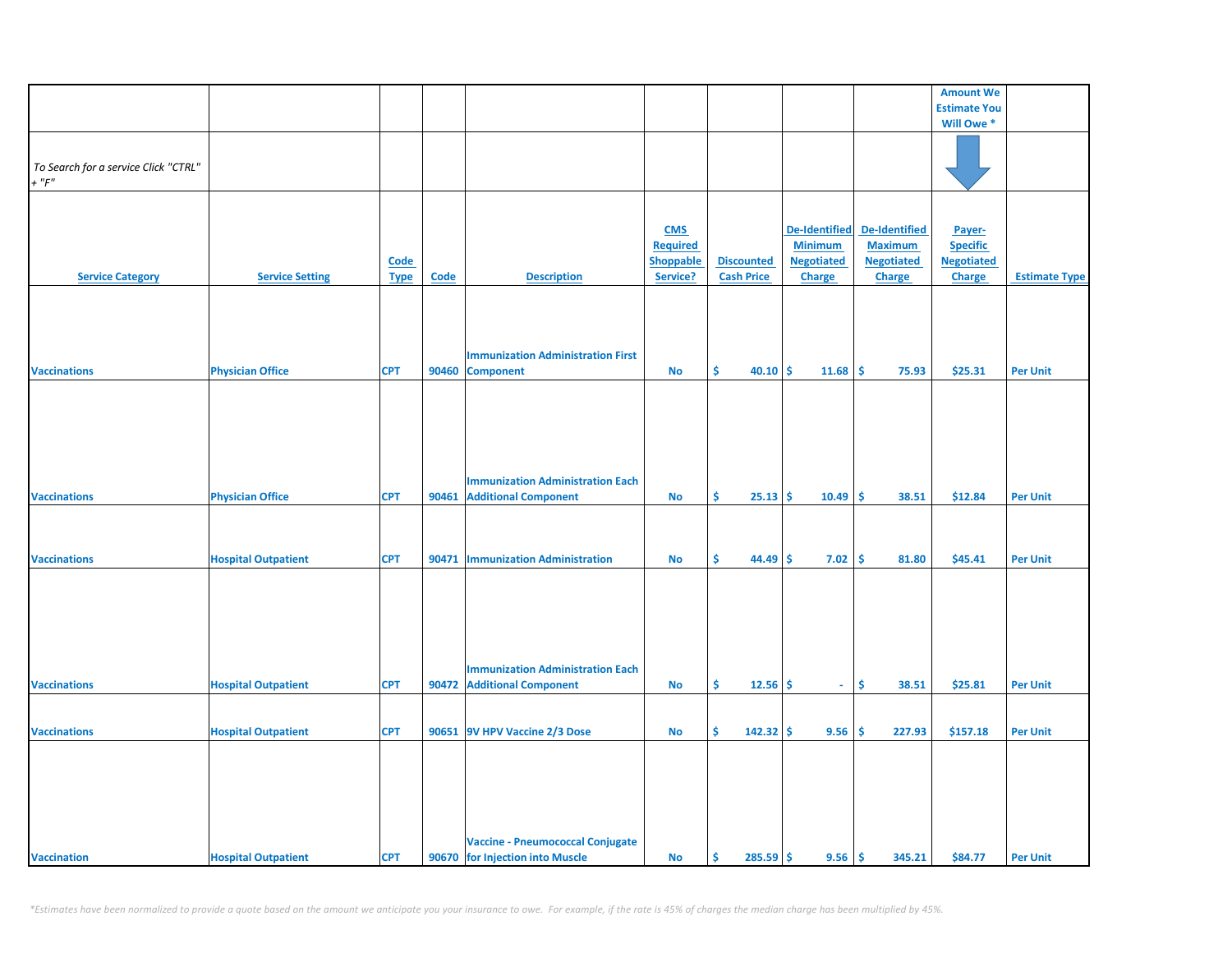|                                                                   |                            |             |       |                                         |                  |                   |                      |                      | <b>Amount We</b>    |                      |
|-------------------------------------------------------------------|----------------------------|-------------|-------|-----------------------------------------|------------------|-------------------|----------------------|----------------------|---------------------|----------------------|
|                                                                   |                            |             |       |                                         |                  |                   |                      |                      | <b>Estimate You</b> |                      |
|                                                                   |                            |             |       |                                         |                  |                   |                      |                      | Will Owe *          |                      |
|                                                                   |                            |             |       |                                         |                  |                   |                      |                      |                     |                      |
|                                                                   |                            |             |       |                                         |                  |                   |                      |                      |                     |                      |
|                                                                   |                            |             |       |                                         |                  |                   |                      |                      |                     |                      |
| To Search for a service Click "CTRL"                              |                            |             |       |                                         |                  |                   |                      |                      |                     |                      |
| $+$ " $F$ "                                                       |                            |             |       |                                         |                  |                   |                      |                      |                     |                      |
|                                                                   |                            |             |       |                                         |                  |                   |                      |                      |                     |                      |
|                                                                   |                            |             |       |                                         |                  |                   |                      |                      |                     |                      |
|                                                                   |                            |             |       |                                         | <b>CMS</b>       |                   | <b>De-Identified</b> | <b>De-Identified</b> | Payer-              |                      |
|                                                                   |                            |             |       |                                         |                  |                   |                      |                      |                     |                      |
|                                                                   |                            |             |       |                                         | <b>Required</b>  |                   | <b>Minimum</b>       | <b>Maximum</b>       | <b>Specific</b>     |                      |
|                                                                   |                            | <b>Code</b> |       |                                         | <b>Shoppable</b> | <b>Discounted</b> | <b>Negotiated</b>    | <b>Negotiated</b>    | <b>Negotiated</b>   |                      |
| <b>Service Category</b>                                           | <b>Service Setting</b>     | <b>Type</b> | Code  | <b>Description</b>                      | Service?         | <b>Cash Price</b> | <b>Charge</b>        | <b>Charge</b>        | <b>Charge</b>       | <b>Estimate Type</b> |
|                                                                   |                            |             |       |                                         |                  |                   |                      |                      |                     |                      |
|                                                                   |                            |             |       |                                         |                  |                   |                      |                      |                     |                      |
|                                                                   |                            |             |       |                                         |                  |                   |                      |                      |                     |                      |
|                                                                   |                            |             |       |                                         |                  |                   |                      |                      |                     |                      |
|                                                                   |                            |             |       |                                         |                  |                   |                      |                      |                     |                      |
|                                                                   |                            |             |       |                                         |                  |                   |                      |                      |                     |                      |
|                                                                   |                            |             |       |                                         |                  |                   |                      |                      |                     |                      |
|                                                                   |                            |             |       |                                         |                  |                   |                      |                      |                     |                      |
|                                                                   |                            |             |       |                                         |                  |                   |                      |                      |                     |                      |
|                                                                   |                            |             |       |                                         |                  |                   |                      |                      |                     |                      |
|                                                                   |                            |             |       |                                         |                  |                   |                      |                      |                     |                      |
|                                                                   |                            |             |       | Vaccine - Tetanus, Diptheria            |                  |                   |                      |                      |                     |                      |
|                                                                   |                            |             |       |                                         |                  |                   |                      |                      |                     |                      |
|                                                                   |                            |             |       | <b>Toxoids, and Acellular Pertussis</b> |                  |                   |                      |                      |                     |                      |
|                                                                   |                            |             |       | (Whooping Cough) for Injection          |                  |                   |                      |                      |                     |                      |
| <b>Vaccination</b>                                                | <b>Hospital Outpatient</b> | <b>CPT</b>  | 90715 | <b>into Muscle</b>                      | No               | Ŝ.<br>57.74       | Ŝ.<br>$\sim$         | Ŝ.<br>77.73          | \$0.00              | <b>Per Unit</b>      |
|                                                                   |                            |             |       |                                         |                  |                   |                      |                      |                     |                      |
|                                                                   |                            |             |       |                                         |                  |                   |                      |                      |                     |                      |
|                                                                   |                            |             |       |                                         |                  |                   |                      |                      |                     |                      |
|                                                                   |                            |             |       |                                         |                  |                   |                      |                      |                     |                      |
|                                                                   |                            |             |       |                                         |                  |                   |                      |                      |                     |                      |
|                                                                   |                            |             |       |                                         |                  |                   |                      |                      |                     |                      |
| <b>Evaluation &amp; Management Services Professional Services</b> |                            | <b>CPT</b>  |       | 90791 Psychiatric Diagnostic Evaluation | No               | Ŝ.<br>$308.81$ \$ | 118.93               | Ŝ.<br>198.74         | \$142.78            | <b>Per Unit</b>      |
|                                                                   |                            |             |       |                                         |                  |                   |                      |                      |                     |                      |
|                                                                   |                            |             |       |                                         |                  |                   |                      |                      |                     |                      |
|                                                                   |                            |             |       |                                         |                  |                   |                      |                      |                     |                      |
| <b>Evaluation &amp; Management Services Professional Services</b> |                            | <b>CPT</b>  |       | 90832 Psychotherapy - 30 Minutes        | Yes              | Ŝ.<br>88.03       | 57.92<br>\$          | Ś<br>99.25           | \$69.19             | <b>Per Unit</b>      |
|                                                                   |                            |             |       |                                         |                  |                   |                      |                      |                     |                      |
|                                                                   |                            |             |       |                                         |                  |                   |                      |                      |                     |                      |
|                                                                   |                            |             |       |                                         |                  |                   |                      |                      |                     |                      |
| <b>Evaluation &amp; Management Services Professional Services</b> |                            | <b>CPT</b>  |       | 90834 Psychotherapy - 45 Minutes        | Yes              | Š.<br>$116.77$ \$ | 77.37                | \$<br>132.34         | \$91.78             | <b>Per Unit</b>      |
|                                                                   |                            |             |       |                                         |                  |                   |                      |                      |                     |                      |
|                                                                   |                            |             |       |                                         |                  |                   |                      |                      |                     |                      |
| <b>Evaluation &amp; Management Services Professional Services</b> |                            | <b>CPT</b>  | 90837 | <b>Psychotherapy - 60 Minutes</b>       | Yes              | Ś.<br>$174.90$ \$ | 116.00               | l\$<br>198.22        | \$137.47            | <b>Per Unit</b>      |
|                                                                   |                            |             |       |                                         |                  |                   |                      |                      |                     |                      |
|                                                                   |                            |             |       |                                         |                  | N/A No            |                      | N/A No               | N/A No              |                      |
|                                                                   |                            |             |       |                                         |                  | <b>Service</b>    |                      | <b>Service</b>       | <b>Service</b>      |                      |
| <b>Evaluation &amp; Management Services Professional Services</b> |                            | <b>CPT</b>  |       | 90846 Family psytx w/o pt 50 min        | <b>Yes</b>       | <b>Volume</b>     | \$                   | <b>Volume</b>        | <b>Volume</b>       | <b>Per Unit</b>      |
|                                                                   |                            |             |       |                                         |                  |                   |                      |                      |                     |                      |
|                                                                   |                            |             |       |                                         |                  |                   |                      |                      |                     |                      |
|                                                                   |                            |             |       |                                         |                  |                   |                      |                      |                     |                      |
|                                                                   |                            |             |       |                                         |                  |                   |                      |                      |                     |                      |
| <b>Evaluation &amp; Management Services Professional Services</b> |                            | <b>CPT</b>  |       | 90847 Psychotherapy - Family Session    | Yes              | Ŝ<br>$146.15$ \$  | 97.13                | -\$<br>166.18        | \$114.88            | <b>Per Unit</b>      |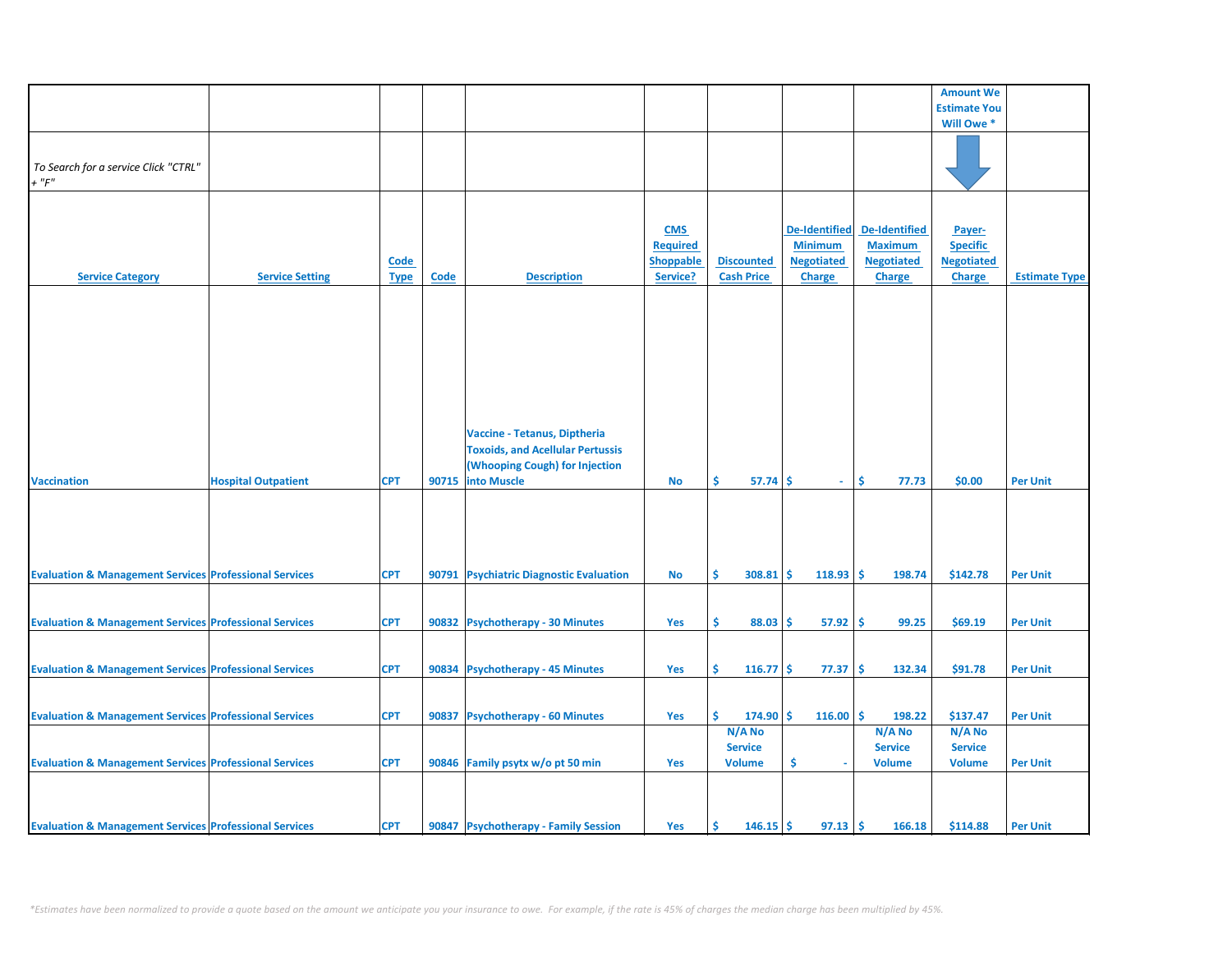|                                                                   |                              |             |       |                                       |                  |                   |                      |                       | <b>Amount We</b>    |                      |
|-------------------------------------------------------------------|------------------------------|-------------|-------|---------------------------------------|------------------|-------------------|----------------------|-----------------------|---------------------|----------------------|
|                                                                   |                              |             |       |                                       |                  |                   |                      |                       | <b>Estimate You</b> |                      |
|                                                                   |                              |             |       |                                       |                  |                   |                      |                       | Will Owe *          |                      |
|                                                                   |                              |             |       |                                       |                  |                   |                      |                       |                     |                      |
|                                                                   |                              |             |       |                                       |                  |                   |                      |                       |                     |                      |
|                                                                   |                              |             |       |                                       |                  |                   |                      |                       |                     |                      |
| To Search for a service Click "CTRL"                              |                              |             |       |                                       |                  |                   |                      |                       |                     |                      |
| $+$ " $F$ "                                                       |                              |             |       |                                       |                  |                   |                      |                       |                     |                      |
|                                                                   |                              |             |       |                                       |                  |                   |                      |                       |                     |                      |
|                                                                   |                              |             |       |                                       |                  |                   |                      |                       |                     |                      |
|                                                                   |                              |             |       |                                       | <b>CMS</b>       |                   | <b>De-Identified</b> | <b>De-Identified</b>  | Payer-              |                      |
|                                                                   |                              |             |       |                                       |                  |                   |                      |                       |                     |                      |
|                                                                   |                              |             |       |                                       | <b>Required</b>  |                   | <b>Minimum</b>       | <b>Maximum</b>        | <b>Specific</b>     |                      |
|                                                                   |                              | <b>Code</b> |       |                                       | <b>Shoppable</b> | <b>Discounted</b> | <b>Negotiated</b>    | <b>Negotiated</b>     | <b>Negotiated</b>   |                      |
| <b>Service Category</b>                                           | <b>Service Setting</b>       | <b>Type</b> | Code  | <b>Description</b>                    | Service?         | <b>Cash Price</b> | <b>Charge</b>        | <b>Charge</b>         | <b>Charge</b>       | <b>Estimate Type</b> |
|                                                                   |                              |             |       |                                       |                  |                   |                      |                       |                     |                      |
|                                                                   |                              |             |       |                                       |                  | N/A No            |                      | N/A No                | N/A No              |                      |
|                                                                   |                              |             |       |                                       |                  |                   |                      |                       |                     |                      |
|                                                                   |                              |             |       |                                       |                  | <b>Service</b>    |                      | <b>Service</b>        | <b>Service</b>      |                      |
| <b>Evaluation &amp; Management Services Professional Services</b> |                              | <b>CPT</b>  |       | 90853 Psychotherapy - Group Session   | Yes              | <b>Volume</b>     | \$.                  | <b>Volume</b>         | <b>Volume</b>       | <b>Per Unit</b>      |
|                                                                   |                              |             |       |                                       |                  |                   |                      |                       |                     |                      |
|                                                                   |                              |             |       |                                       |                  |                   |                      |                       |                     |                      |
| <b>Medicine Speech Therapy</b>                                    | <b>Hospital Outpatient</b>   | <b>CPT</b>  | 92507 | SPEECH/HEARING THERAPY                | <b>No</b>        | \$<br>52.00       | Ŝ.<br>17.40          | \$ ا<br>251.43        | \$128.00            | <b>Per Unit</b>      |
|                                                                   |                              |             |       |                                       |                  |                   |                      |                       |                     |                      |
|                                                                   |                              |             |       |                                       |                  |                   |                      |                       |                     |                      |
|                                                                   |                              |             |       |                                       |                  |                   |                      |                       |                     |                      |
|                                                                   |                              |             |       |                                       |                  |                   |                      |                       |                     |                      |
|                                                                   |                              |             |       |                                       |                  |                   |                      |                       |                     |                      |
|                                                                   |                              |             |       |                                       |                  |                   |                      |                       |                     |                      |
|                                                                   |                              |             |       |                                       |                  |                   |                      |                       |                     |                      |
|                                                                   |                              |             |       | Electrocardiogram, routine, with      |                  |                   |                      |                       |                     |                      |
| <b>Medicine Cardiovascular</b>                                    | <b>Professional Services</b> | <b>CPT</b>  | 93000 | interpretation and report             | Yes              | \$.<br>36.27      | 28.12<br>Ŝ.          | \$.<br>95.52          | \$17.02             | <b>Per Unit</b>      |
|                                                                   |                              |             |       |                                       |                  |                   |                      |                       |                     |                      |
|                                                                   |                              |             |       |                                       |                  |                   |                      |                       |                     |                      |
|                                                                   |                              |             |       |                                       |                  |                   |                      |                       |                     |                      |
|                                                                   |                              |             |       |                                       |                  |                   |                      |                       |                     |                      |
| <b>Medicine Other</b>                                             | <b>Hospital Outpatient</b>   | <b>CPT</b>  |       | 93005 Electrocardiogram (ECG or EKG)  | <b>No</b>        | Ś.<br>$142.29$ \$ | $\omega$             | Ŝ.<br>295.26          | \$27.82             | <b>Per Unit</b>      |
|                                                                   |                              |             |       |                                       |                  |                   |                      |                       |                     |                      |
|                                                                   |                              |             |       |                                       |                  |                   |                      |                       |                     |                      |
|                                                                   |                              |             |       |                                       |                  |                   |                      |                       |                     |                      |
| <b>Medicine Cardiac Stress Test</b>                               |                              | <b>CPT</b>  | 93017 |                                       |                  | Ś.                | Ŝ                    | Ŝ.<br>634.57          |                     | <b>Per Unit</b>      |
|                                                                   | <b>Hospital Outpatient</b>   |             |       | <b>CARDIOVASCULAR STRESS TEST</b>     | <b>No</b>        | 471.40            | 61.00                |                       | \$130.18            |                      |
|                                                                   |                              |             |       |                                       |                  |                   |                      |                       |                     |                      |
|                                                                   |                              |             |       |                                       |                  |                   |                      |                       |                     |                      |
|                                                                   |                              |             |       |                                       |                  |                   |                      |                       |                     |                      |
| <b>Medicine Other</b>                                             | <b>Hospital Outpatient</b>   | <b>CPT</b>  |       | 93306 Tte w/doppler complete          | <b>No</b>        | \$<br>1,404.83    | $322.26$ \$<br>Ŝ.    | 1,593.05              | \$413.44            | <b>Per Unit</b>      |
|                                                                   |                              |             |       |                                       |                  |                   |                      |                       |                     |                      |
|                                                                   |                              |             |       |                                       |                  |                   |                      |                       |                     |                      |
|                                                                   |                              |             |       |                                       |                  |                   |                      |                       |                     |                      |
|                                                                   |                              |             |       |                                       |                  |                   |                      |                       |                     |                      |
|                                                                   |                              |             |       |                                       |                  |                   |                      |                       |                     |                      |
|                                                                   |                              |             |       | Insertion of catheter into left heart |                  |                   |                      |                       |                     |                      |
| <b>Hospital Outpatient Procedure</b>                              |                              | <b>CPT</b>  |       | 93452 for diagnosis                   | Yes              | \$.<br>8,847.45   | <b>S</b>             | $579.93$ \$ 12,920.92 | \$2,327.13          | <b>Case Rate</b>     |
|                                                                   | <b>Hospital Outpatient</b>   |             |       |                                       |                  |                   |                      |                       |                     |                      |
|                                                                   |                              |             |       |                                       |                  |                   |                      |                       |                     |                      |
|                                                                   |                              |             |       |                                       |                  |                   |                      |                       |                     |                      |
| <b>Medicine Other</b>                                             | <b>Hospital Outpatient</b>   | <b>CPT</b>  |       | 93971 Extremity study                 | No               | Ś<br>240.64       | Ŝ.<br>92.64          | ۱Ś<br>400.67          | \$100.78            | <b>Per Unit</b>      |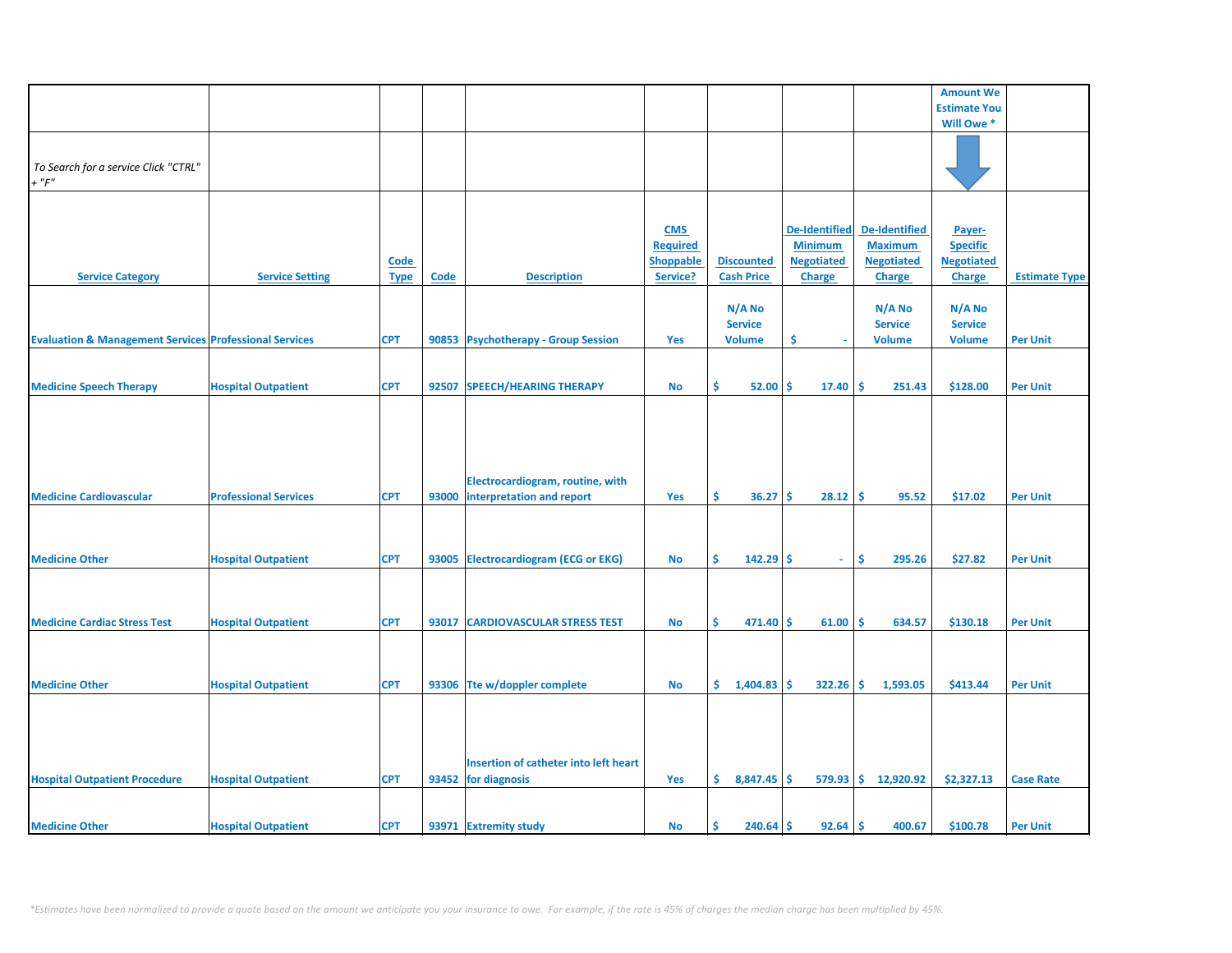|                                       |                            |             |       |                                           |                  |                   |                      |                      | <b>Amount We</b>    |                      |
|---------------------------------------|----------------------------|-------------|-------|-------------------------------------------|------------------|-------------------|----------------------|----------------------|---------------------|----------------------|
|                                       |                            |             |       |                                           |                  |                   |                      |                      | <b>Estimate You</b> |                      |
|                                       |                            |             |       |                                           |                  |                   |                      |                      | Will Owe *          |                      |
|                                       |                            |             |       |                                           |                  |                   |                      |                      |                     |                      |
|                                       |                            |             |       |                                           |                  |                   |                      |                      |                     |                      |
| To Search for a service Click "CTRL"  |                            |             |       |                                           |                  |                   |                      |                      |                     |                      |
| $+$ " $F$ "                           |                            |             |       |                                           |                  |                   |                      |                      |                     |                      |
|                                       |                            |             |       |                                           |                  |                   |                      |                      |                     |                      |
|                                       |                            |             |       |                                           |                  |                   |                      |                      |                     |                      |
|                                       |                            |             |       |                                           | <b>CMS</b>       |                   | <b>De-Identified</b> | <b>De-Identified</b> | Payer-              |                      |
|                                       |                            |             |       |                                           | <b>Required</b>  |                   | <b>Minimum</b>       | <b>Maximum</b>       | <b>Specific</b>     |                      |
|                                       |                            |             |       |                                           |                  |                   |                      |                      |                     |                      |
|                                       |                            | <u>Code</u> |       |                                           | <b>Shoppable</b> | <b>Discounted</b> | <b>Negotiated</b>    | <b>Negotiated</b>    | <b>Negotiated</b>   |                      |
| <b>Service Category</b>               | <b>Service Setting</b>     | <b>Type</b> | Code  | <b>Description</b>                        | Service?         | <b>Cash Price</b> | <b>Charge</b>        | <b>Charge</b>        | <b>Charge</b>       | <b>Estimate Type</b> |
|                                       |                            |             |       |                                           |                  |                   |                      |                      |                     |                      |
|                                       |                            |             |       |                                           |                  |                   |                      |                      |                     |                      |
| <b>Medicine Other</b>                 | <b>Hospital Outpatient</b> | <b>CPT</b>  | 95044 | <b>Allergy patch tests</b>                | <b>No</b>        | Ŝ<br>189.82       | Ś<br>$\omega$        | \$<br>1,229.53       | \$14.13             | <b>Per Unit</b>      |
|                                       |                            |             |       |                                           |                  | N/A No            | N/A No               | N/A No               | N/A No              |                      |
| <b>Medicine Neurology and</b>         |                            |             |       |                                           |                  | <b>Service</b>    | <b>Service</b>       | <b>Service</b>       | <b>Service</b>      |                      |
| <b>Neuromuscular</b>                  | <b>Hospital Outpatient</b> | <b>CPT</b>  |       | 95810 Sleep study                         | Yes              | <b>Volume</b>     | <b>Volume</b>        | <b>Volume</b>        | <b>Volume</b>       | <b>Per Unit</b>      |
|                                       |                            |             |       |                                           |                  |                   |                      |                      |                     |                      |
|                                       |                            |             |       |                                           |                  |                   |                      |                      |                     |                      |
|                                       |                            |             |       |                                           |                  |                   |                      |                      |                     |                      |
|                                       |                            |             |       |                                           |                  |                   |                      |                      |                     |                      |
| <b>Injections</b>                     | <b>Hospital Outpatient</b> | <b>CPT</b>  |       | 96402 Chemo hormon antineopl sq/im        | No               | Ŝ.<br>110.26      | \$<br>66.86          | -\$<br>196.20        | \$73.09             | <b>Case Rate</b>     |
|                                       |                            |             |       |                                           |                  |                   |                      |                      |                     |                      |
|                                       |                            |             |       |                                           |                  |                   |                      |                      |                     |                      |
|                                       |                            |             |       |                                           |                  |                   |                      |                      |                     |                      |
|                                       |                            |             |       |                                           |                  |                   |                      |                      |                     |                      |
|                                       |                            |             |       |                                           |                  |                   |                      |                      |                     |                      |
|                                       |                            |             |       |                                           |                  |                   |                      |                      |                     |                      |
|                                       |                            |             |       | <b>Physical Therapy - Manual</b>          |                  |                   |                      |                      |                     |                      |
| <b>Medicine Physical Medicine and</b> |                            |             |       | <b>Electrical Stimulation Therapy, 15</b> |                  |                   |                      |                      |                     |                      |
|                                       |                            |             |       |                                           |                  |                   |                      |                      |                     |                      |
| <b>Rehabilitation</b>                 | <b>Hospital Outpatient</b> | <b>CPT</b>  | 97032 | minutes                                   | No               | Ŝ.<br>31.26       | 12.56<br>\$.         | \$.<br>59.90         | \$128.00            | <b>Per Unit</b>      |
|                                       |                            |             |       |                                           |                  |                   |                      |                      |                     |                      |
|                                       |                            |             |       |                                           |                  |                   |                      |                      |                     |                      |
| <b>Medicine Physical Medicine and</b> |                            |             |       | <b>Physical Therapy - Ultrasound</b>      |                  |                   |                      |                      |                     |                      |
| <b>Rehabilitation</b>                 | <b>Hospital Outpatient</b> | <b>CPT</b>  |       | 97035 Therapy                             | No               | Ŝ.<br>26.92       | 11.95<br>\$.         | \$.<br>40.29         | \$128.00            | <b>Per Unit</b>      |
|                                       |                            |             |       |                                           |                  |                   |                      |                      |                     |                      |
|                                       |                            |             |       |                                           |                  |                   |                      |                      |                     |                      |
|                                       |                            |             |       |                                           |                  |                   |                      |                      |                     |                      |
| <b>Medicine Physical Medicine and</b> |                            |             |       | <b>Physical Therapy - Therapeutic</b>     |                  |                   |                      |                      |                     |                      |
| <b>Rehabilitation</b>                 |                            | <b>CPT</b>  |       | 97110 Exercises                           | Yes              | Ŝ.<br>88.74       | \$<br>17.40          | Ŝ.<br>119.46         | \$128.00            | <b>Per Unit</b>      |
|                                       | <b>Hospital Outpatient</b> |             |       |                                           |                  |                   |                      |                      |                     |                      |
|                                       |                            |             |       |                                           |                  |                   |                      |                      |                     |                      |
|                                       |                            |             |       |                                           |                  |                   |                      |                      |                     |                      |
|                                       |                            |             |       |                                           |                  |                   |                      |                      |                     |                      |
|                                       |                            |             |       |                                           |                  |                   |                      |                      |                     |                      |
| <b>Medicine Physical Medicine and</b> |                            |             |       | <b>Physical Therapy - Neuromuscular</b>   |                  |                   |                      |                      |                     |                      |
| <b>Rehabilitation</b>                 | <b>Hospital Outpatient</b> | <b>CPT</b>  |       | 97112 Reeducation                         | No               | Ŝ.<br>69.93       | \$.<br>26.14         | Ŝ.<br>104.78         | \$128.00            | <b>Per Unit</b>      |
|                                       |                            |             |       |                                           |                  |                   |                      |                      |                     |                      |
| <b>Medicine Physical Medicine and</b> |                            |             |       |                                           |                  |                   |                      |                      |                     |                      |
| Rehabilitation                        | <b>Hospital Outpatient</b> | <b>CPT</b>  |       | 97116 GAIT TRAINING THERAPY               | <b>No</b>        | \$<br>77.61       | \$<br>22.90          | \$.<br>104.48        | \$128.00            | <b>Per Unit</b>      |
|                                       |                            |             |       |                                           |                  |                   |                      |                      |                     |                      |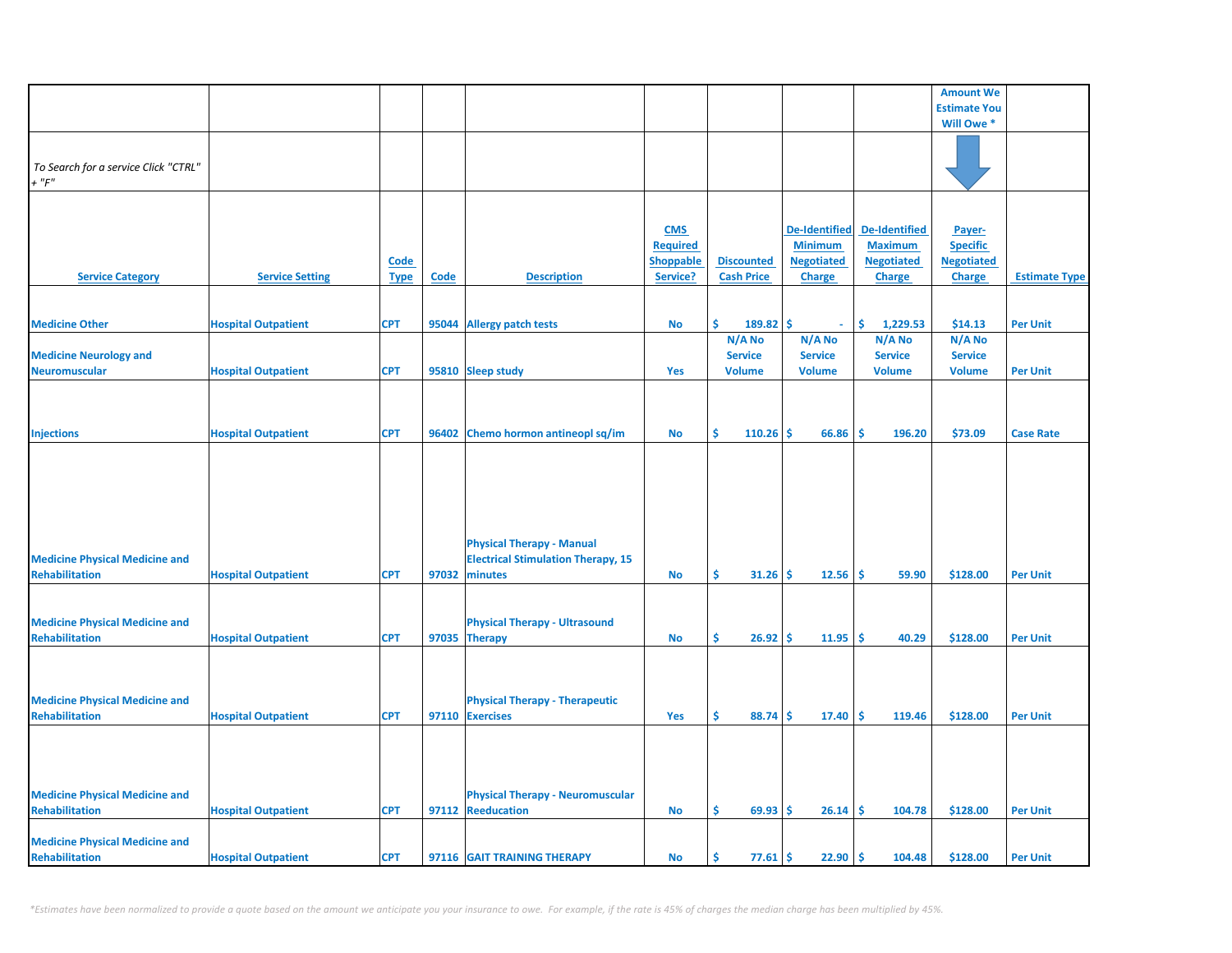|                                       |                            |             |       |                                           |                  |                   |                        |                      | <b>Amount We</b>    |                      |
|---------------------------------------|----------------------------|-------------|-------|-------------------------------------------|------------------|-------------------|------------------------|----------------------|---------------------|----------------------|
|                                       |                            |             |       |                                           |                  |                   |                        |                      | <b>Estimate You</b> |                      |
|                                       |                            |             |       |                                           |                  |                   |                        |                      | Will Owe *          |                      |
|                                       |                            |             |       |                                           |                  |                   |                        |                      |                     |                      |
|                                       |                            |             |       |                                           |                  |                   |                        |                      |                     |                      |
| To Search for a service Click "CTRL"  |                            |             |       |                                           |                  |                   |                        |                      |                     |                      |
| $+$ " $F"$                            |                            |             |       |                                           |                  |                   |                        |                      |                     |                      |
|                                       |                            |             |       |                                           |                  |                   |                        |                      |                     |                      |
|                                       |                            |             |       |                                           |                  |                   |                        |                      |                     |                      |
|                                       |                            |             |       |                                           |                  |                   |                        |                      |                     |                      |
|                                       |                            |             |       |                                           | <b>CMS</b>       |                   | <b>De-Identified</b>   | <b>De-Identified</b> | Payer-              |                      |
|                                       |                            |             |       |                                           | <b>Required</b>  |                   | <b>Minimum</b>         | <b>Maximum</b>       | <b>Specific</b>     |                      |
|                                       |                            | Code        |       |                                           | <b>Shoppable</b> | <b>Discounted</b> | <b>Negotiated</b>      | <b>Negotiated</b>    | <b>Negotiated</b>   |                      |
| <b>Service Category</b>               | <b>Service Setting</b>     | <b>Type</b> | Code  | <b>Description</b>                        | Service?         | <b>Cash Price</b> | Charge                 | Charge               | <b>Charge</b>       | <b>Estimate Type</b> |
|                                       |                            |             |       |                                           |                  |                   |                        |                      |                     |                      |
|                                       |                            |             |       |                                           |                  |                   |                        |                      |                     |                      |
| <b>Medicine Physical Medicine and</b> |                            |             |       |                                           |                  |                   |                        |                      |                     |                      |
|                                       |                            |             |       |                                           |                  |                   |                        |                      |                     |                      |
| <b>Rehabilitation</b>                 | <b>Hospital Outpatient</b> | <b>CPT</b>  |       | 97140 Physical Therapy - Manual Therapy   | <b>No</b>        | \$.<br>56.20      | Ŝ<br>23.73             | -\$<br>93.92         | \$128.00            | <b>Per Unit</b>      |
|                                       |                            |             |       |                                           |                  |                   |                        |                      |                     |                      |
|                                       |                            |             |       |                                           |                  |                   |                        |                      |                     |                      |
|                                       |                            |             |       |                                           |                  |                   |                        |                      |                     |                      |
|                                       |                            |             |       |                                           |                  |                   |                        |                      |                     |                      |
|                                       |                            |             |       |                                           |                  |                   |                        |                      |                     |                      |
|                                       |                            |             |       |                                           |                  |                   |                        |                      |                     |                      |
| <b>Medicine Physical Medicine and</b> |                            |             |       | <b>Physical Therapy - Low Complexity</b>  |                  |                   |                        |                      |                     |                      |
| <b>Rehabilitation</b>                 | <b>Hospital Outpatient</b> | <b>CPT</b>  | 97161 | <b>Evaluation</b>                         | <b>No</b>        | \$<br>168.06      | Ŝ.<br>71.97            | ∣\$<br>252.78        | \$128.00            | <b>Per Unit</b>      |
|                                       |                            |             |       |                                           |                  |                   |                        |                      |                     |                      |
|                                       |                            |             |       |                                           |                  |                   |                        |                      |                     |                      |
|                                       |                            |             |       |                                           |                  |                   |                        |                      |                     |                      |
|                                       |                            |             |       |                                           |                  |                   |                        |                      |                     |                      |
|                                       |                            |             |       |                                           |                  |                   |                        |                      |                     |                      |
|                                       |                            |             |       |                                           |                  |                   |                        |                      |                     |                      |
| <b>Medicine Physical Medicine and</b> |                            |             |       | <b>Physical Therapy - Moderate</b>        |                  |                   |                        |                      |                     |                      |
| <b>Rehabilitation</b>                 | <b>Hospital Outpatient</b> | <b>CPT</b>  |       | 97162 Complexity Evaluation               | <b>No</b>        | \$<br>62.40       | Ŝ<br>71.97             | l \$<br>252.78       | \$128.00            | <b>Per Unit</b>      |
|                                       |                            |             |       |                                           |                  |                   |                        |                      |                     |                      |
|                                       |                            |             |       |                                           |                  |                   |                        |                      |                     |                      |
|                                       |                            |             |       |                                           |                  |                   |                        |                      |                     |                      |
|                                       |                            |             |       |                                           |                  |                   |                        |                      |                     |                      |
|                                       |                            |             |       |                                           |                  |                   |                        |                      |                     |                      |
|                                       |                            |             |       |                                           |                  |                   |                        |                      |                     |                      |
| <b>Medicine Physical Medicine and</b> |                            |             |       | <b>Physical Therapy - High Complexity</b> |                  |                   |                        |                      |                     |                      |
| <b>Rehabilitation</b>                 | <b>Hospital Outpatient</b> | <b>CPT</b>  |       | 97163 Evaluation                          | <b>No</b>        | Š.<br>168.06      | Ŝ.<br>71.97            | -\$<br>252.78        | \$128.00            | <b>Per Unit</b>      |
|                                       |                            |             |       |                                           |                  |                   |                        |                      |                     |                      |
|                                       |                            |             |       |                                           |                  |                   |                        |                      |                     |                      |
|                                       |                            |             |       |                                           |                  |                   |                        |                      |                     |                      |
|                                       |                            |             |       |                                           |                  |                   |                        |                      |                     |                      |
| <b>Medicine Physical Medicine and</b> |                            |             |       |                                           |                  |                   |                        |                      |                     |                      |
| <b>Rehabilitation</b>                 | <b>Hospital Outpatient</b> | <b>CPT</b>  |       | 97164 Physical Therapy - Re-Evaluation    | <b>No</b>        | Š.<br>$113.34$ \$ | 48.67                  | ∣\$<br>170.97        | \$128.00            | <b>Per Unit</b>      |
|                                       |                            |             |       |                                           |                  |                   |                        |                      |                     |                      |
|                                       |                            |             |       |                                           |                  |                   |                        |                      |                     |                      |
|                                       |                            |             |       |                                           |                  |                   |                        |                      |                     |                      |
|                                       |                            |             |       |                                           |                  |                   |                        |                      |                     |                      |
| <b>Medicine Occupational Therapy</b>  | <b>Hospital Outpatient</b> | <b>CPT</b>  |       | 97165 OT EVAL LOW COMPLEX 30 MIN          | <b>No</b>        | Ś.<br>180.88      | <b>S</b><br>$77.05$ \$ | 245.32               | \$128.00            | <b>Per Unit</b>      |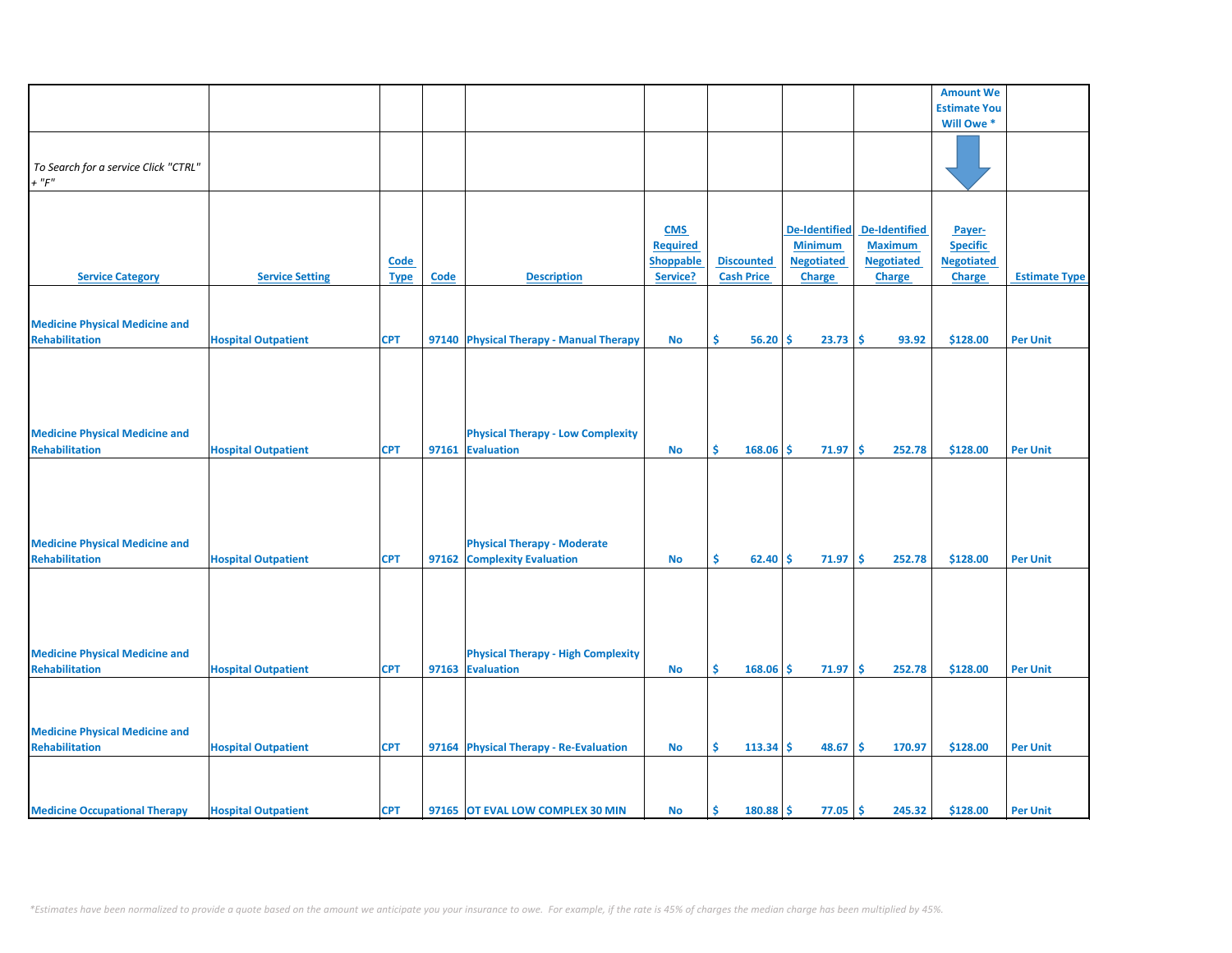|                                                                   |                            |             |       |                                          |                  |                           |                      |                      | <b>Amount We</b>    |                      |
|-------------------------------------------------------------------|----------------------------|-------------|-------|------------------------------------------|------------------|---------------------------|----------------------|----------------------|---------------------|----------------------|
|                                                                   |                            |             |       |                                          |                  |                           |                      |                      | <b>Estimate You</b> |                      |
|                                                                   |                            |             |       |                                          |                  |                           |                      |                      | Will Owe *          |                      |
|                                                                   |                            |             |       |                                          |                  |                           |                      |                      |                     |                      |
|                                                                   |                            |             |       |                                          |                  |                           |                      |                      |                     |                      |
|                                                                   |                            |             |       |                                          |                  |                           |                      |                      |                     |                      |
| To Search for a service Click "CTRL"                              |                            |             |       |                                          |                  |                           |                      |                      |                     |                      |
| $+$ " $F$ "                                                       |                            |             |       |                                          |                  |                           |                      |                      |                     |                      |
|                                                                   |                            |             |       |                                          |                  |                           |                      |                      |                     |                      |
|                                                                   |                            |             |       |                                          |                  |                           |                      |                      |                     |                      |
|                                                                   |                            |             |       |                                          | <b>CMS</b>       |                           | <b>De-Identified</b> | <b>De-Identified</b> | Payer-              |                      |
|                                                                   |                            |             |       |                                          | Required         |                           | <b>Minimum</b>       | <b>Maximum</b>       | <b>Specific</b>     |                      |
|                                                                   |                            |             |       |                                          |                  |                           |                      |                      |                     |                      |
|                                                                   |                            | Code        |       |                                          | <b>Shoppable</b> | <b>Discounted</b>         | <b>Negotiated</b>    | <b>Negotiated</b>    | <b>Negotiated</b>   |                      |
| <b>Service Category</b>                                           | <b>Service Setting</b>     | <b>Type</b> | Code  | <b>Description</b>                       | Service?         | <b>Cash Price</b>         | <b>Charge</b>        | <b>Charge</b>        | <b>Charge</b>       | <b>Estimate Type</b> |
|                                                                   |                            |             |       |                                          |                  |                           |                      |                      |                     |                      |
|                                                                   |                            |             |       |                                          |                  |                           |                      |                      |                     |                      |
|                                                                   |                            |             |       |                                          |                  |                           |                      |                      |                     |                      |
| <b>Medicine Occupational Therapy</b>                              | <b>Hospital Outpatient</b> | <b>CPT</b>  |       | 97166 OT EVAL MOD COMPLEX 45 MIN         | <b>No</b>        | \$.<br>$62.40$ $\sqrt{5}$ | 72.00                | Ŝ.<br>245.32         | \$128.00            | <b>Per Unit</b>      |
|                                                                   |                            |             |       |                                          |                  |                           |                      |                      |                     |                      |
|                                                                   |                            |             |       |                                          |                  |                           |                      |                      |                     |                      |
|                                                                   |                            |             |       |                                          |                  |                           |                      |                      |                     |                      |
|                                                                   |                            |             |       |                                          |                  |                           |                      |                      |                     |                      |
| <b>Medicine Physical Medicine and</b>                             |                            |             |       | <b>Physical Therapy - Therapeutic</b>    |                  |                           |                      |                      |                     |                      |
| <b>Rehabilitation</b>                                             | <b>Hospital Outpatient</b> | <b>CPT</b>  |       | 97530 Activities                         | No               | \$<br>$92.45$ \$          | 17.40                | -\$<br>124.45        | \$128.00            | <b>Per Unit</b>      |
|                                                                   |                            |             |       |                                          |                  |                           |                      |                      |                     |                      |
|                                                                   |                            |             |       |                                          |                  |                           |                      |                      |                     |                      |
|                                                                   |                            |             |       |                                          |                  |                           |                      |                      |                     |                      |
|                                                                   |                            |             |       |                                          |                  |                           |                      |                      |                     |                      |
|                                                                   |                            |             |       |                                          |                  |                           |                      |                      |                     |                      |
|                                                                   |                            |             |       |                                          |                  |                           |                      |                      |                     |                      |
| <b>Medicine Physical Medicine and</b>                             |                            |             |       | <b>Physical Therapy - Self-care or</b>   |                  |                           |                      |                      |                     |                      |
| <b>Rehabilitation</b>                                             | <b>Hospital Outpatient</b> | <b>CPT</b>  |       | 97535 Home Management Training           | No               | \$<br>$68.89$ \$          | $\sim$               | <b>S</b><br>109.03   | \$128.00            | <b>Per Unit</b>      |
|                                                                   |                            |             |       |                                          |                  |                           |                      |                      |                     |                      |
|                                                                   |                            |             |       |                                          |                  |                           |                      |                      |                     |                      |
|                                                                   |                            |             |       |                                          |                  |                           |                      |                      |                     |                      |
| <b>Evaluation &amp; Management Services Professional Services</b> |                            | <b>CPT</b>  |       | 99024 Postop follow-up visit             | <b>No</b>        | \$<br>÷.                  | Ŝ.<br>$\omega$ .     | \$<br>14.27          | \$0.00              | <b>Per Unit</b>      |
|                                                                   |                            |             |       |                                          |                  |                           |                      |                      |                     |                      |
|                                                                   |                            |             |       |                                          |                  |                           |                      |                      |                     |                      |
|                                                                   |                            |             |       |                                          |                  |                           |                      |                      |                     |                      |
|                                                                   |                            |             |       |                                          |                  |                           |                      |                      |                     |                      |
|                                                                   |                            |             |       |                                          |                  |                           |                      |                      |                     |                      |
| <b>Evaluation &amp; Management Services Professional Services</b> |                            | <b>CPT</b>  | 99202 | <b>Office Visit - New Patient, Minor</b> | <b>No</b>        | Ŝ<br>167.93               | Ŝ.<br>90.34          | Ś<br>200.08          | \$123.61            | <b>Per Unit</b>      |
|                                                                   |                            |             |       |                                          |                  |                           |                      |                      |                     |                      |
|                                                                   |                            |             |       |                                          |                  |                           |                      |                      |                     |                      |
|                                                                   |                            |             |       |                                          |                  |                           |                      |                      |                     |                      |
|                                                                   |                            |             |       |                                          |                  |                           |                      |                      |                     |                      |
|                                                                   |                            |             |       |                                          |                  |                           |                      |                      |                     |                      |
|                                                                   |                            |             |       |                                          |                  |                           |                      |                      |                     |                      |
|                                                                   |                            |             |       | <b>Office Visit - New Patient, Low</b>   |                  |                           |                      |                      |                     |                      |
| <b>Evaluation &amp; Management Services Professional Services</b> |                            | <b>CPT</b>  |       | 99203 Complexity                         | Yes              | \$<br>$182.06$ \$         | 132.54               | -\$<br>273.99        | \$173.02            | <b>Per Unit</b>      |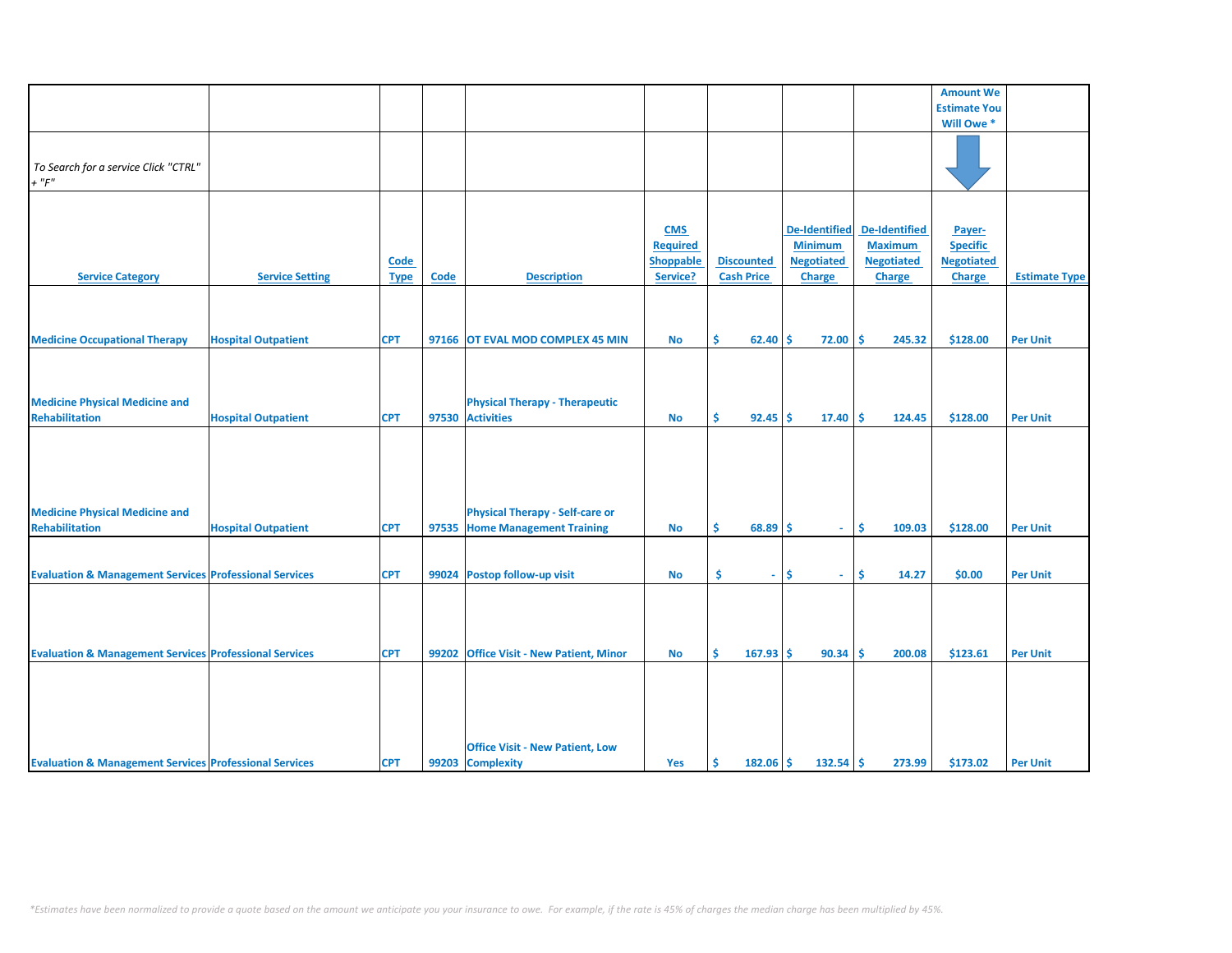|                                                                   |                        |             |             |                                            |                 |                   |                      |                      | <b>Amount We</b>    |                      |
|-------------------------------------------------------------------|------------------------|-------------|-------------|--------------------------------------------|-----------------|-------------------|----------------------|----------------------|---------------------|----------------------|
|                                                                   |                        |             |             |                                            |                 |                   |                      |                      | <b>Estimate You</b> |                      |
|                                                                   |                        |             |             |                                            |                 |                   |                      |                      |                     |                      |
|                                                                   |                        |             |             |                                            |                 |                   |                      |                      | Will Owe*           |                      |
|                                                                   |                        |             |             |                                            |                 |                   |                      |                      |                     |                      |
| To Search for a service Click "CTRL"                              |                        |             |             |                                            |                 |                   |                      |                      |                     |                      |
|                                                                   |                        |             |             |                                            |                 |                   |                      |                      |                     |                      |
| $+$ " $F"$                                                        |                        |             |             |                                            |                 |                   |                      |                      |                     |                      |
|                                                                   |                        |             |             |                                            |                 |                   |                      |                      |                     |                      |
|                                                                   |                        |             |             |                                            |                 |                   |                      |                      |                     |                      |
|                                                                   |                        |             |             |                                            | <b>CMS</b>      |                   | <b>De-Identified</b> | <b>De-Identified</b> | Payer-              |                      |
|                                                                   |                        |             |             |                                            | <b>Required</b> |                   | <b>Minimum</b>       | <b>Maximum</b>       | <b>Specific</b>     |                      |
|                                                                   |                        |             |             |                                            |                 |                   |                      |                      |                     |                      |
|                                                                   |                        | <b>Code</b> |             |                                            | Shoppable       | <b>Discounted</b> | <b>Negotiated</b>    | <b>Negotiated</b>    | <b>Negotiated</b>   |                      |
| <b>Service Category</b>                                           | <b>Service Setting</b> | <b>Type</b> | <b>Code</b> | <b>Description</b>                         | Service?        | <b>Cash Price</b> | <b>Charge</b>        | <b>Charge</b>        | <b>Charge</b>       | <b>Estimate Type</b> |
|                                                                   |                        |             |             |                                            |                 |                   |                      |                      |                     |                      |
|                                                                   |                        |             |             |                                            |                 |                   |                      |                      |                     |                      |
|                                                                   |                        |             |             |                                            |                 |                   |                      |                      |                     |                      |
|                                                                   |                        |             |             |                                            |                 |                   |                      |                      |                     |                      |
|                                                                   |                        |             |             |                                            |                 |                   |                      |                      |                     |                      |
|                                                                   |                        |             |             |                                            |                 |                   |                      |                      |                     |                      |
|                                                                   |                        |             |             | <b>Office Visit - New Patient,</b>         |                 |                   |                      |                      |                     |                      |
|                                                                   |                        |             |             |                                            |                 |                   |                      |                      |                     |                      |
| <b>Evaluation &amp; Management Services Professional Services</b> |                        | <b>CPT</b>  | 99204       | <b>Moderate Complexity</b>                 | Yes             | Ŝ<br>250.69       | Ŝ.<br>177.01         | l \$<br>432.49       | \$247.57            | <b>Per Unit</b>      |
|                                                                   |                        |             |             |                                            |                 |                   |                      |                      |                     |                      |
|                                                                   |                        |             |             |                                            |                 |                   |                      |                      |                     |                      |
|                                                                   |                        |             |             |                                            |                 |                   |                      |                      |                     |                      |
|                                                                   |                        |             |             |                                            |                 |                   |                      |                      |                     |                      |
|                                                                   |                        |             |             |                                            |                 |                   |                      |                      |                     |                      |
|                                                                   |                        |             |             |                                            |                 |                   |                      |                      |                     |                      |
|                                                                   |                        |             |             |                                            |                 |                   |                      |                      |                     |                      |
|                                                                   |                        |             |             |                                            |                 |                   |                      |                      |                     |                      |
|                                                                   |                        |             |             | New patient office of other                |                 |                   |                      |                      |                     |                      |
| <b>Evaluation &amp; Management Services Professional Services</b> |                        | <b>CPT</b>  | 99205       | outpatient visit, typically 60 min         | Yes             | \$<br>$448.04$ \$ | 156.38               | \$<br>553.76         | \$314.52            | <b>Per Unit</b>      |
|                                                                   |                        |             |             |                                            |                 |                   |                      |                      |                     |                      |
|                                                                   |                        |             |             |                                            |                 |                   |                      |                      |                     |                      |
|                                                                   |                        |             |             | 99212 Office Visit - Basic                 |                 |                   |                      |                      |                     |                      |
| <b>Evaluation &amp; Management Services Professional Services</b> |                        | <b>CPT</b>  |             |                                            | <b>No</b>       | \$<br>58.74       | 46.41<br>Ŝ.          | <b>S</b><br>133.24   | \$93.25             | <b>Per Unit</b>      |
|                                                                   |                        |             |             |                                            |                 |                   |                      |                      |                     |                      |
|                                                                   |                        |             |             |                                            |                 |                   |                      |                      |                     |                      |
|                                                                   |                        |             |             |                                            |                 |                   |                      |                      |                     |                      |
|                                                                   |                        |             |             |                                            |                 |                   |                      |                      |                     |                      |
|                                                                   |                        |             |             |                                            |                 |                   |                      |                      |                     |                      |
|                                                                   |                        |             |             |                                            |                 |                   |                      |                      |                     |                      |
|                                                                   |                        |             |             | <b>Office Visit - Established Patient,</b> |                 |                   |                      |                      |                     |                      |
|                                                                   |                        |             |             |                                            |                 | Ś.                |                      |                      |                     |                      |
| <b>Evaluation &amp; Management Services Professional Services</b> |                        | <b>CPT</b>  |             | 99213 Low Complexity                       | <b>No</b>       | 99.67             | Ŝ.<br>81.71          | l\$<br>201.59        | \$122.41            | <b>Per Unit</b>      |
|                                                                   |                        |             |             |                                            |                 |                   |                      |                      |                     |                      |
|                                                                   |                        |             |             |                                            |                 |                   |                      |                      |                     |                      |
|                                                                   |                        |             |             |                                            |                 |                   |                      |                      |                     |                      |
|                                                                   |                        |             |             |                                            |                 |                   |                      |                      |                     |                      |
|                                                                   |                        |             |             |                                            |                 |                   |                      |                      |                     |                      |
|                                                                   |                        |             |             |                                            |                 |                   |                      |                      |                     |                      |
|                                                                   |                        |             |             | <b>Office Visit - Established Patient,</b> |                 |                   |                      |                      |                     |                      |
|                                                                   |                        |             |             |                                            |                 |                   |                      |                      |                     |                      |
| <b>Evaluation &amp; Management Services Professional Services</b> |                        | <b>CPT</b>  |             | 99214 Moderate Complexity                  | <b>No</b>       | $151.19$ \$<br>Ŝ. | $140.90$ \$          | 279.47               | \$173.41            | <b>Per Unit</b>      |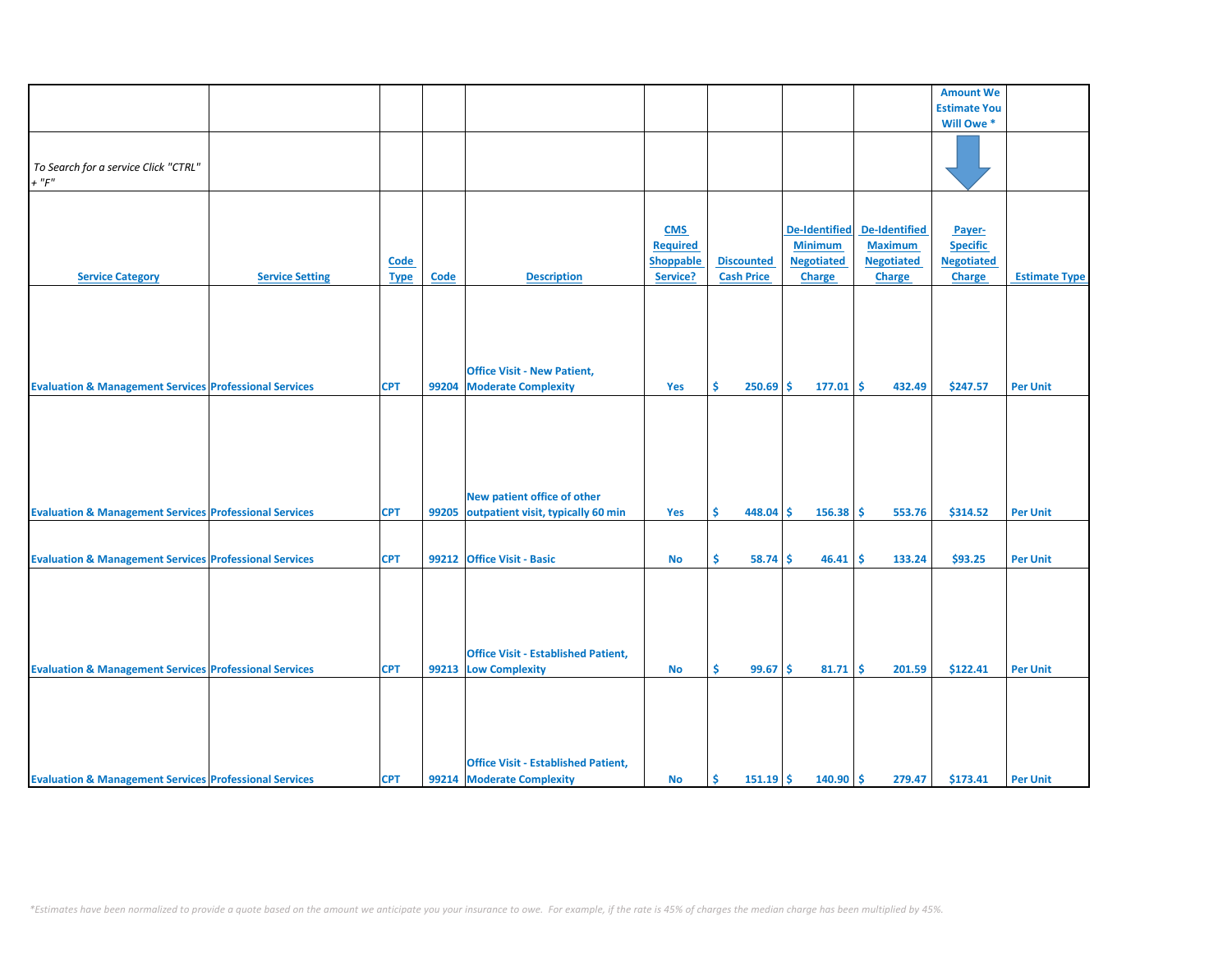|                                                                   |                              |             |       |                                            |                  |                    |                      |                      | <b>Amount We</b>    |                      |
|-------------------------------------------------------------------|------------------------------|-------------|-------|--------------------------------------------|------------------|--------------------|----------------------|----------------------|---------------------|----------------------|
|                                                                   |                              |             |       |                                            |                  |                    |                      |                      | <b>Estimate You</b> |                      |
|                                                                   |                              |             |       |                                            |                  |                    |                      |                      | Will Owe *          |                      |
|                                                                   |                              |             |       |                                            |                  |                    |                      |                      |                     |                      |
|                                                                   |                              |             |       |                                            |                  |                    |                      |                      |                     |                      |
|                                                                   |                              |             |       |                                            |                  |                    |                      |                      |                     |                      |
| To Search for a service Click "CTRL"                              |                              |             |       |                                            |                  |                    |                      |                      |                     |                      |
| $+$ " $F$ "                                                       |                              |             |       |                                            |                  |                    |                      |                      |                     |                      |
|                                                                   |                              |             |       |                                            |                  |                    |                      |                      |                     |                      |
|                                                                   |                              |             |       |                                            |                  |                    |                      |                      |                     |                      |
|                                                                   |                              |             |       |                                            | <b>CMS</b>       |                    | <b>De-Identified</b> | <b>De-Identified</b> | Payer-              |                      |
|                                                                   |                              |             |       |                                            |                  |                    |                      |                      |                     |                      |
|                                                                   |                              |             |       |                                            | <b>Required</b>  |                    | <b>Minimum</b>       | <b>Maximum</b>       | <b>Specific</b>     |                      |
|                                                                   |                              | Code        |       |                                            | <b>Shoppable</b> | <b>Discounted</b>  | <b>Negotiated</b>    | <b>Negotiated</b>    | <b>Negotiated</b>   |                      |
| <b>Service Category</b>                                           | <b>Service Setting</b>       | <b>Type</b> | Code  | <b>Description</b>                         | Service?         | <b>Cash Price</b>  | <b>Charge</b>        | <b>Charge</b>        | <b>Charge</b>       | <b>Estimate Type</b> |
|                                                                   |                              |             |       |                                            |                  |                    |                      |                      |                     |                      |
|                                                                   |                              |             |       |                                            |                  |                    |                      |                      |                     |                      |
|                                                                   |                              |             |       |                                            |                  |                    |                      |                      |                     |                      |
|                                                                   |                              |             |       |                                            |                  |                    |                      |                      |                     |                      |
|                                                                   |                              |             |       |                                            |                  |                    |                      |                      |                     |                      |
|                                                                   |                              |             |       |                                            |                  |                    |                      |                      |                     |                      |
|                                                                   |                              |             |       | <b>Office Visit - Established Patient,</b> |                  |                    |                      |                      |                     |                      |
| <b>Evaluation &amp; Management Services Professional Services</b> |                              | <b>CPT</b>  | 99215 | <b>High Complexity</b>                     | <b>No</b>        | Ś.<br>315.87       | Ŝ<br>$192.33$ \$     | 385.34               | \$227.00            | <b>Per Unit</b>      |
|                                                                   |                              |             |       |                                            |                  |                    |                      |                      |                     |                      |
|                                                                   |                              |             |       |                                            |                  |                    |                      |                      |                     |                      |
|                                                                   |                              |             |       |                                            |                  |                    |                      |                      |                     |                      |
| <b>Professional Services Associated</b>                           |                              |             |       |                                            |                  |                    |                      |                      |                     |                      |
| with Inpatient Stay                                               | <b>Professional Services</b> | <b>CPT</b>  |       | 99232 Subsequent hospital care             | <b>No</b>        | \$<br>$159.88$ \$  | $50.60$ \$           | 111.92               | \$72.44             | <b>Per Unit</b>      |
|                                                                   |                              |             |       |                                            |                  |                    |                      |                      |                     |                      |
|                                                                   |                              |             |       |                                            |                  |                    |                      |                      |                     |                      |
|                                                                   |                              |             |       |                                            |                  |                    |                      |                      |                     |                      |
|                                                                   |                              |             |       |                                            |                  |                    |                      |                      |                     |                      |
|                                                                   |                              |             |       |                                            |                  |                    |                      |                      |                     |                      |
|                                                                   |                              |             |       | <b>Patient office consultation,</b>        |                  |                    |                      |                      |                     |                      |
| <b>Evaluation &amp; Management Services Professional Services</b> |                              | <b>CPT</b>  |       | 99243 typically 40 min                     | Yes              | Š.<br>$212.43$ \$- |                      | Ś.<br>142.18         | \$123.38            | <b>Per Unit</b>      |
|                                                                   |                              |             |       |                                            |                  |                    |                      |                      |                     |                      |
|                                                                   |                              |             |       |                                            |                  |                    |                      |                      |                     |                      |
|                                                                   |                              |             |       |                                            |                  |                    |                      |                      |                     |                      |
|                                                                   |                              |             |       |                                            |                  |                    |                      |                      |                     |                      |
|                                                                   |                              |             |       |                                            |                  |                    |                      |                      |                     |                      |
|                                                                   |                              |             |       | <b>Patient office consultation,</b>        |                  |                    |                      |                      |                     |                      |
| <b>Evaluation &amp; Management Services Professional Services</b> |                              | <b>CPT</b>  | 99244 | typically 60 min                           | Yes              | \$<br>338.80 \$-   |                      | \$<br>226.38         | \$183.94            | <b>Per Unit</b>      |
|                                                                   |                              |             |       |                                            |                  |                    |                      |                      |                     |                      |
|                                                                   |                              |             |       |                                            |                  |                    |                      |                      |                     |                      |
|                                                                   |                              |             |       |                                            |                  |                    |                      |                      |                     |                      |
|                                                                   |                              |             |       |                                            |                  |                    |                      |                      |                     |                      |
|                                                                   |                              |             |       |                                            |                  |                    |                      |                      |                     |                      |
|                                                                   |                              |             |       |                                            |                  |                    |                      |                      |                     |                      |
|                                                                   |                              |             |       |                                            |                  |                    |                      |                      |                     |                      |
|                                                                   |                              |             |       | <b>Emergency Department Visit -</b>        |                  |                    |                      |                      |                     |                      |
| <b>Emergency Room Visit</b>                                       | <b>Hospital Outpatient</b>   | <b>CPT</b>  | 99281 | <b>Minor (outpatient)</b>                  | <b>No</b>        | \$<br>230.81       | $74.98$ \$<br>-\$    | 689.88               | \$316.23            | <b>Case Rate</b>     |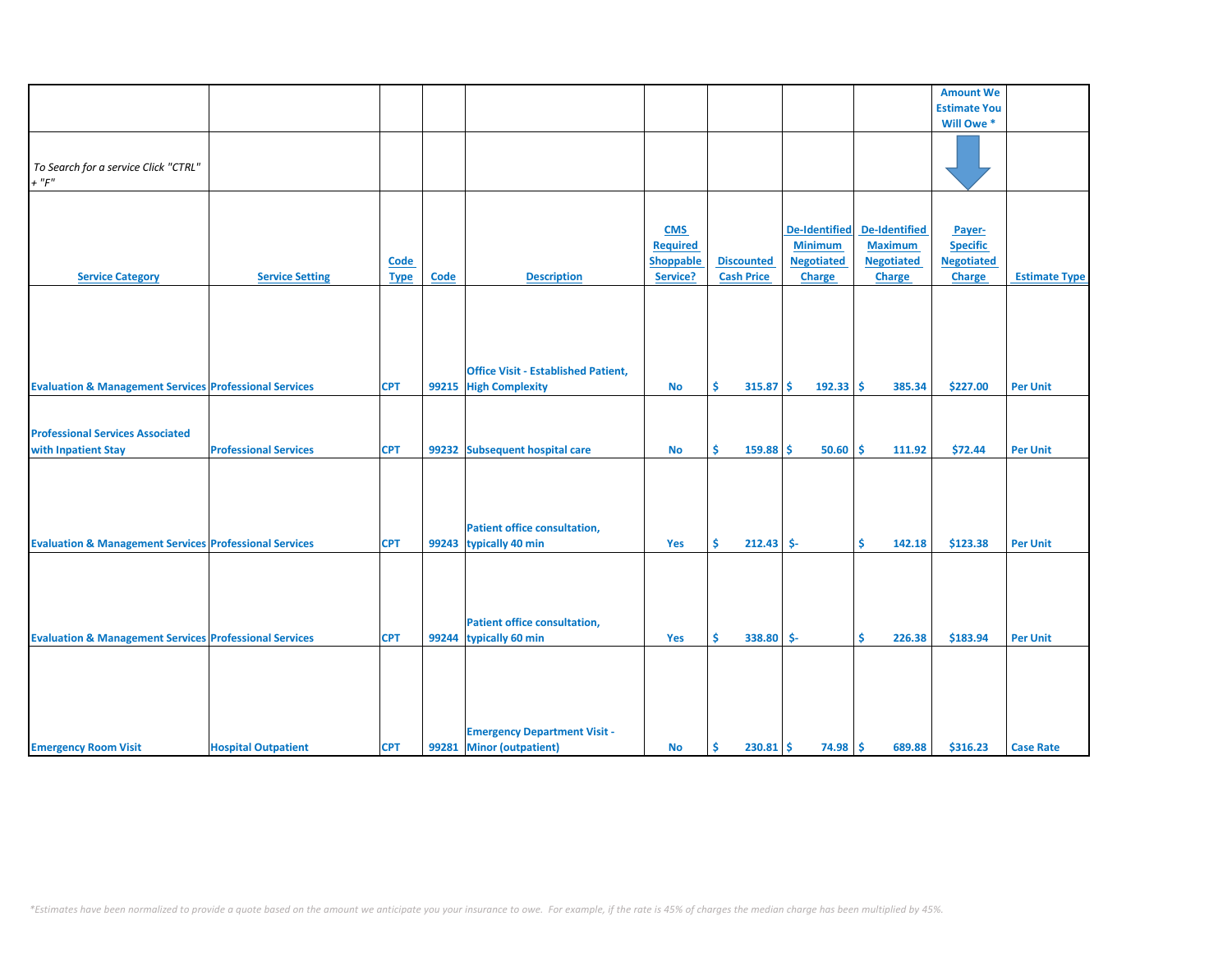|                                      |                            |             |             |                                          |                  |                     |                      |                      | <b>Amount We</b>    |                      |
|--------------------------------------|----------------------------|-------------|-------------|------------------------------------------|------------------|---------------------|----------------------|----------------------|---------------------|----------------------|
|                                      |                            |             |             |                                          |                  |                     |                      |                      | <b>Estimate You</b> |                      |
|                                      |                            |             |             |                                          |                  |                     |                      |                      | Will Owe*           |                      |
|                                      |                            |             |             |                                          |                  |                     |                      |                      |                     |                      |
|                                      |                            |             |             |                                          |                  |                     |                      |                      |                     |                      |
| To Search for a service Click "CTRL" |                            |             |             |                                          |                  |                     |                      |                      |                     |                      |
| $+$ " $F"$                           |                            |             |             |                                          |                  |                     |                      |                      |                     |                      |
|                                      |                            |             |             |                                          |                  |                     |                      |                      |                     |                      |
|                                      |                            |             |             |                                          |                  |                     |                      |                      |                     |                      |
|                                      |                            |             |             |                                          | <b>CMS</b>       |                     | <b>De-Identified</b> | <b>De-Identified</b> | Payer-              |                      |
|                                      |                            |             |             |                                          | Required         |                     | <b>Minimum</b>       | <b>Maximum</b>       | <b>Specific</b>     |                      |
|                                      |                            | <b>Code</b> |             |                                          | <b>Shoppable</b> | <b>Discounted</b>   | <b>Negotiated</b>    | <b>Negotiated</b>    | <b>Negotiated</b>   |                      |
| <b>Service Category</b>              | <b>Service Setting</b>     | <b>Type</b> | <b>Code</b> | <b>Description</b>                       | Service?         | <b>Cash Price</b>   | <b>Charge</b>        | <b>Charge</b>        | Charge              | <b>Estimate Type</b> |
|                                      |                            |             |             |                                          |                  |                     |                      |                      |                     |                      |
|                                      |                            |             |             |                                          |                  |                     |                      |                      |                     |                      |
|                                      |                            |             |             |                                          |                  |                     |                      |                      |                     |                      |
|                                      |                            |             |             |                                          |                  |                     |                      |                      |                     |                      |
|                                      |                            |             |             |                                          |                  |                     |                      |                      |                     |                      |
|                                      |                            |             |             |                                          |                  |                     |                      |                      |                     |                      |
|                                      |                            |             |             |                                          |                  |                     |                      |                      |                     |                      |
|                                      |                            |             |             |                                          |                  |                     |                      |                      |                     |                      |
|                                      |                            |             |             | <b>Emergency Department Visit - Low</b>  |                  |                     |                      |                      |                     |                      |
| <b>Emergency Room Visit</b>          | <b>Hospital Outpatient</b> | <b>CPT</b>  | 99282       | <b>Complexity (outpatient)</b>           | <b>No</b>        | \$<br>430.38 \$     | 93.52                | 1,114.22<br>\$       | \$620.57            | <b>Case Rate</b>     |
|                                      |                            |             |             |                                          |                  |                     |                      |                      |                     |                      |
|                                      |                            |             |             |                                          |                  |                     |                      |                      |                     |                      |
|                                      |                            |             |             |                                          |                  |                     |                      |                      |                     |                      |
|                                      |                            |             |             |                                          |                  |                     |                      |                      |                     |                      |
|                                      |                            |             |             |                                          |                  |                     |                      |                      |                     |                      |
|                                      |                            |             |             |                                          |                  |                     |                      |                      |                     |                      |
|                                      |                            |             |             |                                          |                  |                     |                      |                      |                     |                      |
|                                      |                            |             |             |                                          |                  |                     |                      |                      |                     |                      |
|                                      |                            |             |             | <b>Emergency Department Visit -</b>      |                  |                     |                      |                      |                     |                      |
| <b>Emergency Room Visit</b>          | <b>Hospital Outpatient</b> | <b>CPT</b>  | 99283       | <b>Moderate Complexity (outpatient)</b>  | <b>No</b>        | \$<br>$932.99$ \$   | 182.62               | \$<br>2,714.83       | \$778.17            | <b>Case Rate</b>     |
|                                      |                            |             |             |                                          |                  |                     |                      |                      |                     |                      |
|                                      |                            |             |             |                                          |                  |                     |                      |                      |                     |                      |
|                                      |                            |             |             |                                          |                  |                     |                      |                      |                     |                      |
|                                      |                            |             |             |                                          |                  |                     |                      |                      |                     |                      |
|                                      |                            |             |             |                                          |                  |                     |                      |                      |                     |                      |
|                                      |                            |             |             |                                          |                  |                     |                      |                      |                     |                      |
|                                      |                            |             |             |                                          |                  |                     |                      |                      |                     |                      |
|                                      |                            |             |             | <b>Emergency Department Visit -</b>      |                  |                     |                      |                      |                     |                      |
| <b>Emergency Room Visit</b>          | <b>Hospital Outpatient</b> | <b>CPT</b>  |             | 99284 Higher Complexity (outpatient)     | <b>No</b>        | \$<br>$2,400.69$ \$ | 270.43               | \$<br>4,475.48       | \$1,472.34          | <b>Case Rate</b>     |
|                                      |                            |             |             |                                          |                  |                     |                      |                      |                     |                      |
|                                      |                            |             |             |                                          |                  |                     |                      |                      |                     |                      |
|                                      |                            |             |             |                                          |                  |                     |                      |                      |                     |                      |
|                                      |                            |             |             |                                          |                  |                     |                      |                      |                     |                      |
|                                      |                            |             |             |                                          |                  |                     |                      |                      |                     |                      |
|                                      |                            |             |             |                                          |                  |                     |                      |                      |                     |                      |
|                                      |                            |             |             |                                          |                  |                     |                      |                      |                     |                      |
|                                      |                            |             |             |                                          |                  |                     |                      |                      |                     |                      |
|                                      |                            |             |             | <b>Emergency Department Visit - High</b> |                  |                     |                      |                      |                     |                      |
| <b>Emergency Room Visit</b>          | <b>Hospital Outpatient</b> | <b>CPT</b>  |             | 99285 Complexity (outpatient)            | <b>No</b>        |                     |                      | $458.20$ \$ 5,806.95 | \$2,782.32          | <b>Case Rate</b>     |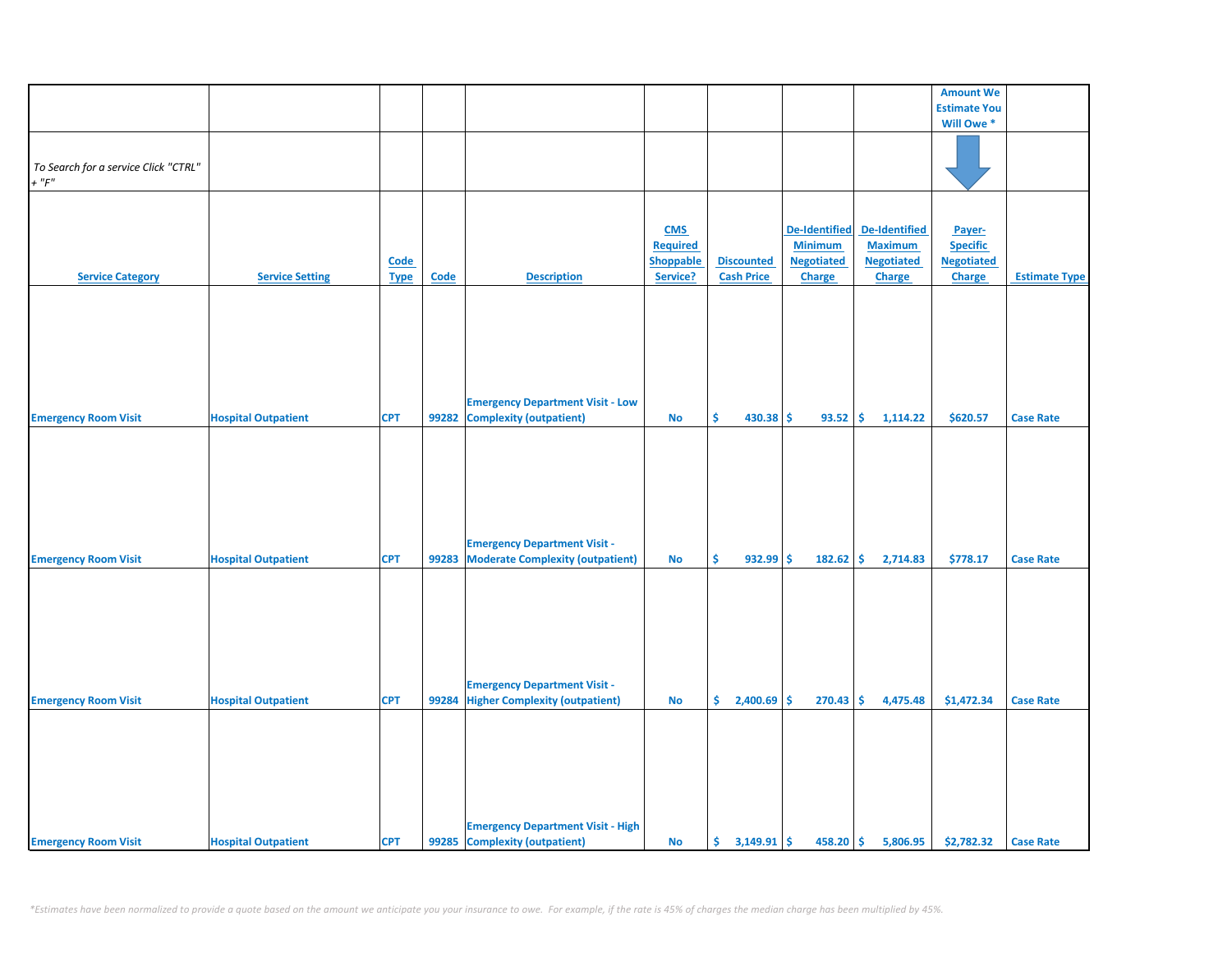|                                                                   |                            |                            |       |                                                                                                                                            |                                                        |                                        |                                                                       |                                                                       | <b>Amount We</b>                                         |                      |
|-------------------------------------------------------------------|----------------------------|----------------------------|-------|--------------------------------------------------------------------------------------------------------------------------------------------|--------------------------------------------------------|----------------------------------------|-----------------------------------------------------------------------|-----------------------------------------------------------------------|----------------------------------------------------------|----------------------|
|                                                                   |                            |                            |       |                                                                                                                                            |                                                        |                                        |                                                                       |                                                                       | <b>Estimate You</b>                                      |                      |
|                                                                   |                            |                            |       |                                                                                                                                            |                                                        |                                        |                                                                       |                                                                       | Will Owe <sup>*</sup>                                    |                      |
| To Search for a service Click "CTRL"<br>$+$ " $F$ "               |                            |                            |       |                                                                                                                                            |                                                        |                                        |                                                                       |                                                                       |                                                          |                      |
| <b>Service Category</b>                                           | <b>Service Setting</b>     | <b>Code</b><br><b>Type</b> | Code  | <b>Description</b>                                                                                                                         | <b>CMS</b><br><b>Required</b><br>Shoppable<br>Service? | <b>Discounted</b><br><b>Cash Price</b> | <b>De-Identified</b><br><b>Minimum</b><br><b>Negotiated</b><br>Charge | <b>De-Identified</b><br><b>Maximum</b><br><b>Negotiated</b><br>Charge | Payer-<br><b>Specific</b><br><b>Negotiated</b><br>Charge | <b>Estimate Type</b> |
| <b>Emergency Room Visit</b>                                       | <b>Hospital Outpatient</b> | <b>CPT</b>                 | 99291 | <b>Emergency Department Visit -</b><br><b>Critical Care (outpatient)</b>                                                                   | No                                                     | \$17,860.61                            | 425.50                                                                | \$<br>6,308.07                                                        | \$2,879.70                                               | <b>Case Rate</b>     |
|                                                                   |                            |                            |       | <b>Office Visit - Comprehensive</b><br><b>Preventive Medicine Evaluation</b><br>and Management, New Patient,                               |                                                        |                                        |                                                                       |                                                                       |                                                          |                      |
| <b>Evaluation &amp; Management Services Professional Services</b> |                            | <b>CPT</b>                 | 99381 | Younger than 1 Year Old<br><b>Office Visit - Comprehensive</b><br><b>Preventive Medicine Evaluation</b><br>and Management, New Patient, 1- | <b>No</b>                                              | \$.<br>$156.75$ \$                     | ÷.                                                                    | \$<br>225.38                                                          | \$155.06                                                 | <b>Per Unit</b>      |
| <b>Evaluation &amp; Management Services Professional Services</b> |                            | <b>CPT</b>                 |       | 99382 4 Years Old                                                                                                                          | No                                                     | $163.82 \div$<br>\$.                   | $\sim 10$                                                             | \$<br>236.91                                                          | \$166.39                                                 | <b>Per Unit</b>      |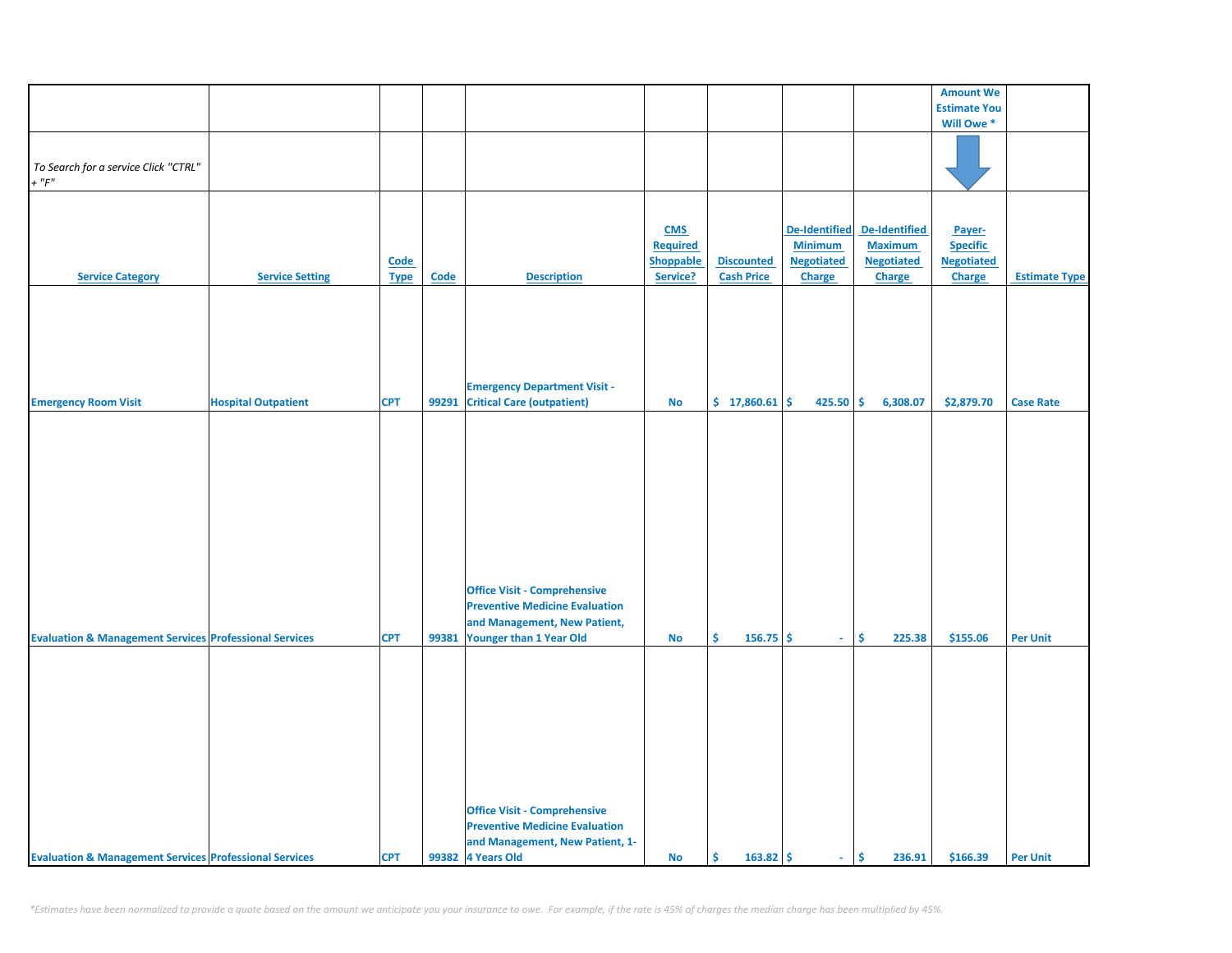|                                                                   |                        |             |       |                                       |                  |                   |                      |                      | <b>Amount We</b>    |                      |
|-------------------------------------------------------------------|------------------------|-------------|-------|---------------------------------------|------------------|-------------------|----------------------|----------------------|---------------------|----------------------|
|                                                                   |                        |             |       |                                       |                  |                   |                      |                      | <b>Estimate You</b> |                      |
|                                                                   |                        |             |       |                                       |                  |                   |                      |                      |                     |                      |
|                                                                   |                        |             |       |                                       |                  |                   |                      |                      | Will Owe *          |                      |
|                                                                   |                        |             |       |                                       |                  |                   |                      |                      |                     |                      |
| To Search for a service Click "CTRL"                              |                        |             |       |                                       |                  |                   |                      |                      |                     |                      |
| $+$ " $F$ "                                                       |                        |             |       |                                       |                  |                   |                      |                      |                     |                      |
|                                                                   |                        |             |       |                                       |                  |                   |                      |                      |                     |                      |
|                                                                   |                        |             |       |                                       |                  |                   |                      |                      |                     |                      |
|                                                                   |                        |             |       |                                       |                  |                   |                      |                      |                     |                      |
|                                                                   |                        |             |       |                                       | <b>CMS</b>       |                   | <b>De-Identified</b> | <b>De-Identified</b> | Payer-              |                      |
|                                                                   |                        |             |       |                                       | <b>Required</b>  |                   | <b>Minimum</b>       | <b>Maximum</b>       | <b>Specific</b>     |                      |
|                                                                   |                        | <b>Code</b> |       |                                       | <b>Shoppable</b> | <b>Discounted</b> | <b>Negotiated</b>    | <b>Negotiated</b>    | <b>Negotiated</b>   |                      |
| <b>Service Category</b>                                           | <b>Service Setting</b> | <b>Type</b> | Code  | <b>Description</b>                    | Service?         | <b>Cash Price</b> | Charge               | Charge               | <b>Charge</b>       | <b>Estimate Type</b> |
|                                                                   |                        |             |       |                                       |                  |                   |                      |                      |                     |                      |
|                                                                   |                        |             |       |                                       |                  |                   |                      |                      |                     |                      |
|                                                                   |                        |             |       |                                       |                  |                   |                      |                      |                     |                      |
|                                                                   |                        |             |       |                                       |                  |                   |                      |                      |                     |                      |
|                                                                   |                        |             |       |                                       |                  |                   |                      |                      |                     |                      |
|                                                                   |                        |             |       |                                       |                  |                   |                      |                      |                     |                      |
|                                                                   |                        |             |       |                                       |                  |                   |                      |                      |                     |                      |
|                                                                   |                        |             |       |                                       |                  |                   |                      |                      |                     |                      |
|                                                                   |                        |             |       |                                       |                  |                   |                      |                      |                     |                      |
|                                                                   |                        |             |       |                                       |                  |                   |                      |                      |                     |                      |
|                                                                   |                        |             |       | <b>Office Visit - Comprehensive</b>   |                  |                   |                      |                      |                     |                      |
|                                                                   |                        |             |       | <b>Preventive Medicine Evaluation</b> |                  |                   |                      |                      |                     |                      |
|                                                                   |                        |             |       |                                       |                  |                   |                      |                      |                     |                      |
|                                                                   |                        |             |       | and Management, New Patient, 5-       |                  |                   |                      |                      |                     |                      |
| <b>Evaluation &amp; Management Services Professional Services</b> |                        | <b>CPT</b>  | 99383 | 11 Years Old                          | <b>No</b>        | Ŝ.<br>$170.96$ \$ | $\sim$               | \$.<br>413.46        | \$171.35            | <b>Per Unit</b>      |
|                                                                   |                        |             |       |                                       |                  |                   |                      |                      |                     |                      |
|                                                                   |                        |             |       |                                       |                  |                   |                      |                      |                     |                      |
|                                                                   |                        |             |       |                                       |                  |                   |                      |                      |                     |                      |
|                                                                   |                        |             |       |                                       |                  |                   |                      |                      |                     |                      |
|                                                                   |                        |             |       |                                       |                  |                   |                      |                      |                     |                      |
|                                                                   |                        |             |       |                                       |                  |                   |                      |                      |                     |                      |
|                                                                   |                        |             |       |                                       |                  |                   |                      |                      |                     |                      |
|                                                                   |                        |             |       |                                       |                  |                   |                      |                      |                     |                      |
|                                                                   |                        |             |       |                                       |                  |                   |                      |                      |                     |                      |
|                                                                   |                        |             |       |                                       |                  |                   |                      |                      |                     |                      |
|                                                                   |                        |             |       | <b>Office Visit - Comprehensive</b>   |                  |                   |                      |                      |                     |                      |
|                                                                   |                        |             |       | <b>Preventive Medicine Evaluation</b> |                  |                   |                      |                      |                     |                      |
|                                                                   |                        |             |       | and Management, New Patient, 12-      |                  |                   |                      |                      |                     |                      |
| <b>Evaluation &amp; Management Services Professional Services</b> |                        | <b>CPT</b>  |       | 99384 17 Years Old                    | <b>No</b>        | Ŝ.<br>$193.58$ \$ | $\omega_{\rm{eff}}$  | \$<br>280.75         | \$193.78            | <b>Per Unit</b>      |
|                                                                   |                        |             |       |                                       |                  |                   |                      |                      |                     |                      |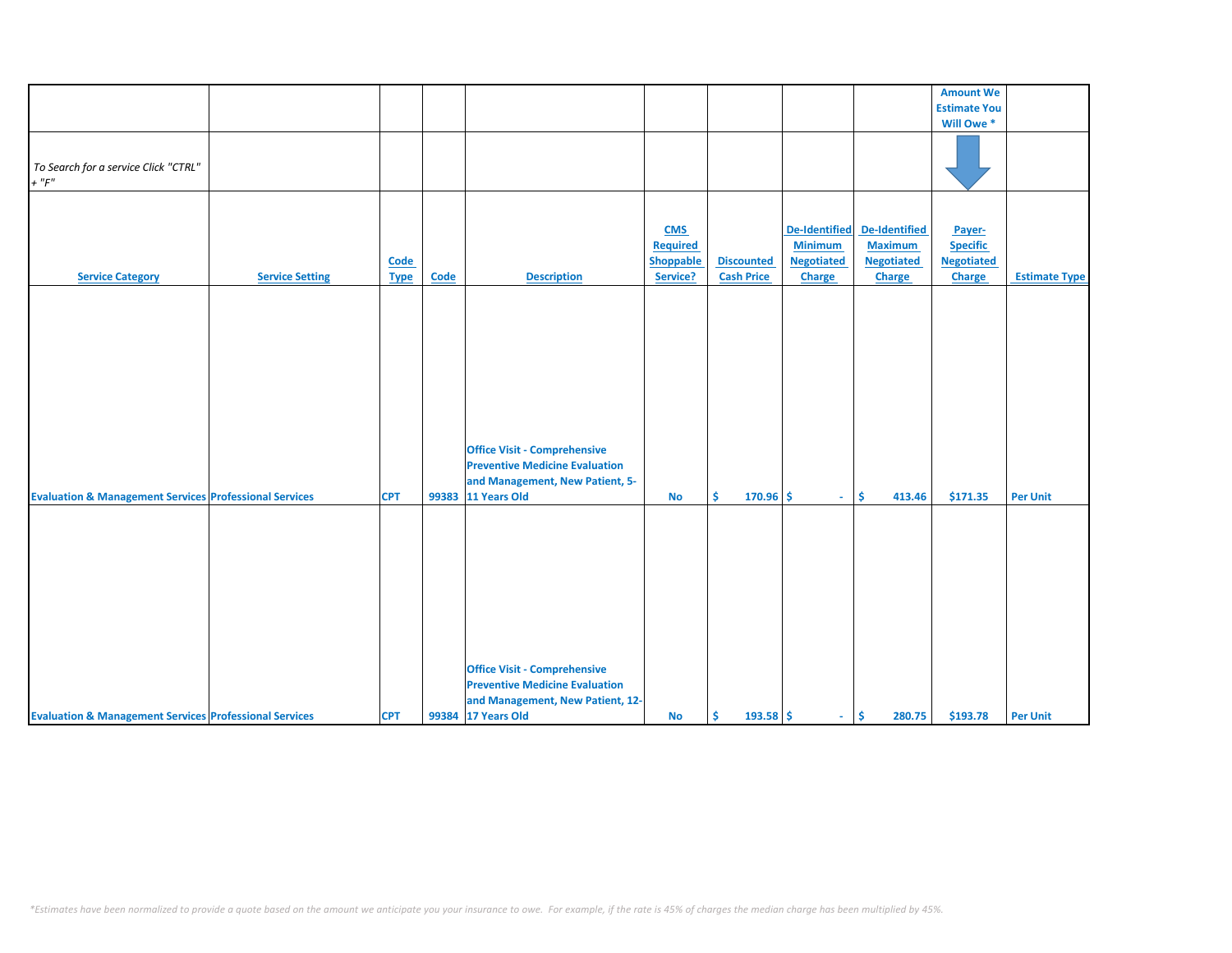|                                                                   |                        |             |       |                                       |                  |                   |                      |                      | <b>Amount We</b>    |                      |
|-------------------------------------------------------------------|------------------------|-------------|-------|---------------------------------------|------------------|-------------------|----------------------|----------------------|---------------------|----------------------|
|                                                                   |                        |             |       |                                       |                  |                   |                      |                      | <b>Estimate You</b> |                      |
|                                                                   |                        |             |       |                                       |                  |                   |                      |                      |                     |                      |
|                                                                   |                        |             |       |                                       |                  |                   |                      |                      | Will Owe *          |                      |
|                                                                   |                        |             |       |                                       |                  |                   |                      |                      |                     |                      |
| To Search for a service Click "CTRL"                              |                        |             |       |                                       |                  |                   |                      |                      |                     |                      |
| $+$ " $F$ "                                                       |                        |             |       |                                       |                  |                   |                      |                      |                     |                      |
|                                                                   |                        |             |       |                                       |                  |                   |                      |                      |                     |                      |
|                                                                   |                        |             |       |                                       |                  |                   |                      |                      |                     |                      |
|                                                                   |                        |             |       |                                       |                  |                   |                      |                      |                     |                      |
|                                                                   |                        |             |       |                                       | <b>CMS</b>       |                   | <b>De-Identified</b> | <b>De-Identified</b> | Payer-              |                      |
|                                                                   |                        |             |       |                                       | <b>Required</b>  |                   | <b>Minimum</b>       | <b>Maximum</b>       | <b>Specific</b>     |                      |
|                                                                   |                        | <b>Code</b> |       |                                       | <b>Shoppable</b> | <b>Discounted</b> | <b>Negotiated</b>    | <b>Negotiated</b>    | <b>Negotiated</b>   |                      |
| <b>Service Category</b>                                           | <b>Service Setting</b> | <b>Type</b> | Code  | <b>Description</b>                    | Service?         | <b>Cash Price</b> | Charge               | Charge               | <b>Charge</b>       | <b>Estimate Type</b> |
|                                                                   |                        |             |       |                                       |                  |                   |                      |                      |                     |                      |
|                                                                   |                        |             |       |                                       |                  |                   |                      |                      |                     |                      |
|                                                                   |                        |             |       |                                       |                  |                   |                      |                      |                     |                      |
|                                                                   |                        |             |       |                                       |                  |                   |                      |                      |                     |                      |
|                                                                   |                        |             |       |                                       |                  |                   |                      |                      |                     |                      |
|                                                                   |                        |             |       |                                       |                  |                   |                      |                      |                     |                      |
|                                                                   |                        |             |       |                                       |                  |                   |                      |                      |                     |                      |
|                                                                   |                        |             |       |                                       |                  |                   |                      |                      |                     |                      |
|                                                                   |                        |             |       |                                       |                  |                   |                      |                      |                     |                      |
|                                                                   |                        |             |       |                                       |                  |                   |                      |                      |                     |                      |
|                                                                   |                        |             |       |                                       |                  |                   |                      |                      |                     |                      |
|                                                                   |                        |             |       | <b>Office Visit - Comprehensive</b>   |                  |                   |                      |                      |                     |                      |
|                                                                   |                        |             |       | <b>Preventive Medicine Evaluation</b> |                  |                   |                      |                      |                     |                      |
|                                                                   |                        |             |       | and Management, New Patient, 18-      |                  |                   |                      |                      |                     |                      |
|                                                                   |                        | <b>CPT</b>  | 99385 | 39 Years Old                          | Yes              | Ŝ.<br>187.80      | Ŝ.<br>59.23          | Ŝ<br>347.60          | \$189.76            | <b>Per Unit</b>      |
| <b>Evaluation &amp; Management Services Professional Services</b> |                        |             |       |                                       |                  |                   |                      |                      |                     |                      |
|                                                                   |                        |             |       |                                       |                  |                   |                      |                      |                     |                      |
|                                                                   |                        |             |       |                                       |                  |                   |                      |                      |                     |                      |
|                                                                   |                        |             |       |                                       |                  |                   |                      |                      |                     |                      |
|                                                                   |                        |             |       |                                       |                  |                   |                      |                      |                     |                      |
|                                                                   |                        |             |       |                                       |                  |                   |                      |                      |                     |                      |
|                                                                   |                        |             |       |                                       |                  |                   |                      |                      |                     |                      |
|                                                                   |                        |             |       |                                       |                  |                   |                      |                      |                     |                      |
|                                                                   |                        |             |       |                                       |                  |                   |                      |                      |                     |                      |
|                                                                   |                        |             |       |                                       |                  |                   |                      |                      |                     |                      |
|                                                                   |                        |             |       |                                       |                  |                   |                      |                      |                     |                      |
|                                                                   |                        |             |       |                                       |                  |                   |                      |                      |                     |                      |
|                                                                   |                        |             |       | <b>Office Visit - Comprehensive</b>   |                  |                   |                      |                      |                     |                      |
|                                                                   |                        |             |       | <b>Preventive Medicine Evaluation</b> |                  |                   |                      |                      |                     |                      |
|                                                                   |                        |             |       | and Management, New Patient, 40-      |                  |                   |                      |                      |                     |                      |
| <b>Evaluation &amp; Management Services Professional Services</b> |                        | <b>CPT</b>  |       | 99386 64 Years Old                    | Yes              | Ŝ.<br>$217.32$ \$ |                      | $91.72$ \$ 1,293.56  | \$223.72            | <b>Per Unit</b>      |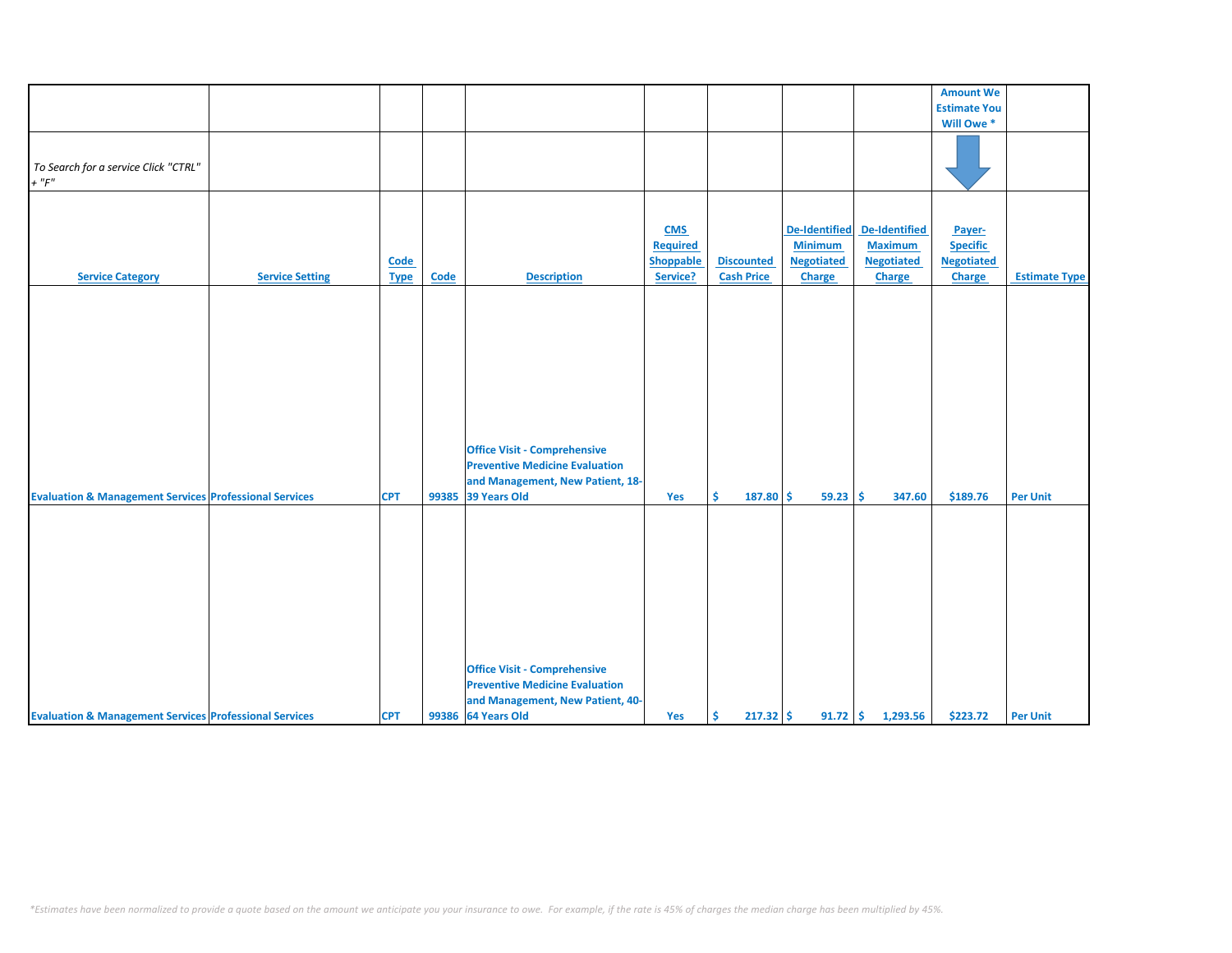|                                                                   |                        |             |             |                                         |                  |                   |                      |                   | <b>Amount We</b>    |                      |
|-------------------------------------------------------------------|------------------------|-------------|-------------|-----------------------------------------|------------------|-------------------|----------------------|-------------------|---------------------|----------------------|
|                                                                   |                        |             |             |                                         |                  |                   |                      |                   | <b>Estimate You</b> |                      |
|                                                                   |                        |             |             |                                         |                  |                   |                      |                   | Will Owe *          |                      |
|                                                                   |                        |             |             |                                         |                  |                   |                      |                   |                     |                      |
|                                                                   |                        |             |             |                                         |                  |                   |                      |                   |                     |                      |
|                                                                   |                        |             |             |                                         |                  |                   |                      |                   |                     |                      |
| To Search for a service Click "CTRL"                              |                        |             |             |                                         |                  |                   |                      |                   |                     |                      |
| $+$ " $F$ "                                                       |                        |             |             |                                         |                  |                   |                      |                   |                     |                      |
|                                                                   |                        |             |             |                                         |                  |                   |                      |                   |                     |                      |
|                                                                   |                        |             |             |                                         |                  |                   |                      |                   |                     |                      |
|                                                                   |                        |             |             |                                         |                  |                   |                      |                   |                     |                      |
|                                                                   |                        |             |             |                                         | <b>CMS</b>       |                   | <b>De-Identified</b> | De-Identified     | Payer-              |                      |
|                                                                   |                        |             |             |                                         | Required         |                   | <b>Minimum</b>       | <b>Maximum</b>    | <b>Specific</b>     |                      |
|                                                                   |                        |             |             |                                         |                  | <b>Discounted</b> | <b>Negotiated</b>    |                   |                     |                      |
|                                                                   |                        | Code        |             |                                         | <b>Shoppable</b> |                   |                      | <b>Negotiated</b> | <b>Negotiated</b>   |                      |
| <b>Service Category</b>                                           | <b>Service Setting</b> | <b>Type</b> | <b>Code</b> | <b>Description</b>                      | Service?         | <b>Cash Price</b> | <b>Charge</b>        | Charge            | <b>Charge</b>       | <b>Estimate Type</b> |
|                                                                   |                        |             |             |                                         |                  |                   |                      |                   |                     |                      |
|                                                                   |                        |             |             |                                         |                  |                   |                      |                   |                     |                      |
|                                                                   |                        |             |             |                                         |                  |                   |                      |                   |                     |                      |
|                                                                   |                        |             |             |                                         |                  |                   |                      |                   |                     |                      |
|                                                                   |                        |             |             |                                         |                  |                   |                      |                   |                     |                      |
|                                                                   |                        |             |             |                                         |                  |                   |                      |                   |                     |                      |
|                                                                   |                        |             |             |                                         |                  |                   |                      |                   |                     |                      |
|                                                                   |                        |             |             |                                         |                  |                   |                      |                   |                     |                      |
|                                                                   |                        |             |             |                                         |                  |                   |                      |                   |                     |                      |
|                                                                   |                        |             |             |                                         |                  |                   |                      |                   |                     |                      |
|                                                                   |                        |             |             |                                         |                  |                   |                      |                   |                     |                      |
|                                                                   |                        |             |             |                                         |                  |                   |                      |                   |                     |                      |
|                                                                   |                        |             |             |                                         |                  |                   |                      |                   |                     |                      |
|                                                                   |                        |             |             | <b>Office Visit - Comprehensive</b>     |                  |                   |                      |                   |                     |                      |
|                                                                   |                        |             |             | <b>Preventive Medicine Reevaluation</b> |                  |                   |                      |                   |                     |                      |
|                                                                   |                        |             |             | and Management, Younger than 1          |                  |                   |                      |                   |                     |                      |
|                                                                   |                        |             |             |                                         |                  |                   |                      |                   |                     |                      |
| <b>Evaluation &amp; Management Services Professional Services</b> |                        | <b>CPT</b>  | 99391       | <b>Year Old</b>                         | <b>No</b>        | Ŝ.<br>$141.19$ \$ | $\omega_{\rm{eff}}$  | Ŝ.<br>267.83      | \$137.84            | <b>Per Unit</b>      |
|                                                                   |                        |             |             |                                         |                  |                   |                      |                   |                     |                      |
|                                                                   |                        |             |             |                                         |                  |                   |                      |                   |                     |                      |
|                                                                   |                        |             |             |                                         |                  |                   |                      |                   |                     |                      |
|                                                                   |                        |             |             |                                         |                  |                   |                      |                   |                     |                      |
|                                                                   |                        |             |             |                                         |                  |                   |                      |                   |                     |                      |
|                                                                   |                        |             |             |                                         |                  |                   |                      |                   |                     |                      |
|                                                                   |                        |             |             |                                         |                  |                   |                      |                   |                     |                      |
|                                                                   |                        |             |             |                                         |                  |                   |                      |                   |                     |                      |
|                                                                   |                        |             |             |                                         |                  |                   |                      |                   |                     |                      |
|                                                                   |                        |             |             |                                         |                  |                   |                      |                   |                     |                      |
|                                                                   |                        |             |             |                                         |                  |                   |                      |                   |                     |                      |
|                                                                   |                        |             |             | <b>Office Visit - Comprehensive</b>     |                  |                   |                      |                   |                     |                      |
|                                                                   |                        |             |             |                                         |                  |                   |                      |                   |                     |                      |
|                                                                   |                        |             |             | <b>Preventive Medicine Reevaluation</b> |                  |                   |                      |                   |                     |                      |
| <b>Evaluation &amp; Management Services Professional Services</b> |                        | <b>CPT</b>  |             | 99392 and Management, 1-4 Years Old     | No               | $150.93$ \$<br>Ŝ. | $\omega_{\rm{eff}}$  | \$<br>305.91      | \$151.01            | <b>Per Unit</b>      |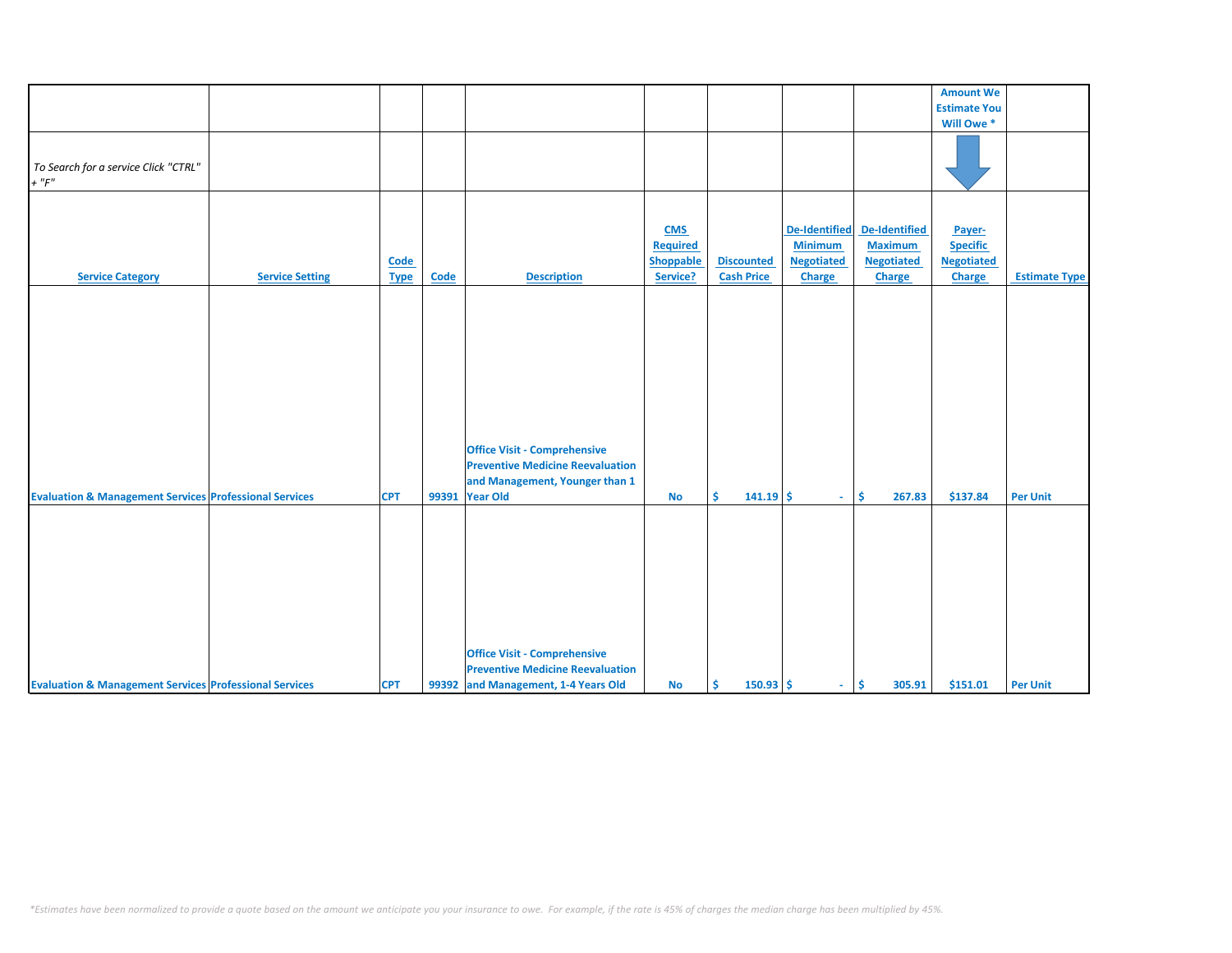|                                                                   |                        |             |             |                                         |                  |                   |                   |                   | <b>Amount We</b>    |                      |
|-------------------------------------------------------------------|------------------------|-------------|-------------|-----------------------------------------|------------------|-------------------|-------------------|-------------------|---------------------|----------------------|
|                                                                   |                        |             |             |                                         |                  |                   |                   |                   | <b>Estimate You</b> |                      |
|                                                                   |                        |             |             |                                         |                  |                   |                   |                   | Will Owe *          |                      |
|                                                                   |                        |             |             |                                         |                  |                   |                   |                   |                     |                      |
|                                                                   |                        |             |             |                                         |                  |                   |                   |                   |                     |                      |
|                                                                   |                        |             |             |                                         |                  |                   |                   |                   |                     |                      |
| To Search for a service Click "CTRL"                              |                        |             |             |                                         |                  |                   |                   |                   |                     |                      |
| $+$ " $F"$                                                        |                        |             |             |                                         |                  |                   |                   |                   |                     |                      |
|                                                                   |                        |             |             |                                         |                  |                   |                   |                   |                     |                      |
|                                                                   |                        |             |             |                                         |                  |                   |                   |                   |                     |                      |
|                                                                   |                        |             |             |                                         |                  |                   |                   |                   |                     |                      |
|                                                                   |                        |             |             |                                         | <b>CMS</b>       |                   | De-Identified     | De-Identified     | Payer-              |                      |
|                                                                   |                        |             |             |                                         | <b>Required</b>  |                   | <b>Minimum</b>    | <b>Maximum</b>    | <b>Specific</b>     |                      |
|                                                                   |                        |             |             |                                         |                  |                   |                   |                   |                     |                      |
|                                                                   |                        | <b>Code</b> |             |                                         | <b>Shoppable</b> | <b>Discounted</b> | <b>Negotiated</b> | <b>Negotiated</b> | <b>Negotiated</b>   |                      |
| <b>Service Category</b>                                           | <b>Service Setting</b> | <b>Type</b> | <b>Code</b> | <b>Description</b>                      | Service?         | <b>Cash Price</b> | Charge            | <b>Charge</b>     | Charge              | <b>Estimate Type</b> |
|                                                                   |                        |             |             |                                         |                  |                   |                   |                   |                     |                      |
|                                                                   |                        |             |             |                                         |                  |                   |                   |                   |                     |                      |
|                                                                   |                        |             |             |                                         |                  |                   |                   |                   |                     |                      |
|                                                                   |                        |             |             |                                         |                  |                   |                   |                   |                     |                      |
|                                                                   |                        |             |             |                                         |                  |                   |                   |                   |                     |                      |
|                                                                   |                        |             |             |                                         |                  |                   |                   |                   |                     |                      |
|                                                                   |                        |             |             |                                         |                  |                   |                   |                   |                     |                      |
|                                                                   |                        |             |             |                                         |                  |                   |                   |                   |                     |                      |
|                                                                   |                        |             |             |                                         |                  |                   |                   |                   |                     |                      |
|                                                                   |                        |             |             |                                         |                  |                   |                   |                   |                     |                      |
|                                                                   |                        |             |             |                                         |                  |                   |                   |                   |                     |                      |
|                                                                   |                        |             |             |                                         |                  |                   |                   |                   |                     |                      |
|                                                                   |                        |             |             | <b>Office Visit - Comprehensive</b>     |                  |                   |                   |                   |                     |                      |
|                                                                   |                        |             |             |                                         |                  |                   |                   |                   |                     |                      |
|                                                                   |                        |             |             | <b>Preventive Medicine Reevaluation</b> |                  |                   |                   |                   |                     |                      |
| <b>Evaluation &amp; Management Services Professional Services</b> |                        | <b>CPT</b>  | 99393       | and Management, 5-11 Years Old          | No               | \$<br>$150.44$ \$ | $\sim$            | \$<br>305.91      | \$150.67            | <b>Per Unit</b>      |
|                                                                   |                        |             |             |                                         |                  |                   |                   |                   |                     |                      |
|                                                                   |                        |             |             |                                         |                  |                   |                   |                   |                     |                      |
|                                                                   |                        |             |             |                                         |                  |                   |                   |                   |                     |                      |
|                                                                   |                        |             |             |                                         |                  |                   |                   |                   |                     |                      |
|                                                                   |                        |             |             |                                         |                  |                   |                   |                   |                     |                      |
|                                                                   |                        |             |             |                                         |                  |                   |                   |                   |                     |                      |
|                                                                   |                        |             |             |                                         |                  |                   |                   |                   |                     |                      |
|                                                                   |                        |             |             |                                         |                  |                   |                   |                   |                     |                      |
|                                                                   |                        |             |             |                                         |                  |                   |                   |                   |                     |                      |
|                                                                   |                        |             |             |                                         |                  |                   |                   |                   |                     |                      |
|                                                                   |                        |             |             |                                         |                  |                   |                   |                   |                     |                      |
|                                                                   |                        |             |             |                                         |                  |                   |                   |                   |                     |                      |
|                                                                   |                        |             |             | <b>Office Visit - Comprehensive</b>     |                  |                   |                   |                   |                     |                      |
|                                                                   |                        |             |             |                                         |                  |                   |                   |                   |                     |                      |
|                                                                   |                        |             |             | <b>Preventive Medicine Reevaluation</b> |                  |                   |                   |                   |                     |                      |
| <b>Evaluation &amp; Management Services Professional Services</b> |                        | <b>CPT</b>  | 99394       | and Management, 12-17 Years Old         | <b>No</b>        | \$<br>165.14      | \$<br>$\omega$    | \$<br>398.57      | \$167.30            | <b>Per Unit</b>      |
|                                                                   |                        |             |             |                                         |                  |                   |                   |                   |                     |                      |
|                                                                   |                        |             |             |                                         |                  |                   |                   |                   |                     |                      |
|                                                                   |                        |             |             |                                         |                  |                   |                   |                   |                     |                      |
|                                                                   |                        |             |             |                                         |                  |                   |                   |                   |                     |                      |
|                                                                   |                        |             |             |                                         |                  |                   |                   |                   |                     |                      |
|                                                                   |                        |             |             |                                         |                  |                   |                   |                   |                     |                      |
|                                                                   |                        |             |             |                                         |                  |                   |                   |                   |                     |                      |
|                                                                   |                        |             |             |                                         |                  |                   |                   |                   |                     |                      |
|                                                                   |                        |             |             |                                         |                  |                   |                   |                   |                     |                      |
|                                                                   |                        |             |             |                                         |                  |                   |                   |                   |                     |                      |
|                                                                   |                        |             |             |                                         |                  |                   |                   |                   |                     |                      |
|                                                                   |                        |             |             |                                         |                  |                   |                   |                   |                     |                      |
|                                                                   |                        |             |             | <b>Office Visit - Comprehensive</b>     |                  |                   |                   |                   |                     |                      |
|                                                                   |                        |             |             |                                         |                  |                   |                   |                   |                     |                      |
|                                                                   |                        |             |             | <b>Preventive Medicine Reevaluation</b> |                  |                   |                   |                   |                     |                      |
| <b>Evaluation &amp; Management Services Professional Services</b> |                        | <b>CPT</b>  |             | 99395 and Management, 18-39 Years Old   | <b>No</b>        | \$<br>$168.81$ \$ | $37.07$ \$        | 304.60            | \$169.86            | <b>Per Unit</b>      |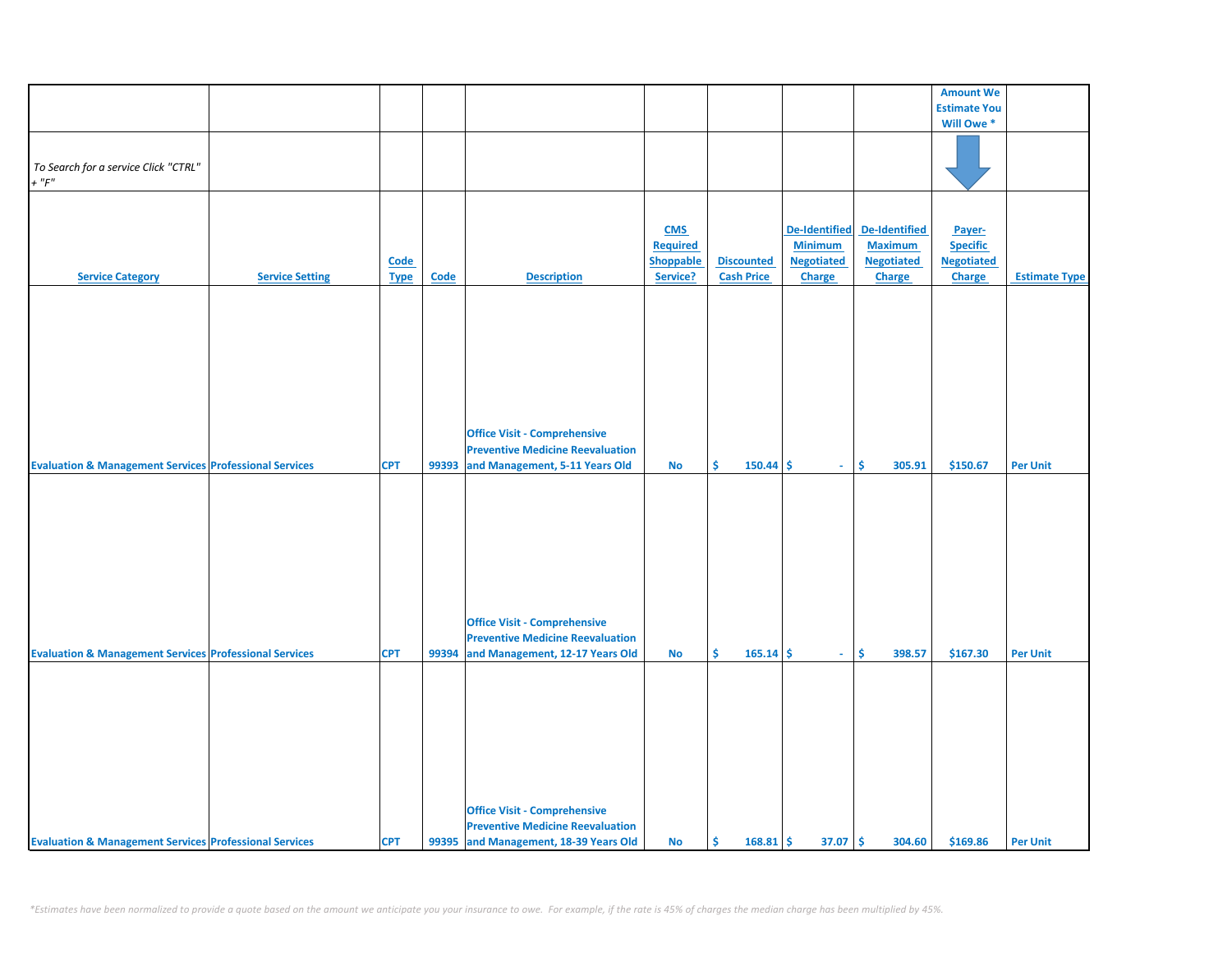|                                                                   |                            |             |             |                                         |                  |                           |                      |                     | <b>Amount We</b>    |                      |
|-------------------------------------------------------------------|----------------------------|-------------|-------------|-----------------------------------------|------------------|---------------------------|----------------------|---------------------|---------------------|----------------------|
|                                                                   |                            |             |             |                                         |                  |                           |                      |                     | <b>Estimate You</b> |                      |
|                                                                   |                            |             |             |                                         |                  |                           |                      |                     | Will Owe *          |                      |
|                                                                   |                            |             |             |                                         |                  |                           |                      |                     |                     |                      |
|                                                                   |                            |             |             |                                         |                  |                           |                      |                     |                     |                      |
|                                                                   |                            |             |             |                                         |                  |                           |                      |                     |                     |                      |
| To Search for a service Click "CTRL"                              |                            |             |             |                                         |                  |                           |                      |                     |                     |                      |
| $+$ " $F$ "                                                       |                            |             |             |                                         |                  |                           |                      |                     |                     |                      |
|                                                                   |                            |             |             |                                         |                  |                           |                      |                     |                     |                      |
|                                                                   |                            |             |             |                                         |                  |                           |                      |                     |                     |                      |
|                                                                   |                            |             |             |                                         |                  |                           |                      |                     |                     |                      |
|                                                                   |                            |             |             |                                         | <b>CMS</b>       |                           | <b>De-Identified</b> | De-Identified       | Payer-              |                      |
|                                                                   |                            |             |             |                                         | <b>Required</b>  |                           | <b>Minimum</b>       | <b>Maximum</b>      | <b>Specific</b>     |                      |
|                                                                   |                            | Code        |             |                                         | <b>Shoppable</b> | <b>Discounted</b>         | <b>Negotiated</b>    | <b>Negotiated</b>   | <b>Negotiated</b>   |                      |
|                                                                   |                            |             |             |                                         |                  |                           |                      |                     |                     |                      |
| <b>Service Category</b>                                           | <b>Service Setting</b>     | <b>Type</b> | <b>Code</b> | <b>Description</b>                      | Service?         | <b>Cash Price</b>         | <b>Charge</b>        | <b>Charge</b>       | <b>Charge</b>       | <b>Estimate Type</b> |
|                                                                   |                            |             |             |                                         |                  |                           |                      |                     |                     |                      |
|                                                                   |                            |             |             |                                         |                  |                           |                      |                     |                     |                      |
|                                                                   |                            |             |             |                                         |                  |                           |                      |                     |                     |                      |
|                                                                   |                            |             |             |                                         |                  |                           |                      |                     |                     |                      |
|                                                                   |                            |             |             |                                         |                  |                           |                      |                     |                     |                      |
|                                                                   |                            |             |             |                                         |                  |                           |                      |                     |                     |                      |
|                                                                   |                            |             |             |                                         |                  |                           |                      |                     |                     |                      |
|                                                                   |                            |             |             |                                         |                  |                           |                      |                     |                     |                      |
|                                                                   |                            |             |             |                                         |                  |                           |                      |                     |                     |                      |
|                                                                   |                            |             |             |                                         |                  |                           |                      |                     |                     |                      |
|                                                                   |                            |             |             |                                         |                  |                           |                      |                     |                     |                      |
|                                                                   |                            |             |             |                                         |                  |                           |                      |                     |                     |                      |
|                                                                   |                            |             |             | <b>Office Visit - Comprehensive</b>     |                  |                           |                      |                     |                     |                      |
|                                                                   |                            |             |             | <b>Preventive Medicine Reevaluation</b> |                  |                           |                      |                     |                     |                      |
| <b>Evaluation &amp; Management Services Professional Services</b> |                            | <b>CPT</b>  | 99396       | and Management, 40-64 Years Old         | <b>No</b>        | \$<br>180.12              | \$.<br>64.57         | \$.<br>429.79       | \$184.43            | <b>Per Unit</b>      |
|                                                                   |                            |             |             |                                         |                  |                           |                      |                     |                     |                      |
|                                                                   |                            |             |             |                                         |                  |                           |                      |                     |                     |                      |
|                                                                   |                            |             |             |                                         |                  |                           |                      |                     |                     |                      |
|                                                                   |                            |             |             |                                         |                  |                           |                      |                     |                     |                      |
|                                                                   |                            |             |             |                                         |                  |                           |                      |                     |                     |                      |
|                                                                   |                            |             |             |                                         |                  |                           |                      |                     |                     |                      |
|                                                                   |                            |             |             |                                         |                  |                           |                      |                     |                     |                      |
|                                                                   |                            |             |             |                                         |                  |                           |                      |                     | <b>Service Not</b>  |                      |
|                                                                   |                            |             |             |                                         |                  |                           |                      |                     | <b>Covered by</b>   |                      |
|                                                                   |                            |             |             |                                         |                  |                           |                      |                     |                     |                      |
| <b>Exablate</b>                                                   | <b>Hospital Outpatient</b> | <b>CPT</b>  | 0398T       | <b>Focused Ultrasound</b>               | No               | $$32,139.56$ $$11,272.90$ |                      | \$11,272.90         | Payer               | <b>Case Rate</b>     |
|                                                                   |                            |             |             |                                         |                  |                           |                      |                     |                     |                      |
|                                                                   |                            |             |             |                                         |                  |                           |                      |                     |                     |                      |
|                                                                   |                            |             |             |                                         |                  |                           |                      |                     |                     |                      |
|                                                                   |                            |             |             |                                         |                  |                           |                      |                     |                     |                      |
| <b>Vaccinations</b>                                               | <b>Hospital Outpatient</b> | <b>CPT</b>  |             | G0008 Admin influenza virus vaccine     | No               | Ŝ.<br>70.15               | Ŝ.<br>$\sim$         | Ŝ.<br>126.95        | \$45.41             | <b>Per Unit</b>      |
|                                                                   |                            |             |             |                                         |                  |                           |                      |                     |                     |                      |
|                                                                   |                            |             |             |                                         |                  |                           |                      |                     |                     |                      |
|                                                                   |                            |             |             |                                         |                  |                           |                      |                     |                     |                      |
|                                                                   |                            |             |             |                                         |                  |                           |                      |                     |                     |                      |
| <b>Vaccinations</b>                                               | <b>Hospital Outpatient</b> | <b>CPT</b>  |             | G0009 Admin pneumococcal vaccine        | No               | \$<br>$27.43$ \$          | $\sim$               | \$<br>$\sim$        | \$45.41             | <b>Per Unit</b>      |
|                                                                   |                            |             |             |                                         |                  |                           |                      |                     |                     |                      |
|                                                                   |                            |             |             |                                         |                  |                           |                      |                     |                     |                      |
|                                                                   |                            |             |             |                                         |                  |                           |                      |                     |                     |                      |
|                                                                   |                            |             |             |                                         |                  |                           |                      |                     |                     |                      |
| <b>Medicine Hyberbaric</b>                                        | <b>Hospital Outpatient</b> | <b>CPT</b>  |             | G0277 Hbot, full body chamber, 30m      | No               | \$<br>$773.99$ \$         | 46.24                | \$.<br>1,424.46     | \$133.80            | <b>Per Unit</b>      |
|                                                                   |                            |             |             |                                         |                  |                           |                      |                     |                     |                      |
|                                                                   |                            |             |             |                                         |                  |                           |                      |                     |                     |                      |
|                                                                   |                            |             |             |                                         |                  |                           |                      |                     |                     |                      |
| <b>Hospital Observation Per Hour</b>                              | <b>Hospital Outpatient</b> | <b>CPT</b>  |             | G0378 Hospital observation per hr       | No               | $$15,685.71$ \$           |                      | 605.00 \$ 24,131.86 | \$2,152.00          | <b>Per Unit</b>      |
|                                                                   |                            |             |             |                                         |                  |                           |                      |                     |                     |                      |